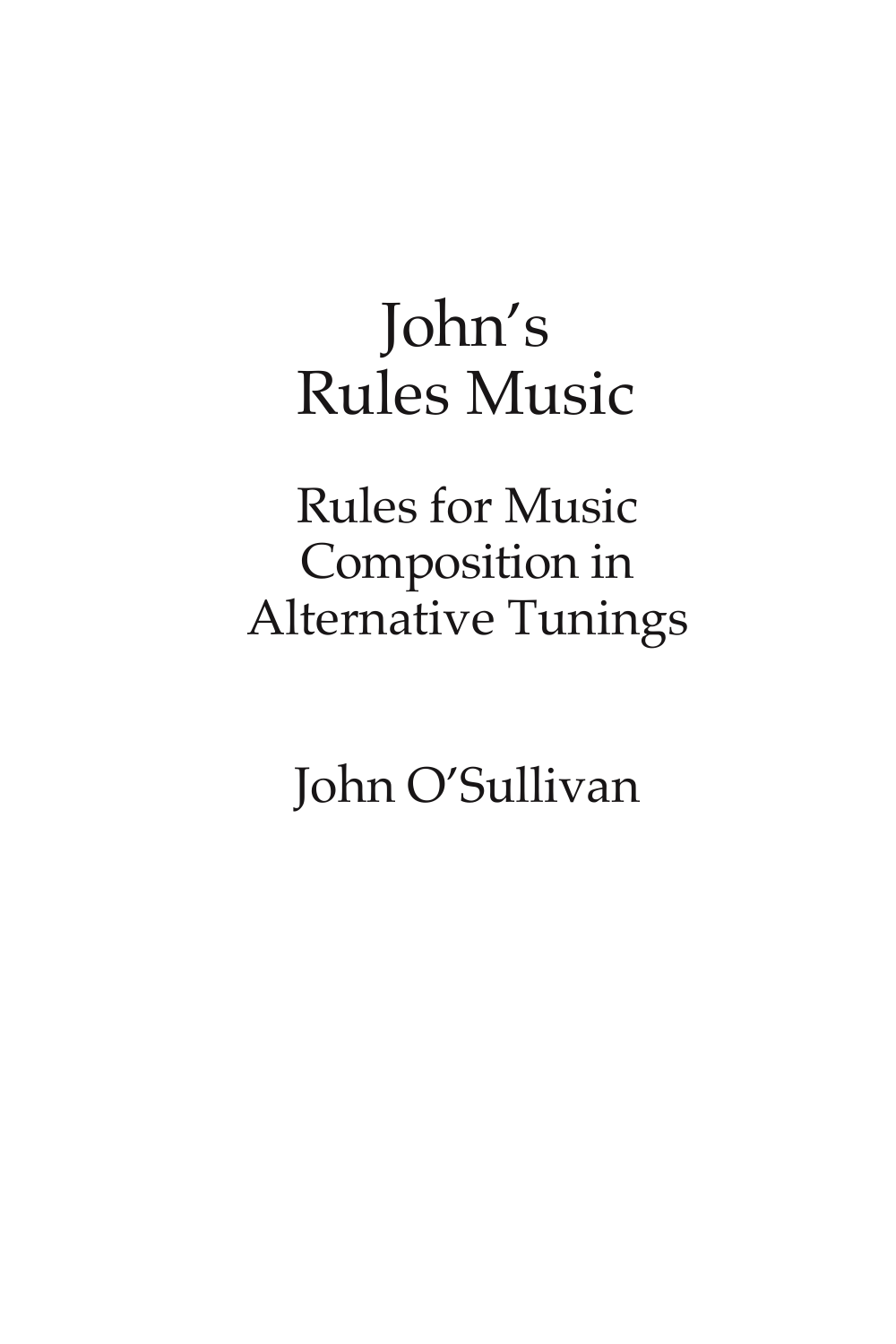### Published by Pan Music Publishing

## Copyright ©2021 by John O'Sullivan

ISBN 978-1-8381219-2-1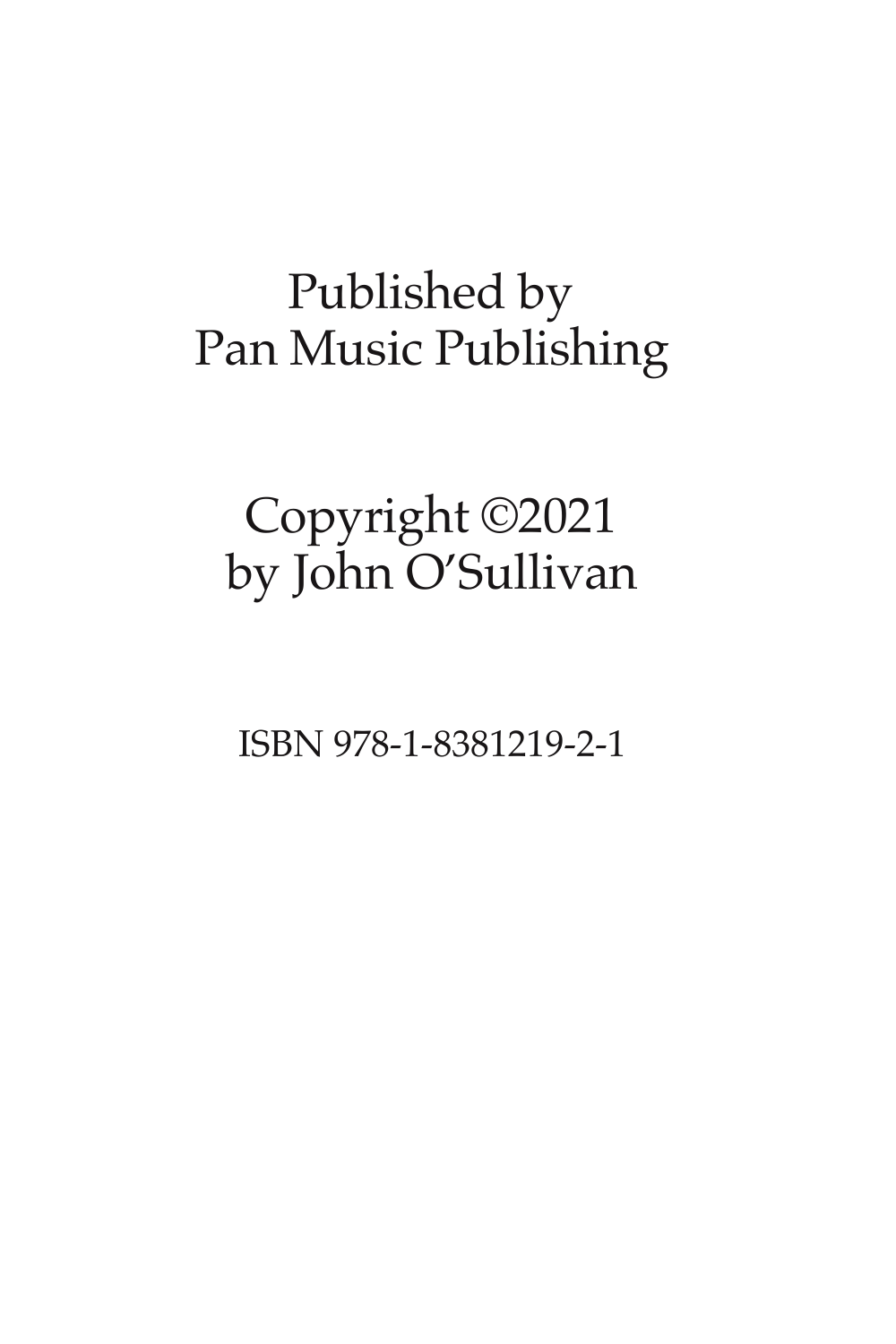### Contents

| 1. Intervals, Tempering and Just Intonation3 |  |
|----------------------------------------------|--|
|                                              |  |
|                                              |  |
|                                              |  |
|                                              |  |
|                                              |  |
|                                              |  |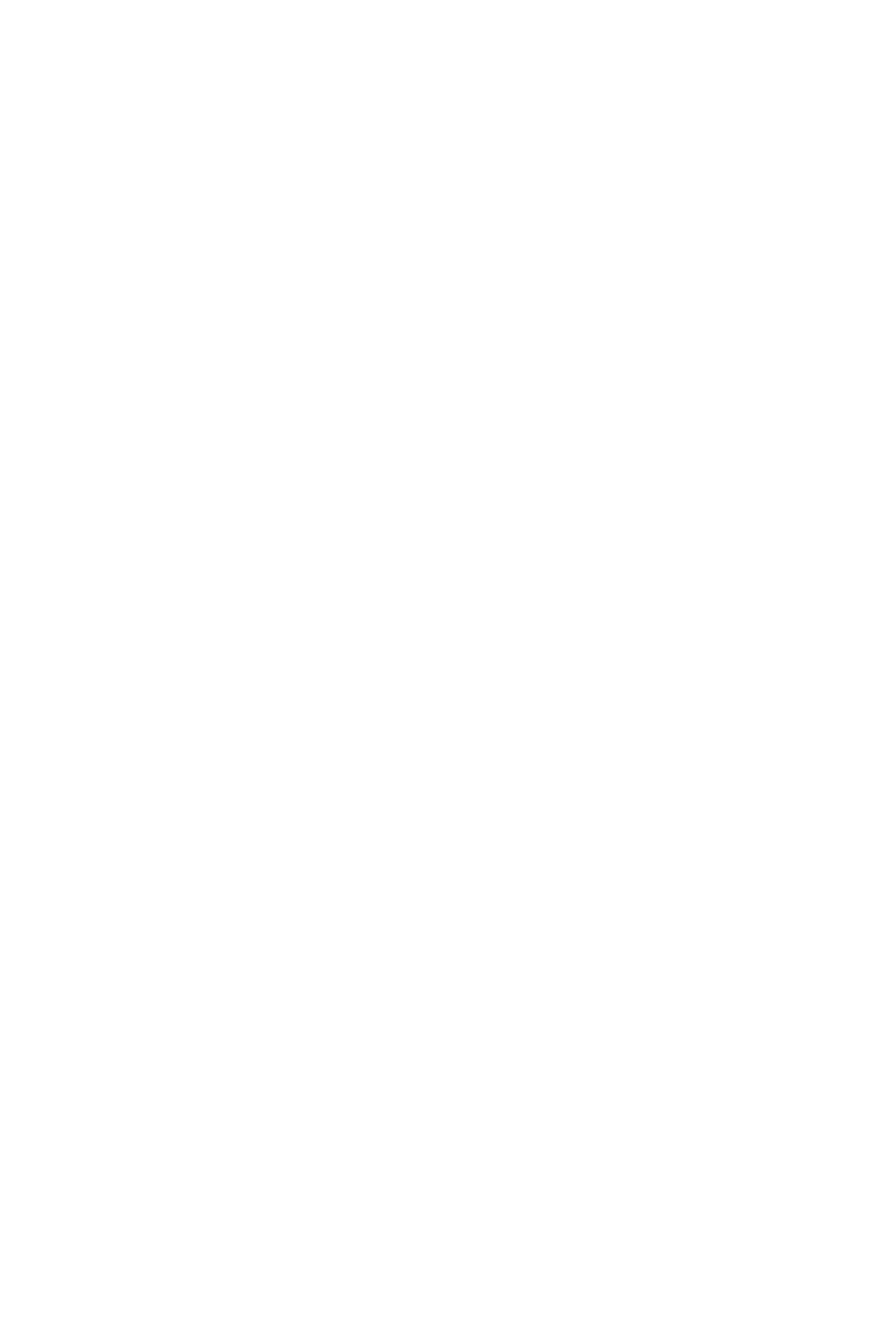#### Introduction

I began my musical tuning research in 1995 and over the years I have worked out a few rules that I follow when I'm composing. This book describes these rules. I'm not saying that you, the reader, must follow them. These rules are what work for *me*. If you want to try them, great! If you want to do things differently then that is your prerogative and that's fine by me.

Some of my rules are not set in stone. For example early on in my tuning career my maximum tempering or deviation from a just interval was  $256/255$  (+/-6.7758 cents). In recent years I've been using a more relaxed tempering tolerance of 1024/1019 (+/- 8.474 cents).

If you don't understand these terms above I will explain them later.

This book is aimed primarily at people who use alternative tunings, tunings that are different from the standard Western tuning: 12 Tone Equal Temperament (12TET). If you adhere to my rules then 12TET becomes severely limited, regular major and minor chords become illegal as do major thirds and major sixths. So if the tuning you use is 12TET this book is not for you. 19TET (19 equal divisions of the octave) on the other hand is much more versatile when you follow the rules proposed in this book. So is my own Eagle 53 tuning.

Almost all of the ideas in this book have been covered in my earlier books. But I like the idea of all of the more significant ideas collected together in one book, this one.

The ideas and rules I present in this book are according to my current understanding which may be wrong and may change in the future.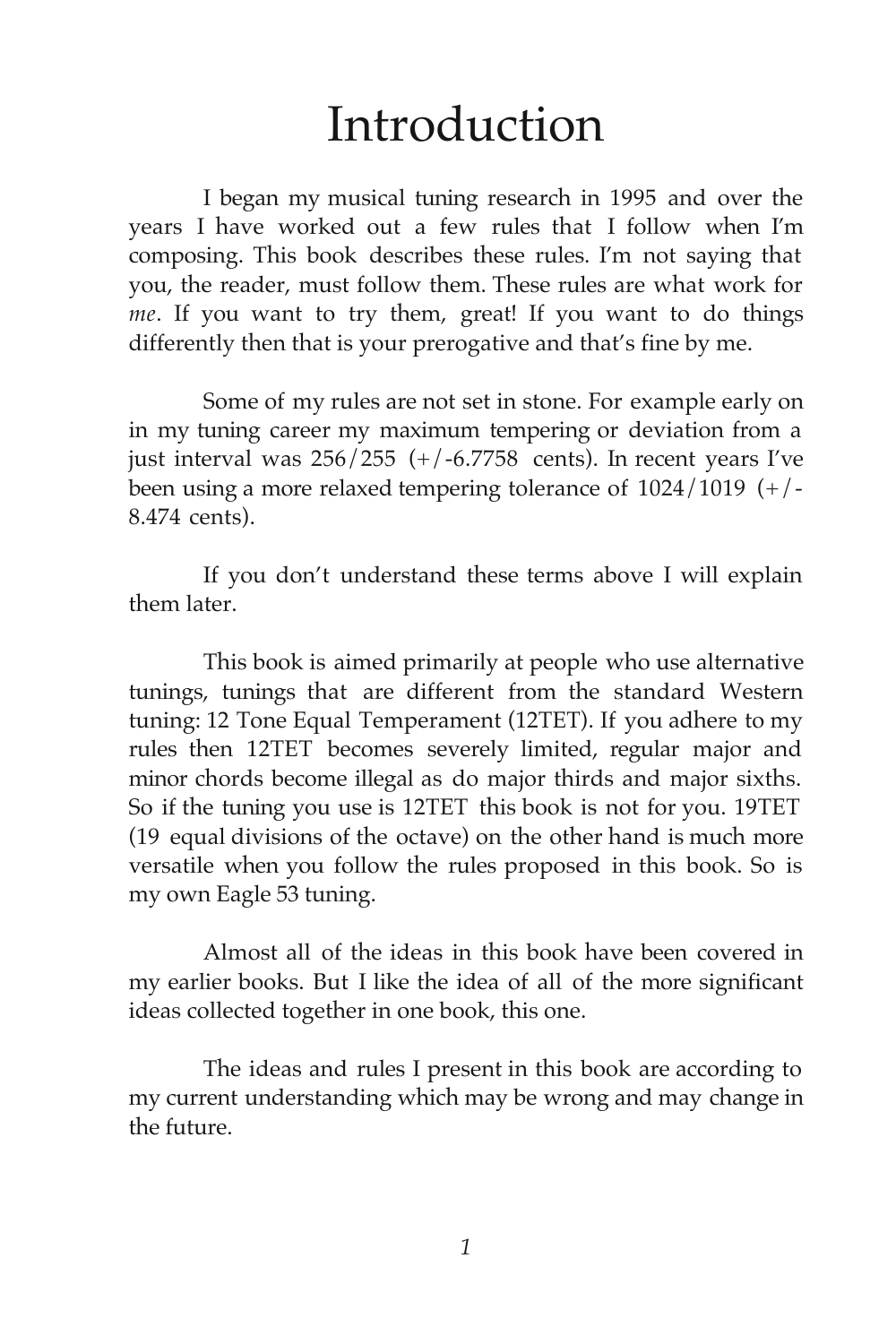A very large part of this book (69%) is the list of intervals I deem to be good over a six octave range. Some might find the list redundant but I think it is significant and I like the idea of it being in print.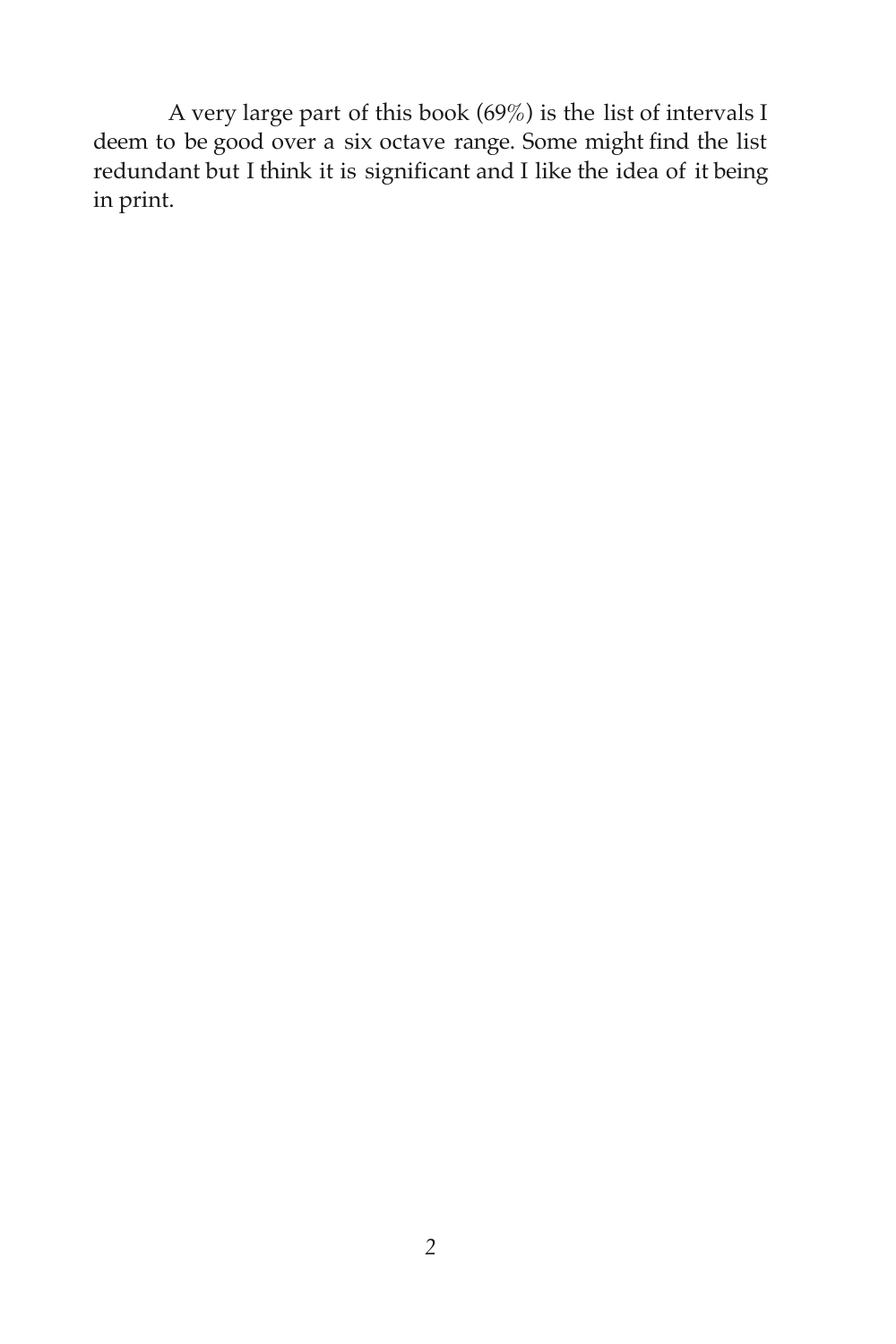### Chapter One Intervals, Tempering and Just Intonation

The distance between two musical notes is called an interval. Consider two musical notes with frequencies of 220Hz and 330Hz each. (Hz means waves per second). How these frequencies relate to each other can be expressed as a ratio: 220/330. Both 220 and 330 are evenly divisible by 110 so 220/330 can be reduced to 2/3. 2 and 3 are small numbers and, in general, the smaller the numbers in a musical ratio the sweeter the sound of the two notes. These notes could be played simultaneously (which corresponds to harmony) or they could be played in sequence (which corresponds to melody). Other examples of strong intervals are:  $1/1$ ,  $2/1$ ,  $4/3$ ,  $5/3$ ,  $5/4$  etc.

Note that conventionally intervals are expressed such that the left hand side (numerator) is equal to or greater than the right hand side (denominator). Doing it this way means that the greater the magnitude of the ratio, the wider the interval. The magnitude of  $3/2$  is 1.5. The magnitude of  $4/3$  is 1.3333. 1.5 is greater than 1.333 and 3/2 is wider than 4/3. Intervals with larger numbers on either side are not so sweet. 40/27 is an example of an interval I deem to be sour, both in a melody and a harmony context.

The widths of various intervals could also be expressed in cents. In the standard Western musical tuning (12 Tone Equal Temperament or 12TET for short) the distance between any two adjacent notes is always the same. If the frequency of one note is 'x' then, in 12TET, the frequency of the note just above it is 'x' multiplied by 1.059463. 1.059463 is the 12th root of 2. The 12th root of 2 is an irrational number, you can't express it exactly as an integer ratio.

As I said, the distance between any two adjacent notes in 12TET is always the same and this distance, or interval, is called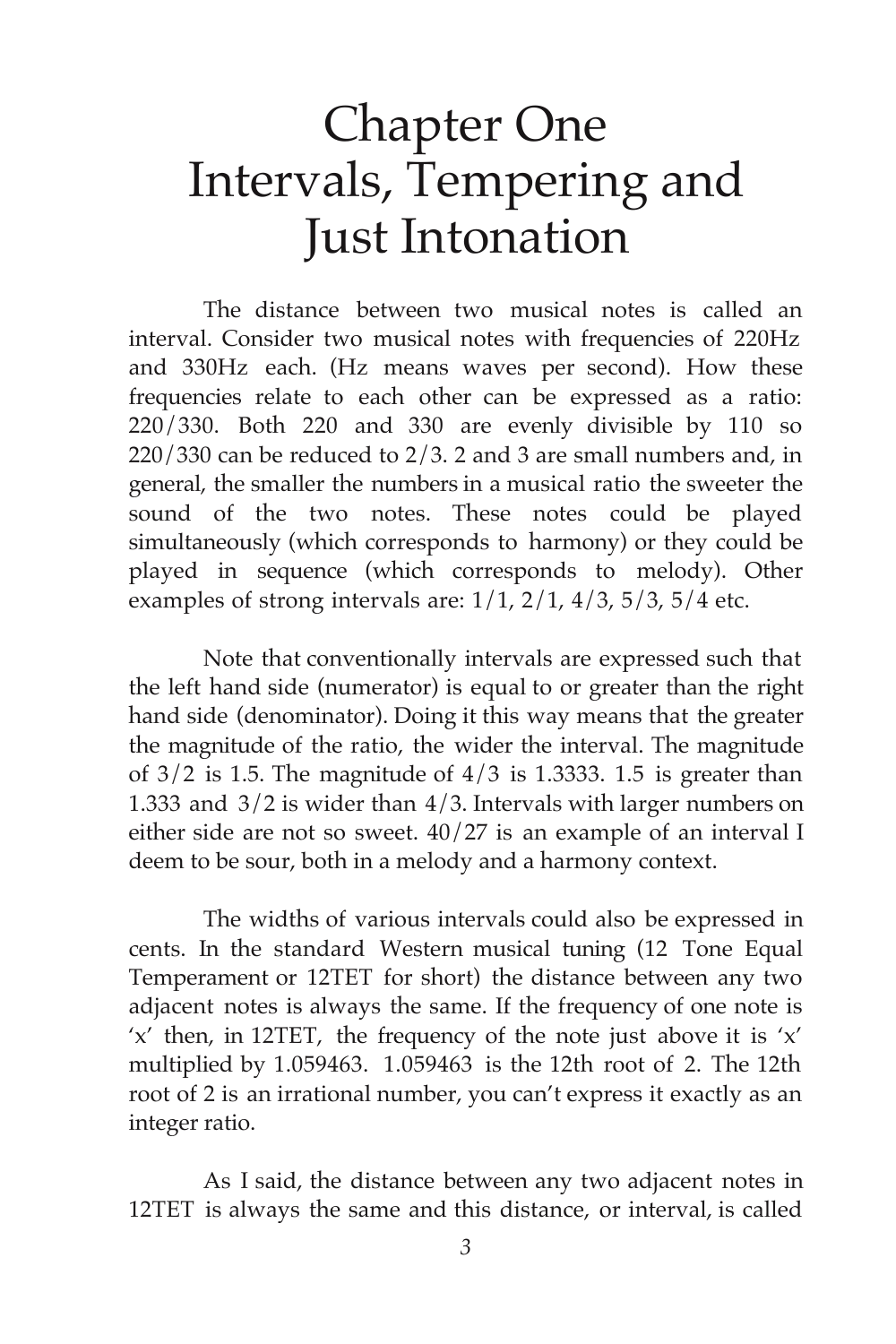a semitone. A standard semitone can be divided into 100 equal parts called cents. So in 12TET two adjacent notes are 100 cents apart. Wider intervals in 12TET are 200 cents, 300 cents, 400 cents etc.

In 12TET, over a one octave range ( i.e. between 1/1 and 2/1 or between 0 cents and 1200 cents) there are only two intervals that correspond exactly to a simple ratio and these are  $1/1$  ( 0 cents) and  $2/1$  (1200 cents). In 12 TET the  $3/2$  interval is 700 cents but a perfectly tuned 3/2 is actually 701.955 cents. So the 3/2 interval in 12TET is slightly out tune (by around 2 cents). This slight mistuning of 3/2 is practically unnoticeable. Other intervals in 12TET however are much more out of tune. The 5/4 interval tuned perfectly is 386.3 cents wide. This is 13.7 cents narrower than the 12TET 5/4 (400 cents). 13.7 cents is a very noticeable mistuning, I currently won't use any interval that is more than +/-8.474 cents away from a pure simple interval.

So 12TET is a compromise system where most of the simple integer ratios are out of tune in varying degrees. I describe my understanding of how 12TET came into being in my book: Eagle 53 My Ultimate Musical Tuning (Third Edition).

#### Just Intonation

Just Intonation is a term that can be used to describe music that uses only perfectly tuned rational intervals, in particular intervals composed of small numbers (e.g. 5/3 or 7/4). I came up with a formula for calculating how strong or sweet a just interval (or ratio) is. If the interval is  $n/d$  (numerator/denominator) then the formula is…

$$
2/n + 2/d
$$

Why the 2s? Why not use  $1/n + 1/d$ ? I assign a single note a strength value of 1.0 exactly. Look at the 5/3 interval. Using the  $1/n + 1/d$  formula 5/3 has a strength value of  $1/5 + 1/3 =$ 0.5333 which is less than 1.0. However, the 5/3 interval sounds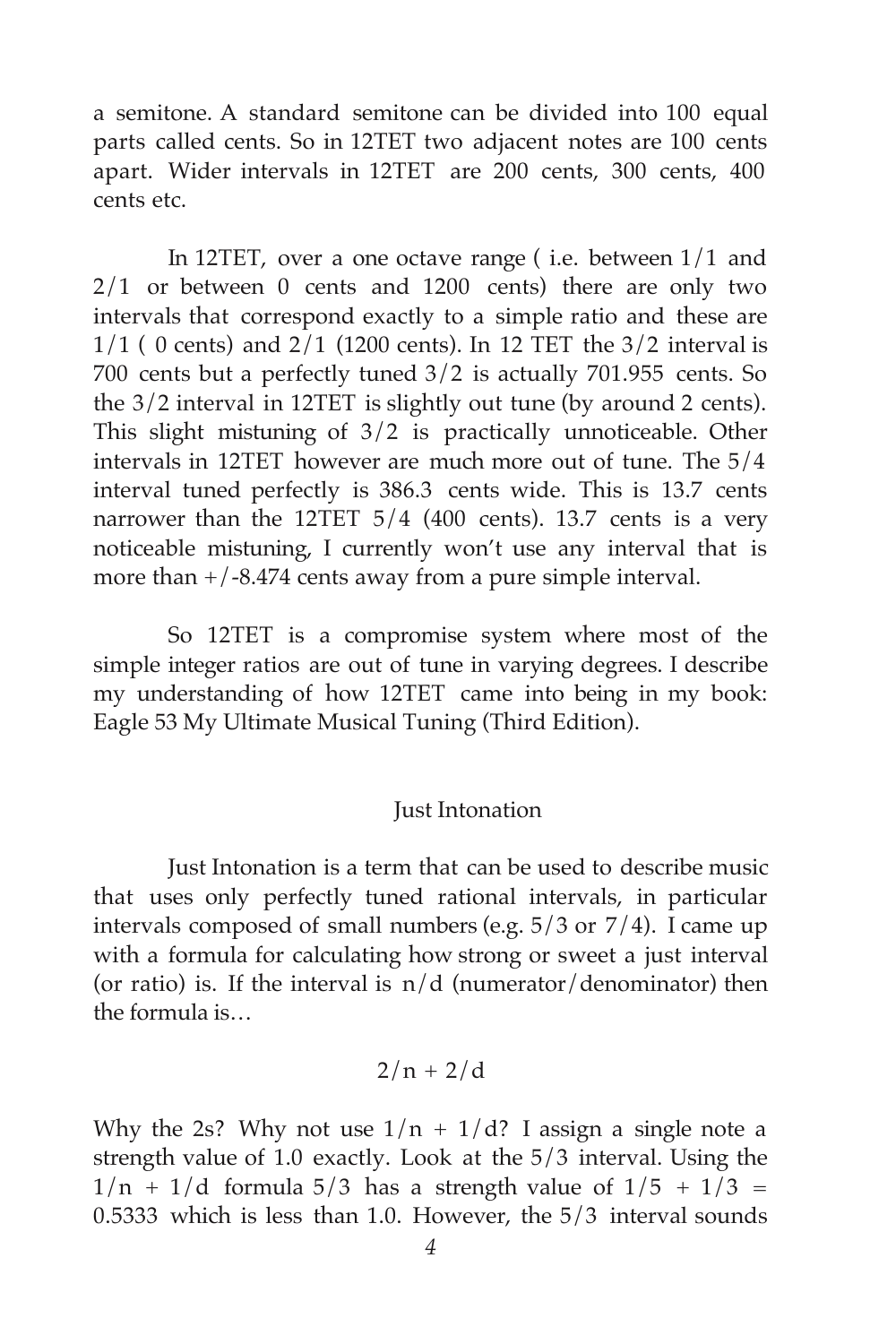stronger (to me) than a single note (which has a strength value of 1.0). So there is a contradiction here. If I use the  $2/n + 2/d$ formula instead of the  $1/n + 1/d$  formula I get  $2/5 + 2/3 =$ 1.0667 which is greater than 1.0 and is consistent with what my ears are telling me (i.e. that 5/3 sounds stronger than a single note). Also if I plug  $5/4$  into the  $2/n + 2/d$  formula I get  $2/5 +$  $2/4 = 0.9$  which is less then 1.0 and (to me at least)  $5/4$  sounds weaker than a single note. So I'm sticking with the  $2/n + 2/d$ formula.

After doing some extensive listening tests I decided that in a harmony context (two notes played simultaneously) any interval with a strength value of 0.4 or higher (using my formula) should be acceptable.

Some intervals that I deemed to be sour or weak in a harmony context sounded acceptable in a melody context. This means that the cut off point for melodic intervals should be lower, perhaps 0.2, half of the harmony cut off point (0.4). I did a few listening tests and 0.2 seems reasonable.

Technically any interval described by an integer ratio is just. 3001/2001 is technically a just interval but I consider it to be a slightly mistuned 3/2. I have my own brand of strict just intonation, I'll call it John's Just Intonation or JJI. Any integer ratio (or interval)  $n/d$  in a harmony context is JJI (good) if it has a strength value  $> = 0.4$  using the  $2/n + 2/d$  formula. In a melody context any integer ratio (or interval)  $n/d$  is  $\overline{J}$  (good) if it has a strength value  $\geq 0.2$ .

45/32 is an interval that many alternative tuning people have come across.  $2/45 + 2/32 = 0.10694$  which is less than 0.2. So for me this is not a just interval (not strictly just if you see what I mean).  $45/32$  is close to  $7/5$  (strength = 0.69) but this doesn't make it just.

It is interesting that some intervals containing very large numbers are good. If n or d is 5 or lower then the other number can be as big as you like and the interval will still be good. Look at the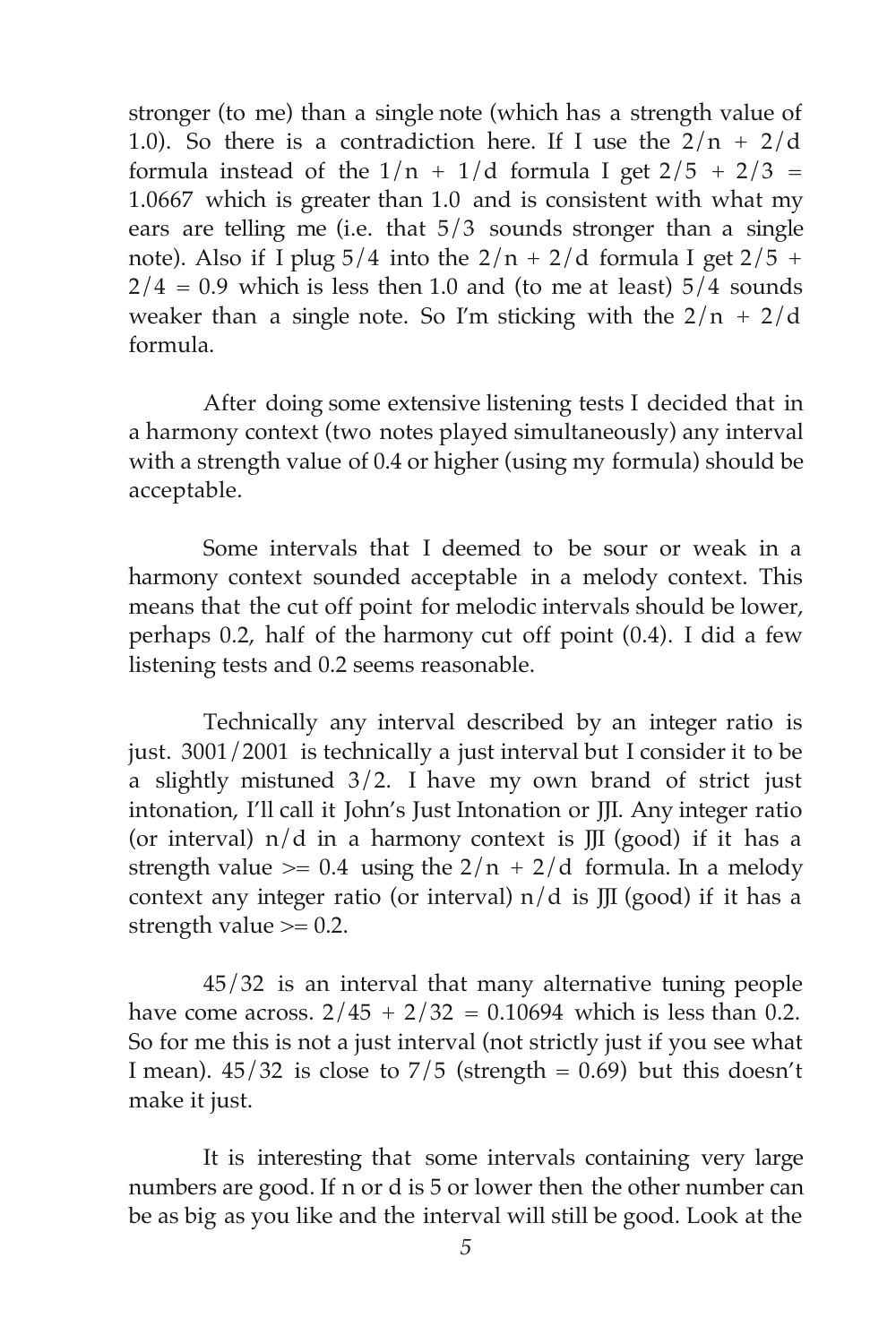hypothetical interval  $x/5$  (where  $x>5$ ). x can be as big as you like and the interval will always have a strength value greater than 0.4. Say x is  $1001...$   $2/1001 + 2/5 = 0.402$ , a good strictly just interval (or III interval).

Some rules… when I am building chords every pair of notes in the chord must be within 8.474 cents of a good just harmony interval. When I am building scales, or melodies in general, every pair of notes must be within 8.474 cents of a good melody interval. I list these good melody and harmony intervals over a six octave range later in this book.

#### Tempering Tolerance

Tempering means slightly mistuning an interval or note. Tempering can introduce more good intervals into a tuning (a set of musical notes) that may not be just but close enough to just to be usable. Where did my 8.474 cents tempering tolerance come from?

At first I guessed that the tolerance should have something to do with a power of 2. Maybe an integer ratio of  $n/(n-1)$  where n is a power of two. As I said, this was just a guess, but I knew it looked cute.

I tested unisons  $(1/1)$  that were out of tune by  $64/63$ , 128/127, 256/255 and 512/511. A unison mistuned by 128/127 (13.58 cents) was definitely too out of tune and unpleasant. I tested a unison mistuned by 256/255 (6.7758 cents) and while the mistuning was audible it wasn't too unpleasant. I tested other intervals (such as  $3/2$ ) besides the unison as well. So for many years my tempering tolerance was not more than 256/255 (6.7758 cents).

At some point (a year or two ago, 2018 or 2019) I heard some music in 19EDO tuning (19 Equal Divisions of the Octave) and It seemed that the chords (I think they were major) were sweet but the 3/2 intervals (which are a part of major chords) in these chords should be tuned to 694.7 cents (in 19EDO) which is 7.3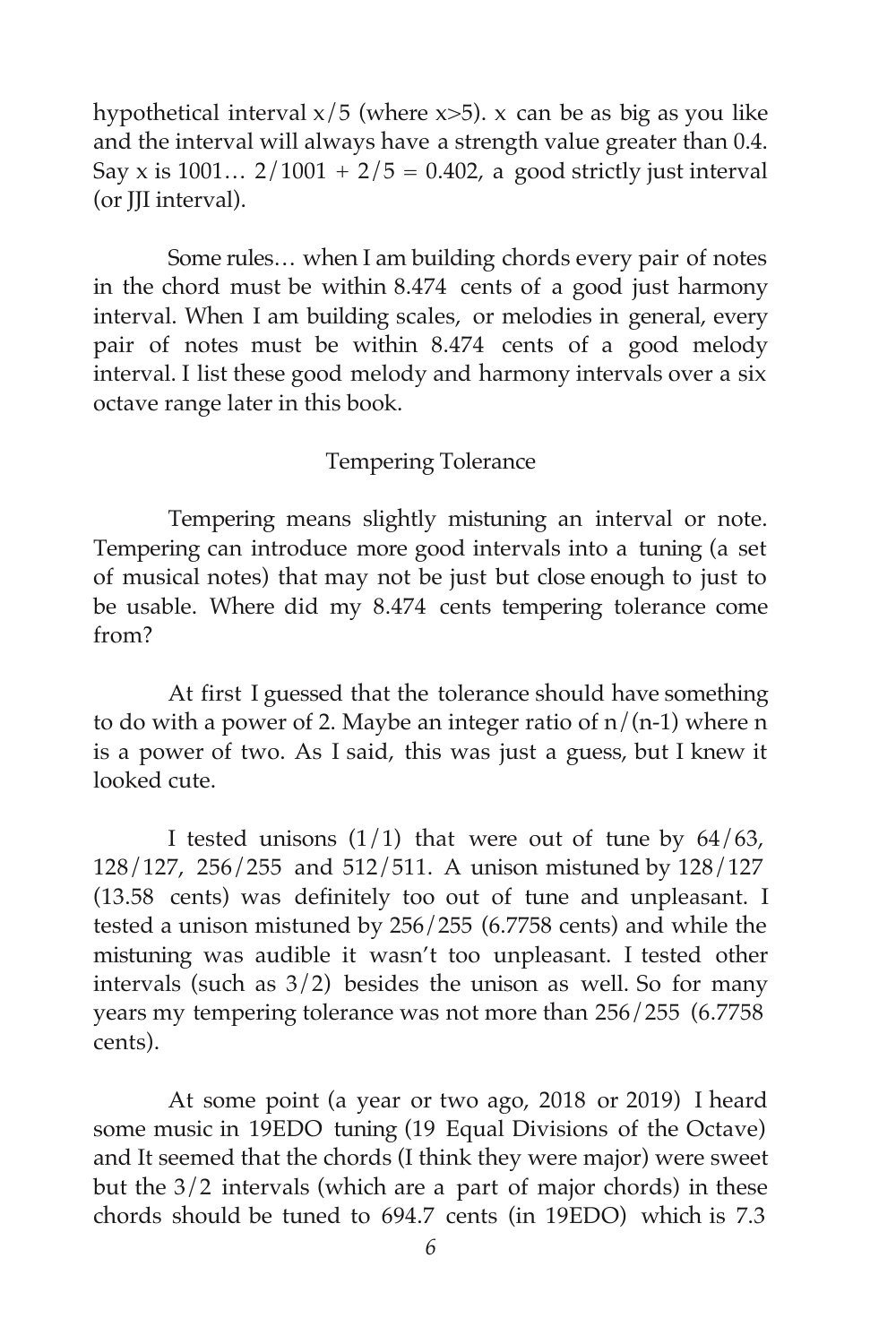cents narrower than a just 3/2. 7.3 cents is outside of the 6.7758 cents tempering tolerance. It could be that some of these chords I heard were not tuned exactly to 19EDO but over the last year or two I have heard several 19EDO pieces where the chords sounded sweet to my ears. So 3/2 is 7.3 cents out of tune in 19EDO but (it seems) it still sounds good. That suggests that a more relaxed tuning tolerance should be acceptable.

My gut feeling was to go from 4 to 5. Here's what I mean… When I was doing listening tests on my formula for harmony intervals I guessed that the cut off point below which an interval is sour should be 0.5 (or one half). Why? Simply because it looked good. But in the end, after some extensive listening tests, I decided on 0.4 as the cut off point. So I went from two quarters (0.5) to two fifths (0.4). I guessed that I should do something similar with my tuning tolerance. 256/255 could be written as 1024/1020. So this is 1024 over 1024 minus 4 which is 1020. Instead of subtracting 4 from 1024 I subtracted 5 to get 1019. And my tempering tolerance went from 1024/1020 to 1024/1019 which is 8.474 cents. Many people reading this may find my reasoning ridiculous but this is how it occurred to me. This is how I think. I did a few listening tests and the 8.474 cents tempering tolerance seems reasonable.

#### Harmonic Series/Overtones

When a guitar string is struck it produces more than one frequency. There is a fundamental (which is the obvious frequency) but there are overtones sounding as well which are not as loud as the fundamental but are there nonetheless. The fundamental and the overtones can be called harmonics or partials. If the frequency of the fundamental is, say, 100Hz then the frequency of the first overtone (or second harmonic or partial) is 200Hz (twice the fundamental) and the intensity or loudness of this is one half that of the fundamental. The second overtone (or third harmonic or partial) has a frequency of 300Hz (three times the frequency of the fundamental) and the intensity or loudness of this is one third that of the fundamental. And so on. These fundamentals and overtones make a harmonic series and not all instruments have the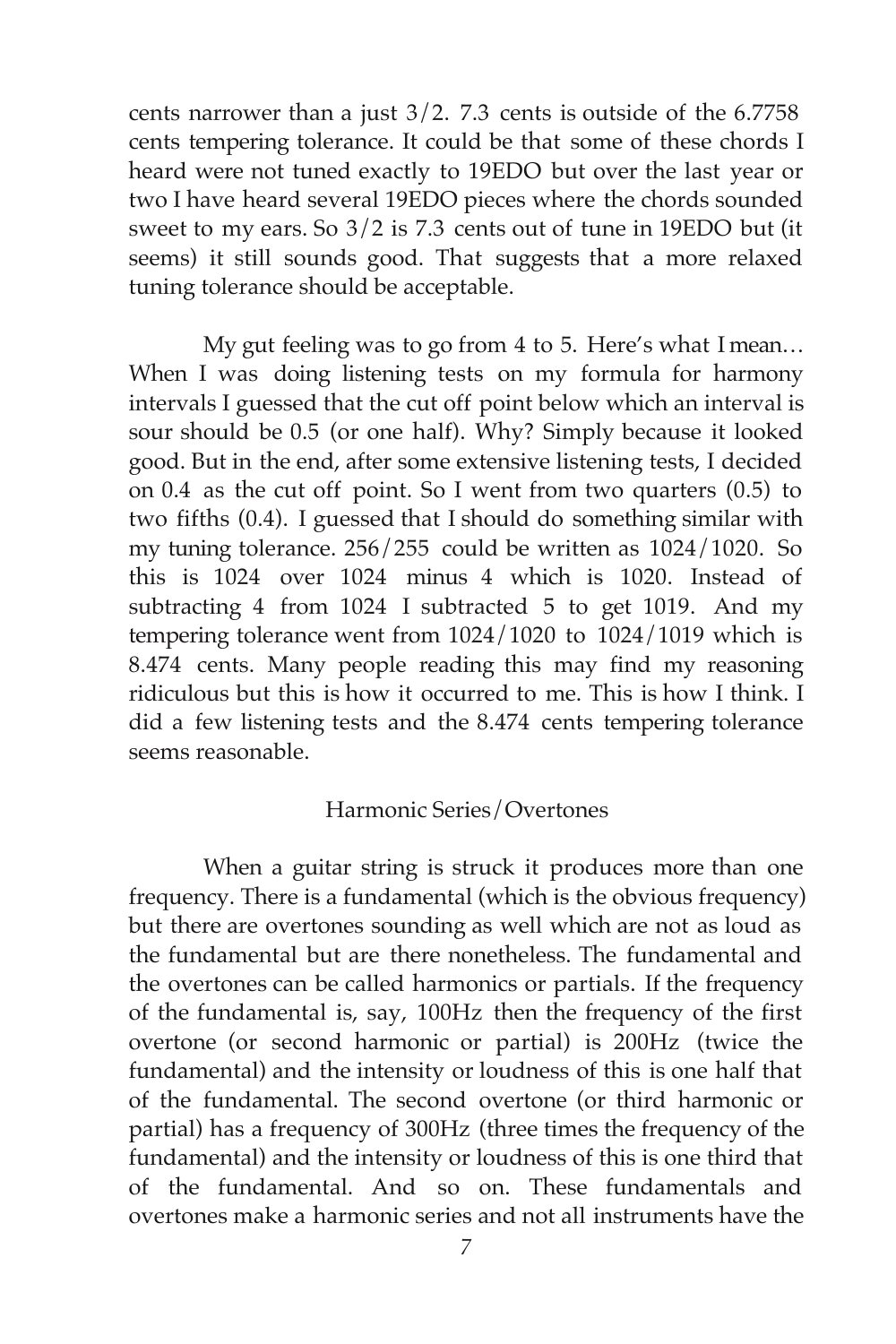same harmonic series. If I remember correctly bells do not have a regular harmonic series like the one described here. Sine wave tones have no overtones at all, just a fundamental. The harmonic series could be expressed as 1, 2, 3, 4, 5, 6, 7, 8, 9, 10, 11, 12 etc. In practice, with guitars or pianos or organs, the overtones are not exactly 2, 3, 4, 5, 6, 7 etc. but are very close to these numbers and how closely the actual partials approximate the ideal partials varies from instrument to instrument.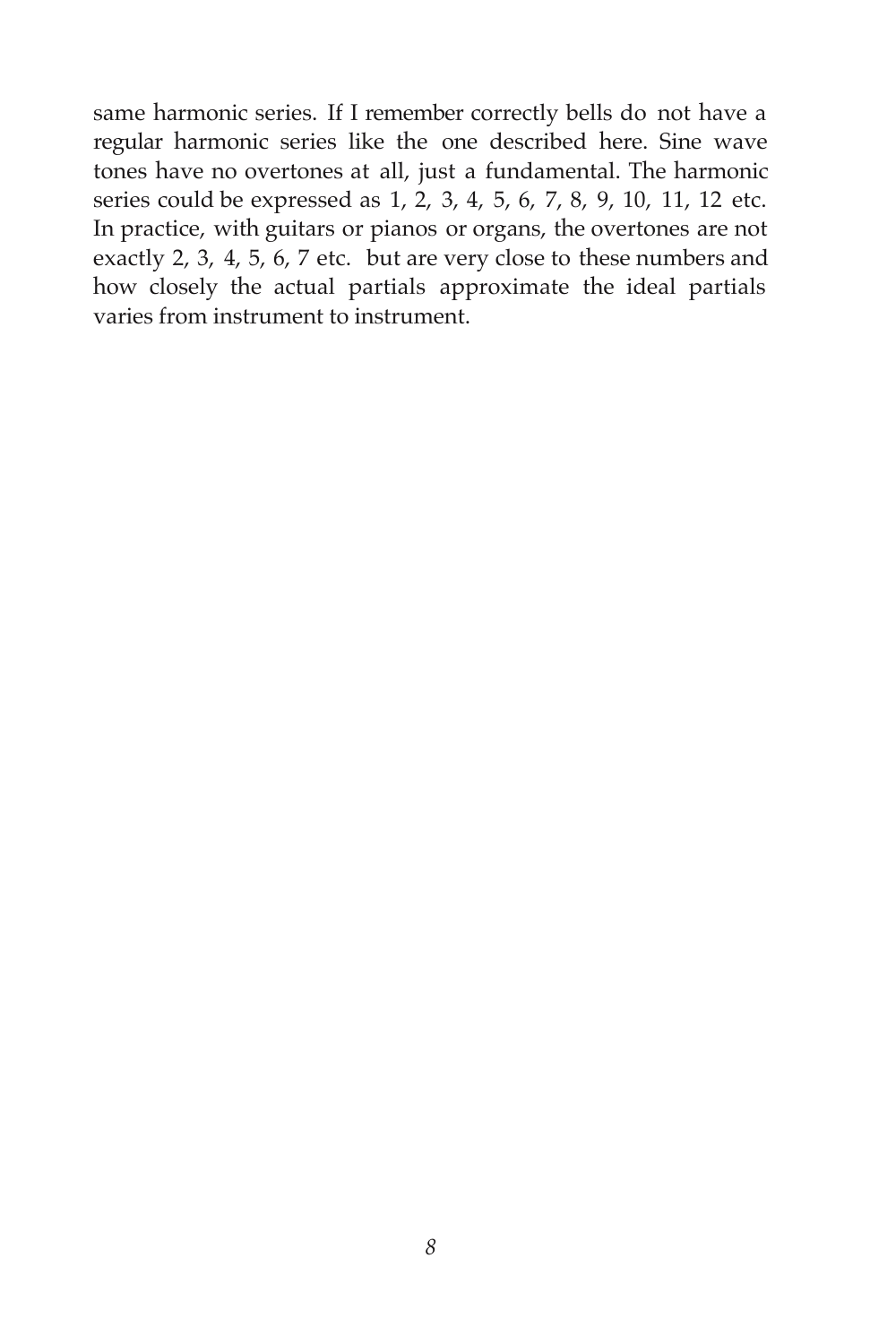### Chapter Two Melody, Harmony and Chord Groups

I think that the most common Western musical scale is the Major scale. Do, Re, Mi, Fa, So, La Ti, Do. If the tonic (key note or root note) of the scale is on C then the notes are C, D, E, F, G, A, B and C. These are all on white keys on a piano, no black keys, no sharps or flats. A just major scale looks like:

1/1, 9/8, 5/4, 4/3, 3/2, 5/3, 15/8, 2/1.

My understanding for a long time was that if you stick to the notes in a scale, using notes in lower octaves to mid octaves to higher octaves then you can't go wrong. So pick any scale that sounds nice over a one octave range and if you play notes from the lowest octaves available to the highest octaves available they will always sound good if they belong to the scale. Right? Wrong!

Consider the Melodic Major scale that occurs in my Eagle 53 tuning. The scale is very close to this just scale…

1/1, 9/8, 5/4, 4/3, 3/2, 8/5, 9/5, 2/1

If  $1/1$  is E then the scale is E, F#, G#, A, B, C, D, E. The distance from any A note to the D note just above it is 521 cents which is within 3 cents of a good just melodic interval (23/17). So this pair of notes is good melodically. Now consider playing a note that is in a range one octave higher than where we started. The distance from any D note to the A note just above it (which is in a higher octave range) is 679 cents which is nowhere near any of my good melodic intervals. So this pair of notes is not good melodically, going from one note to the other will sound sour. I have often tested the 40/27 interval (680 cents approximately) and I definitely don't like it, neither in a melody, nor a harmony, context. So in Eagle 53 going from A up to D is good but going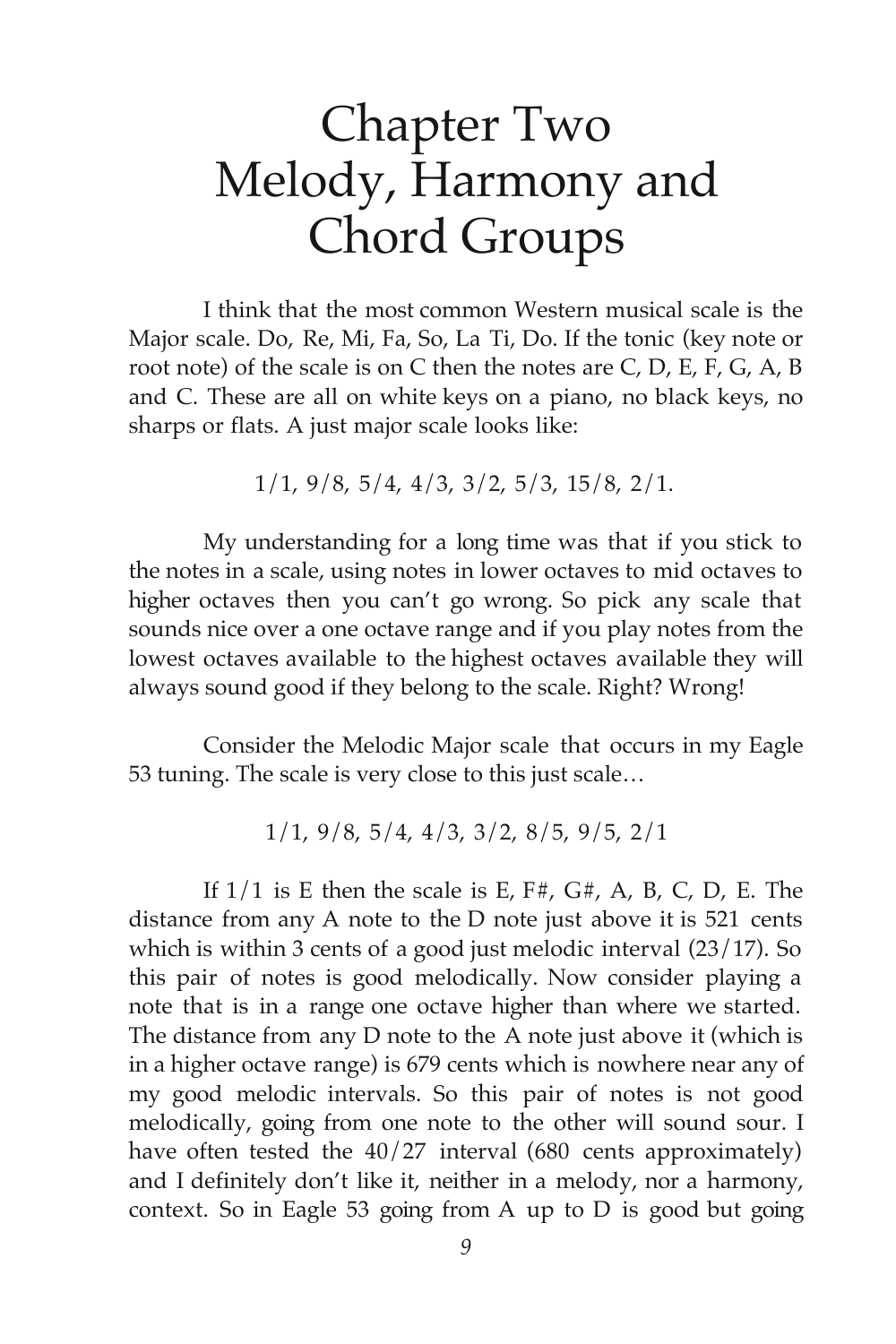from D up to A isn't.

I suspect that this problem occurs with many other scales. So here's another rule… when playing melodies over any range (e.g. a grand piano spans 7+octaves) every single note, when paired with every other single note, must be within 8.474 cents of a good melodic interval (these good melodic intervals are listed later).

By the way, the major scale in 12TET contains two intervals that I'm suspicious of: 400 cents (e.g. C up to E) and 900 cents (e.g. C up to A). Neither of these are within 8.474 cents of what I consider to be a good melody (or harmony) interval. 400c is close to 19/15 (409.2 cents) but not close enough. 900 cents is close to 22/13 (910.8 cents) but not close enough.

Using my Eagle 53 tuning I worked out a solution, an alternative to sticking with the notes in a one octave scale that repeat themselves in lower and higher octaves. Forget about harmony and chords for a while, just consider melody. When choosing notes to play, every note chosen must be within 8.474 cents of a good melodic interval when it is paired with every other note chosen. Over a 7 octave range, in the Eagle 53 tuning, there are a lot of good melodic intervals but I have found it is much easier to list only the few sour melodic intervals that occur.

Say you have a Midi keyboard spanning five octaves and it is tuned to my Eagle 53 tuning where E corresponds to  $1/1$ . Choose any note you want to start with. Say you choose an A note in the middle of the keyboard. Put a green sticker on that physical A key (not on all of the A keys, just the one chosen). There are only two notes that do not pair nicely melodically with the A key chosen and they are the D note 7 notes below it and the D note 19 notes below it. So put a red sticker on these two D notes. Green sticker means good and red sticker means bad.

Now choose another note (you cannot choose a note marked with a red sticker). Say it's a C which is three notes above the first A chosen. Put a green sticker on the C key. There is only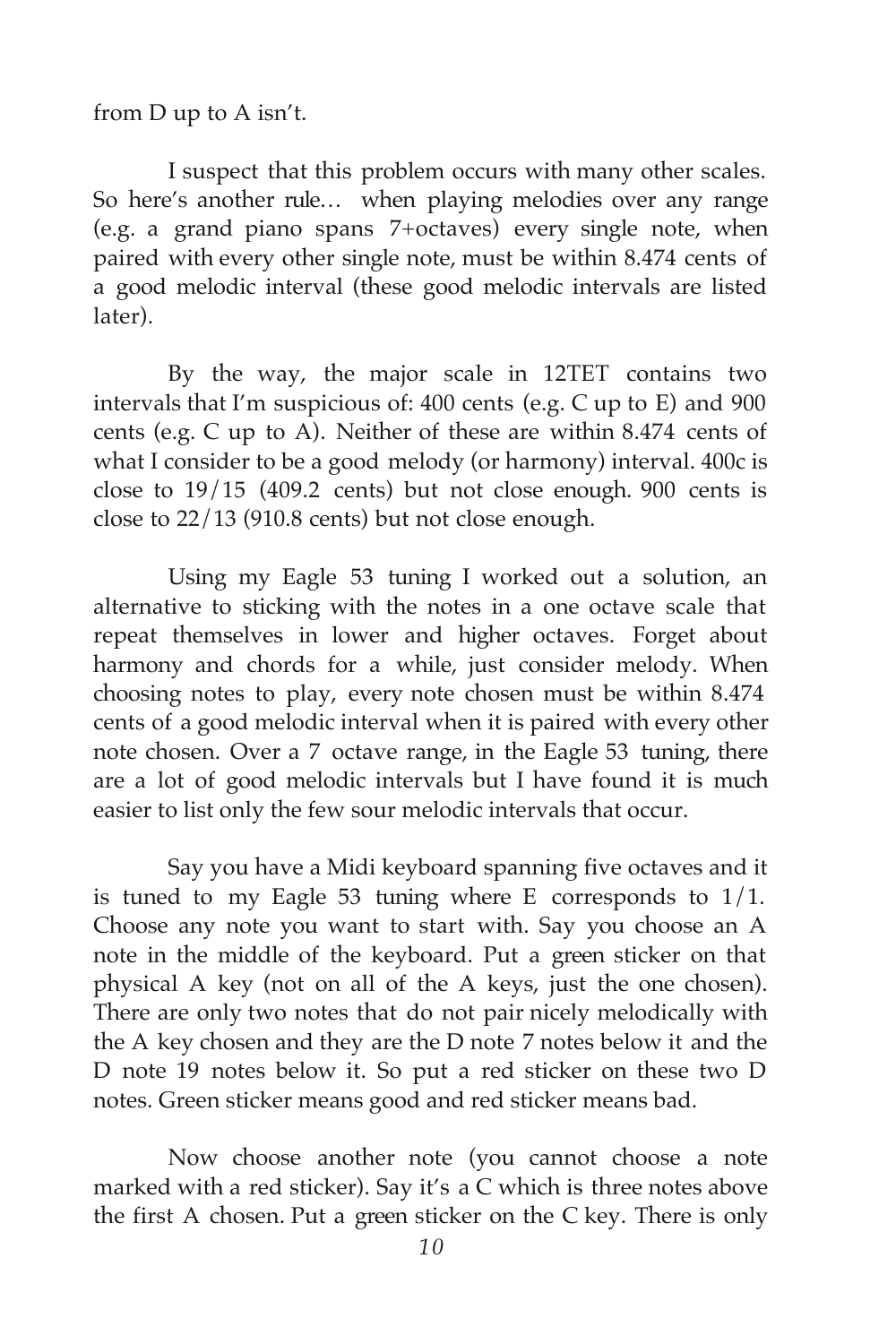one note that does not pair nicely with the C chosen and that is the  $C#$  just above it. So put a red sticker on that single  $C#$  key.

Keep going until you have all the green keys you want or until every key has either a green sticker or a red sticker on it. Here are the rules for where to place the stickers. Every note chosen should have a green sticker on it and any note to be avoided should have a red sticker on it.

If you choose an A, avoid D 7 notes below it and D 19 notes below it.

If you choose an  $A#$ , avoid F 7 notes above it and F 19 notes above it.

B is always good.

If you choose a  $C$ , avoid  $C \# 1$  note above it.

If you choose a  $C#$ , avoid C 1 note below it and  $F#$  7 notes below it and F# 19 notes below it.

If you choose a D, avoid  $D# 1$  note above it and A 7 notes above it and A 19 notes above it.

If you choose a  $D#$ , avoid D 1 note below it.

E is always good.

If you choose an F, avoid  $A \# 7$  notes below it and and  $A \# 19$ notes below it.

If you choose an  $F#$ , avoid  $C# 7$  notes above it and  $C# 19$  notes above it.

If you choose a G, avoid G# 1 note above it.

If you choose a G#, avoid G 1 note below it.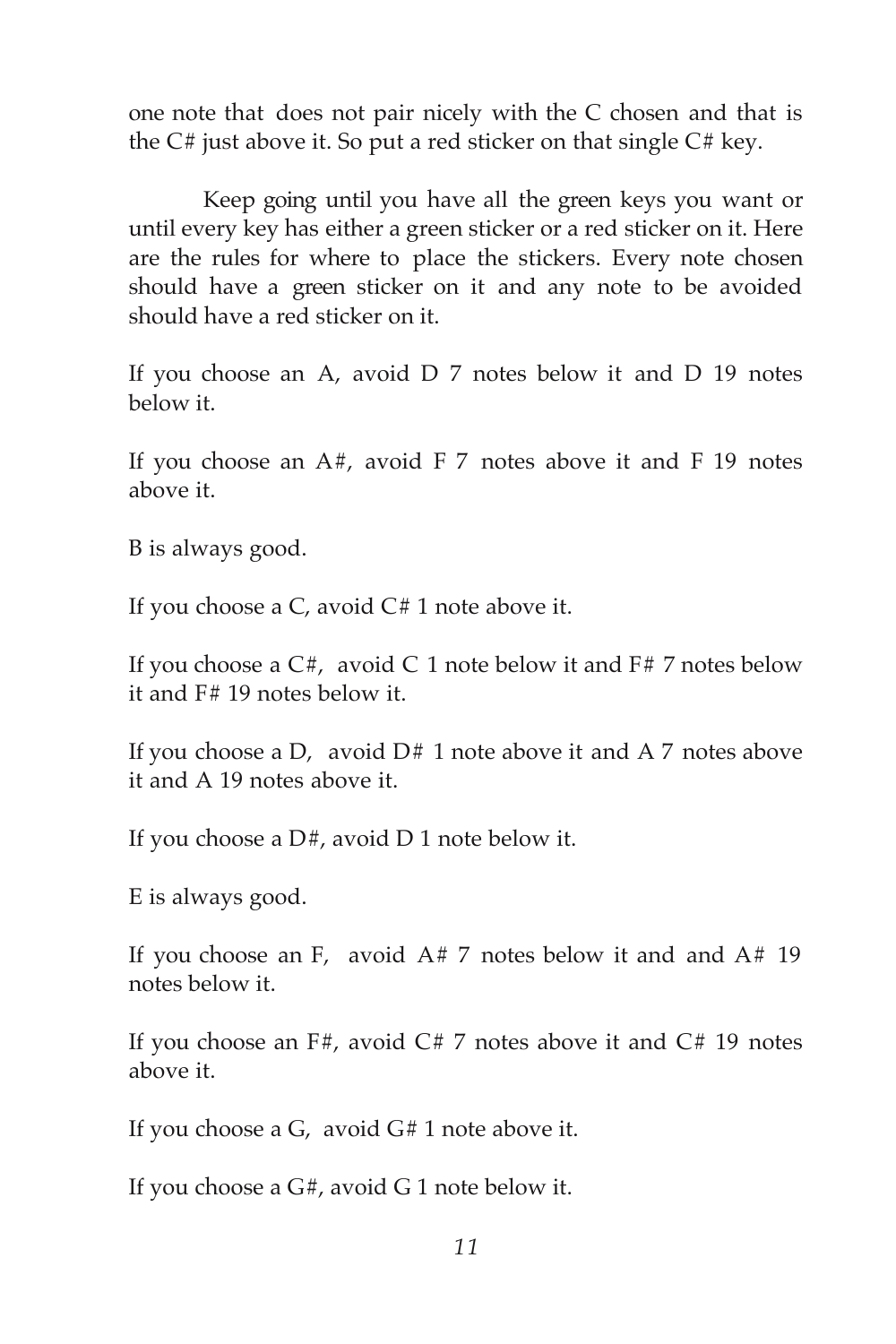You get all the E and B notes for free, they will always be good no matter what other notes you choose.

Again, these rules above apply to my Eagle 53 tuning where  $1/1$  is on E. They do not apply to most other tunings, including 12TET. With Eagle 53 every melodic interval wider than 1950 cents (3/1 and a bit) will be within 8.474 cents of a good melodic interval. Theoretically sour melodic intervals wider than 1950 cents do exist but thankfully they don't occur in Eagle 53.

So melodically, if you stick to the keys marked with green stickers, you can't play a sour note, it's impossible (if I'm right). With regard to chords, if the chords you play have all their notes on green keys then every chord progression should be good. Great for jazz.

For stringed and fretted instruments (e.g. guitars, banjos, mandolins) you could make a diagram of the fretboard and place your green and red stickers on the diagram accordingly. Guitars and other stringed and fretted instruments need a special fret arrangement to accommodate the Eagle 53 tuning.

It has occurred to me that with strongly rooted chords (contain a 1, 2, 4, 8 or 16, explained below), as long as the root note of the chord is on a green key then perhaps it doesn't matter if some of the other notes are on red keys. Strongly rooted chords could be viewed as "one note" because the root note stands out clearly above the other notes. I'm not sure. If I had to choose I think I would just stick with with the green keys only.

The way the frequencies of the notes in a just or near just chord relate to each other can be expressed as multiple integer ratios. A six note major chord on a guitar looks like 2:3:4:5:6:8. A six note minor chord looks like 10:15:20:24:30:40. I call these IRCs (Integer Representation of a Chord) If the IRC of a chord contains a 1, 2, 4, 8 or 16 then the lowest of these that occurs is the root note of the chord. 1, 2, 4, 8 and 16 are powers of 2, 2 to the power of zero is 1. So with the 2:3:4:5:6:8 chord the root note is the lowest note (the 2). There is no 1, 2, 4, 8 or 16 in the minor chord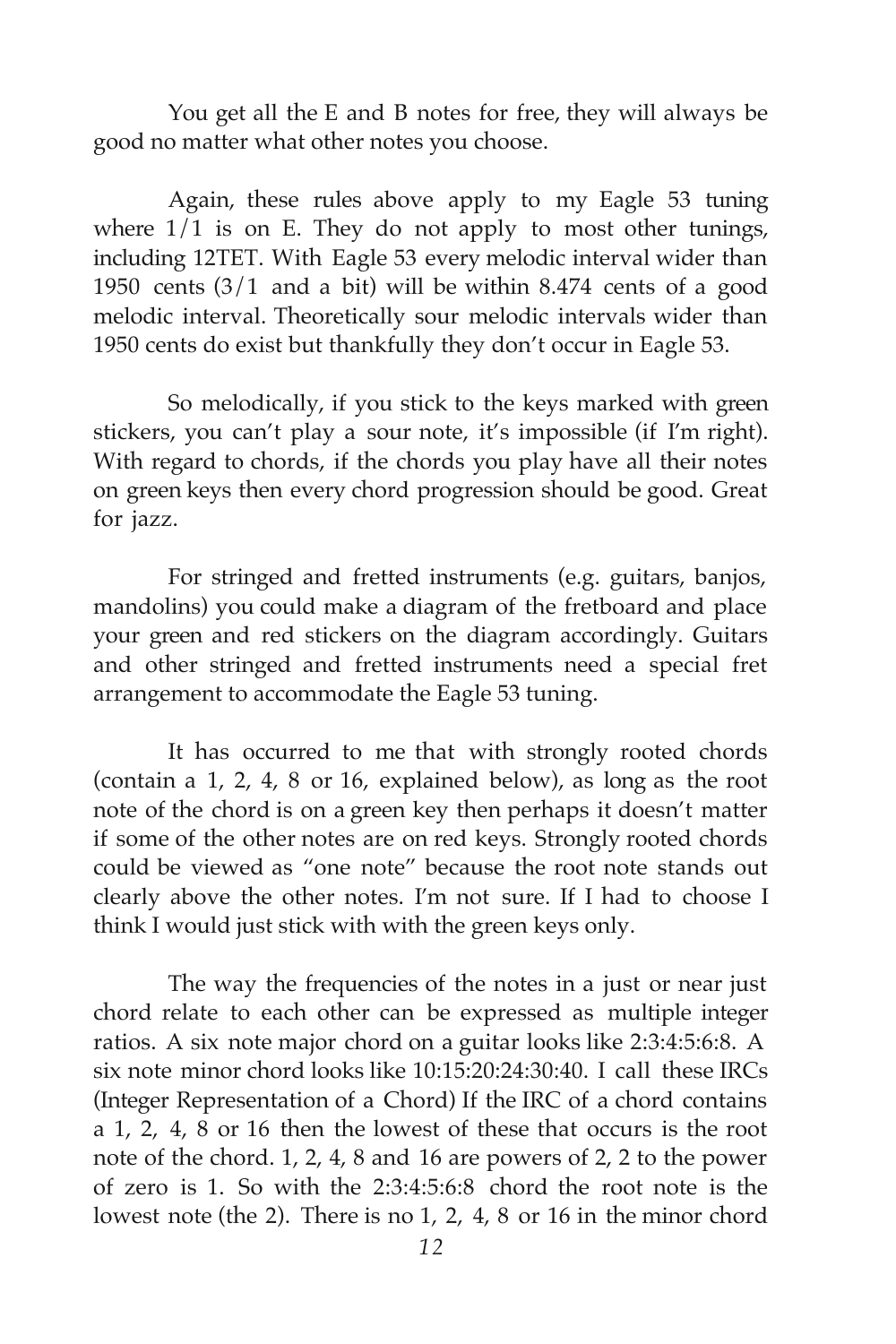(10:15:20:24:30:40). So this chord has no clear root, it is not strongly rooted. Conventional theory would consider the lowest note (10) to be the root of the chord but it's not as clear as a 1, 2, 4, 8 or 16 would be so it is not strongly rooted. I consider chords that are not strongly rooted to be inferior to chords that are.

No matter the tuning you use, Eagle or otherwise, here is my rule for the selection of notes to be used in a melodic context (which could span as much as 7 or more octaves if you like). Every note used, when paired with every other note used, must be within 8.474 cents of any of the good melodic intervals listed in this book (strength value  $>=0.2$ ).

Strongly rooted scales are a special case. Look at the following 20 note scale.

1:2:3:4:5:6:7:8:9:10:11:12:13:!4:15:16:17:18:19:20

Every note pairs nicely with every other note (I'm talking about melody here, not harmony). This scale and any subset of this scale that contains one or more of 1, 2, 4, 8 or 16 is a good and strongly rooted scale. 32, 64, 128 and higher powers of 2 don't work as roots. You could add numbers higher than 20 as well as long as they pair nicely with the numbers already chosen (see the list of intervals later in this book). There are intervals here that you won't find in Eagle 53 but do occur in other tuning systems. The root of a scale or tonic of a scale have the same meaning for me but I prefer the word root.

A scale can also be viewed as a chord group, especially when the chords are all strongly rooted. Look at the 5:6:8:9:10 scale (or chord group). In Eagle this could be  $G#$ , B, E, F#,  $G#$ . If you are using strongly rooted chords and their root notes correspond to the notes in the scale then the chord progressions, in any order, should be good. Perhaps a few illegal melodic intervals will occur among notes that are not the root notes of the chords. If I were to be very strict I would reject any progression where one or more illegal melodic intervals occur. The root note of the 5:6:8:9:10 scale is the 8 (E). If the chord you "land" on (the last chord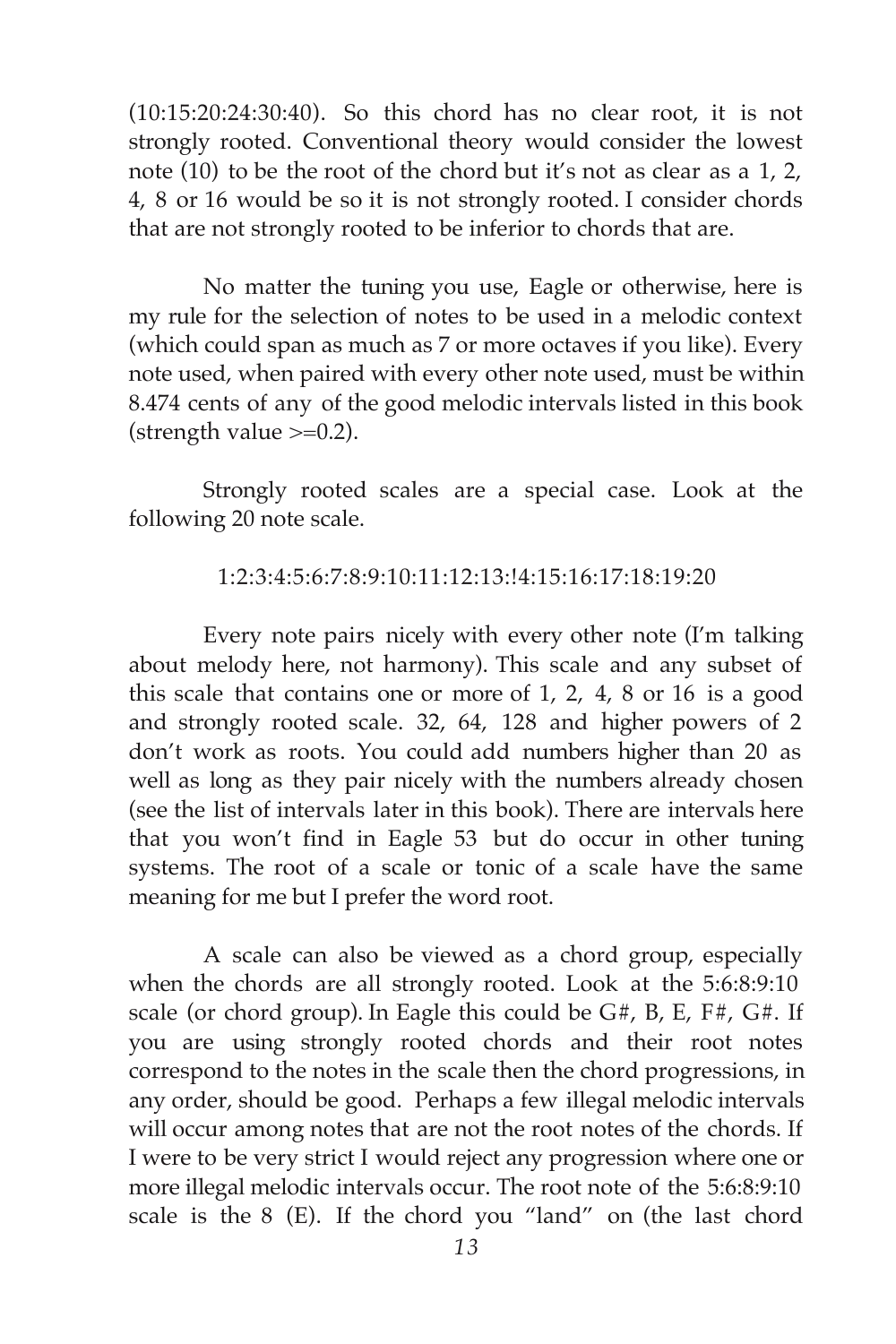played in a musical phrase or progression) is on 8 (or E in this example) the progression or phrase will sound resolved. Like hearing the answer to a question or finding a point of rest.

For chord progressions I have two standards: loose and strict.

With the loose version if the root notes of strongly rooted chords all make good melodic intervals when paired with each other then any progression using these strongly rooted chords will be good regardless of how the other notes in the chords relate to each other. If NSR (Not Strongly Rooted) chords are used then *every* note in these chords when paired with every other note in every other chord must make a melodic interval that is within 8.474 cents of any good interval listed in chapter 5.

With the strict version every note in every chord used (strongly rooted chords or otherwise) must belong to the notes chosen at the start (which all pair nicely with each other melodically). Again, in this collection of pitches every note, when paired with every other note must make an interval within 8.474 cents of any of the good melodic intervals (strength>=0.2) listed later in this book.

Between my two recent books: The Eagle 53 Pianist and Eagle 53 Jazz Chords I list 5,749 chords that I consider to be good. The Pianist book lists 2,750 "lush chords" and the Jazz book lists 2,999 jazz chords. A lush chord is strong (overall strength or periodicity value >=0.75) and is strongly rooted (has a 1, 2, 4, 8 or 16 in its IRC). I define a jazz chord as any good chord with an overall strength or periodicity value >=0.4 that is not a lush chord. Some chords with a strength value >=0.75 are not strongly rooted and some strongly rooted chords have an overall strength less than 0.75. These are the jazz chords.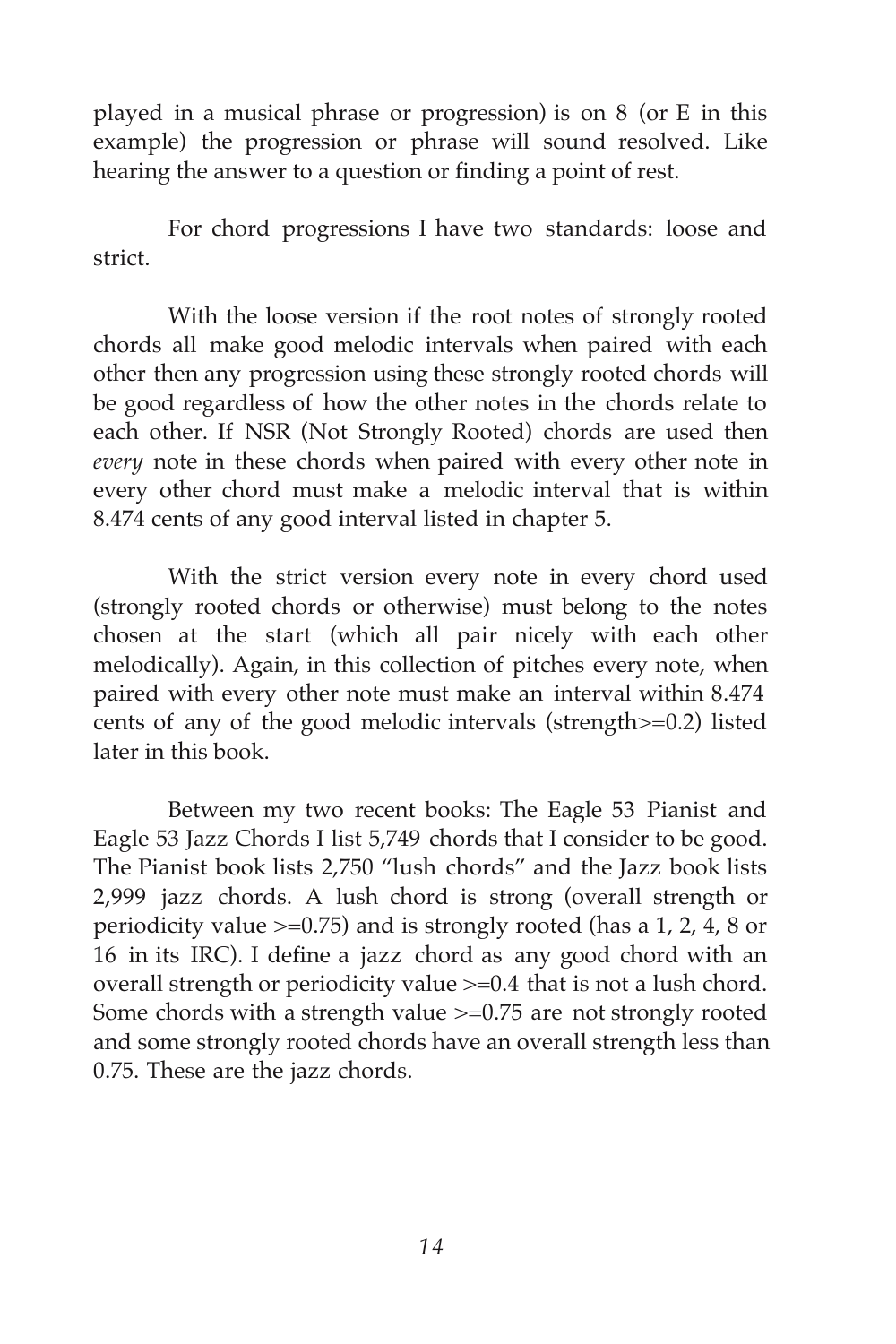#### The overall strength (or periodicity) of chords

Just or near just chords can be represented by integer ratios. A six note major chord looks like 2:3:4:5:6:8. The overall strength of any chord that can be represented by integers is the sum of the reciprocals of each integer multiplied by 2. So the overall strength of 2:3:4:5:6:8 is

$$
(1/2 + 1/3 + 1/4 + 1/5 + 1/6 + 1/8)x^2 = 3.15
$$

I won't use chords with an overall strength less than 0.4.

Also every interval in any chord must be within 8.474 cents of what I consider to be a good interval (i.e. any just harmony interval  $n/d$  is good if  $2/n + 2/d \ge 0.4$ .

When I was working out chords for my Eagle 53 Pianist book some apparent anomalies occurred. The IRC for the F#, B, D#, F#, C, D#, F# chord was 6:8:10:12:17:20:24, using my specific programming algorithm. The 6:17 (or 17/6, same thing) is a good harmony interval but 8:17, 10:17, 12:17, 17:20 and 17:24 are not in my list of good harmony intervals. It turns out that if you look at the exact cent values of the notes in each of the dubious intervals the intervals are all within 8.474 cents of a good harmony interval. So the 10:17 interval was composed of  $D#$  and C. In Eagle 53 D# is 1087 cents and the C just above it is 2015 cents (in relation to the bottom E which is zero cents). This interval is 928 cents wide and is within 6 cents of 12/7, a good harmony interval.

Should this affect the strength value? Possibly. Where these anomalies occur I think that the true intervals are always stronger then the anomalous ones. If you were to consider the true intervals then the overall strength can only get bigger and not smaller. So if I use the anomalous intervals and the overall periodicity is  $>=0.4$  then I know that the chord is good even though anomalies are there. If I were to consider the true intervals the strength of the chord will never be less than when I use the anomalous intervals, it can only be greater. In other words there is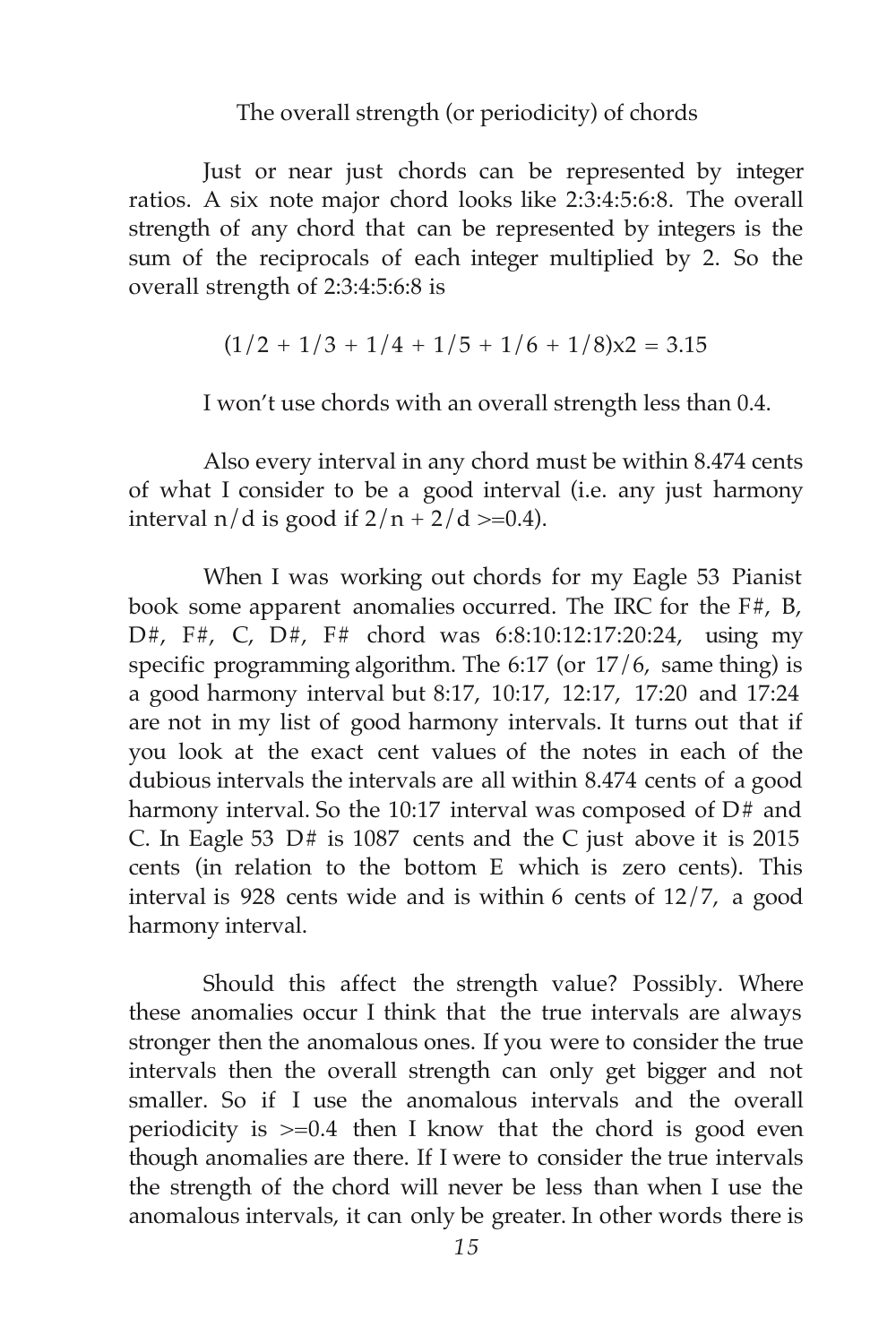no need to consider the true intervals as long as the strength value is >=0.4 using the anomalous intervals.

#### Beating Intervals

When two notes that are close together in frequency (a narrow interval) are played simultaneously (harmony) an unpleasant (to me at least) phenomenon called beating occurs. Beats sound like a wobble or a growl and the frequency of the beats is the frequency of the higher note minus the frequency of the lower note. My current range for significant beating is from 8.5 cents (a unison,  $1/1$ , tempered by 8.5 cents) and 173.9 cents (10/9 tempered flat or narrower by 8.5 cents).

There are no good harmony intervals (strength  $>=0.4$ ) listed in this book that are within this range but some beating can be heard in the following intervals:  $11/6$ ,  $13/7$ ,  $15/7$ ,  $13/6$  and 11/5. It turns out that the second harmonic or partial (AKA the first overtone) of the lower notes in these intervals beat significantly against the first harmonic or partial (fundamental) of the higher notes. The partials (or harmonics) described here are between 8.5 cents and 173.9 cents apart, indicating significant beating. If you don't understand these terms do an internet search for "harmonic series" or "overtones". The 173.9 cents is a just 10/9 tempered narrower by 8.5 cents.

As you progress along the harmonic series the harmonics or overtones get progressively fainter (less loud). Currently I don't consider any beating that occurs among the third and subsequent harmonics to be significant. Look at 17/6. 6's third harmonic (18) beats against 17's first harmonic (17) but for me, currently, a third harmonic is too faint to be significant so 17/6 is okay.

So for me 11/6, 13/7, 15/7, 13/6 and 11/5 are illegal in a harmony context (illegal in chords) where the timbre is close to a regular harmonic series. Other intervals have mild beating, see chapter five: Beatless Chords.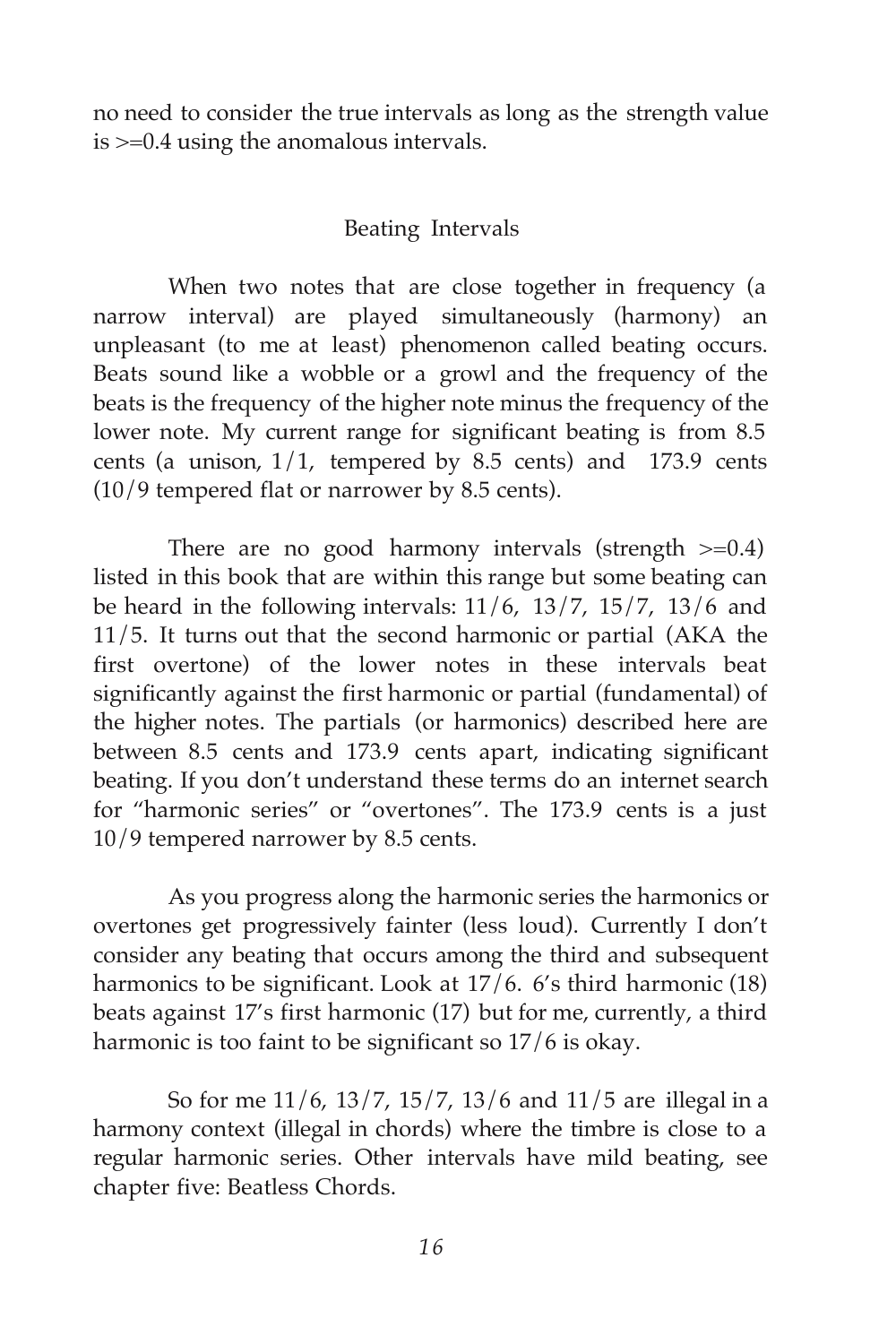## Chapter Three John's Rules Music

Here are the rules that I follow when I'm composing.

1. Choose your notes. For a melodic foundation every note that is going to be used in a piece of music must pair nicely, melodically, with every other note (with one exception, see Rule 3b below). Every possible melodic interval (could be any size from a semitone to 8 octaves) should be within 8.474 cents of any of the good melodic intervals (strength  $>= 0.2$ ) listed in chapter six. Note that *any* melodic interval wider than 6000 cents (five octaves) will always be good (it will always be within 8.474 cents of a good melodic interval). If you stay within the confines of this set of chosen notes you can't play a sour note in a melody (if I'm right). Note that a scale that works over a one octave range may not work spread over two or more octaves. If you are using my Eagle 53 tuning, where 1/1 is on E, see the rules for choosing and avoiding notes (green and red stickers) a few pages back.

2. Building chords. Every interval in every chord must be within 8.474 cents of a good harmony interval. These good harmony intervals are listed in the next chapter and they all have a strength value  $\geq$ =0.4. Also the overall strength (or periodicity) value of any chord must be  $\geq$  0.4. See my formula for calculating the strength values of chords near the end of the last chapter. It seems that *any* harmony interval wider than 7200 cents (six octaves) will always be good (it will always be within 8.474 cents of a good harmony interval). If you are using the Eagle 53 tuning there are 2,750 *lush* chords listed in my Eagle 53 Pianist book and 2,999 jazz chords in my Eagle 53 Jazz Chords book.

3a. Chord progressions Strict. Every single note, in every single chord used, must belong to the set of notes that you chose at the start (see rule 1 above). Put another way, *every* note, in *every* chord used, must pair nicely, melodically, with every note in every other chord used. These melodic intervals must all be within 8.474 cents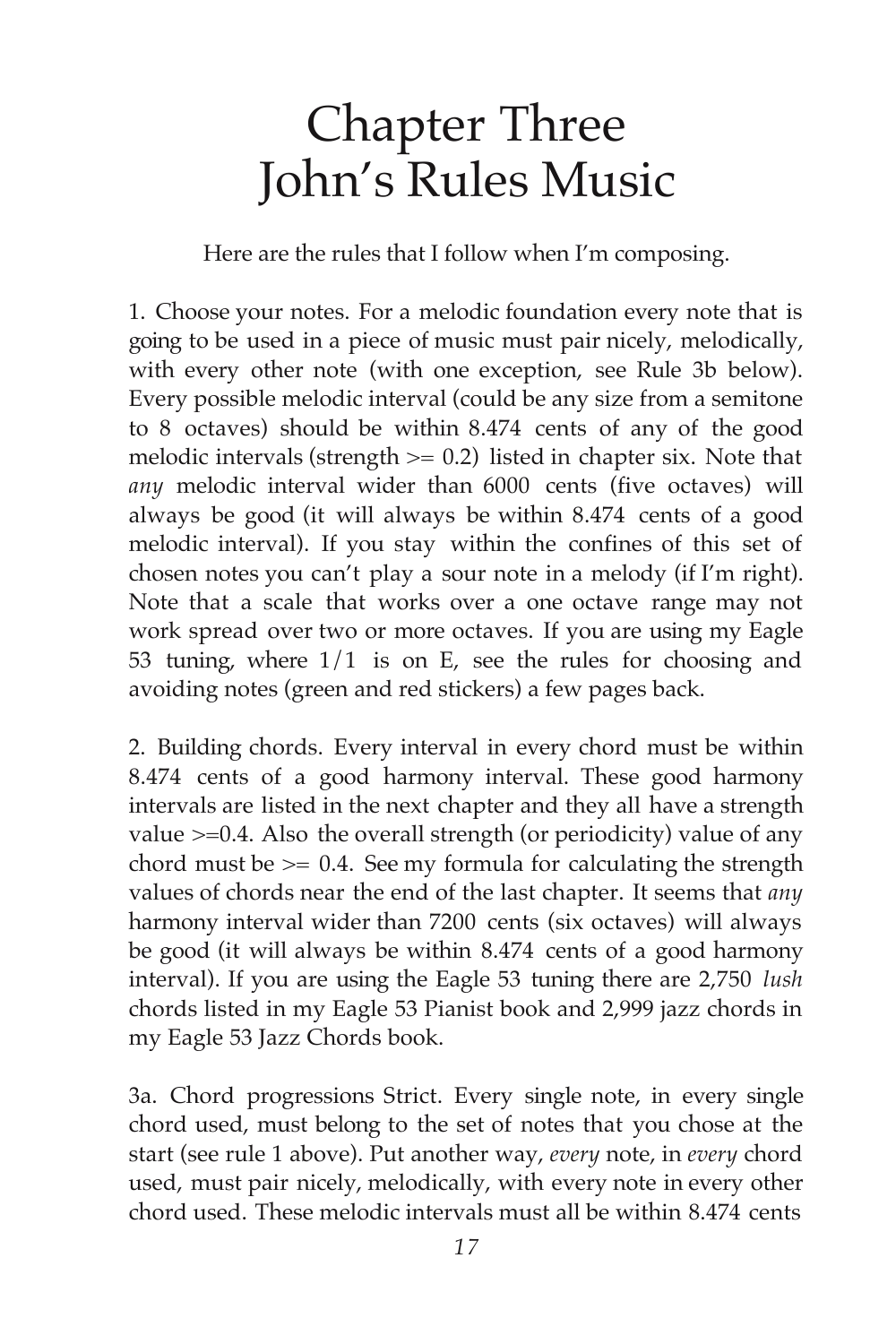of a good melodic interval listed in chapter 5.

3b. Chord Progressions Loose. This is the exception mentioned in rule 1. Any strongly rooted chord (i.e. contains a 1, 2, 4, 8 or 16 in its IRC) can be used as long as the root note is one of the chosen notes described in rule 1. Other notes in the strongly rooted chord may not belong to the set of chosen notes but this may not matter. My reasoning is that strongly rooted chords could be treated as being "one note" because one note in the chord (the root note) stands out clearly above the others. If I had to choose between loose and strict I would go with strict.

I propose two standards for music: JRM strict and JRM loose. So if a piece of music conforms to rules 1, 2, and 3a the music is JRM strict. If a piece of music conforms to rules 1, 2 and 3b the music is JRM loose. JRM is an acronym for John's Rules Music. Music in other tuning systems besides Eagle 53 could be JRM.

So people could ask: is this music JRM? If it is is it strict or loose?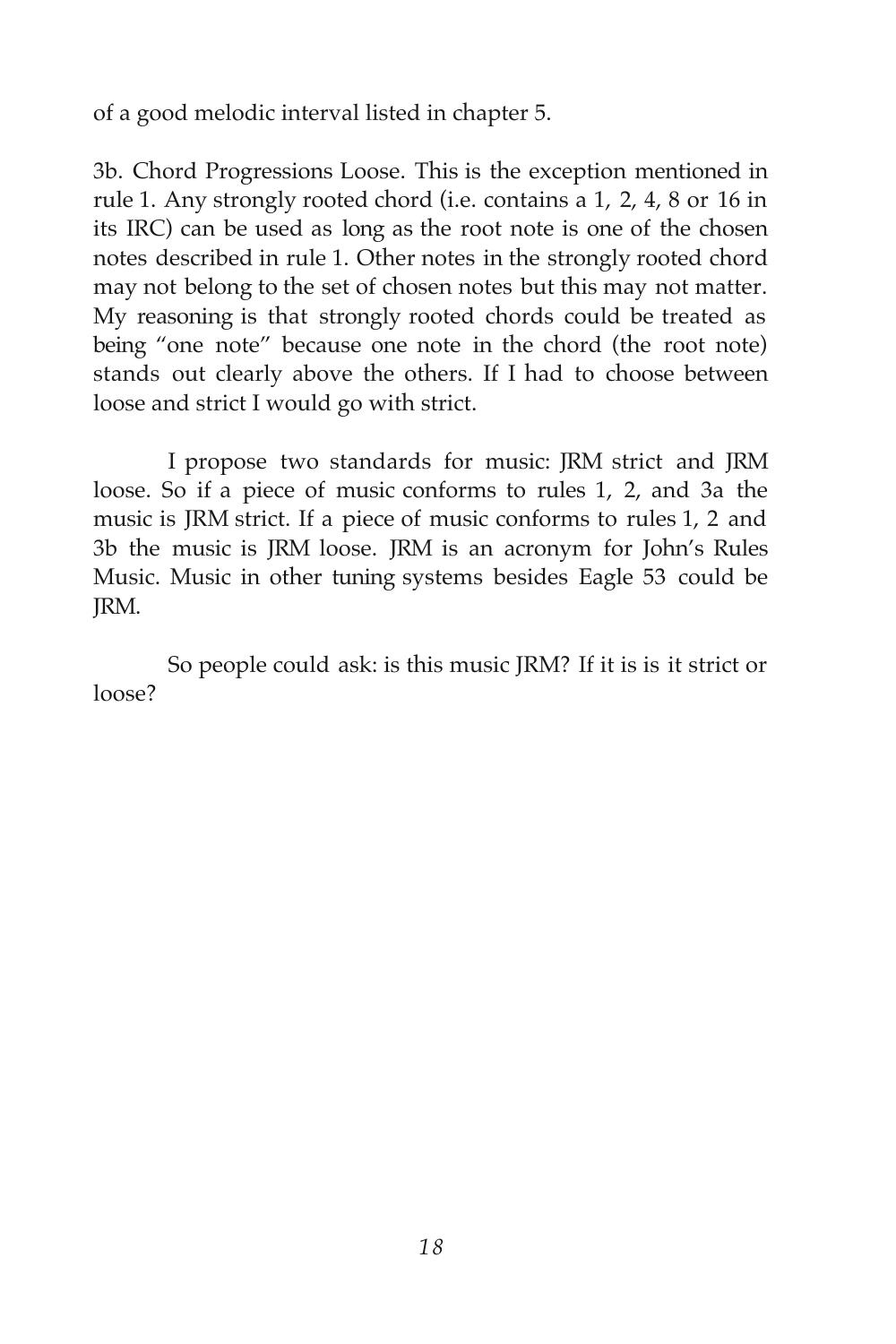#### Chapter Four Eagle 53 Scales

Here are 65 strongly rooted scales that occur in my Eagle 53 tuning. These scales can also be viewed as chord groups. The root notes, or chords, are in [square brackets]. They can be used for simple melodies over a one octave range and landing on the root note will always sound resolved and pleasant. Chord progressions should be good if the chords are strongly rooted and the root notes belong to the scale/chord group. Finishing on the root chord [in square brackets] will sound resolved and pleasant.

#### **E B, [E], G#, B 3:4:5:6 [E], G#, B, E 4:5:6:8 G#, B, [E], F#, G# 5:6:8:9:10 B, [E], F#, G#, B 6:8:9:10:12 [E], F#, G#, B, D#, E 8:9:10:12:15:16 F#, G#, B, D#, [E], F# 9:10:12:15:16:18 B, D#, [E], F#, G#, B 12:15:16:18:20:24 F C, [F], A, C 3:4:5:6 [F], A, C, D#, F 4:5:6:7:8 A, C, D#, [F], G, A 5:6:7:8:9:10 C, D#, [F], G, A, C 6:7:8:9:10:12 D#, [F], G, A, C, D# 7:8:9:10:12:14 [F], G, A, C, D#, E, F 8:9:10:12:14:15:16 G, A, C, D#, E, [F], G 9:10:12:14:15:16:18 A, C, D#, E, [F], G, A 10:12:14:15:16:18:20 C, D#, E, [F], G, A, A#, C 12:14:15:16:18:20:21:24 D#, E, [F], G, A, A#, C 14:15:16:18:20:21:24 D#, E, [F], G, A, A#, C, D# 14:15:16:18:20:21:24:28 D#, E, [F], G, A, A#, C# 14:15:16:18:20:21:25 D#, E, [F], G, A, A#, C#, D# 14:15:16:18:20:21:25:28 E, [F], G, A, A#, C, D# 15:16:18:20:21:24:28 [F], G, A, A#, C, 16:18:20:21:24**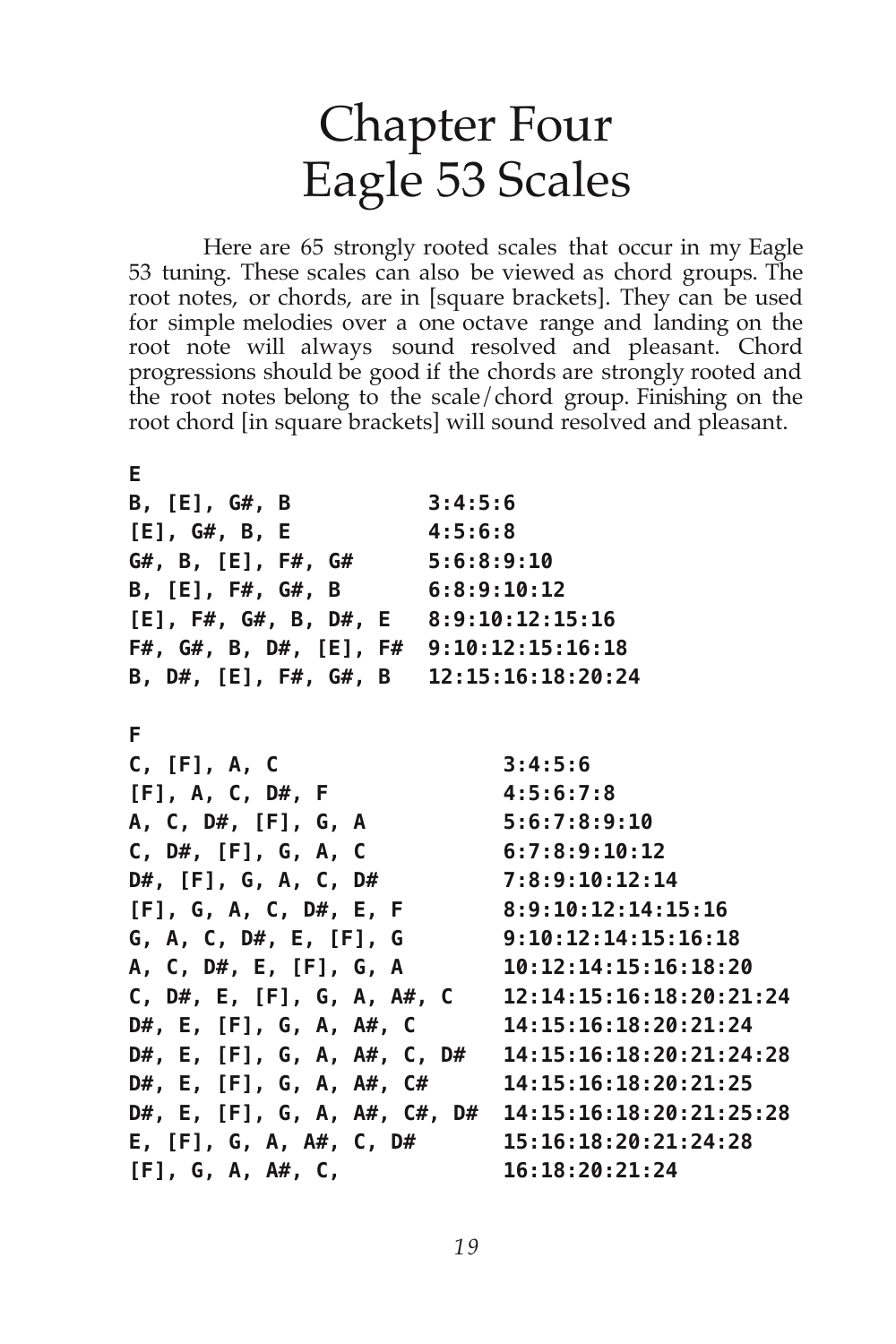**F# A#, [F#], A# 5:8:10 G D, [G], B, D 3:4:5:6 [G], B, D, G 4:5:6:8 B, D, [G], B 5:6:8:10 [G], B, D, F#, G 8:10:12:15:16 B, D, F#, [G], B 10:12:15:16:20 D, F#, [G], B, D 12:15:16:20:24 G# D#, [G#], A#, D# 6:8:9:12 [G#], A#, D#,G# 8:9:12:16 D#, [G#], A, A#, D# 12:16:17:18:24 A E, [A], C#, E 3:4:5:6 [A], C#, E, A 4:5:6:8 C#, E, [A], B, C# 5:6:8:9:10 E, [A], B, C#, E 6:8:9:10:12 [A], B, C#, E, G#, A 8:9:10:12:15:16 B, C#, E, G#, [A], B 9:10:12:15:16:18 C#, E, G#, [A], B, C# 10:12:15:16:18:20 E, G#, [A], B, C#, E 12:15:16:18:20:24 G#, [A], B, C#, E, G# 15:16:18:20:24:30 B F#, [B], D#, F# 3:4:5:6 [B], D#, F#, B 4:5:6:8 D#, F#, [B], D# 5:6:8:10 [B], D#, F#, A#, B 8:10:12:15:16 F#, A#, [B], D#, F# 12:15:16:20:24 A#, [B], D#, F#, A# 15:16:20:24:30**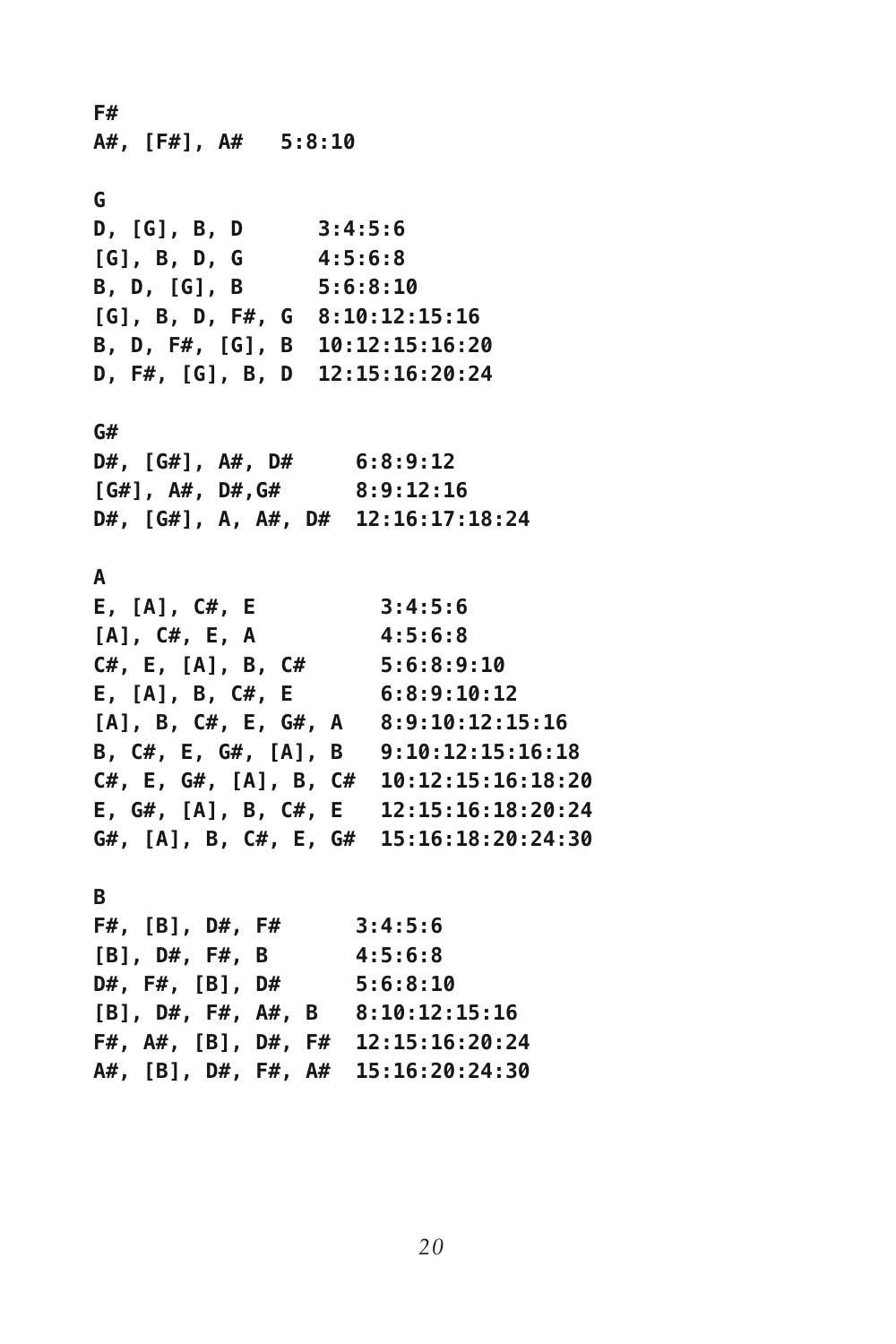**C G, [C], E, G 3:4:5:6 [C], E, G, A#, C 4:5:6:7:8 E, G, A#, [C], E 5:6:7:8:9:10 G, A#, [C], D, E, G 6:7:8:9:10:12 A#, [C], D, E, G, A# 7:8:9:10:12:14 [C], D, E, G, A#, B, C 8:9:10:12:14:15:16 D, E, G, A#, B, [C], D 9:10:12:14:15:16:18 G, A#, B, [C], D, E, G 12:14:15:16:18:20:24 A#, B, [C], D, E, G, A# 14:15:16:18:20:24:28 A#, B, [C], D, E, G#, A# 14:15:16:18:20:25:28 B, [C], D, E, G, A# 15:16:18:20:24:28 B, [C], D, E, G#, A# 15:16:18:20:25:28 [C], D, E, G# 16:18:20:25 C# G#, [C#], D#, G# 6:8:9:12 [C#], D#, G#, C# 8:9:12:16 D [D], F, F#, A# 16:19:20:25 D# A#, [D#], E, A# 12:16:17:24 A#, [D#], A# 3:4:6**

Below are 31 scales that are not strongly rooted but contain a  $1/1$ ,  $4/3$ ,  $3/2$  and  $2/1$ .

| Melodic Major |  |                               |              |          |              |   |      |
|---------------|--|-------------------------------|--------------|----------|--------------|---|------|
|               |  | 0 204 385 498 702 815 1019    |              |          |              |   | 1200 |
|               |  | $1/1$ 9/8 5/4 4/3 3/2 8/5 9/5 |              |          |              |   | 2/1  |
| E F#          |  | G#                            | $\mathbf{A}$ | <b>B</b> | $\mathbb{C}$ | D | F.   |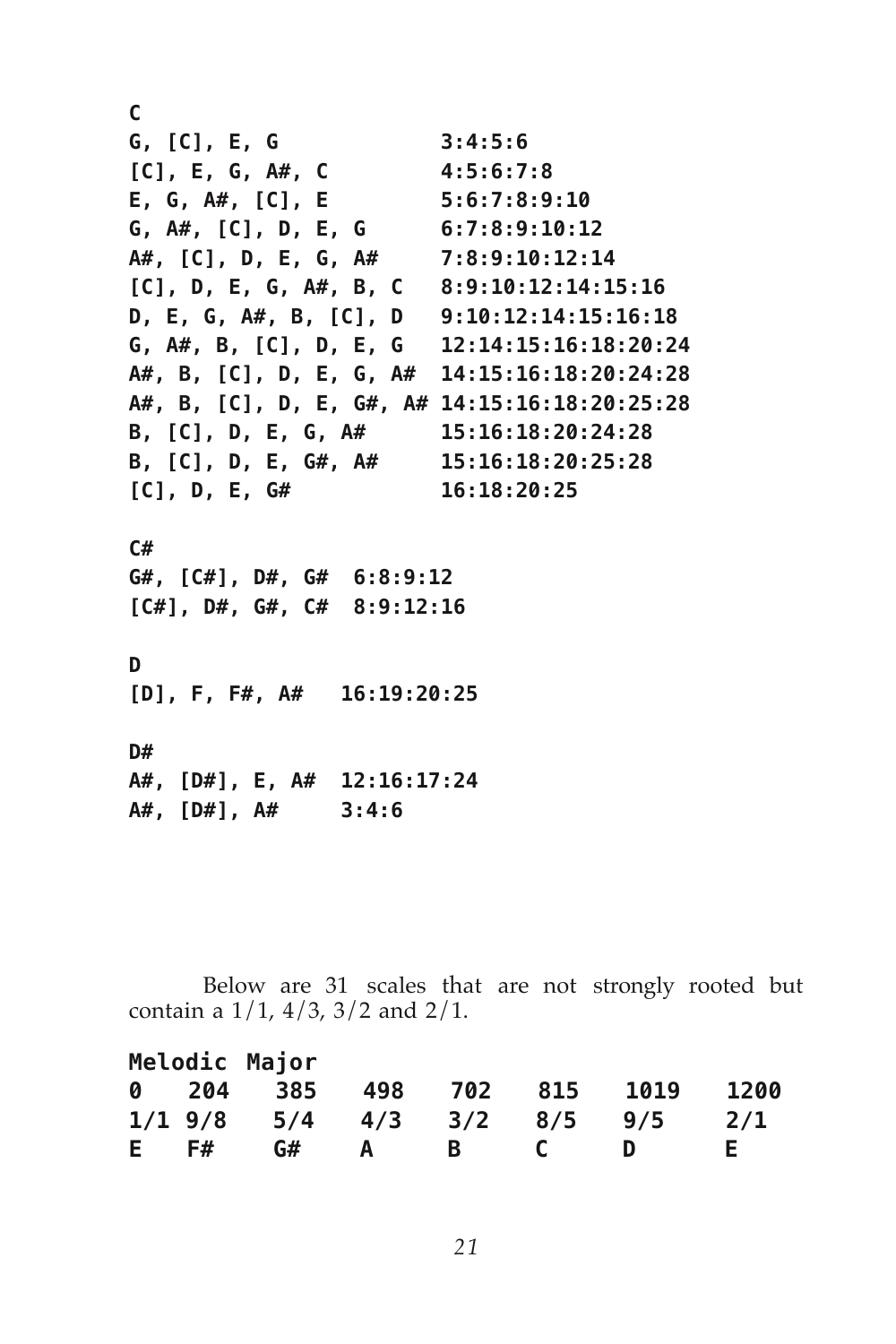| Arabian              |                     |                     |              |                |              |      |      |  |  |  |  |  |
|----------------------|---------------------|---------------------|--------------|----------------|--------------|------|------|--|--|--|--|--|
|                      | 0 113 385           |                     | 498          | 702            | 815          | 1087 | 1200 |  |  |  |  |  |
|                      | $1/1$ $16/15$ $5/4$ |                     | 4/3          | 3/2            | 8/5          | 15/8 | 2/1  |  |  |  |  |  |
| E.<br><b>F</b>       |                     | G#                  | $\mathbf{A}$ | B <sub>1</sub> | $\mathsf{C}$ | D#   | E.   |  |  |  |  |  |
|                      |                     |                     |              |                |              |      |      |  |  |  |  |  |
|                      | Neapolitan Major    |                     |              |                |              |      |      |  |  |  |  |  |
| 0                    | 113                 | 317 498             |              | 702            | 883          | 1087 | 1200 |  |  |  |  |  |
|                      |                     | $1/1$ 16/15 6/5 4/3 |              | 3/2            | 5/3          | 15/8 | 2/1  |  |  |  |  |  |
| E.<br>$\overline{F}$ |                     | G                   | A            | B <sub>a</sub> | C#           | D#   | E.   |  |  |  |  |  |
|                      |                     |                     |              |                |              |      |      |  |  |  |  |  |
|                      |                     |                     |              |                |              |      |      |  |  |  |  |  |
|                      | Phrygian            |                     |              |                |              |      |      |  |  |  |  |  |
| Ø                    | 113                 | 317 498             |              | 702            | 815          | 1019 | 1200 |  |  |  |  |  |
|                      | $1/1$ 16/15 6/5     |                     | 4/3          | 3/2            | 8/5          | 9/5  | 2/1  |  |  |  |  |  |
| E.                   | F                   | G                   | A            | B              | $\mathsf{C}$ | D    | Е    |  |  |  |  |  |
|                      |                     |                     |              |                |              |      |      |  |  |  |  |  |
|                      | Natural Minor       |                     |              |                |              |      |      |  |  |  |  |  |
| 0 204                |                     | 317                 | 498          | 702            | 815          | 1019 | 1200 |  |  |  |  |  |
|                      |                     | $1/1$ 9/8 6/5       | 4/3          | 3/2            | 8/5          | 9/5  | 2/1  |  |  |  |  |  |
| E.                   | <b>F#</b>           | G                   | A            | B I            | $\mathsf{C}$ | D    | Е.   |  |  |  |  |  |
|                      |                     |                     |              |                |              |      |      |  |  |  |  |  |
|                      | Gondolin            |                     |              |                |              |      |      |  |  |  |  |  |
| 0                    | 113 385             |                     | 498          | 702            | 883          | 1087 | 1200 |  |  |  |  |  |
|                      |                     | $1/1$ 16/15 5/4     | 4/3          | 3/2            | 5/3          | 15/8 | 2/1  |  |  |  |  |  |
| Е.                   | F                   | G#                  | $\mathsf{A}$ | B <sub>a</sub> | C#           | D#   | Е.   |  |  |  |  |  |
|                      |                     |                     |              |                |              |      |      |  |  |  |  |  |
|                      |                     | Neapolitan Minor    |              |                |              |      |      |  |  |  |  |  |
| Ø                    | 113                 | 317                 | 498 702      |                | 815          | 1087 | 1200 |  |  |  |  |  |
|                      | $1/1$ 16/15 6/5     |                     | 4/3          | 3/2            | 8/5          | 15/8 | 2/1  |  |  |  |  |  |
| E.                   | F                   | G                   | A            | B              | $\mathsf{C}$ | D#   | E    |  |  |  |  |  |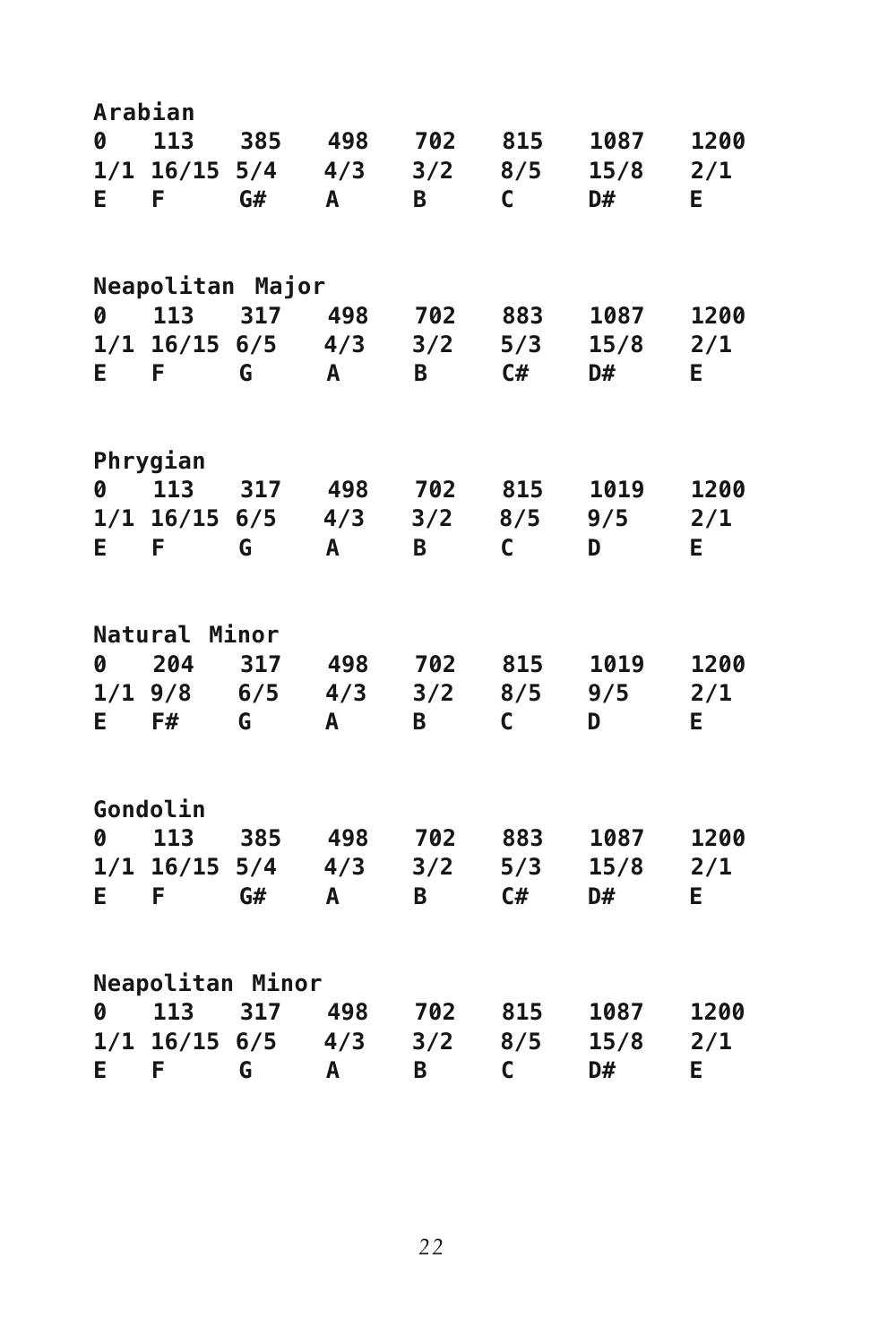|           | Harmonic        | Major                     |                   |                |              |      |      |
|-----------|-----------------|---------------------------|-------------------|----------------|--------------|------|------|
| Ø         | 204             | 385                       | 498               | 702            | 815          | 1087 | 1200 |
|           |                 |                           | $1/1$ 9/8 5/4 4/3 |                | $3/2$ $8/5$  | 15/8 | 2/1  |
| E.        | <b>F#</b>       | G#                        | $\mathbf{A}$      | B <sub>1</sub> | $\mathsf{C}$ | D#   | E.   |
|           |                 |                           |                   |                |              |      |      |
| Numenor   |                 |                           |                   |                |              |      |      |
| 0         | 113             | 385 498                   |                   | 702            | 815          | 1019 | 1200 |
|           |                 | $1/1$ $16/15$ $5/4$ $4/3$ |                   | 3/2            | 8/5          | 9/5  | 2/1  |
| E.<br>- F |                 | G#                        | $\mathsf{A}$      | <b>B</b>       | $\mathsf{C}$ | D    | E.   |
|           |                 |                           |                   |                |              |      |      |
| Lorien    |                 |                           |                   |                |              |      |      |
| 0         | 113             |                           | 385 498 702       |                | 883          | 1019 | 1200 |
|           | $1/1$ 16/15 5/4 |                           | 4/3               | 3/2            | 5/3          | 9/5  | 2/1  |
| E         | F               | G#                        | A                 | B              | C#           | D    | E    |
|           |                 |                           |                   |                |              |      |      |
|           | Harmonic Minor  |                           |                   |                |              |      |      |
|           | 0 204           | 317                       | 498               | 702            | 815          | 1087 | 1200 |
|           |                 |                           | $1/1$ 9/8 6/5 4/3 | 3/2            | 8/5          | 15/8 | 2/1  |
| E         | <b>F#</b>       | G                         | $\mathsf{A}$      | <b>B</b>       | $\mathsf{C}$ | D#   | Е.   |
|           |                 |                           |                   |                |              |      |      |
|           | Rivendell       |                           |                   |                |              |      |      |
| Ø         | 113             | 317 498                   |                   | 702            | 883          | 1019 | 1200 |
|           |                 | $1/1$ 16/15 6/5           | 4/3               | 3/2            | 5/3          | 9/5  | 2/1  |
| E.        | F.              | G                         | $\mathsf{A}$      | B <sub>1</sub> | C#           | D    | E.   |
|           |                 |                           |                   |                |              |      |      |
| Major     |                 |                           |                   |                |              |      |      |
| 0         |                 |                           | 181 385 498       | 702            | 883          | 1087 | 1200 |
|           | $1/1$ $10/9$    | 5/4                       | 4/3               | 3/2            | 5/3          | 15/8 | 2/1  |
| G         | A               | B                         | C                 | D              | E.           | F#   | G    |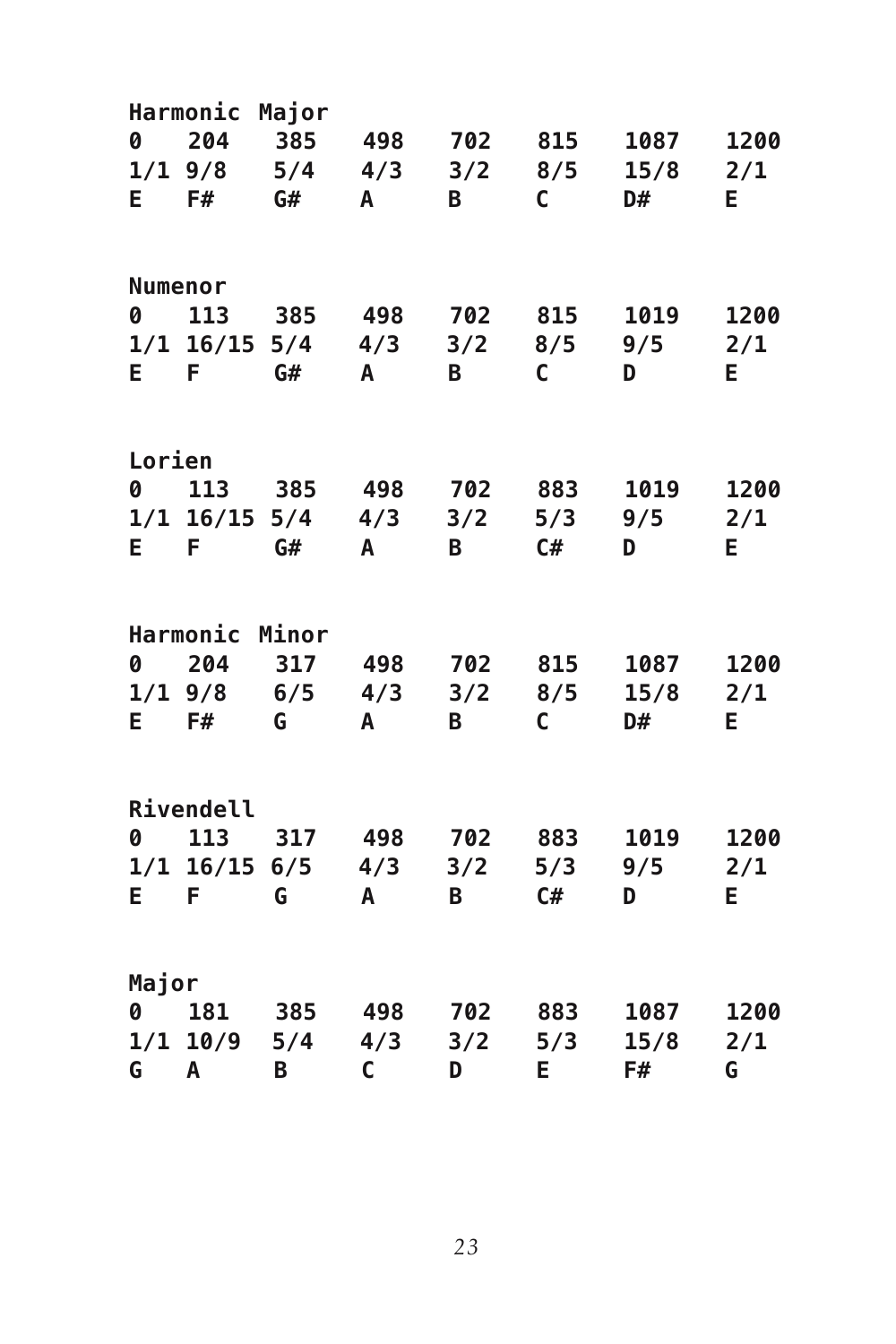|                       | Mixolydian      |            |              |     |      |      |      |
|-----------------------|-----------------|------------|--------------|-----|------|------|------|
| 0                     | 181             | 385        | 498          | 702 | 883  | 996  | 1200 |
| 1/1                   |                 | $10/9$ 5/4 | 4/3          | 3/2 | 5/3  | 16/9 | 2/1  |
| G                     | A               | B          | $\mathsf{C}$ | D   | E.   | F.   | G    |
|                       |                 |            |              |     |      |      |      |
|                       | Melodic Minor   |            |              |     |      |      |      |
| 0                     | 181             | 272        | 498          | 702 | 883  | 1087 | 1200 |
|                       | $1/1$ 10/9 7/6  |            | 4/3          | 3/2 | 5/3  | 15/8 | 2/1  |
| G                     | A               | A#         | $\mathsf{C}$ | D   | E.   | F#   | G    |
|                       |                 |            |              |     |      |      |      |
|                       | Phrygian        |            |              |     |      |      |      |
| $\boldsymbol{\theta}$ | 113             | 317        | 498          | 702 | 815  | 1019 | 1200 |
|                       | $1/1$ 16/15 6/5 |            | 4/3          | 3/2 | 8/5  | 9/5  | 2/1  |
| G#                    | A               | B          | C#           | D#  | Е    | F#   | G#   |
|                       |                 |            |              |     |      |      |      |
|                       | Natural Minor   |            |              |     |      |      |      |
|                       | 0 204           | 317        | 498          | 702 | 815  | 1019 | 1200 |
|                       | $1/1$ 9/8 6/5   |            | 4/3          | 3/2 | 8/5  | 9/5  | 2/1  |
| G# A#                 |                 | B          | C#           | D#  | E.   | F#   | G#   |
|                       |                 |            |              |     |      |      |      |
|                       | Rivendell       |            |              |     |      |      |      |
| 0                     | 113             | 317        | 498          | 702 | 928  | 1019 | 1200 |
|                       | $1/1$ 16/15 6/5 |            | 4/3          | 3/2 | 12/7 | 9/5  | 2/1  |
| G#                    | A               | B          | C#           | D#  | F.   | F#   | G#   |
|                       |                 |            |              |     |      |      |      |
|                       | Melodic Major   |            |              |     |      |      |      |
| 0                     | 181             | 385        | 498          | 702 | 815  | 996  | 1200 |
|                       | $1/1$ 10/9 5/4  |            | 4/3          | 3/2 | 8/5  | 16/9 | 2/1  |
| B                     | C#              | D#         | E            | F#  | G    | A    | B    |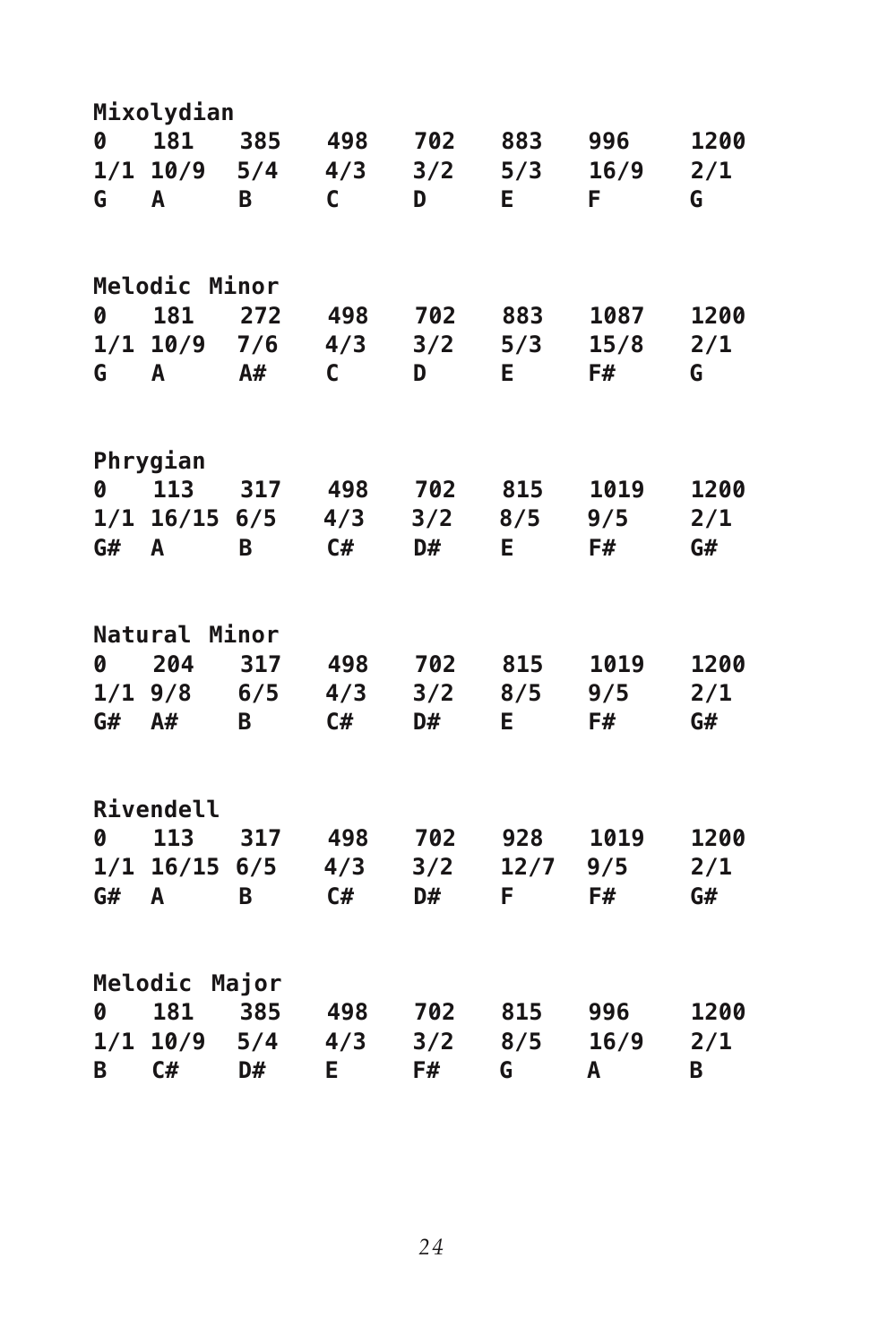|                  | Arabian             |             |                     |     |     |      |      |
|------------------|---------------------|-------------|---------------------|-----|-----|------|------|
| $\boldsymbol{0}$ | 113                 | 385         | 498                 | 702 | 815 | 1087 | 1200 |
|                  | $1/1$ $16/15$ $5/4$ |             | 4/3                 | 3/2 | 8/5 | 15/8 | 2/1  |
| B                | $\mathsf{C}$        | D#          | <b>E</b>            | F#  | G – | A#   | B    |
|                  |                     |             |                     |     |     |      |      |
|                  | Neapolitan Major    |             |                     |     |     |      |      |
| 0                | 113                 | 317         | 498                 | 702 | 883 | 1087 | 1200 |
|                  |                     |             | $1/1$ 16/15 6/5 4/3 | 3/2 | 5/3 | 15/8 | 2/1  |
| B                | $\mathsf{C}$        | D           | E                   | F#  | G#  | A#   | B    |
|                  |                     |             |                     |     |     |      |      |
| Major            |                     |             |                     |     |     |      |      |
| 0                |                     | 181 385 498 |                     | 702 | 883 | 1087 | 1200 |
|                  | $1/1$ 10/9          | 5/4         | 4/3                 | 3/2 | 5/3 | 15/8 | 2/1  |
| B                | C#                  | D#          | Е                   | F#  | G#  | A#   | B    |
|                  |                     |             |                     |     |     |      |      |
|                  | Mixolydian          |             |                     |     |     |      |      |
| Ø                | 181 385             |             | 498                 | 702 | 883 | 996  | 1200 |
|                  | $1/1$ $10/9$ 5/4    |             | 4/3                 | 3/2 | 5/3 | 16/9 | 2/1  |
| B                | C#                  | D#          | E.                  | F#  | G#  | A    | B    |
|                  |                     |             |                     |     |     |      |      |
|                  | Gondolin            |             |                     |     |     |      |      |
| Ø                | 113                 | 385         | 498                 | 702 | 883 | 1087 | 1200 |
|                  | $1/1$ 16/15 5/4     |             | 4/3                 | 3/2 | 5/3 | 15/8 | 2/1  |
| B                | C                   | D#          | Е                   | F#  | G#  | A#   | B    |
|                  |                     |             |                     |     |     |      |      |
|                  | Neapolitan Minor    |             |                     |     |     |      |      |
| Ø                | 113                 | 317         | 498                 | 702 | 815 | 1087 | 1200 |
|                  | $1/1$ $16/1$        | 6/5         | 4/3                 | 3/2 | 8/  | 15/8 | 2/1  |
| B                | $\mathsf{C}$        | D           | E                   | F#  | G   | A#   | B    |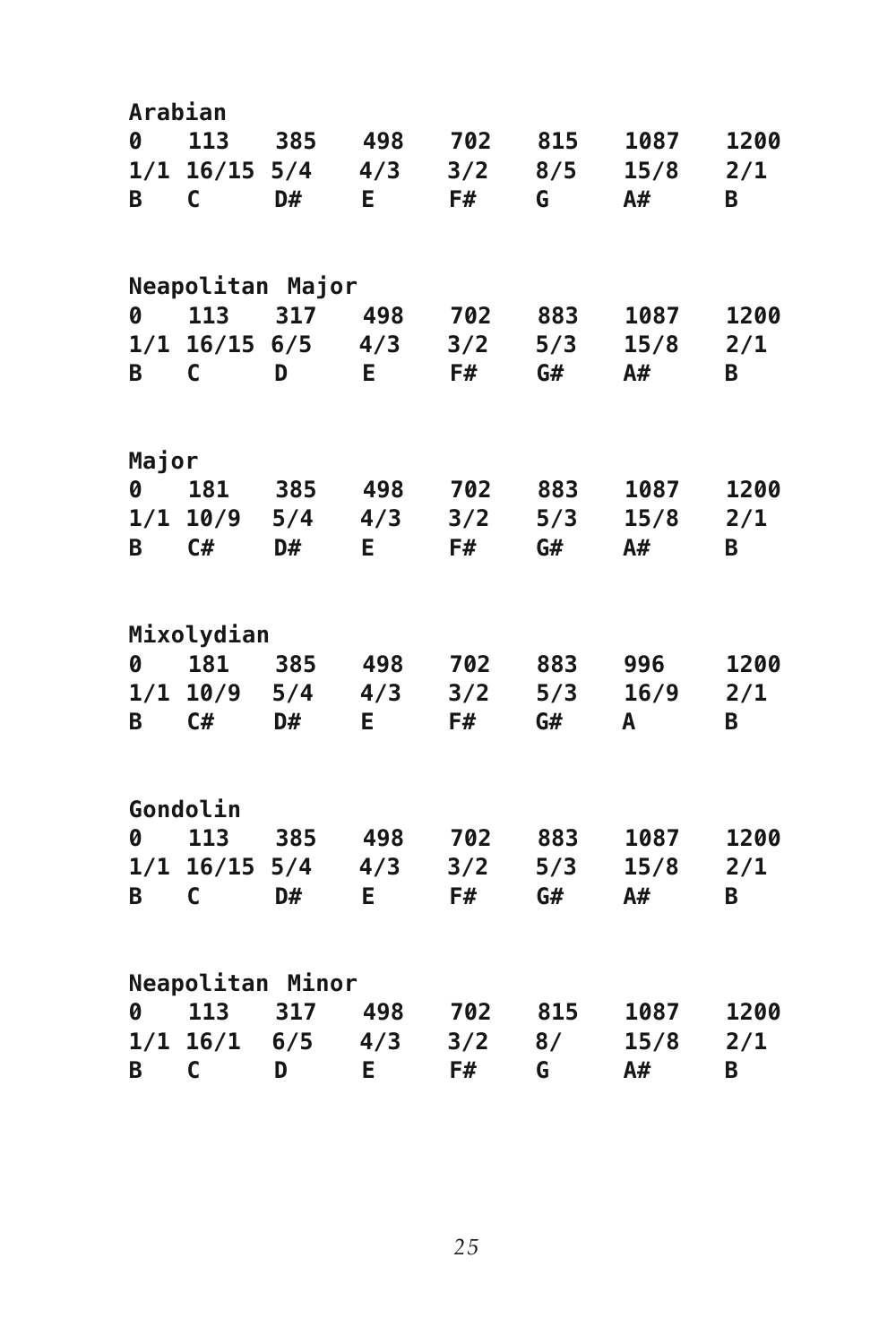|                  | Harmonic Major  |                      |                 |             |     |              |              |
|------------------|-----------------|----------------------|-----------------|-------------|-----|--------------|--------------|
| 0                | 181             | 385                  | 498             | 702         | 815 | 1087         | 1200         |
|                  |                 | $1/1$ $10/9$ 5/4 4/3 |                 | 3/2         | 8/5 | 15/8         | 2/1          |
| B                | C#              | D#                   | E.              | F#          | G — | A#           | B            |
|                  |                 |                      |                 |             |     |              |              |
| Numenor          |                 |                      |                 |             |     |              |              |
| 0                | 113             | 385 498              |                 | 702         | 815 | 996          | 1200         |
|                  |                 | $1/1$ 16/15 5/4      | 4/3             | $3/2$ $8/5$ |     | 16/9         | 2/1          |
| B                | $\mathsf{C}$    | D#                   | E.              | F#          | G   | $\mathsf{A}$ | B            |
|                  |                 |                      |                 |             |     |              |              |
| Lorien           |                 |                      |                 |             |     |              |              |
| $\boldsymbol{0}$ | 113             | 385 498              |                 | 702         | 883 | 996          | 1200         |
|                  | $1/1$ 16/15 5/4 |                      | 4/3             | 3/2         | 5/3 | 16/9         | 2/1          |
| B                | $\mathsf{C}$    | D#                   | E.              | F#          | G#  | A            | B            |
|                  |                 |                      |                 |             |     |              |              |
|                  | Harmonic Minor  |                      |                 |             |     |              |              |
| 0                | 181             | 317                  | 498             | 702         | 815 | 1087         | 1200         |
|                  |                 | $1/1$ $10/9$ 6/5     | 4/3             | 3/2         | 8/5 | 15/8         | 2/1          |
| B                | C#              | D                    | E.              | F#          | G   | A#           | B            |
|                  |                 |                      |                 |             |     |              |              |
|                  | Melodic Minor   |                      |                 |             |     |              |              |
| 0                | 181             | 317                  | 498             | 702         | 883 | 1087         | 1200         |
|                  |                 | $1/1$ 10/9 6/5       | 4/3             | 3/2         | 5/3 | 15/8         | 2/1          |
| B                | C#              | D                    | E.              | F#          | G#  | A#           | B            |
|                  |                 |                      |                 |             |     |              |              |
|                  | The Crow Scale  |                      |                 |             |     |              |              |
| 0                |                 |                      | 272 385 498 702 |             | 883 | 974          | 1200         |
| 1/17/6           |                 | 5/4                  | 4/3             | 3/2         | 5/3 | 7/4          | 2/1          |
| $\mathsf{C}$     | D#              | E.                   | F               | G           | A   | A#           | $\mathsf{C}$ |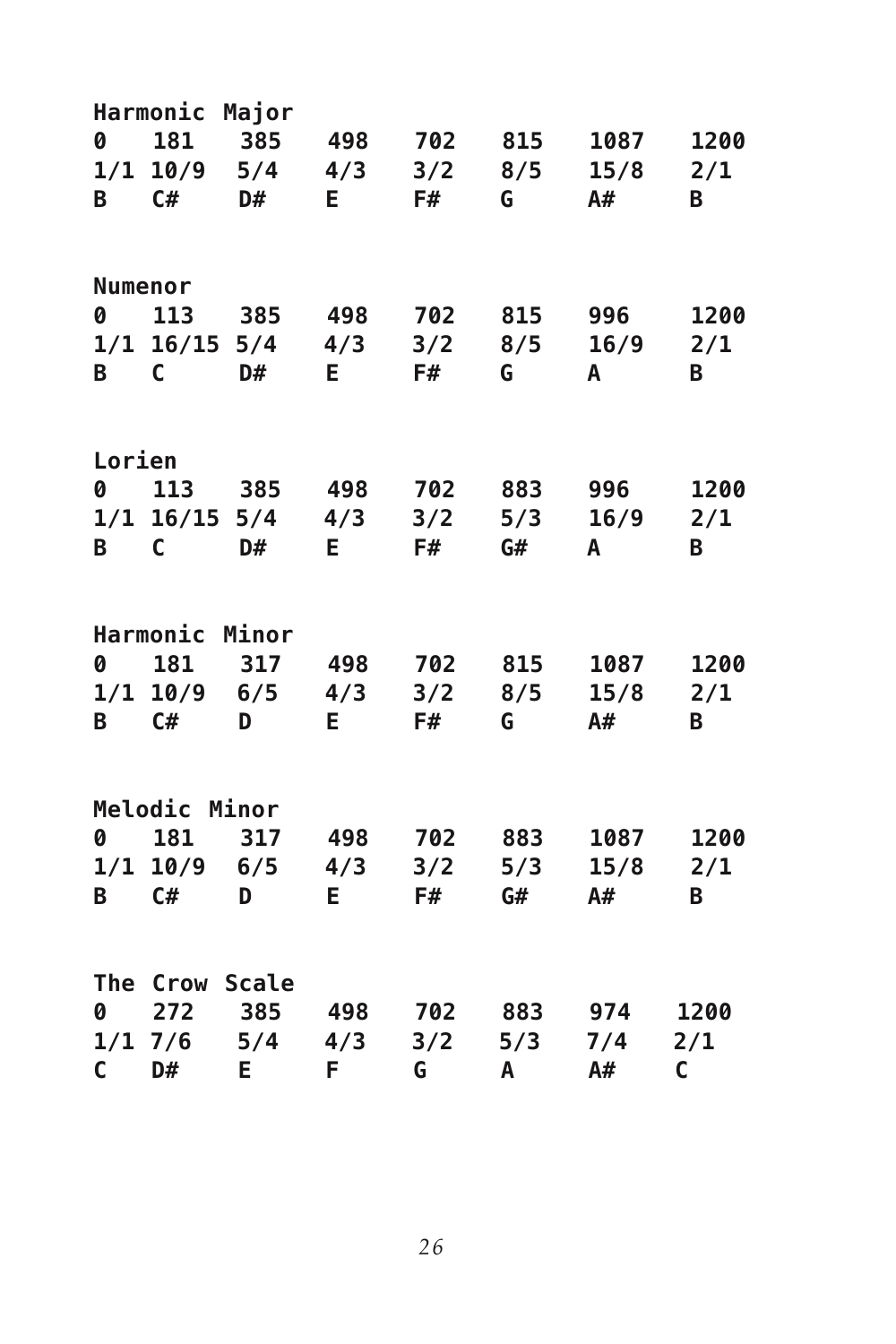#### Chapter Five Beatless Chords

For some time I thought that beating began where consonance or concordance ends. The narrowest harmony interval (apart from a unison) that I consider to be legal is  $10/9$  (182.4) cents). I allow a tempering of  $+/- 8.5$  cents so 173.9 cents is good. Any interval narrower than this (apart from a unison) definitely has too much beating for me.

As I said on page 16 there is also significant beating in intervals where the first overtone of the lower note and the fundamental of the higher note make a narrow interval (between 8.5 cents and 173.8 cents). 11/6, 13/7, 15/7, 13/6 and 11/5 produce too much beating for my taste and I won't use them in harmony (chords). This applies to instruments that produce tones that are close to a regular harmonic series.

A year or two ago I became suspicious of the minor third  $(6/5)$  I like  $3/2$ ,  $4/3$  and  $5/4$  but  $6/5$  doesn't really cut it for me (in a harmony context, not melody). 6/5 occurs in 2:3:4:5:6:8 major chords and in all minor chords. Almost all of the music I like contains a 6/5 in some or most or all of the chords but, on my Eagle 53 fretted guitar, or on a regular 12TET guitar, the 6/5 interval (on its own) sounds a little bit sour to me. I suspect that as wider intervals get progressively narrower then 377.8 cents is the point where beating starts to be noticeable. 377.8 cents is a just 5/4 (386.3c) tempered narrower by 8.5 cents.

So I now have two thresholds for beating. Intervals between 8.5c and 173.9c are definitely illegal for me and the beating is very obvious and unpleasant. Intervals between 173.9c and 377.8c produce some mild beating but are, perhaps, acceptable. I'm talking about harmony intervals with values  $\geq 0.4$ using my  $2/x + 2/\tilde{y}$  formula. If I were to 'ban' all intervals narrower than 5/4 then 99.9% of all the music I like would be, by my own standards, unacceptable. So I'm not going to exclude these intervals from my music.

On the other hand, I am a man who is looking for purity in my music. If I *did* exclude these intervals narrower than 5/4, what acceptable chords would be available? Not many. Before I list them look at the 5/3 interval. The first overtone of the 3 (which is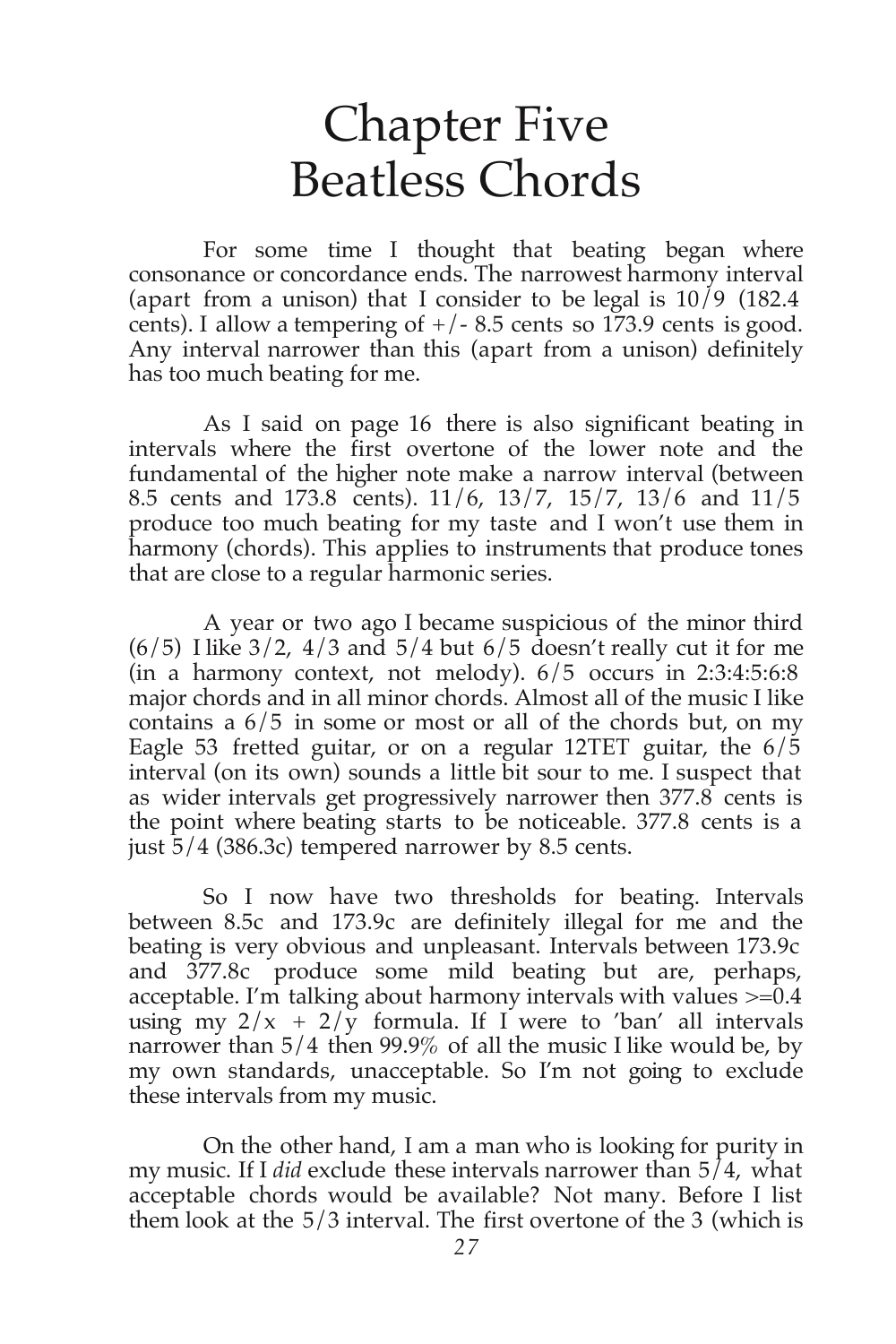6) beats against the fundamental of the 5 (which is 5), a  $6/5$ mildly beating interval. So surprisingly, the 5/3 interval has a slight amount of noticeable beating. The second and subsequent overtones are, currently, insignificant for me when evaluating beating, they are too faint. Here are the chords in Eagle 53 that have, for me, no significant beating...

E  $(1/1)$  2:3:4:6:8 F (16/15) 2:3:4:6:8 F# (9/8) 2:4:5:8 or 4:5:8:10:16 G  $(6/5)$  2:3:4:6:8 G#  $(5/4)$  2:3:4:6:8 A (4/3) 2:3:4:6:8 A#  $(7/5)$  7:10:14:20:28  $(20/7 \approx 17/6)$ B (3/2) 2:3:4:6:8 C  $(8/5)$  2:3:4:6:8  $C# (5/3)$  2:3:4:6:8 D (9/5) 2:4:5:8 or 4:5:8:10:16 D# (15/8) 2:3:4:6:8

All of these chords have only two pitch classes but that doesn't bother me. I love these chords. In Eagle 53 all of the intervals in all of the 2:3:4:6:8 chords listed above are within 0.1 cents of just. In Eagle 53 all of the intervals in the 2:4:5:8 and 4:5:8:10:16 chords listed above are within 1.4 cents of just.

These are all playable on a piano style keyboard. On guitars fretted for Eagle 53 most of these chords will be too difficult to play and you will have to omit the top one or two notes.

The scales in chapter four can also be viewed as chord groups. Pick a scale... any chords from the list above (except  $A#$ ) will sound good in a progression (in any order) if the root notes (in this case the lowest notes) of the chords all conform to the scale. The A# chord above is not strongly rooted which is why it won't work in some progressions.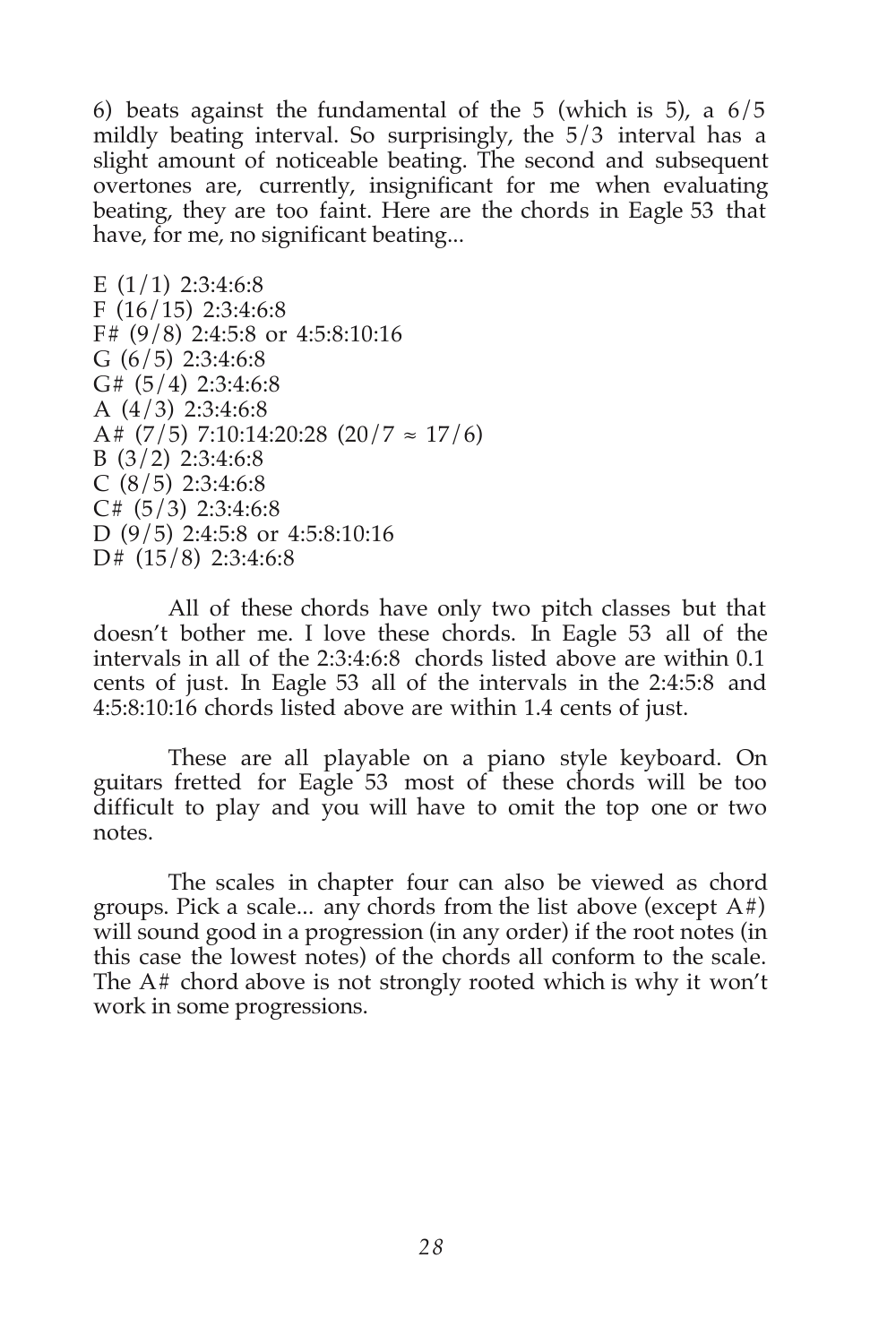### Chapter Six Good Harmony and Melody Intervals

Here is a (hopefully) comprehensive list of good just intervals over a six octave range. The ratios on the left are just intervals. The numbers in the middle are the strength values of the intervals using my  $2/n + 2/d$  formula. Any interval with a strength value  $> = 0.4$  is a good interval in a harmony context (two notes played simultaneously). Any interval with a strength value >= 0.2 is a good interval in a melody context (two notes played in sequence). The numbers on the right are the widths of the intervals in cents.

The list applies to instruments with a regular harmonic series as described earlier in this book. Some of the intervals listed may not sound as good on certain instruments that do not produce tones that have a regular harmonic series (or close to it).

This list is the product of years of listening tests done on an electric (not acoustic) keyboard. If I had done my listening tests using physical strings or acoustic instruments I may have arrived at different cut off points but I think that this is unlikely. I'm fairly sure the list is good for all instruments whose tones have a regular harmonic series or close to it.

The following intervals (using a timbre close to a regular harmonic series e.g. guitar, piano or organ) have strength values greater than 0.4 but they produce too much beating for my taste (see page 16)... 11/6, 13/7, 15/7, 13/6 and 11/5. These are, for me, illegal in chords (harmony). Melodically they are fine. They are marked with a \*.

mb = mild beating. These intervals are acceptable in a harmony context unless you want pure and beatless intervals and chords.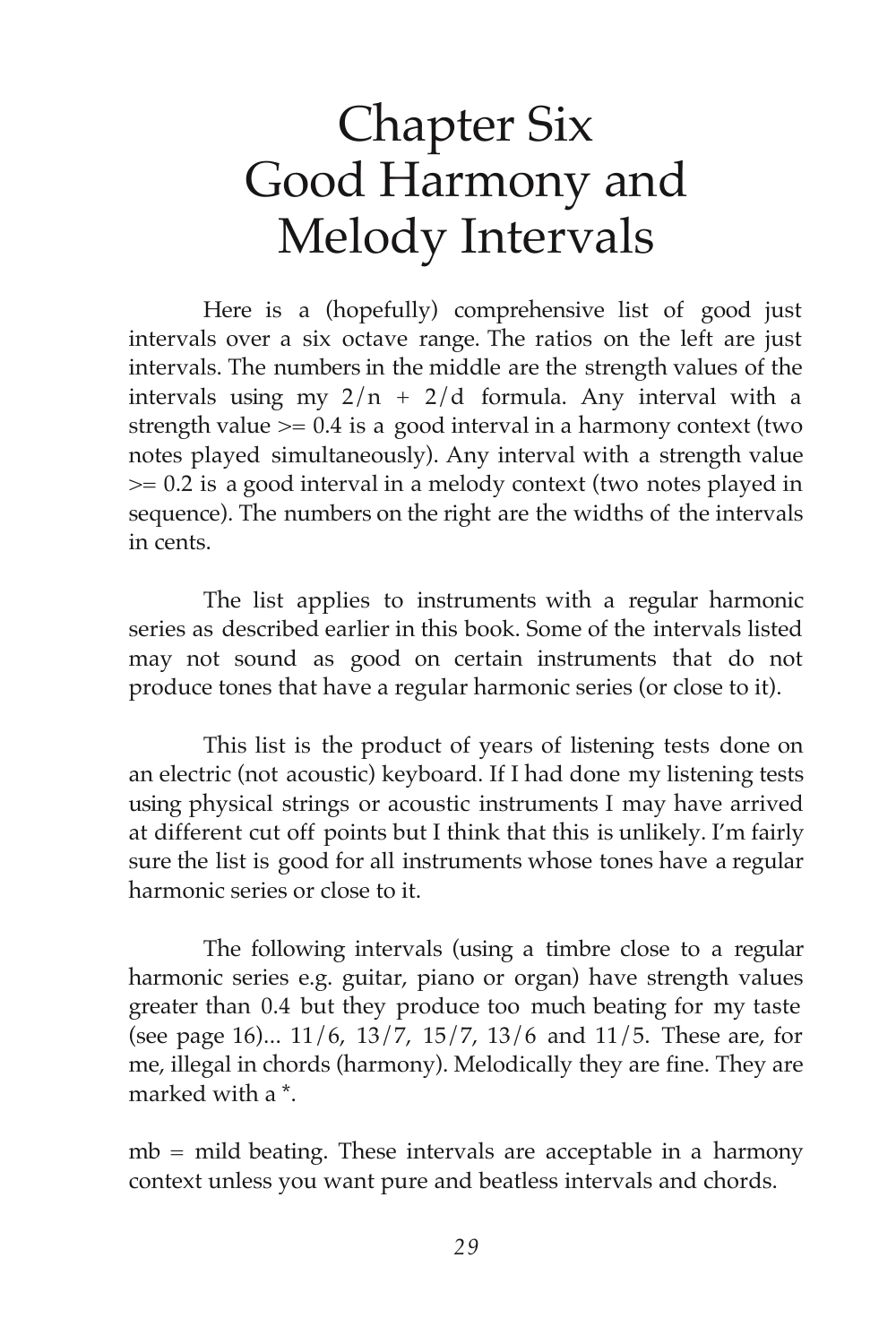| $1/1 - 4.0$ |                        | $\sim$ $\sim$ | 0.0c                        |  |
|-------------|------------------------|---------------|-----------------------------|--|
|             |                        |               | $20/19 - 0.205 - 88.801c$   |  |
|             |                        |               | $19/18 - 0.216 - 93.603c$   |  |
|             |                        |               | $18/17 - 0.229 - 98.955c$   |  |
|             |                        |               | $17/16 - 0.243 - 104.96c$   |  |
|             |                        |               | $16/15 - 0.258 - 111.73c$   |  |
|             |                        |               | $15/14 - 0.276 - 119.44c$   |  |
|             |                        |               | $14/13 - 0.297 - 128.3c$    |  |
|             |                        |               | $13/12 - 0.321 - 138.57c$   |  |
|             |                        |               | $12/11 - 0.348 - 150.64c$   |  |
|             | $11/10 - 0.382 - 165c$ |               |                             |  |
|             |                        |               | $21/19 - 0.201 - 173.27c$   |  |
|             |                        |               | $10/9$ - 0.422 - 182.4c mb  |  |
|             |                        |               | $19/17 - 0.223 - 192.56c$   |  |
|             |                        |               | $9/8$ - 0.472 - 203.91c mb  |  |
|             |                        |               | $17/15 - 0.251 - 216.69c$   |  |
|             |                        |               | $8/7 - 0.536 - 231.17c$ mb  |  |
|             |                        |               | $15/13 - 0.287 - 247.74c$   |  |
|             |                        |               | $7/6 - 0.619 - 266.87c$ mb  |  |
|             |                        |               | $20/17 - 0.218 - 281.36c$   |  |
|             |                        |               | $13/11 - 0.336 - 289.21c$   |  |
|             |                        |               | $19/16 - 0.23 - 297.51c$    |  |
|             |                        |               | $6/5 - 0.733 - 315.64c$ mb  |  |
|             |                        |               | $17/14 - 0.261 - 336.13c$   |  |
|             |                        |               | $11/9$ - 0.404 - 347.41c mb |  |
|             |                        |               | $16/13 - 0.279 - 359.47c$   |  |
|             |                        |               | $21/17 - 0.213 - 365.83c$   |  |
| $5/4 - 0.9$ |                        |               | $-386.31c$                  |  |
|             | $19/15 - 0.239$        |               | $-409.24c$                  |  |
|             |                        |               | $14/11 - 0.325 - 417.51c$   |  |
|             |                        |               | $9/7 - 0.508 - 435.08c$     |  |
|             |                        |               | 22/17 - 0.209 - 446.36c     |  |
|             |                        |               |                             |  |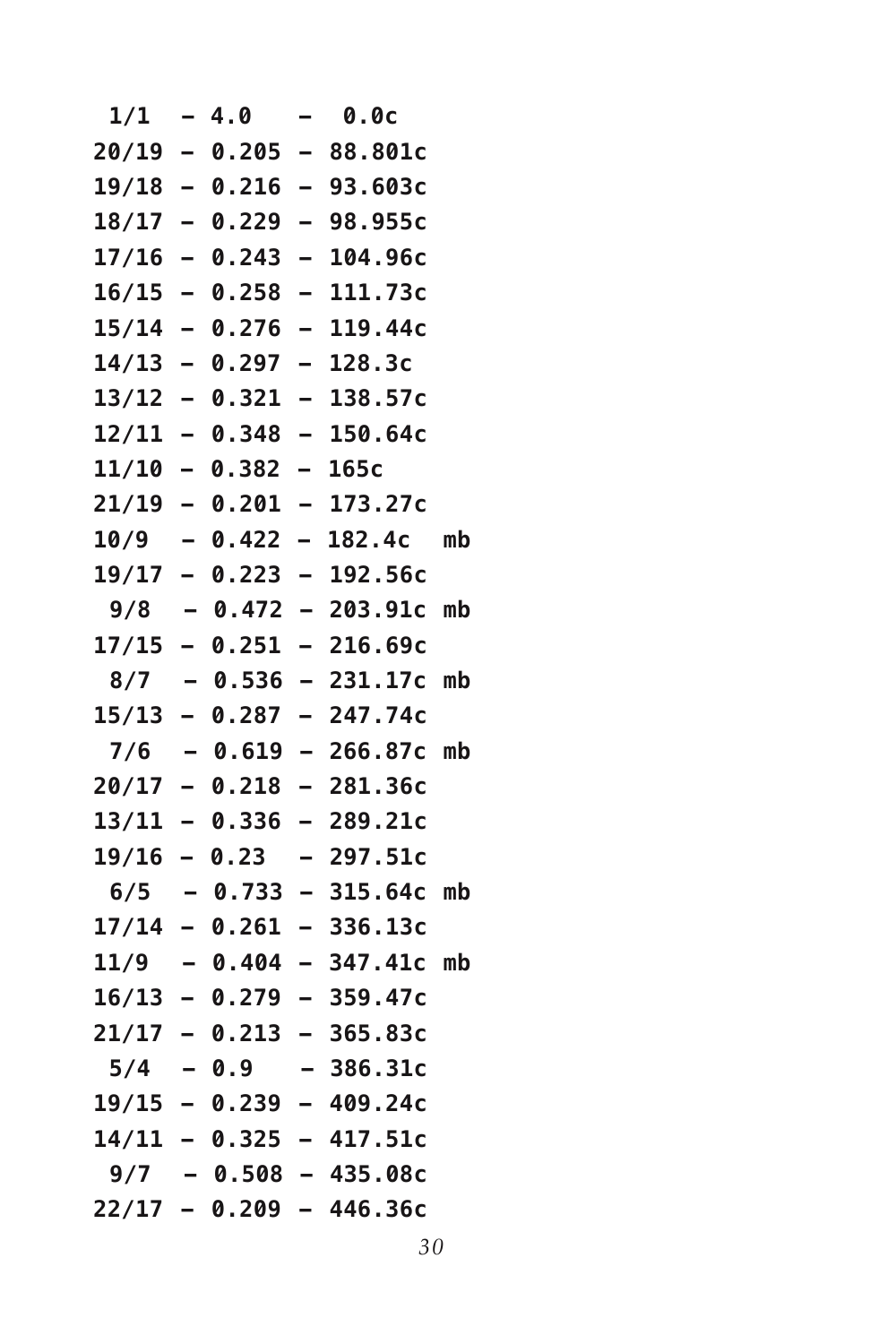|  |                        | $13/10 - 0.354 - 454.21c$   |  |
|--|------------------------|-----------------------------|--|
|  |                        | $17/13 - 0.271 - 464.43c$   |  |
|  |                        | $21/16 - 0.22 - 470.78c$    |  |
|  |                        | $4/3$ - 1.17 - 498.04c      |  |
|  |                        | $23/17 - 0.205 - 523.32c$   |  |
|  |                        | $19/14 - 0.248 - 528.69c$   |  |
|  |                        | $15/11 - 0.315 - 536.95c$   |  |
|  |                        | $11/8$ - 0.432 - 551.32c    |  |
|  |                        | $18/13 - 0.265 - 563.38c$   |  |
|  |                        | $7/5 - 0.686 - 582.51c$     |  |
|  | $24/17 - 0.201 - 597c$ |                             |  |
|  | $17/12 - 0.284 - 603c$ |                             |  |
|  |                        | $10/7 - 0.486 - 617.49c$    |  |
|  |                        | $23/16 - 0.212 - 628.27c$   |  |
|  |                        | $13/9$ - 0.376 - 636.62c    |  |
|  |                        | $16/11 - 0.307 - 648.68c$   |  |
|  |                        | $19/13 - 0.259 - 656.99c$   |  |
|  |                        | $22/15 - 0.224 - 663.05c$   |  |
|  |                        | $3/2$ - 1.67 - 701.96c      |  |
|  |                        | $23/15 - 0.22 - 740.01c$    |  |
|  |                        | $20/13 - 0.254 - 745.79c$   |  |
|  |                        | $17/11 - 0.299 - 753.64c$   |  |
|  |                        | $14/9$ - 0.365 - 764.92c    |  |
|  |                        | $25/16 - 0.205 - 772.63c$   |  |
|  |                        | $11/7 - 0.468 - 782.49c$    |  |
|  |                        | $19/12 - 0.272 - 795.56c$   |  |
|  |                        | $8/5$ - 0.65 - 813.69c      |  |
|  |                        | $21/13 - 0.249 - 830.25c$   |  |
|  |                        | $13/8$ - 0.404 - 840.53c mb |  |
|  |                        | $18/11 - 0.293 - 852.59c$   |  |
|  |                        | $23/14 - 0.23 - 859.45c$    |  |
|  |                        | $5/3 - 1.07 - 884.36c$ mb   |  |
|  |                        |                             |  |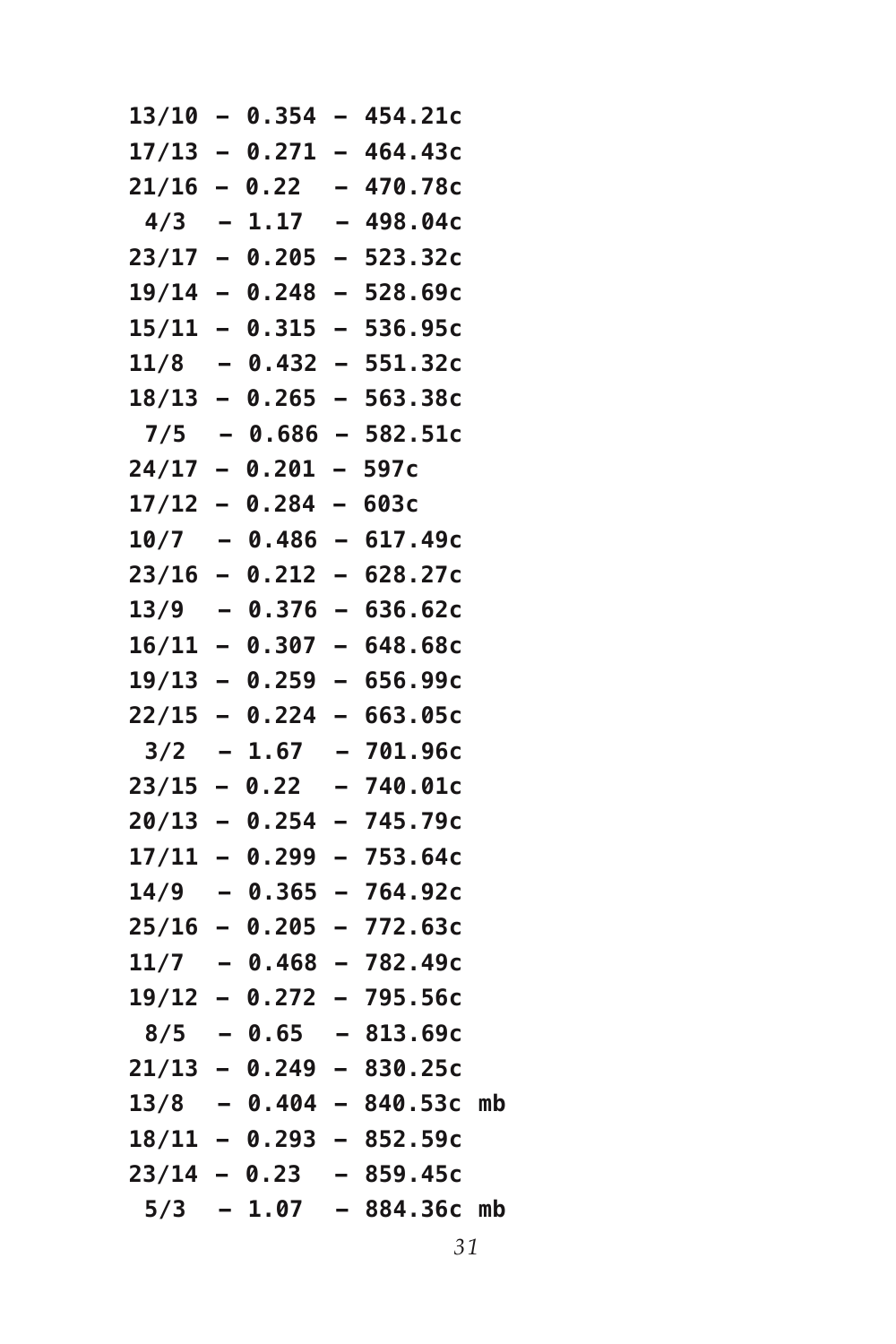|  |                         | $22/13 - 0.245 - 910.79c$          |                                   |
|--|-------------------------|------------------------------------|-----------------------------------|
|  |                         | $17/10 - 0.318 - 918.64c$          |                                   |
|  |                         | $12/7 - 0.452 - 933.13c$ mb        |                                   |
|  |                         | $19/11 - 0.287 - 946.2c$           |                                   |
|  |                         | $26/15 - 0.21 - 952.26c$           |                                   |
|  |                         | $7/4$ - 0.786 - 968.83c mb         |                                   |
|  |                         | $23/13 - 0.241 - 987.75c$          |                                   |
|  |                         | $16/9$ - 0.347 - 996.09c           |                                   |
|  |                         | $25/14 - 0.223 - 1003.8c$          |                                   |
|  |                         | $9/5 - 0.622 - 1017.6c$ mb         |                                   |
|  | $20/11 - 0.282 - 1035c$ |                                    |                                   |
|  |                         | $11/6$ - 0.515 - 1049.4c * beating |                                   |
|  |                         | $24/13 - 0.237 - 1061.4c$          |                                   |
|  |                         |                                    | $13/7 - 0.44 - 1071.7c * beating$ |
|  |                         | $28/15 - 0.205 - 1080.6c$          |                                   |
|  |                         | $15/8$ - 0.383 - 1088.3c           |                                   |
|  | $17/9$ - 0.34 - 1101c   |                                    |                                   |
|  |                         | $19/10 - 0.305 - 1111.2c$          |                                   |
|  |                         | $21/11 - 0.277 - 1119.5c$          |                                   |
|  |                         | $23/12 - 0.254 - 1126.3c$          |                                   |
|  |                         | $25/13 - 0.234 - 1132.1c$          |                                   |
|  | $27/14 - 0.217 - 1137c$ |                                    |                                   |
|  |                         | $29/15 - 0.202 - 1141.3c$          |                                   |
|  |                         | $2/1 - 3 - 1200c$                  |                                   |
|  |                         | $29/14 - 0.212 - 1260.8c$          |                                   |
|  |                         | $27/13 - 0.228 - 1265.3c$          |                                   |
|  |                         | $25/12 - 0.247 - 1270.7c$          |                                   |
|  | $23/11 - 0.269 - 1277c$ |                                    |                                   |
|  |                         | $21/10 - 0.295 - 1284.5c$          |                                   |
|  |                         | $19/9$ - 0.327 - 1293.6c           |                                   |
|  | $17/8$ - 0.368 - 1305c  |                                    |                                   |
|  |                         | $15/7 - 0.419 - 1319.4c * beating$ |                                   |
|  |                         |                                    |                                   |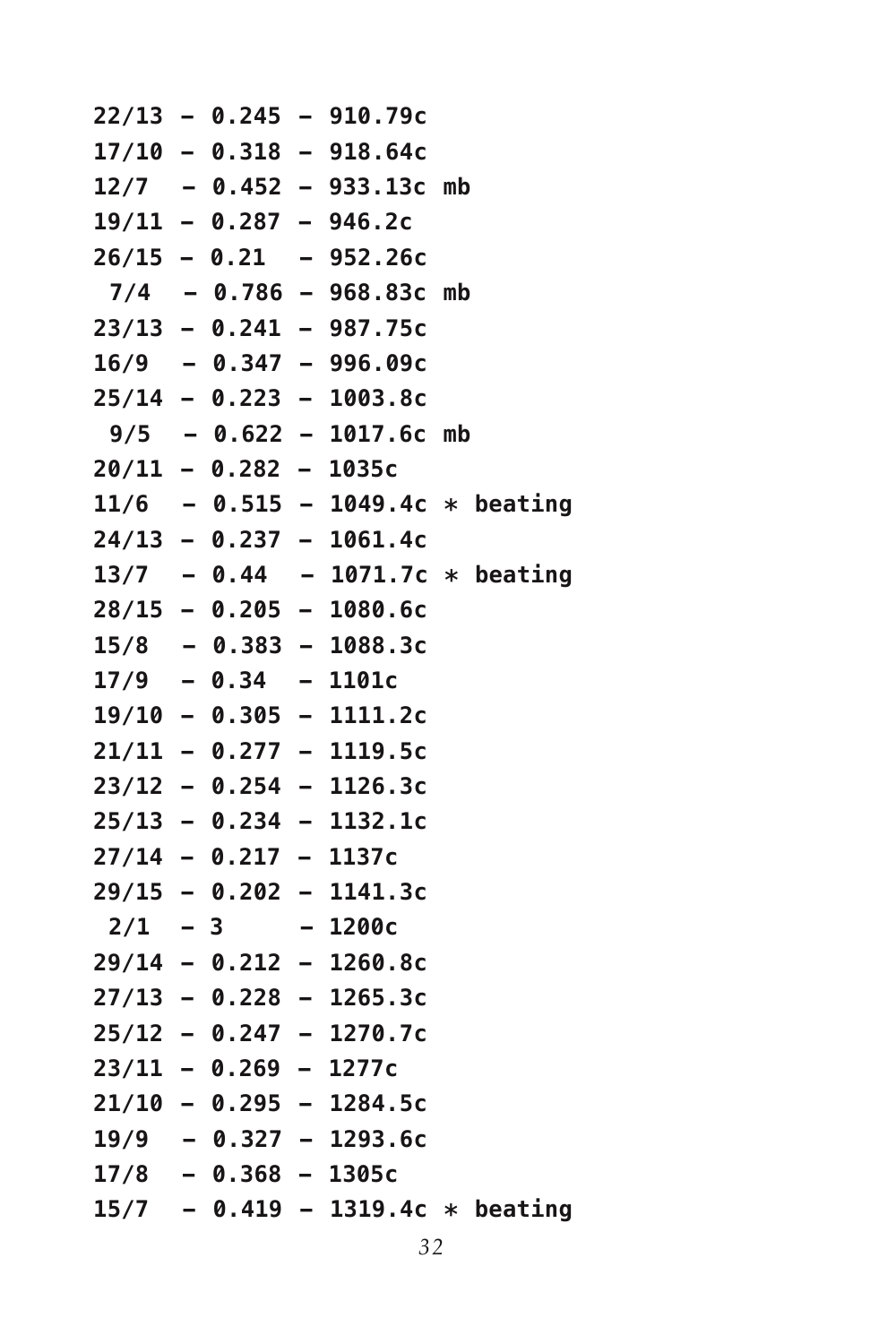|  |                         | $28/13 - 0.225 - 1328.3c$          |  |
|--|-------------------------|------------------------------------|--|
|  |                         | $13/6$ - 0.487 - 1338.6c * beating |  |
|  |                         | $24/11 - 0.265 - 1350.6c$          |  |
|  |                         | $11/5 - 0.582 - 1365c$ * beating   |  |
|  |                         | $31/14 - 0.207 - 1376.2c$          |  |
|  |                         | $20/9$ - 0.322 - 1382.4c           |  |
|  | $29/13 - 0.223 - 1389c$ |                                    |  |
|  |                         | $9/4 - 0.722 - 1403.9c$ mb         |  |
|  |                         | $25/11 - 0.262 - 1421.3c$          |  |
|  |                         | $16/7 - 0.411 - 1431.2c$ mb        |  |
|  | $23/10 - 0.287 - 1442c$ |                                    |  |
|  |                         | $30/13 - 0.221 - 1447.7c$          |  |
|  |                         | $7/3 - 0.952 - 1466.9c$ mb         |  |
|  |                         | $33/14 - 0.203 - 1484.4c$          |  |
|  |                         | $26/11 - 0.259 - 1489.2c$          |  |
|  |                         | $19/8$ - 0.355 - 1497.5c           |  |
|  |                         | $31/13 - 0.218 - 1504.5c$          |  |
|  |                         | $12/5 - 0.567 - 1515.6c$ mb        |  |
|  |                         | $29/12 - 0.236 - 1527.6c$          |  |
|  |                         | $17/7 - 0.403 - 1536.1c$ mb        |  |
|  |                         | $22/9$ - 0.313 - 1547.4c           |  |
|  |                         | $27/11 - 0.256 - 1554.5c$          |  |
|  |                         | $32/13 - 0.216 - 1559.5c$          |  |
|  |                         | $5/2$ - 1.4 - 1586.3c              |  |
|  |                         | $33/13 - 0.214 - 1612.7c$          |  |
|  |                         | $28/11 - 0.253 - 1617.5c$          |  |
|  |                         | $23/9$ - 0.309 - 1624.4c           |  |
|  |                         | $18/7 - 0.397 - 1635.1c$           |  |
|  |                         | $31/12 - 0.231 - 1643.1c$          |  |
|  |                         | $13/5 - 0.554 - 1654.2c$           |  |
|  |                         | $34/13 - 0.213 - 1664.4c$          |  |
|  |                         | $21/8$ - 0.345 - 1670.8c           |  |
|  |                         |                                    |  |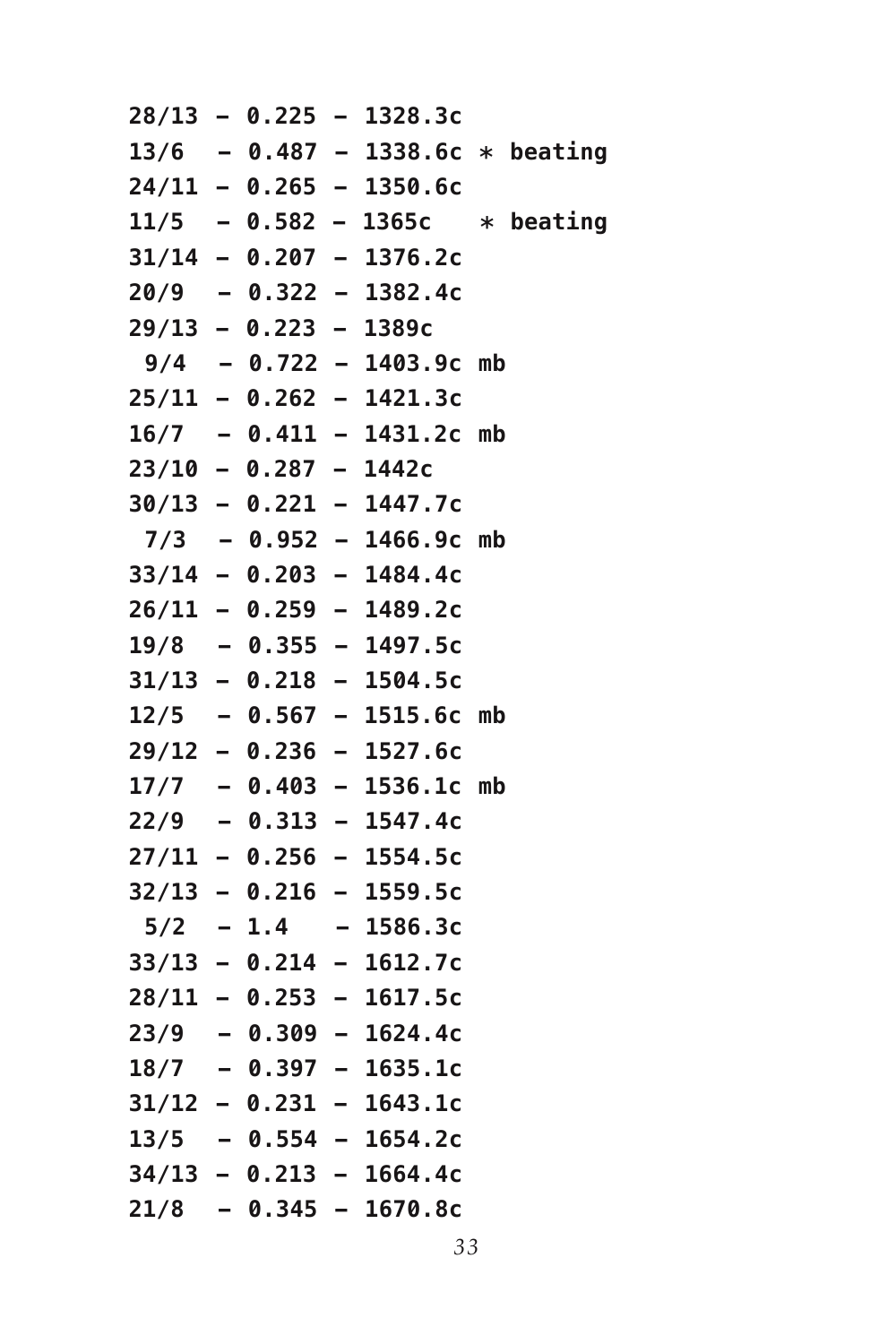| 29/11 | $\overline{\phantom{0}}$ | 0.251         | $\overline{a}$           | 1678.3c                   |
|-------|--------------------------|---------------|--------------------------|---------------------------|
| 8/3   | $\qquad \qquad$          | $0.917 -$     |                          | 1698c                     |
| 35/13 | $\overline{\phantom{0}}$ | 0.211         | $\overline{\phantom{0}}$ | 1714.6c                   |
| 27/10 | $\overline{\phantom{0}}$ | 0.274         | -                        | 1719.6c                   |
| 19/7  |                          | 0.391         | -                        | 1728.7c                   |
| 30/11 | $\overline{\phantom{0}}$ | 0.248         | -                        | 1737c                     |
| 11/4  | -                        | 0.682         | $\overline{\phantom{0}}$ | 1751.3c                   |
| 36/13 | $\overline{\phantom{0}}$ | 0.209         | -                        | 1763.4c                   |
| 25/9  | $\overline{\phantom{0}}$ | 0.302         | $\overline{\phantom{0}}$ | 1768.7c                   |
| 14/5  | -                        | 0.543         | $\overline{\phantom{0}}$ | 1782.5c                   |
| 31/11 | -                        | 0.246         | -                        | 1793.7c                   |
| 17/6  | -                        | 0.451         | -                        | 1803с                     |
| 37/13 | $\equiv$                 | 0.208         | $\overline{\phantom{0}}$ | 1810.8c                   |
| 20/7  | -                        | 0.386         | $\overline{\phantom{0}}$ | 1817.5c                   |
| 23/8  | $\overline{a}$           | 0.337         | $\overline{\phantom{0}}$ | 1828.3c                   |
| 26/9  | -                        | 0.299         | $\overline{\phantom{0}}$ | 1836.6c                   |
| 29/10 | $\overline{\phantom{0}}$ | 0.269         | -                        | 1843.3c                   |
| 32/11 | $\overline{\phantom{0}}$ | 0.244         | -                        | 1848.7c                   |
| 35/12 | $\overline{\phantom{0}}$ | 0.224         | $\overline{\phantom{0}}$ | 1853.2c                   |
| 38/13 | $\overline{\phantom{0}}$ | 0.206         | $\overline{\phantom{0}}$ | 1857c                     |
| 3/1   | -                        | 2.67          | -                        | 1902c                     |
| 40/13 | $\overline{\phantom{0}}$ | 0.204         | $\overline{\phantom{0}}$ | 1945.8c                   |
| 37/12 | -                        | 0.221         |                          | 1949.4c                   |
| 34/11 | $\overline{\phantom{0}}$ | 0.241         | -                        | 1953.6c                   |
| 31/10 | $\overline{\phantom{0}}$ | 0.265         | $\overline{\phantom{0}}$ | 1958.7c                   |
| 28/9  |                          | 0.294         | -                        | 1964.9c                   |
| 25/8  | $\qquad \qquad$          | 0.33          | $\overline{\phantom{a}}$ | 1972.6c                   |
| 22/7  |                          | $-0.377 -$    |                          | 1982.5c                   |
|       |                          | 41/13 – 0.203 |                          | — 1988.5с                 |
| 19/6  |                          |               |                          | $-$ 0.439 $-$ 1995.6c     |
|       |                          |               |                          | $35/11 - 0.239 - 2003.8c$ |
| 16/5  | $\sim$                   | $0.525 -$     |                          | 2013.7c                   |
|       |                          |               |                          |                           |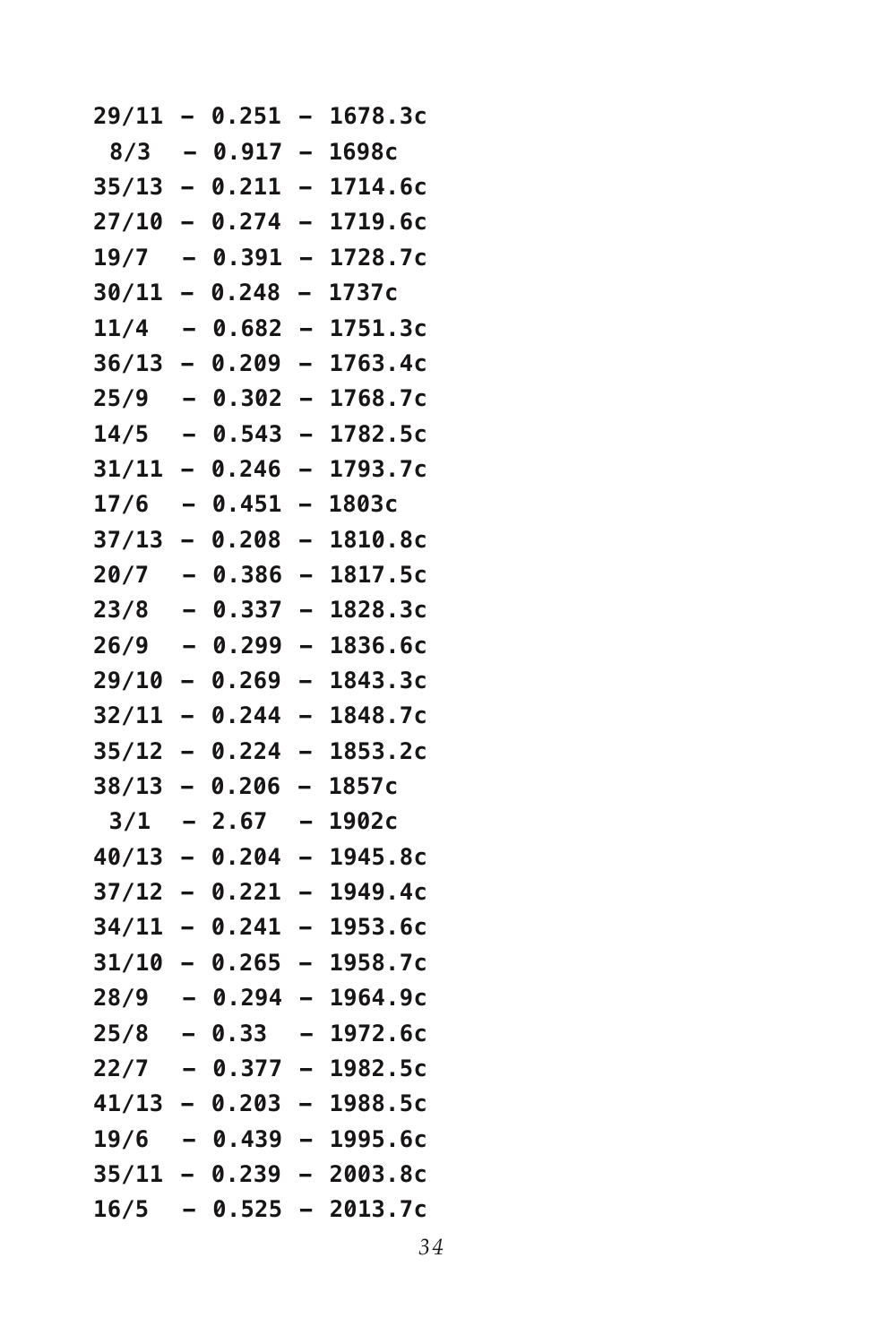| 29/9  |                          | 0.291                  |                          | 2025.7c                   |
|-------|--------------------------|------------------------|--------------------------|---------------------------|
| 42/13 | $\equiv$                 | 0.201                  | $\overline{\phantom{0}}$ | 2030.3c                   |
| 13/4  | $\overline{\phantom{0}}$ | 0.654                  | $\equiv$                 | 2040.5c                   |
| 36/11 | $\overline{\phantom{0}}$ | 0.237                  | $\overline{\phantom{0}}$ | 2052.6c                   |
| 23/7  | $\overline{ }$           | 0.373                  | -                        | 2059.4c                   |
| 33/10 | $\overline{\phantom{0}}$ | 0.261                  | -                        | 2067c                     |
| 43/13 | -                        | 0.2                    |                          | 2071c                     |
| 10/3  | $\overline{\phantom{0}}$ | 0.867                  | $\overline{\phantom{0}}$ | 2084.4c                   |
| 37/11 | —                        | 0.236                  | -                        | 2100c                     |
| 27/8  |                          | 0.324                  | $\overline{\phantom{0}}$ | 2105.9c                   |
| 17/5  | -                        | 0.518                  | $\overline{\phantom{0}}$ | 2118.6c                   |
| 41/12 | —                        | 0.215                  | -                        | 2127.1c                   |
| 24/7  |                          | 0.369                  | $\overline{\phantom{0}}$ | 2133.1c                   |
| 31/9  | —                        | 0.287                  | $\overline{\phantom{0}}$ | 2141.1c                   |
| 38/11 | -                        | 0.234                  | -                        | 2146.2c                   |
| 7/2   | —                        | 1.29                   | -                        | 2168.8c                   |
| 39/11 | -                        | 0.233                  | -                        | 2191.2c                   |
| 32/9  |                          | 0.285                  | $\overline{\phantom{0}}$ | 2196.1c                   |
| 25/7  |                          | 0.366                  | $\overline{\phantom{0}}$ | 2203.8c                   |
| 43/12 | -                        | 0.213                  | $\overline{\phantom{0}}$ | 2209.6c                   |
| 18/5  | $\overline{\phantom{0}}$ | 0.511                  | $\overline{\phantom{0}}$ | 2217.6c                   |
| 29/8  |                          | 0.319                  | $\overline{\phantom{0}}$ | 2229.6c                   |
| 40/11 | Ξ.                       | 0.232                  | $\overline{\phantom{0}}$ | 2235c                     |
| 11/3  |                          | 0.848                  | $\overline{\phantom{0}}$ | 2249.4c                   |
| 37/10 | $\overline{\phantom{0}}$ | 0.254                  |                          | 2265c                     |
| 26/7  |                          | 0.363                  | $\overline{\phantom{0}}$ | 2271.7c                   |
| 41/11 |                          | $-0.231$               |                          | 2277.7c                   |
|       |                          |                        |                          | $15/4 - 0.633 - 2288.3c$  |
|       |                          | $34/9$ - 0.281 - 2301c |                          |                           |
|       |                          |                        |                          | $19/5 - 0.505 - 2311.2c$  |
|       |                          |                        |                          | $42/11 - 0.229 - 2319.5c$ |
|       |                          |                        |                          | $23/6$ - 0.42 - 2326.3c   |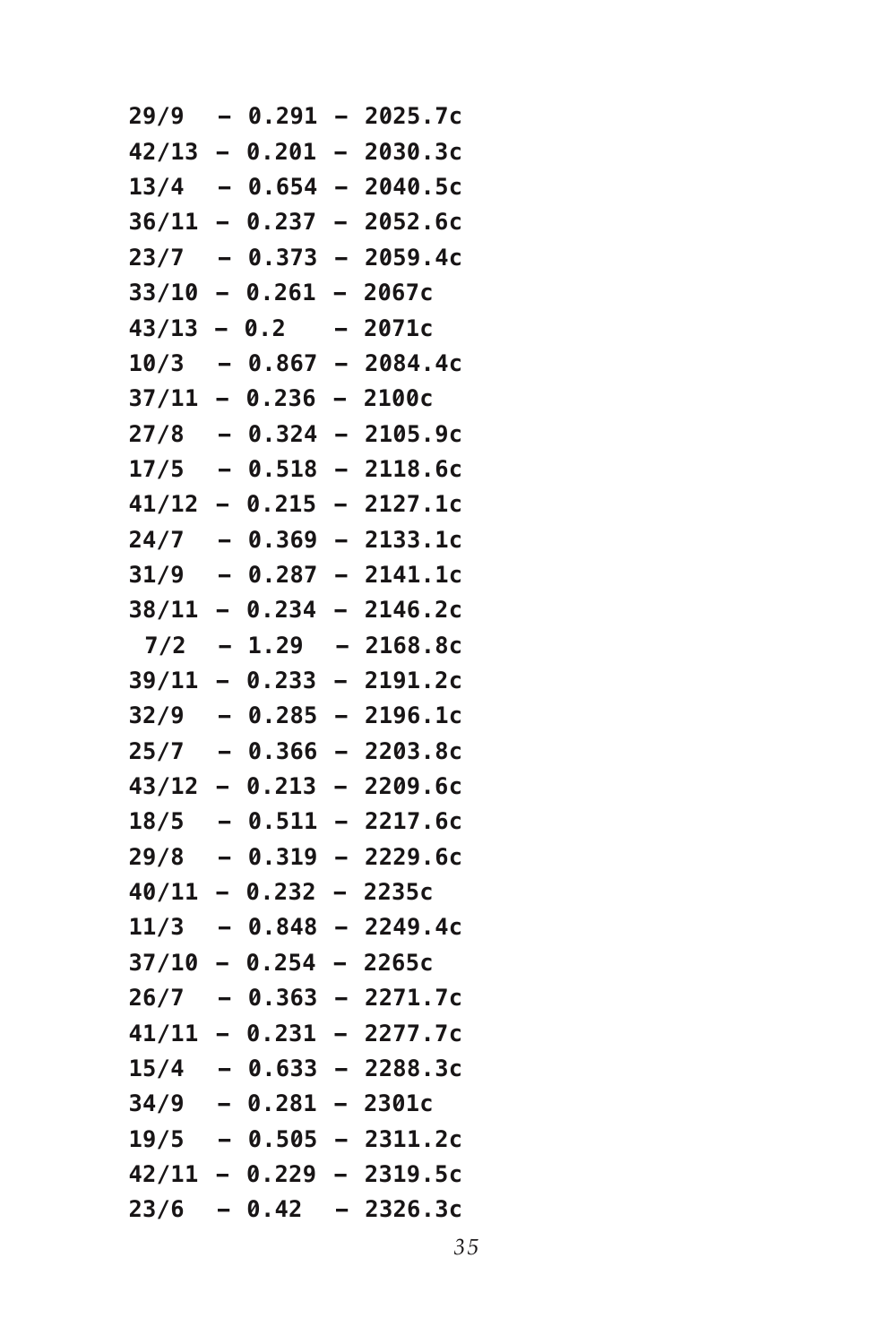| 27/7  |                          | 0.36   | -                        | 2337c                     |
|-------|--------------------------|--------|--------------------------|---------------------------|
| 31/8  | $\overline{a}$           | 0.315  | $\overline{\phantom{0}}$ | 2345с                     |
| 35/9  | $\overline{\phantom{0}}$ | 0.279  | $\equiv$                 | 2351.2c                   |
| 39/10 | $\overline{\phantom{0}}$ | 0.251  | $\overline{\phantom{0}}$ | 2356.2c                   |
| 43/11 | $\overline{\phantom{0}}$ | 0.228  | -                        | 2360.2c                   |
| 47/12 | -                        | 0.209  |                          | 2363.6c                   |
| 4/1   | $\overline{\phantom{0}}$ | 2.5    | -                        | 2400с                     |
| 49/12 | -                        | 0.207  | -                        | 2435.7c                   |
| 45/11 | -                        | 0.226  | -                        | 2438.9c                   |
| 41/10 | $\overline{\phantom{0}}$ | 0.249  | $\overline{\phantom{0}}$ | 2442.7c                   |
| 37/9  | -                        | 0.276  | $\overline{\phantom{0}}$ | 2447.4c                   |
| 33/8  |                          | 0.311  | -                        | 2453.3c                   |
| 29/7  | $\overline{\phantom{0}}$ | 0.355  | $\overline{\phantom{0}}$ | 2460.8c                   |
| 25/6  | $\overline{\phantom{0}}$ | 0.413  | —                        | 2470.7c                   |
| 46/11 | $\overline{\phantom{0}}$ | 0.225  | $\equiv$                 | 2477c                     |
| 21/5  |                          | 0.495  | $\overline{\phantom{0}}$ | 2484.5c                   |
| 38/9  | -                        | 0.275  | —                        | 2493.6c                   |
| 17/4  |                          | 0.618  |                          | 2505c                     |
| 47/11 | -                        | 0.224  | $\overline{\phantom{0}}$ | 2514.2c                   |
| 30/7  |                          | 0.352  | $\overline{\phantom{0}}$ | 2519.4c                   |
| 43/10 | $\overline{\phantom{0}}$ | 0.247  | $\overline{\phantom{0}}$ | 2525.2c                   |
| 13/3  |                          | 0.821  | $\overline{\phantom{0}}$ | 2538.6c                   |
| 48/11 | $\overline{\phantom{0}}$ | 0.223  | -                        | 2550.6c                   |
| 35/8  |                          | 0.307  |                          | 2555.1c                   |
| 22/5  |                          | 0.491  |                          | 2565c                     |
| 53/12 |                          | 0.204  |                          | 2571.5c                   |
| 31/7  |                          | 0.35   |                          | 2576.2c                   |
|       |                          |        |                          | 40/9 – 0.272 – 2582.4c    |
|       |                          |        |                          | $49/11 - 0.223 - 2586.3c$ |
| 9/2   |                          | - 1.22 |                          | — 2603.9с                 |
|       |                          |        |                          | 50/11 – 0.222 – 2621.3c   |
|       |                          |        |                          | $41/9$ - 0.271 - 2625.2c  |
|       |                          |        |                          |                           |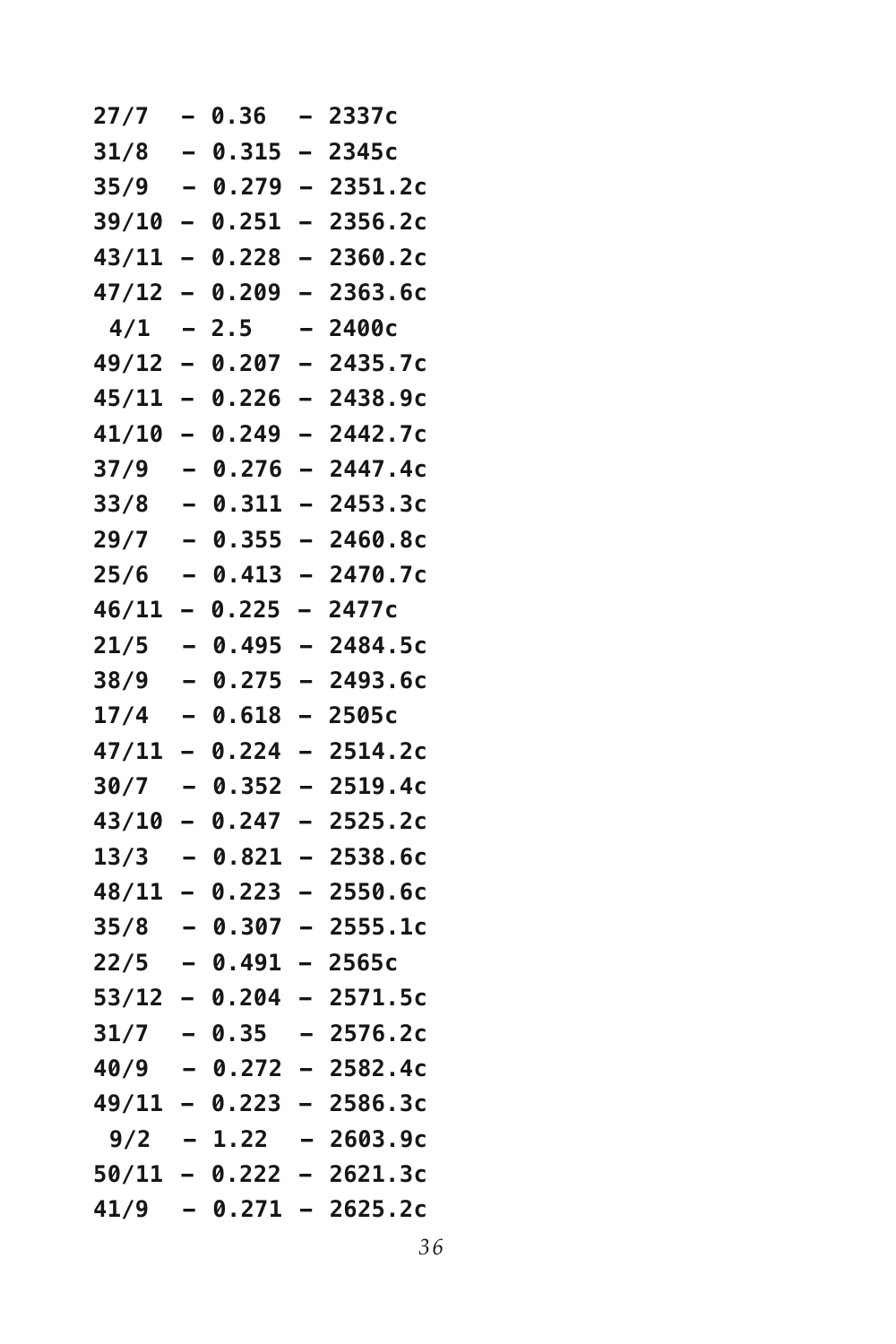| 32/7         |                          | 0.348 | $\overline{\phantom{0}}$ | 2631.2c                   |
|--------------|--------------------------|-------|--------------------------|---------------------------|
| 55/12        | $\overline{\phantom{0}}$ | 0.203 | $\overline{\phantom{0}}$ | 2635.7c                   |
| 23/5         | $\overline{\phantom{0}}$ | 0.487 | $\overline{\phantom{0}}$ | 2642c                     |
| 37/8         | $\overline{\phantom{0}}$ | 0.304 | $\overline{\phantom{0}}$ | 2651.3c                   |
| 51/11        | $\overline{\phantom{0}}$ | 0.221 | -                        | 2655.6c                   |
| 14/3         | -                        | 0.81  |                          | 2666.9c                   |
| <b>47/10</b> | —                        | 0.243 | -                        | 2679.2c                   |
| 33/7         | $\overline{\phantom{0}}$ | 0.346 | $\overline{\phantom{0}}$ | 2684.4c                   |
| 52/11        | —                        | 0.22  |                          | 2689.2c                   |
| 19/4         |                          | 0.605 | $\overline{\phantom{0}}$ | 2697.5c                   |
| 43/9         | -                        | 0.269 | -                        | 2707.6c                   |
| 24/5         |                          | 0.483 | -                        | 2715.6c                   |
| 53/11        | Ξ,                       | 0.22  |                          | 2722.2c                   |
| 29/6         | $\overline{\phantom{0}}$ | 0.402 | $\overline{\phantom{0}}$ | 2727.6c                   |
| 34/7         | $\overline{\phantom{0}}$ | 0.345 | $\overline{\phantom{0}}$ | 2736.1c                   |
| 39/8         |                          | 0.301 | $\overline{\phantom{0}}$ | 2742.5c                   |
| 44/9         | -                        | 0.268 | -                        | 2747.4c                   |
| 49/10        | —                        | 0.241 | -                        | 2751.3c                   |
| 54/11        | -                        | 0.219 | -                        | 2754.5c                   |
| 59/12        | $\overline{\phantom{0}}$ | 0.201 | $\overline{\phantom{0}}$ | 2757.2c                   |
| 5/1          | $\overline{\phantom{0}}$ | 2.4   | -                        | 2786.3c                   |
| 56/11        | -                        | 0.218 | $\overline{\phantom{0}}$ | 2817.5c                   |
| 51/10        | -                        | 0.239 | -                        | 2820.6c                   |
| 46/9         |                          | 0.266 | -                        | 2824.4c                   |
| 41/8         |                          | 0.299 |                          | 2829.1c                   |
| 36/7         |                          | 0.341 | $\overline{\phantom{0}}$ | 2835.1c                   |
| 31/6         |                          | 0.398 |                          | 2843.1c                   |
|              |                          |       |                          | 57/11 - 0.217 - 2848.2c   |
|              |                          |       |                          | $26/5 - 0.477 - 2854.2c$  |
|              |                          |       |                          | 47/9 – 0.265 – 2861.6c    |
| 21/4         |                          |       |                          | $-$ 0.595 - 2870.8c       |
|              |                          |       |                          | $58/11 - 0.216 - 2878.3c$ |
|              |                          |       |                          |                           |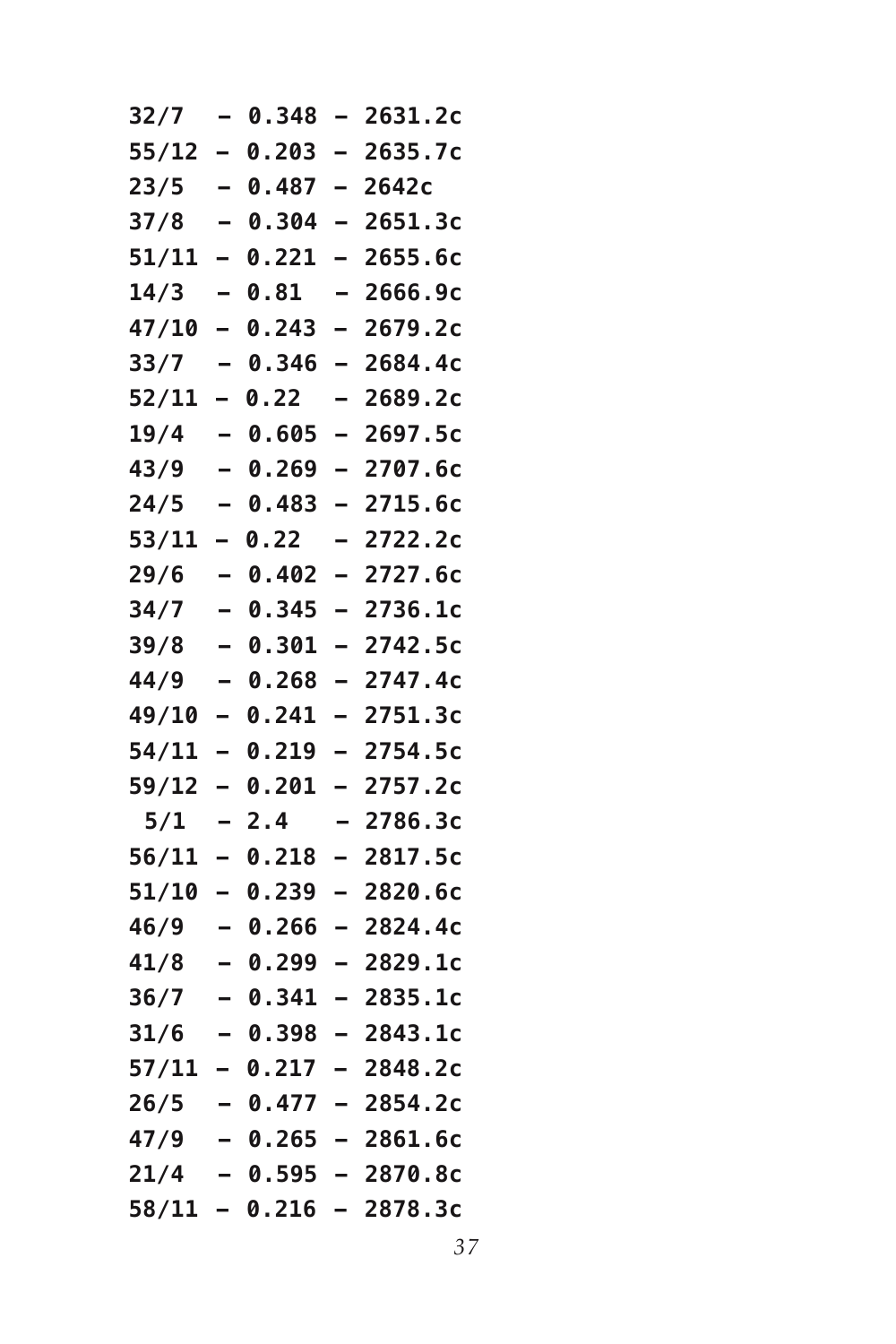| 37/7  | -                        | 0.34            | $\overline{\phantom{0}}$ | 2882.5c                   |
|-------|--------------------------|-----------------|--------------------------|---------------------------|
| 53/10 | $\overline{\phantom{0}}$ | 0.238           | $\blacksquare$           | 2887.2c                   |
| 16/3  | -                        | 0.792           | $\overline{\phantom{0}}$ | 2898c                     |
| 59/11 | $\overline{\phantom{0}}$ | 0.216           | $\overline{\phantom{0}}$ | 2907.9c                   |
| 43/8  |                          | 0.297           | $\overline{\phantom{0}}$ | 2911.5c                   |
| 27/5  | $\overline{\phantom{0}}$ | 0.474           | $\overline{\phantom{0}}$ | 2919.6c                   |
| 38/7  | -                        | 0.338           | $\overline{\phantom{0}}$ | 2928.7c                   |
| 49/9  | -                        | 0.263           | $\overline{\phantom{0}}$ | 2933.7c                   |
| 60/11 | $\overline{\phantom{0}}$ | 0.215           | $\overline{\phantom{0}}$ | 2937c                     |
| 11/2  | -                        | 1.18            | -                        | 2951.3c                   |
| 61/11 | Ξ.                       | 0.215           | Ξ.                       | 2965.6c                   |
| 50/9  | -                        | 0.262           | $\qquad \qquad$          | 2968.7c                   |
| 39/7  |                          | 0.337           | $\equiv$                 | 2973.7c                   |
| 28/5  | $\overline{\phantom{0}}$ | 0.471           | $\overline{\phantom{0}}$ | 2982.5c                   |
| 45/8  | $\overline{\phantom{0}}$ | 0.294           | $\overline{\phantom{0}}$ | 2990.2c                   |
| 62/11 | $\overline{\phantom{0}}$ | 0.214           | $\overline{\phantom{0}}$ | 2993.7c                   |
| 17/3  | -                        | 0.784           | $\overline{\phantom{0}}$ | 3003c                     |
| 57/10 | Ξ.                       | 0.235           | Ξ.                       | 3013.2c                   |
| 40/7  | -                        | 0.336           | $\overline{\phantom{0}}$ | 3017.5c                   |
| 63/11 | -                        | 0.214           | $\overline{\phantom{0}}$ | 3021.4c                   |
| 23/4  | -                        | 0.587           | $\overline{\phantom{0}}$ | 3028.3c                   |
| 52/9  | $\overline{\phantom{0}}$ | 0.261           | $\overline{\phantom{0}}$ | 3036.6c                   |
| 29/5  | -                        | 0.469           | $\overline{\phantom{0}}$ | 3043.3c                   |
| 64/11 | Ξ.                       | 0.213           | Ξ.                       | 3048.7c                   |
| 35/6  | $\equiv$                 | 0.39            |                          | 3053.2c                   |
| 41/7  |                          | 0.334           | $\overline{\phantom{0}}$ | 3060.2c                   |
| 47/8  | $\sim$                   | $0.293 -$       |                          | 3065.5c                   |
| 53/9  |                          |                 |                          | $-$ 0.26 $-$ 3069.6c      |
|       |                          | 59/10 - 0.234   |                          | - 3072.9с                 |
|       |                          |                 |                          | $65/11 - 0.213 - 3075.5c$ |
|       |                          | $6/1 - 2.33$    |                          | - 3102с                   |
|       |                          | 67/11 - 0.212 - |                          | 3128c                     |
|       |                          |                 |                          |                           |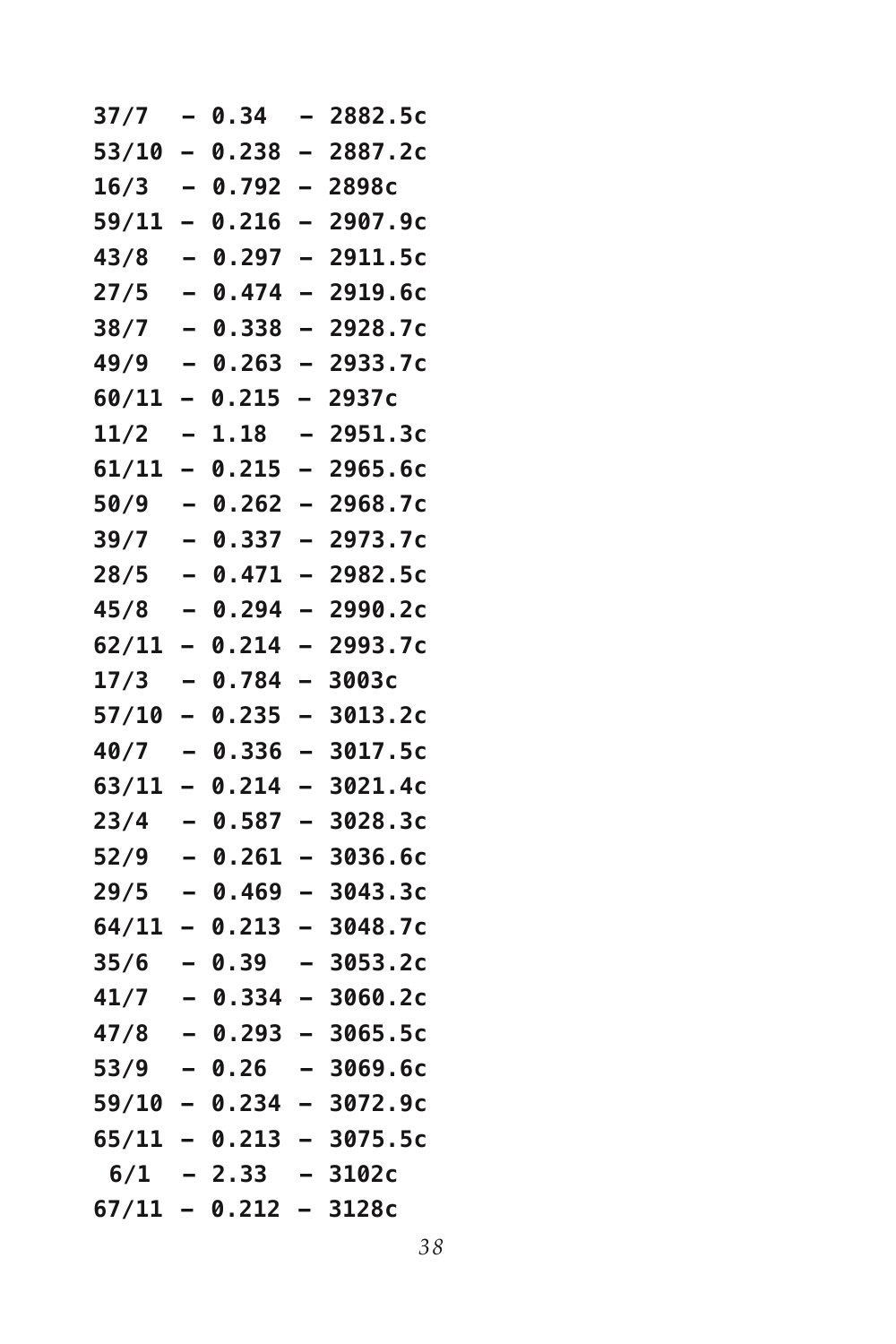| 61/10 |                          | 0.233             |                          | 3130.6с                |
|-------|--------------------------|-------------------|--------------------------|------------------------|
| 55/9  | $\overline{\phantom{0}}$ | 0.259             | $\overline{\phantom{0}}$ | 3133.7c                |
| 49/8  | $\overline{\phantom{0}}$ | 0.291             | $\overline{\phantom{0}}$ | 3137.7c                |
| 43/7  |                          | 0.332             | $\overline{\phantom{0}}$ | 3142.7c                |
| 37/6  | -                        | 0.387             | -                        | 3149.4c                |
| 68/11 | -                        | 0.211             | -                        | 3153.6c                |
| 31/5  |                          | 0.465             | -                        | 3158.7c                |
| 56/9  | $\overline{\phantom{0}}$ | 0.258             | $\overline{\phantom{0}}$ | 3164.9c                |
| 25/4  | -                        | 0.58              |                          | 3172.6c                |
| 69/11 | -                        | 0.211             | -                        | 3178.9c                |
| 44/7  | -                        | 0.331             | -                        | 3182.5c                |
| 63/10 | -                        | 0.232             | -                        | 3186.4c                |
| 19/3  |                          | 0.772             | -                        | 3195.6c                |
| 70/11 | $\overline{\phantom{0}}$ | 0.21              | -                        | 3203.8c                |
| 51/8  | $\overline{\phantom{0}}$ | 0.289             | $\overline{\phantom{0}}$ | 3206.9c                |
| 32/5  |                          | 0.463             | $\overline{\phantom{0}}$ | 3213.7c                |
| 45/7  | $\overline{\phantom{0}}$ | 0.33              | -                        | 3221.4c                |
| 58/9  |                          | 0.257             | -                        | 3225.7c                |
| 71/11 | -                        | 0.21              |                          | 3228.4c                |
| 13/2  | —                        | 1.15              | -                        | 3240.5c                |
| 72/11 | $\overline{\phantom{0}}$ | 0.21              | -                        | 3252.6c                |
| 59/9  |                          | 0.256             | $\overline{\phantom{0}}$ | 3255.3c                |
| 46/7  | -                        | 0.329             | -                        | 3259.4c                |
| 33/5  | $\overline{\phantom{0}}$ | 0.461             | -                        | 3267c                  |
| 53/8  |                          | 0.288             |                          | 3273.5c                |
| 73/11 | -                        | 0.209             |                          | 3276.5c                |
| 20/3  |                          | 0.767             |                          | 3284.4c                |
|       |                          | 67/10 - 0.23      |                          | – 3293с                |
|       |                          |                   |                          | 47/7 - 0.328 - 3296.7c |
|       |                          | 74/11 – 0.209     |                          | $-3300c$               |
| 27/4  |                          |                   |                          | $-$ 0.574 - 3305.9c    |
| 61/9  |                          | $-$ 0.255 - 3313c |                          |                        |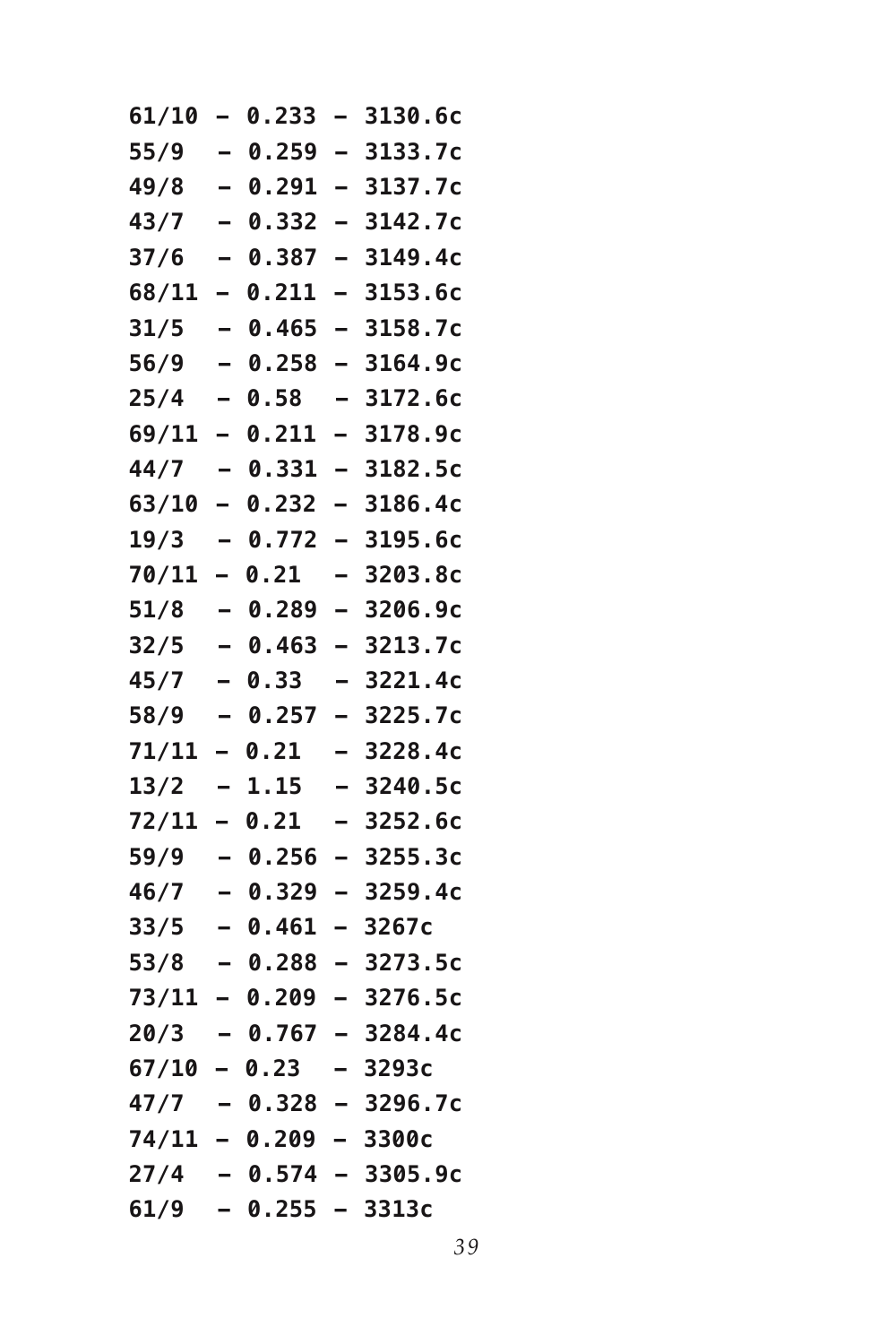| 34/5  |                          | 0.459          | $\overline{\phantom{0}}$ | 3318.6c                 |
|-------|--------------------------|----------------|--------------------------|-------------------------|
| 75/11 | $\blacksquare$           | 0.208          | $\overline{\phantom{0}}$ | 3323.3c                 |
| 41/6  | $\overline{\phantom{0}}$ | 0.382          | $\overline{\phantom{0}}$ | 3327.1c                 |
| 48/7  | $\overline{\phantom{0}}$ | 0.327          | $\overline{\phantom{0}}$ | 3333.1c                 |
| 55/8  |                          | 0.286          | -                        | 3337.6c                 |
| 62/9  | $\overline{\phantom{0}}$ | 0.254          | $\overline{\phantom{0}}$ | 3341.1c                 |
| 69/10 | $\overline{\phantom{0}}$ | 0.229          | $\overline{\phantom{0}}$ | 3343.9c                 |
| 76/11 | $\overline{\phantom{0}}$ | 0.208          | $\overline{\phantom{0}}$ | 3346.2c                 |
| 7/1   | $\overline{\phantom{0}}$ | 2.29           | $\overline{\phantom{0}}$ | 3368.8c                 |
| 78/11 | $\overline{\phantom{0}}$ | 0.207          | $\overline{\phantom{0}}$ | 3391.2c                 |
| 71/10 | $\overline{\phantom{0}}$ | 0.228          | Ξ.                       | 3393.4c                 |
| 64/9  | -                        | 0.253          | $\qquad \qquad$          | 3396.1c                 |
| 57/8  |                          | 0.285          | $\overline{\phantom{0}}$ | 3399.5c                 |
| 50/7  | $\overline{\phantom{0}}$ | 0.326          | $\overline{\phantom{0}}$ | 3403.8c                 |
| 43/6  | $\overline{\phantom{0}}$ | 0.38           | -                        | 3409.6c                 |
| 79/11 | $\overline{\phantom{0}}$ | 0.207          | $\overline{\phantom{0}}$ | 3413.2c                 |
| 36/5  | $\overline{\phantom{0}}$ | 0.456          | $\overline{\phantom{0}}$ | 3417.6c                 |
| 65/9  | -                        | 0.253          | $\blacksquare$           | 3422.9c                 |
| 29/4  | -                        | 0.569          | $\overline{\phantom{0}}$ | 3429.6c                 |
| 80/11 | -                        | 0.207          | $\overline{\phantom{0}}$ | 3435c                   |
| 51/7  | -                        | 0.325          | $\overline{\phantom{0}}$ | 3438.1c                 |
| 73/10 | $\overline{\phantom{0}}$ | 0.227          | $\overline{\phantom{0}}$ | 3441.5c                 |
| 22/3  | -                        | 0.758          | $\overline{\phantom{0}}$ | 3449.4c                 |
| 81/11 | Ξ.                       | 0.207          | $\overline{\phantom{0}}$ | 3456.5c                 |
| 59/8  |                          | 0.284          | $\blacksquare$           | 3459.2c                 |
| 37/5  |                          | 0.454          | $\overline{\phantom{0}}$ | 3465c                   |
| 52/7  | $\sim$                   | $0.324 -$      |                          | 3471.7c                 |
| 67/9  |                          |                |                          | $-$ 0.252 - 3475.4c     |
|       |                          |                |                          | 82/11 - 0.206 - 3477.7c |
|       |                          | 15/2 – 1.13    |                          | $-3488.3c$              |
|       |                          | 83/11 - 0.206  |                          | – 3498.7c               |
|       |                          | 68/9 – 0.252 – |                          | 3501c                   |
|       |                          |                |                          |                         |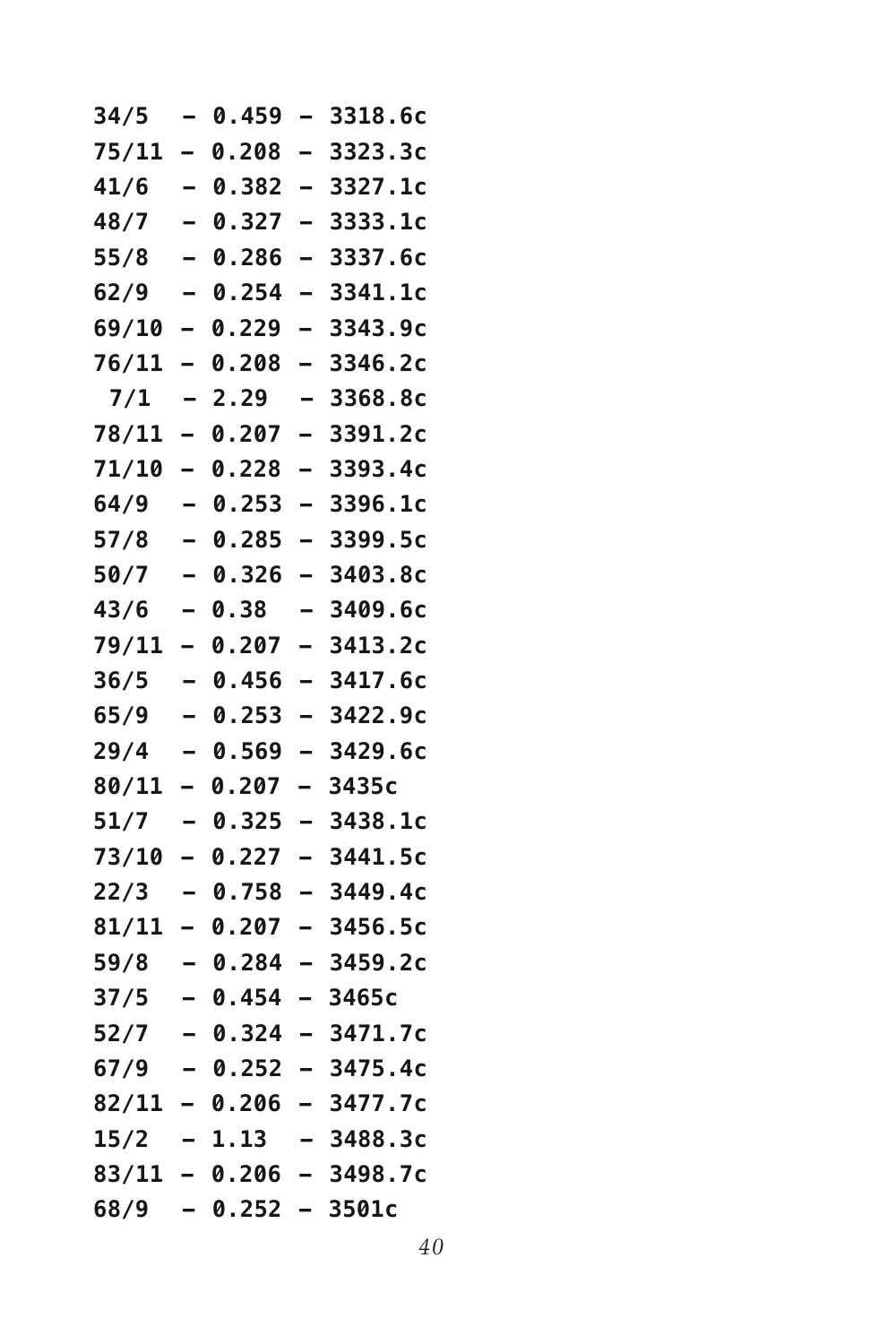| 53/7  |                          | 0.323                 |                          | 3504.7c                 |
|-------|--------------------------|-----------------------|--------------------------|-------------------------|
| 38/5  | $\overline{\phantom{0}}$ | 0.453                 | $\overline{\phantom{0}}$ | 3511.2c                 |
| 61/8  | $\overline{\phantom{0}}$ | 0.283                 | -                        | 3516.9c                 |
| 84/11 | -                        | 0.206                 | $\overline{\phantom{0}}$ | 3519.5c                 |
| 23/3  | $\overline{ }$           | 0.754                 | -                        | 3526.3c                 |
| 77/10 | -                        | 0.226                 | $\overline{\phantom{0}}$ | 3533.8c                 |
| 54/7  |                          | 0.323                 | —                        | 3537c                   |
| 85/11 | -                        | 0.205                 | -                        | 3540с                   |
| 31/4  | $\overline{\phantom{0}}$ | 0.565                 | $\overline{\phantom{0}}$ | 3545c                   |
| 70/9  | $\overline{\phantom{0}}$ | 0.251                 | -                        | 3551.2c                 |
| 39/5  | -                        | 0.451                 | -                        | 3556.2c                 |
| 86/11 | -                        | 0.205                 | -                        | 3560.2c                 |
| 47/6  |                          | 0.376                 | -                        | 3563.6c                 |
| 55/7  | $\overline{\phantom{0}}$ | 0.322                 | -                        | 3568.8c                 |
| 63/8  | $\overline{a}$           | 0.282                 | -                        | 3572.7c                 |
| 71/9  | -                        | 0.25                  |                          | 3575.8c                 |
| 79/10 | —                        | 0.225                 | -                        | 3578.2c                 |
| 87/11 | -                        | 0.205                 | -                        | 3580.2c                 |
| 8/1   |                          | 2.25                  |                          | 3600с                   |
| 89/11 | -                        | 0.204                 | -                        | 3619.6c                 |
| 81/10 | —                        | 0.225                 | —                        | 3621.5c                 |
| 73/9  |                          | 0.25                  |                          | 3623.9c                 |
| 65/8  | -                        | 0.281                 | -                        | 3626.8c                 |
| 57/7  | $\overline{\phantom{0}}$ | 0.321                 | -                        | 3630.6c                 |
| 49/6  |                          | 0.374                 |                          | 3635.7c                 |
| 90/11 | -                        | 0.204                 | -                        | 3638.9c                 |
| 41/5  |                          | 0.449                 |                          | 3642.7c                 |
| 74/9  |                          |                       |                          | $-$ 0.249 - 3647.4c     |
| 33/4  |                          |                       |                          | $-$ 0.561 - 3653.3c     |
|       |                          | 91/11 – 0.204 – 3658c |                          |                         |
| 58/7  |                          | - 0.32                |                          | $-3660.8c$              |
|       |                          |                       |                          | 83/10 - 0.224 - 3663.7c |
|       |                          |                       |                          |                         |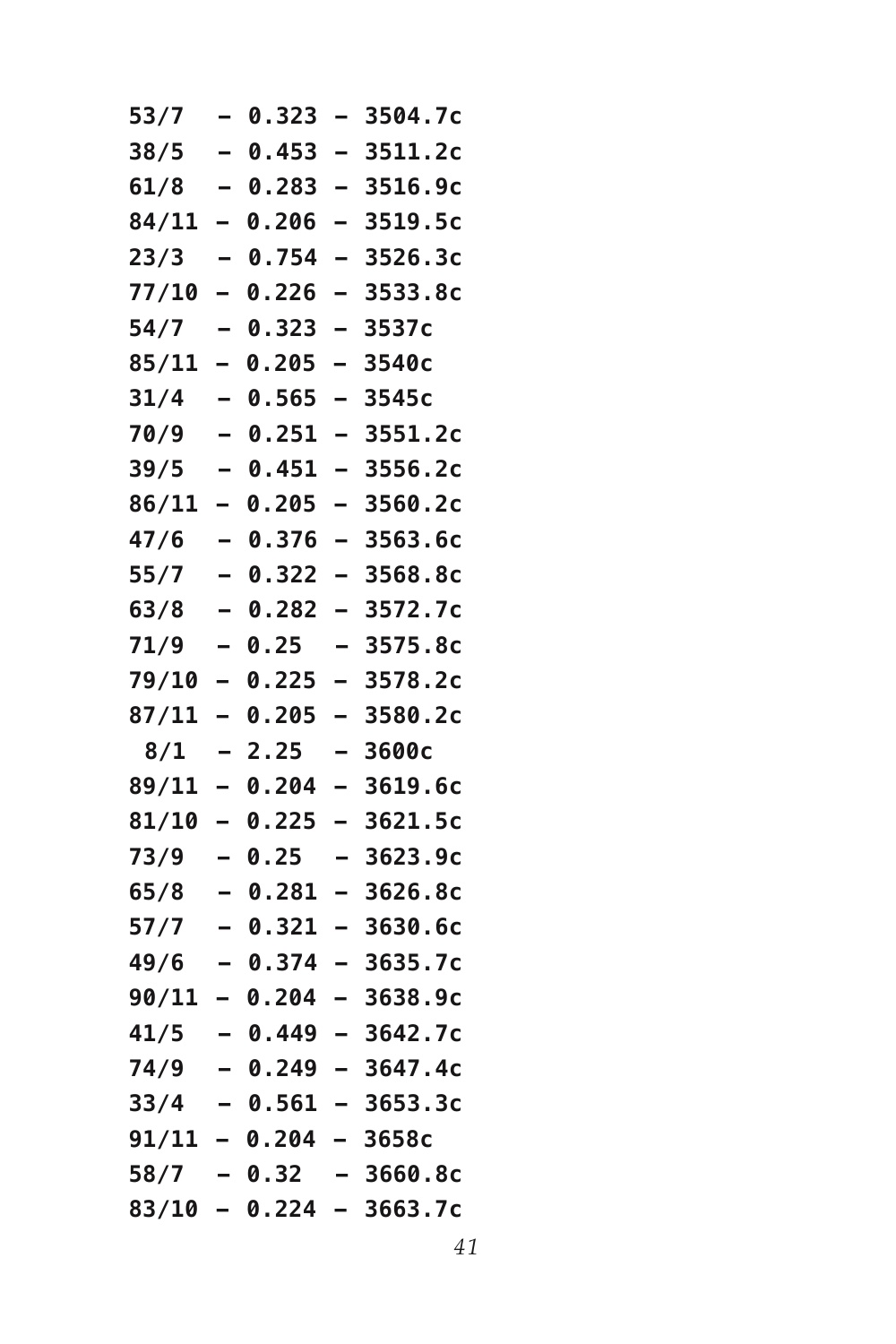| 25/3  |                          | 0.747                   |                          | 3670.7c                    |
|-------|--------------------------|-------------------------|--------------------------|----------------------------|
| 92/11 | $\overline{\phantom{0}}$ | 0.204                   | $\overline{\phantom{0}}$ | 3677c                      |
| 67/8  | $\overline{\phantom{0}}$ | 0.28                    | —                        | 3679.3c                    |
| 42/5  | -                        | 0.448                   | Ξ.                       | 3684.5c                    |
| 59/7  | $\overline{\phantom{0}}$ | 0.32                    | -                        | 3690.3c                    |
| 76/9  |                          | 0.249                   | -                        | 3693.6c                    |
| 93/11 |                          | 0.203                   | -                        | 3695.7c                    |
| 17/2  | $\overline{\phantom{0}}$ | 1.12                    | -                        | 3705с                      |
| 94/11 | $\overline{\phantom{0}}$ | 0.203                   | $\overline{\phantom{0}}$ | 3714.2c                    |
| 77/9  |                          | 0.248                   | $\overline{\phantom{0}}$ | 3716.2c                    |
| 60/7  | $\overline{\phantom{0}}$ | 0.319                   | -                        | 3719.4c                    |
| 43/5  |                          | 0.447                   | -                        | 3725.2c                    |
| 69/8  |                          | 0.279                   | $\overline{\phantom{0}}$ | 3730.2c                    |
| 95/11 | $\overline{\phantom{0}}$ | 0.203                   | $\overline{\phantom{0}}$ | 3732.5c                    |
| 26/3  | $\overline{\phantom{0}}$ | 0.744                   | -                        | 3738.6c                    |
| 87/10 | -                        | 0.223                   | $\overline{\phantom{0}}$ | 3745.2c                    |
| 61/7  | -                        | 0.319                   | -                        | 3748.1c                    |
| 96/11 |                          | 0.203                   | -                        | 3750.6c                    |
| 35/4  |                          | 0.557                   | -                        | 3755.1c                    |
| 79/9  | -                        | 0.248                   | $\overline{\phantom{0}}$ | 3760.6c                    |
| 44/5  | $\overline{\phantom{0}}$ | 0.445                   | $\overline{\phantom{0}}$ | 3765c                      |
| 97/11 |                          | 0.202                   | $\overline{\phantom{0}}$ | 3768.6c                    |
| 53/6  | $\overline{\phantom{0}}$ | 0.371                   | -                        | 3771.5c                    |
| 62/7  | $\overline{\phantom{0}}$ | 0.318                   | -                        | 3776.2c                    |
| 71/8  |                          | 0.278                   | $\overline{\phantom{0}}$ | 3779.7c                    |
| 80/9  |                          | 0.247                   | $\overline{\phantom{0}}$ | 3782.4c                    |
| 89/10 |                          | 0.222                   |                          | 3784.6c                    |
|       |                          |                         |                          | 98/11 - 0.202 - 3786.3c    |
|       |                          |                         |                          | $9/1 - 2.22 - 3803.9c$     |
|       |                          |                         |                          | $100/11 - 0.202 - 3821.3c$ |
|       |                          | $91/10 - 0.222 - 3823c$ |                          |                            |
|       |                          |                         |                          | $82/9$ - 0.247 - 3825.2c   |
|       |                          |                         |                          |                            |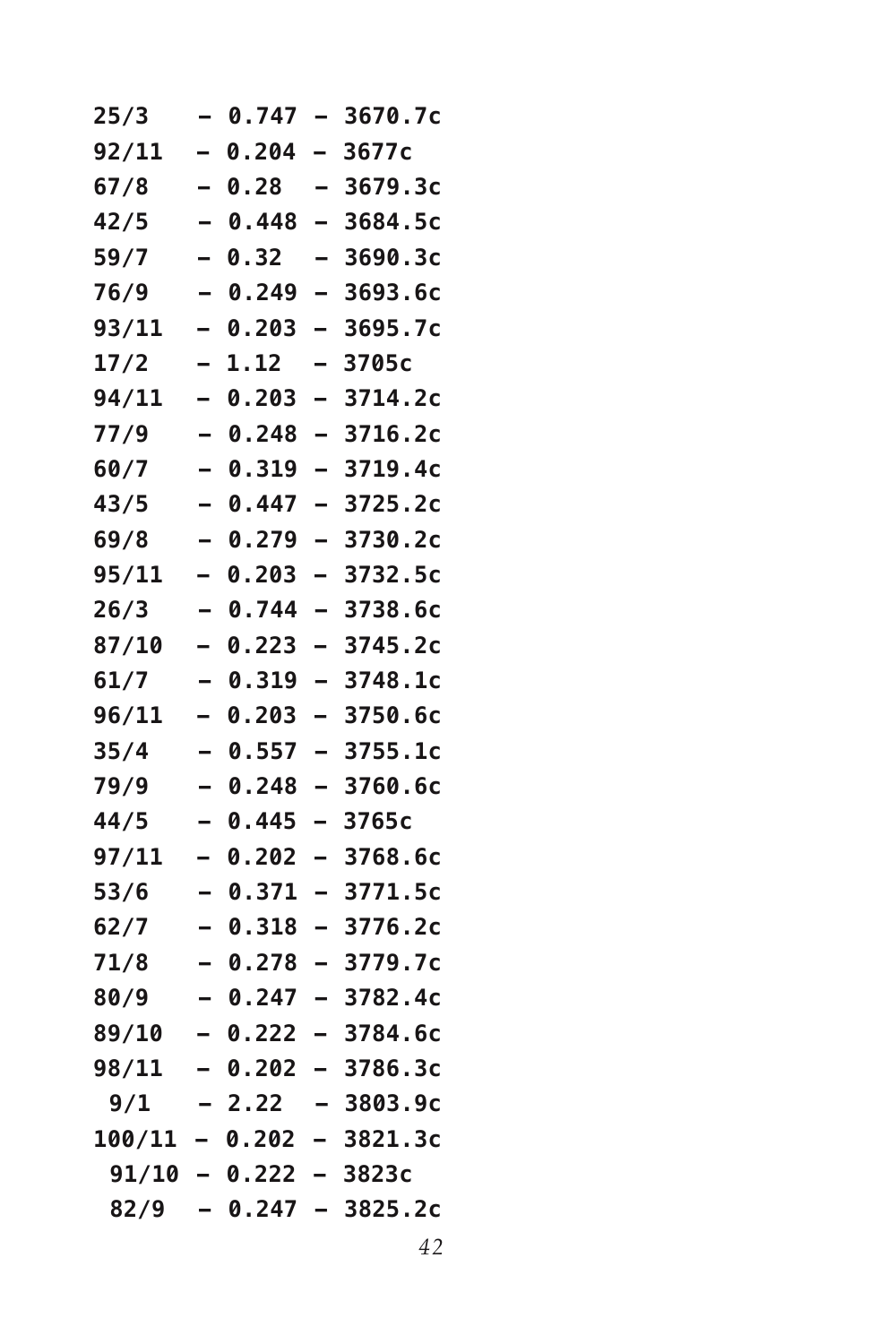| 73/8     |                          | 0.277        | $\overline{\phantom{0}}$ | 3827.8c                  |
|----------|--------------------------|--------------|--------------------------|--------------------------|
| 64/7     | $\overline{a}$           | 0.317        | $\overline{\phantom{0}}$ | 3831.2c                  |
| 55/6     | -                        | 0.37         | $\equiv$                 | 3835.7c                  |
| 101/11   | -                        | 0.202        | $\overline{\phantom{0}}$ | 3838.5c                  |
| 46/5     | $\overline{\phantom{0}}$ | 0.443        | -                        | 3842c                    |
| 83/9     | $\overline{\phantom{0}}$ | 0.246        | —                        | 3846.1c                  |
| 37/4     |                          | 0.554        | $\overline{\phantom{0}}$ | 3851.3c                  |
| 102/11   | -                        | <b>0.201</b> |                          | 3855.6c                  |
| 65/7     | $\overline{\phantom{0}}$ | 0.316        | $\equiv$                 | 3858c                    |
| 93/10    | -                        | 0.222        | $\overline{\phantom{0}}$ | 3860.7c                  |
| 28/3     | -                        | 0.738        | —                        | 3866.9c                  |
| 103/11   |                          | <b>0.201</b> | -                        | 3872.5c                  |
| 75/8     |                          | 0.277        | $\overline{a}$           | 3874.6c                  |
| 47/5     |                          | 0.443        | $\overline{\phantom{0}}$ | 3879.2c                  |
| 66/7     | $\overline{\phantom{0}}$ | 0.316        | $\overline{\phantom{0}}$ | 3884.4c                  |
| 85/9     | -                        | 0.246        | -                        | 3887.4c                  |
| 104/11   |                          | <b>0.201</b> | $\overline{\phantom{0}}$ | 3889.2c                  |
| 19/2     | -                        | 1.11         | -                        | 3897.5c                  |
| 105/11   | -                        | <b>0.201</b> |                          | 3905.8c                  |
| 86/9     | -                        | 0.245        | $\overline{\phantom{0}}$ | 3907.6c                  |
| 67/7     | $\overline{\phantom{0}}$ | 0.316        | $\overline{\phantom{0}}$ | 3910.5c                  |
| 48/5     | —                        | 0.442        | -                        | 3915.6c                  |
| 77/8     | -                        | 0.276        | -                        | 3920.1c                  |
| 106/11   | -                        | 0.201        | -                        | 3922.2c                  |
| 29/3     |                          | 0.736        |                          | 3927.6c                  |
| 97/10    |                          | 0.221        |                          | 3933.6c                  |
| 68/7     |                          | 0.315        |                          | 3936.1c                  |
|          |                          |              |                          | 107/11 - 0.201 - 3938.4c |
|          |                          |              |                          | $39/4 - 0.551 - 3942.5c$ |
|          |                          |              |                          | $88/9$ - 0.245 - 3947.4c |
| 49/5     |                          |              |                          | - 0.441 - 3951.3c        |
| 108/11 - |                          | 0.2          |                          | 3954.5c                  |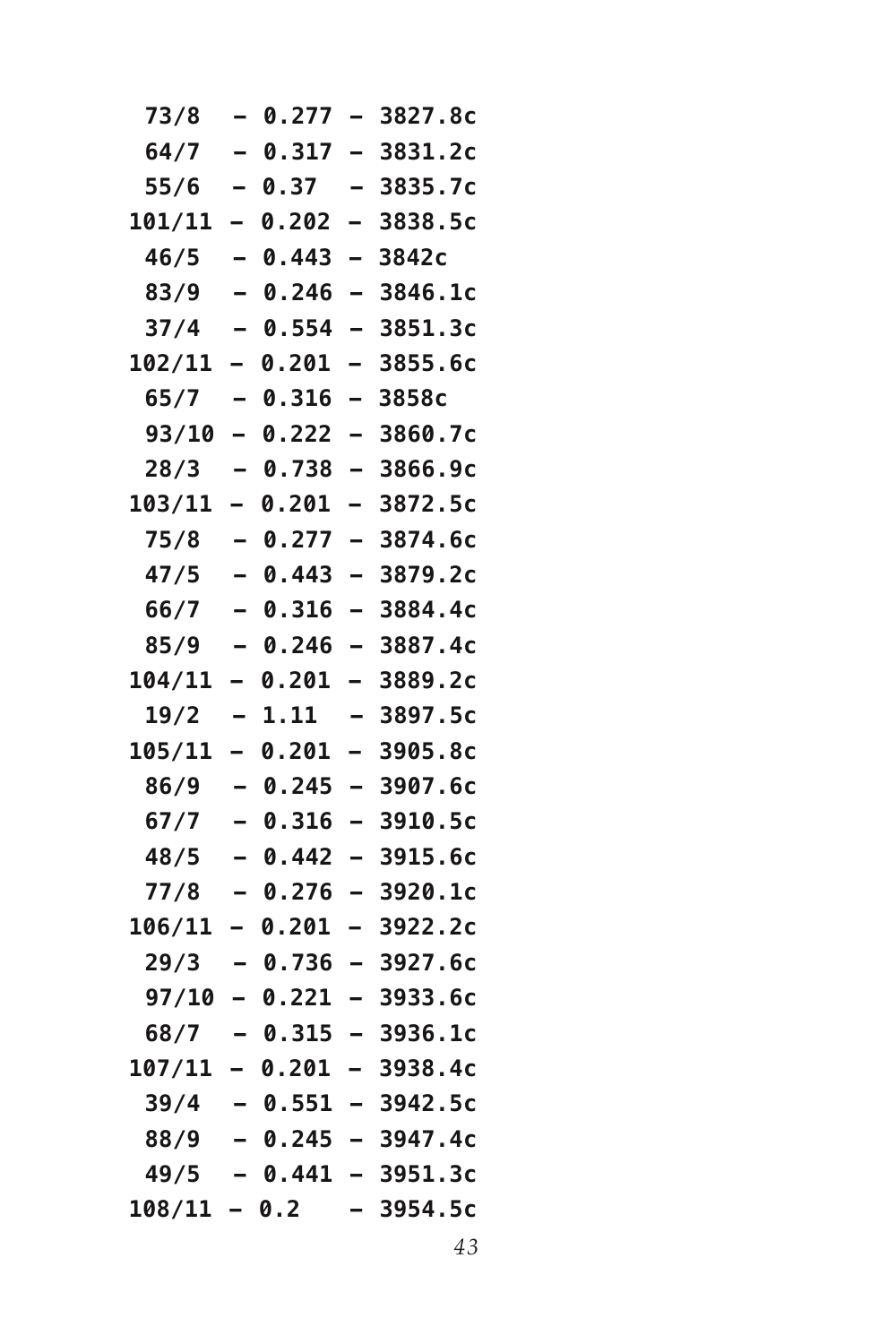| 59/6          |   | 0.367             |                          | 3957.2c                  |
|---------------|---|-------------------|--------------------------|--------------------------|
| 69/7          |   | 0.315             | $\overline{\phantom{0}}$ | 3961.4c                  |
| 79/8          |   | 0.275             | $\overline{\phantom{0}}$ | 3964.5c                  |
| 89/9          | - | 0.245             | —                        | 3967c                    |
| 99/10         | - | 0.22              | -                        | 3968.9c                  |
| 109/11        |   | 0.2               |                          | 3970.5c                  |
| 10/1          |   | 2.2               | -                        | 3986.3c                  |
| <b>101/10</b> | - | 0.22              | -                        | 4003.5c                  |
| 91/9          | - | 0.244             | $\overline{\phantom{0}}$ | 4005.4c                  |
| 81/8          |   | 0.275             | -                        | 4007.8c                  |
| 71/7          | — | 0.314             | $\overline{\phantom{0}}$ | 4010.9c                  |
| 61/6          |   | 0.366             | -                        | 4014.9c                  |
| 51/5          |   | 0.439             | $\overline{\phantom{0}}$ | 4020.6c                  |
| 92/9          |   | 0.244             | $\overline{\phantom{0}}$ | 4024.4c                  |
| 41/4          |   | 0.549             | $\overline{\phantom{0}}$ | 4029.1c                  |
| 72/7          | — | 0.313             | $\overline{\phantom{0}}$ | 4035.1c                  |
| 103/10        |   | 0.219             | -                        | 4037.5c                  |
| 31/3          |   | 0.731             |                          | 4043.1c                  |
| 83/8          |   | 0.274             | $\overline{\phantom{0}}$ | 4050с                    |
| 52/5          |   | 0.438             | $\overline{\phantom{0}}$ | 4054.2c                  |
| 73/7          |   | 0.313             | $\overline{\phantom{0}}$ | 4059с                    |
| 94/9          |   | 0.243             | -                        | 4061.6c                  |
| 21/2          | - | 1.1               | -                        | 4070.8c                  |
| 95/9          |   | 0.243             | <u>.</u>                 | 4079.9c                  |
| 74/7          |   | 0.313             | $\overline{\phantom{0}}$ | 4082.5c                  |
| 53/5          |   | 0.438             |                          | 4087.2c                  |
| 85/8          |   | 0.274             |                          | 4091.3c                  |
| 32/3          |   | $-$ 0.729 - 4098c |                          |                          |
| 107/10        |   | $-0.219$          |                          | $-4103.4c$               |
| 75/7          |   |                   |                          | <b>- 0.312 - 4105.8c</b> |
| 43/4          |   |                   |                          | $-$ 0.547 - 4111.5c      |
| 97/9          |   | $0.243 - 4116c$   |                          |                          |
|               |   |                   |                          |                          |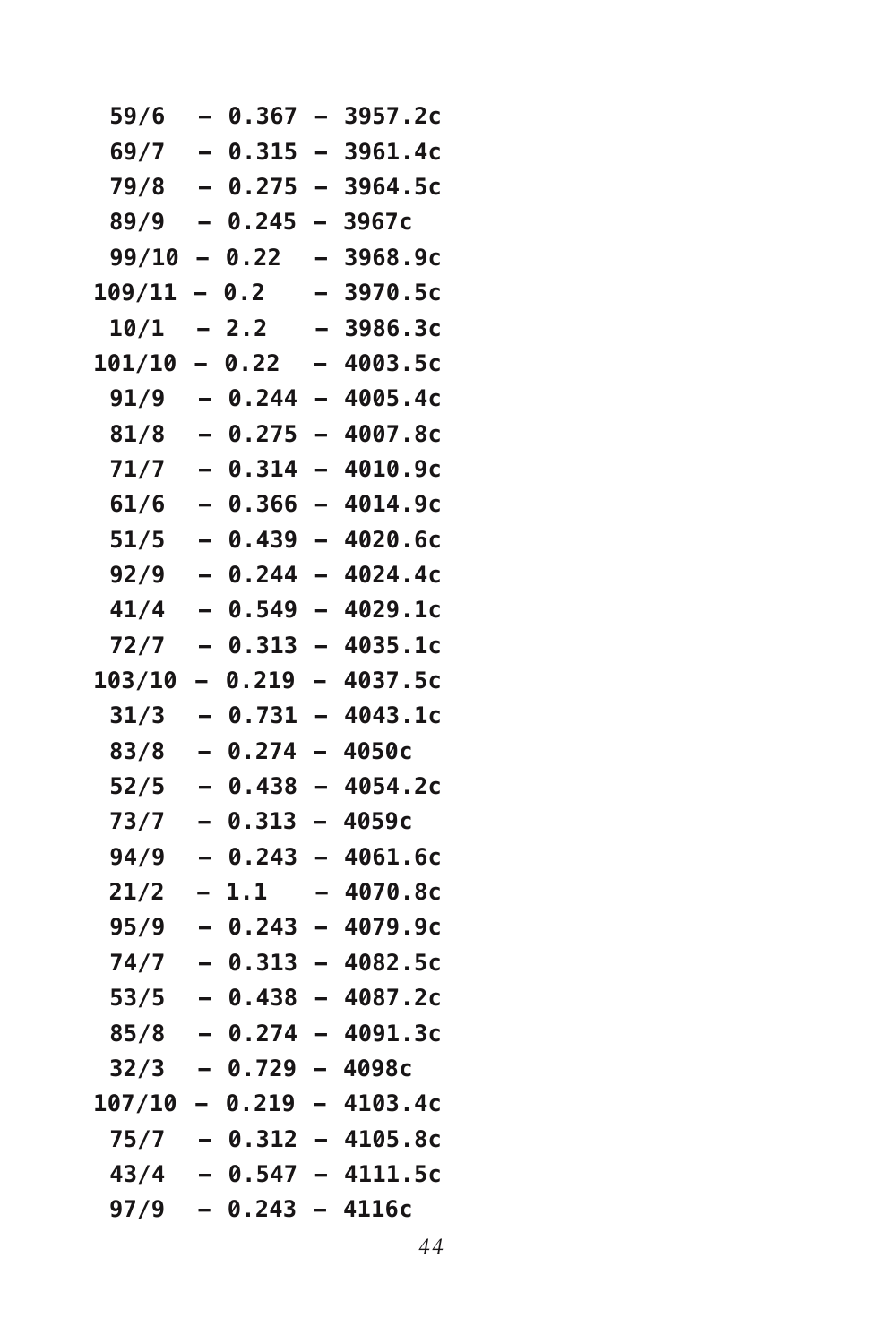| 54/5   |                          | 0.437 | $\equiv$                 | 4119.6c                    |
|--------|--------------------------|-------|--------------------------|----------------------------|
| 65/6   | $\overline{\phantom{0}}$ | 0.364 | $\equiv$                 | 4124.9c                    |
| 76/7   | $\overline{\phantom{0}}$ | 0.312 | $\overline{\phantom{0}}$ | 4128.7c                    |
| 87/8   | $\overline{\phantom{0}}$ | 0.273 | $\overline{\phantom{0}}$ | 4131.5c                    |
| 98/9   | $\overline{\phantom{0}}$ | 0.243 | $\overline{\phantom{0}}$ | 4133.7c                    |
| 109/10 | -                        | 0.218 | -                        | 4135.5c                    |
| 11/1   |                          | 2.18  |                          | 4151.3c                    |
| 111/10 | -                        | 0.218 | -                        | 4167c                      |
| 100/9  | $\overline{\phantom{0}}$ | 0.242 | $\overline{\phantom{0}}$ | 4168.7c                    |
| 89/8   |                          | 0.272 | $\overline{\phantom{0}}$ | 4170.9c                    |
| 78/7   | $\overline{\phantom{0}}$ | 0.311 | $\overline{\phantom{0}}$ | 4173.7c                    |
| 67/6   | -                        | 0.363 | $\overline{\phantom{0}}$ | 4177.4c                    |
| 56/5   |                          | 0.436 | $\overline{\phantom{0}}$ | 4182.5c                    |
| 101/9  |                          | 0.242 | $\overline{\phantom{0}}$ | 4185.9c                    |
| 45/4   | $\overline{\phantom{0}}$ | 0.544 | $\overline{\phantom{0}}$ | 4190.2c                    |
| 79/7   | $\overline{\phantom{0}}$ | 0.311 | $\overline{\phantom{0}}$ | 4195.7c                    |
| 113/10 |                          | 0.218 | -                        | 4197.9c                    |
| 34/3   | $\overline{\phantom{0}}$ | 0.725 | $\overline{ }$           | 4203c                      |
| 91/8   |                          | 0.272 | -                        | 4209.4c                    |
| $57/5$ |                          | 0.435 | $\equiv$                 | 4213.2c                    |
| 80/7   | $\overline{\phantom{0}}$ | 0.311 | $\overline{\phantom{0}}$ | 4217.5c                    |
| 103/9  |                          | 0.242 | -                        | 4219.9c                    |
| 23/2   | -                        | 1.09  | Ξ.                       | 4228.3c                    |
| 104/9  | $\overline{\phantom{0}}$ | 0.241 | -                        | 4236.6c                    |
| 81/7   |                          | 0.31  |                          | 4239c                      |
| 58/5   |                          | 0.434 | $\overline{\phantom{0}}$ | 4243.3c                    |
| 93/8   |                          | 0.272 |                          | 4247c                      |
| 35/3   |                          |       |                          | – 0.724 – 4253.2c          |
|        |                          |       |                          | $117/10 - 0.217 - 4258.1c$ |
|        |                          |       |                          | $82/7 - 0.31 - 4260.2c$    |
| 47/4   |                          |       |                          | - 0.543 - 4265.5c          |
|        |                          |       |                          | $106/9$ - 0.241 - 4269.6c  |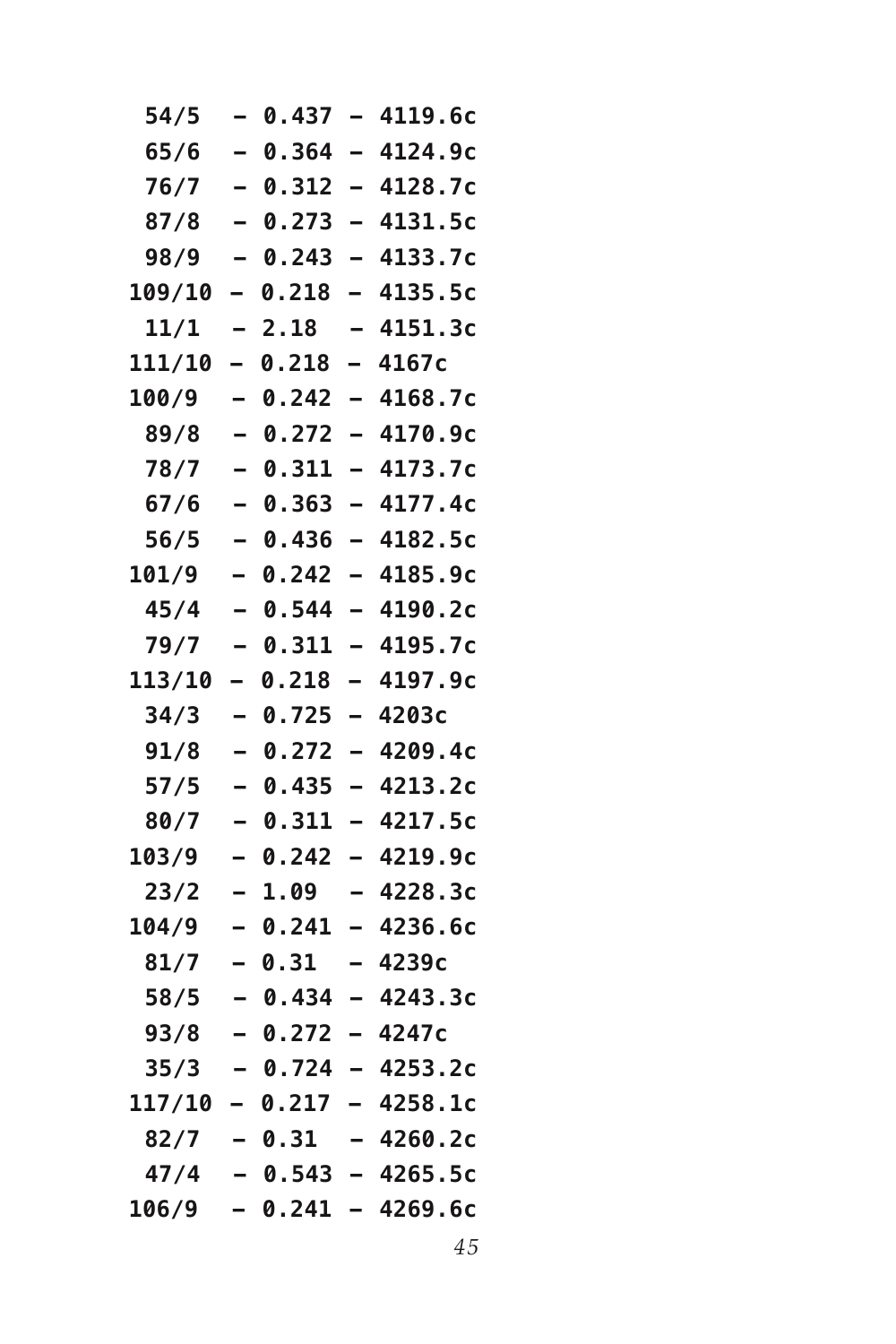| 59/5   | -                        | 0.434  | -                        | 4272.9c                    |
|--------|--------------------------|--------|--------------------------|----------------------------|
| 71/6   |                          | 0.362  | $\overline{\phantom{0}}$ | 4277.7c                    |
| 83/7   | $\overline{\phantom{0}}$ | 0.31   | $\overline{\phantom{0}}$ | 4281.2c                    |
| 95/8   | $\overline{a}$           | 0.271  | -                        | 4283.8c                    |
| 107/9  |                          | 0.241  | -                        | 4285.9c                    |
| 119/10 | -                        | 0.217  | -                        | 4287.5c                    |
| 12/1   | -                        | 2.17   | -                        | 4302с                      |
| 121/10 | L,                       | 0.217  |                          | 4316.3c                    |
| 109/9  |                          | 0.241  | $\overline{\phantom{0}}$ | 4317.9c                    |
| 97/8   | $\overline{\phantom{0}}$ | 0.271  | -                        | 4319.9c                    |
| 85/7   |                          | 0.309  | $\overline{\phantom{0}}$ | 4322.4c                    |
| 73/6   | —                        | 0.361  | -                        | 4325.8c                    |
| 61/5   | $\equiv$                 | 0.433  | -                        | 4330.6c                    |
| 110/9  |                          | 0.24   |                          | 4333.7c                    |
| 49/4   | $\overline{\phantom{0}}$ | 0.541  | $\overline{\phantom{0}}$ | 4337.7c                    |
| 86/7   | -                        | 0.309  | -                        | 4342.7c                    |
| 123/10 |                          | 0.216  | -                        | 4344.7c                    |
| 37/3   |                          | 0.721  | -                        | 4349.4c                    |
| 99/8   | -                        | 0.27   | -                        | 4355.2c                    |
| 62/5   |                          | 0.432  |                          | 4358.7c                    |
| 87/7   | $\overline{a}$           | 0.309  | $\overline{\phantom{0}}$ | 4362.7c                    |
| 112/9  | -                        | 0.24   | -                        | 4364.9c                    |
| 25/2   |                          | 1.08   |                          | 4372.6c                    |
| 113/9  |                          | 0.24   | -                        | 4380.3c                    |
| 88/7   | $\overline{\phantom{0}}$ | 0.308  | -                        | 4382.5c                    |
| 63/5   |                          | 0.432  |                          | 4386.4c                    |
| 101/8  |                          | 0.27   |                          | 4389.9c                    |
|        |                          |        |                          | $38/3 - 0.719 - 4395.6c$   |
|        |                          |        |                          | $127/10 - 0.216 - 4400.1c$ |
|        |                          |        |                          | $89/7 - 0.308 - 4402.1c$   |
|        |                          |        |                          | $51/4$ - 0.539 - 4406.9c   |
| 115/9  |                          | - 0.24 |                          | $-4410.7c$                 |
|        |                          |        |                          |                            |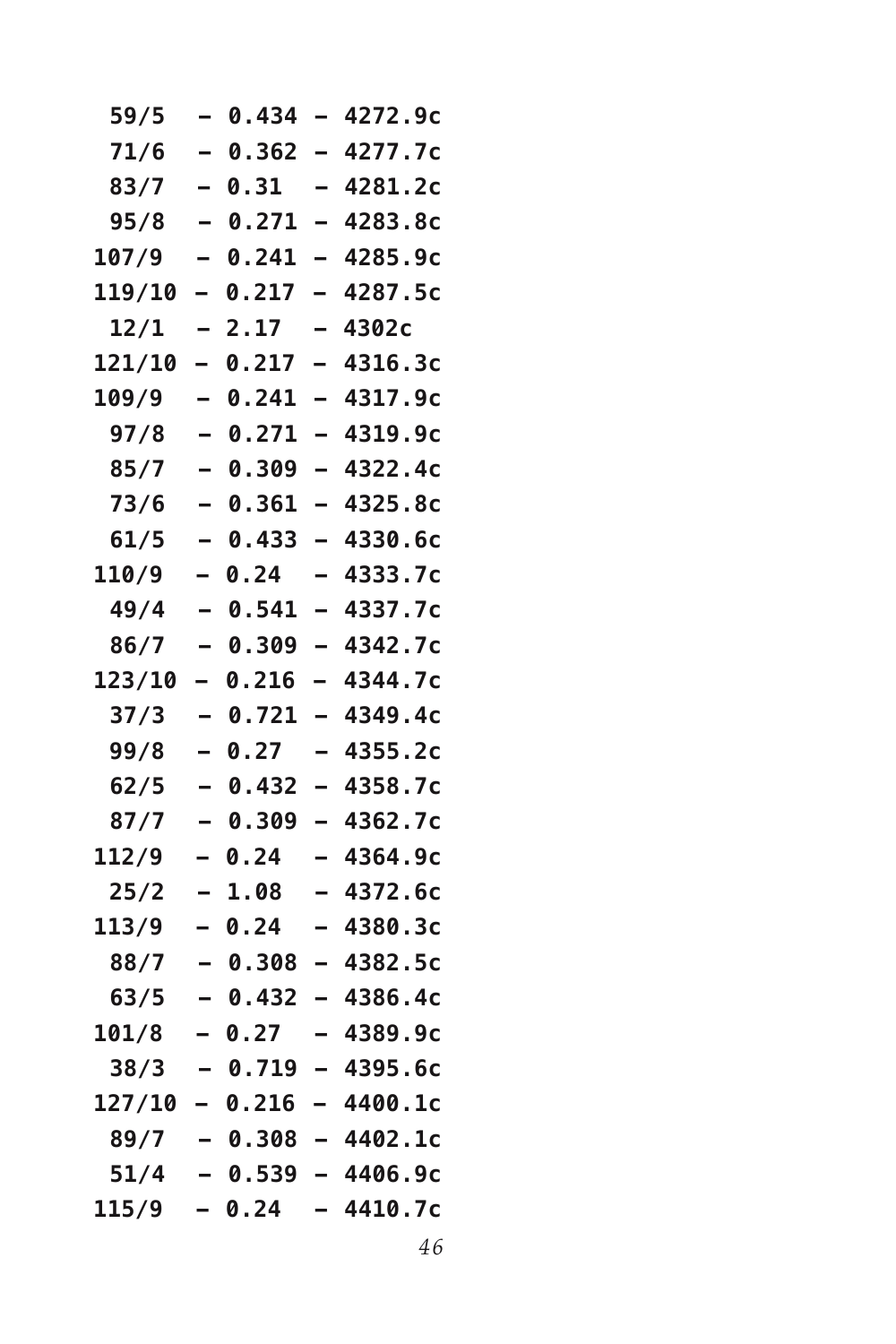| 64/5          | -                        | 0.431 | Ξ.                       | 4413.7c                    |
|---------------|--------------------------|-------|--------------------------|----------------------------|
| 77/6          | $\overline{a}$           | 0.359 | $\overline{\phantom{0}}$ | 4418.2c                    |
| 90/7          | $\overline{\phantom{0}}$ | 0.308 | $\equiv$                 | 4421.4c                    |
| 103/8         | $\overline{\phantom{0}}$ | 0.269 | $\overline{\phantom{0}}$ | 4423.8c                    |
| 116/9         | —                        | 0.239 | —                        | 4425.7c                    |
| 129/10        | —                        | 0.216 | -                        | 4427.2c                    |
| 13/1          | -                        | 2.15  | -                        | 4440.5c                    |
| 131/10        | $\overline{\phantom{0}}$ | 0.215 | $\overline{\phantom{0}}$ | 4453.8c                    |
| 118/9         | $\equiv$                 | 0.239 | $\equiv$                 | 4455.3c                    |
| 105/8         | -                        | 0.269 | $\overline{\phantom{0}}$ | 4457.1c                    |
| 92/7          | $\overline{\phantom{0}}$ | 0.307 | $\overline{\phantom{0}}$ | 4459.4c                    |
| 79/6          | -                        | 0.359 | -                        | 4462.6c                    |
| 66/5          | -                        | 0.43  | -                        | 4467c                      |
| 119/9         |                          | 0.239 | $\overline{\phantom{0}}$ | 4469.9c                    |
| 53/4          | $\overline{\phantom{0}}$ | 0.538 | $\equiv$                 | 4473.5c                    |
| 93/7          | -                        | 0.307 | $\overline{\phantom{0}}$ | 4478.2c                    |
| <b>133/10</b> |                          | 0.215 | -                        | 4480с                      |
| 40/3          | —                        | 0.717 | $\overline{\phantom{0}}$ | 4484.4c                    |
| 107/8         | $\overline{\phantom{0}}$ | 0.269 | $\overline{\phantom{0}}$ | 4489.8c                    |
| 67/5          |                          | 0.43  |                          | 4493с                      |
| 94/7          | $\overline{a}$           | 0.307 | $\overline{\phantom{0}}$ | 4496.7c                    |
| 121/9         | -                        | 0.239 | -                        | 4498.7c                    |
| 27/2          | $\overline{\phantom{0}}$ | 1.07  | -                        | 4505.9c                    |
| 122/9         |                          | 0.239 | -                        | 4513c                      |
| 95/7          | $\overline{\phantom{0}}$ | 0.307 | $\overline{\phantom{0}}$ | 4515c                      |
| 68/5          |                          | 0.429 | $\overline{\phantom{0}}$ | 4518.6c                    |
| 109/8         |                          | 0.268 |                          | 4521.8c                    |
|               |                          |       |                          | $41/3 - 0.715 - 4527.1c$   |
|               |                          |       |                          | $137/10 - 0.215 - 4531.3c$ |
|               |                          |       |                          | $96/7 - 0.307 - 4533.1c$   |
|               |                          |       |                          | $55/4$ - 0.536 - 4537.6c   |
| 124/9         |                          |       |                          | - 0.238 - 4541.1c          |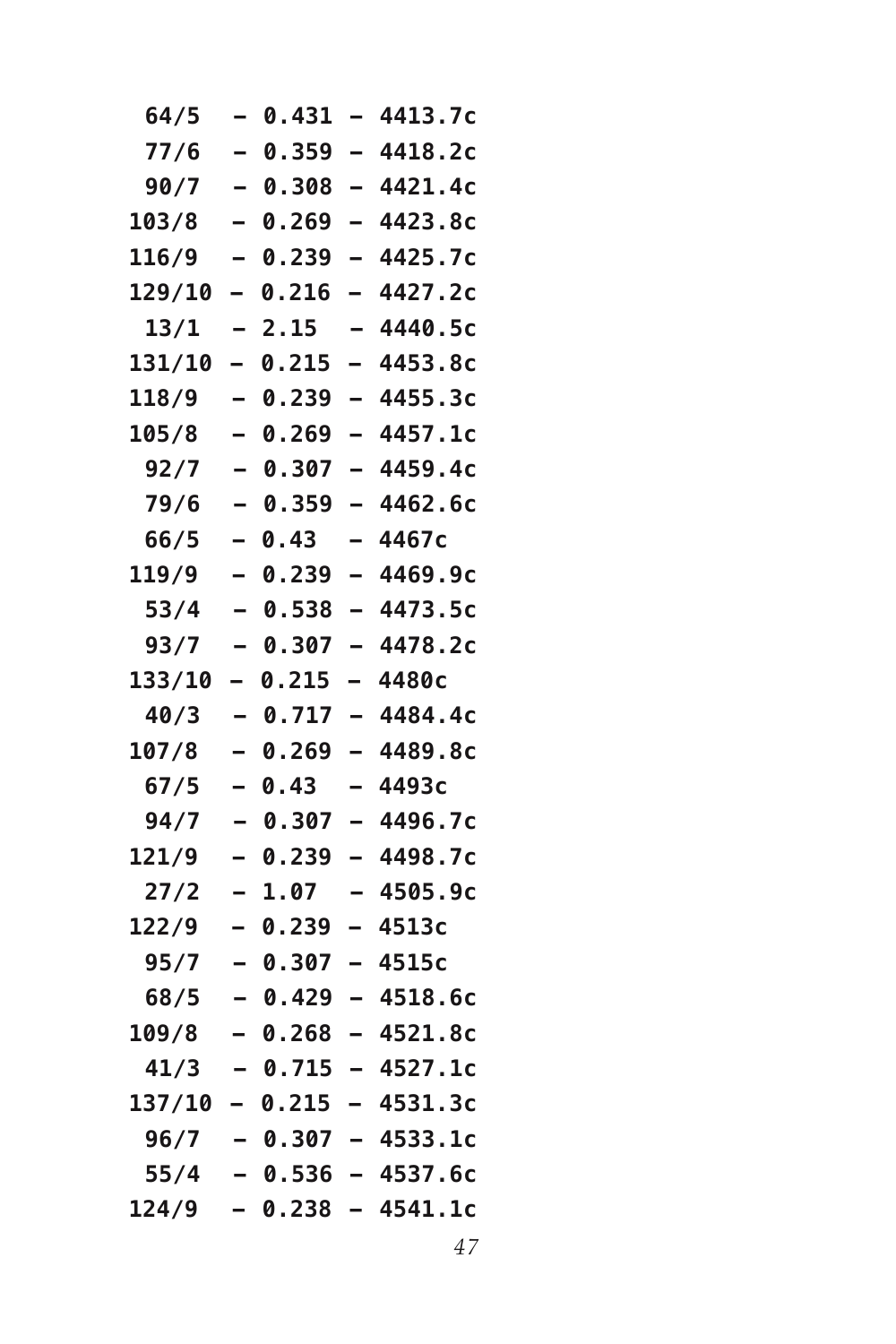| 69/5                    | -                        | 0.429 | $\overline{\phantom{0}}$ | 4543.9c                    |
|-------------------------|--------------------------|-------|--------------------------|----------------------------|
| 83/6                    |                          | 0.357 | $\overline{\phantom{0}}$ | 4548.1c                    |
| 97/7                    | $\overline{\phantom{0}}$ | 0.306 | $\equiv$                 | 4551.1c                    |
| 111/8                   | $\overline{\phantom{0}}$ | 0.268 | $\overline{\phantom{0}}$ | 4553.3c                    |
| 125/9                   | -                        | 0.238 | -                        | 4555c                      |
| 139/10                  | -                        | 0.214 | $\overline{\phantom{0}}$ | 4556.4c                    |
| 14/1                    | -                        | 2.14  | -                        | 4568.8c                    |
| 141/10                  | $\overline{\phantom{0}}$ | 0.214 | $\overline{\phantom{0}}$ | 4581.1c                    |
| 127/9                   | $\overline{\phantom{0}}$ | 0.238 | $\overline{\phantom{0}}$ | 4582.5c                    |
| 113/8                   | -                        | 0.268 | $\overline{\phantom{0}}$ | 4584.2c                    |
| 99/7                    | —                        | 0.306 | -                        | 4586.4c                    |
| 85/6                    | -                        | 0.357 | $\overline{\phantom{0}}$ | 4589.3c                    |
| 71/5                    | -                        | 0.428 | $\equiv$                 | 4593.4c                    |
| 128/9                   |                          | 0.238 | $\overline{\phantom{0}}$ | 4596.1c                    |
| 57/4                    | $\overline{\phantom{0}}$ | 0.535 | $\equiv$                 | 4599.5c                    |
| 100/7                   | -                        | 0.306 | $\overline{\phantom{0}}$ | 4603.8c                    |
| 143/10                  | -                        | 0.214 | -                        | 4605.5c                    |
| 43/3                    | -                        | 0.713 | $\overline{a}$           | 4609.6c                    |
| 115/8                   | $\overline{\phantom{0}}$ | 0.267 | $\equiv$                 | 4614.6c                    |
| 72/5                    |                          | 0.428 | $\overline{\phantom{0}}$ | 4617.6c                    |
| 101/7                   | $\equiv$                 | 0.306 | $\overline{\phantom{0}}$ | 4621c                      |
| 130/9                   | -                        | 0.238 | -                        | 4622.9c                    |
| 29/2                    |                          | 1.07  | -                        | 4629.6c                    |
| 131/9                   |                          | 0.237 | -                        | 4636.2c                    |
| 102/7                   | -                        | 0.305 | Ξ.                       | 4638.1c                    |
| 73/5                    |                          | 0.427 |                          | 4641.5c                    |
| 117/8                   |                          | 0.267 |                          | 4644.4c                    |
|                         |                          |       |                          | $44/3 - 0.712 - 4649.4c$   |
|                         |                          |       |                          | $147/10 - 0.214 - 4653.3c$ |
| $103/7 - 0.305 - 4655c$ |                          |       |                          |                            |
|                         |                          |       |                          | $59/4$ - 0.534 - 4659.2c   |
| 133/9                   |                          |       |                          | $-$ 0.237 - 4662.4c        |
|                         |                          |       |                          |                            |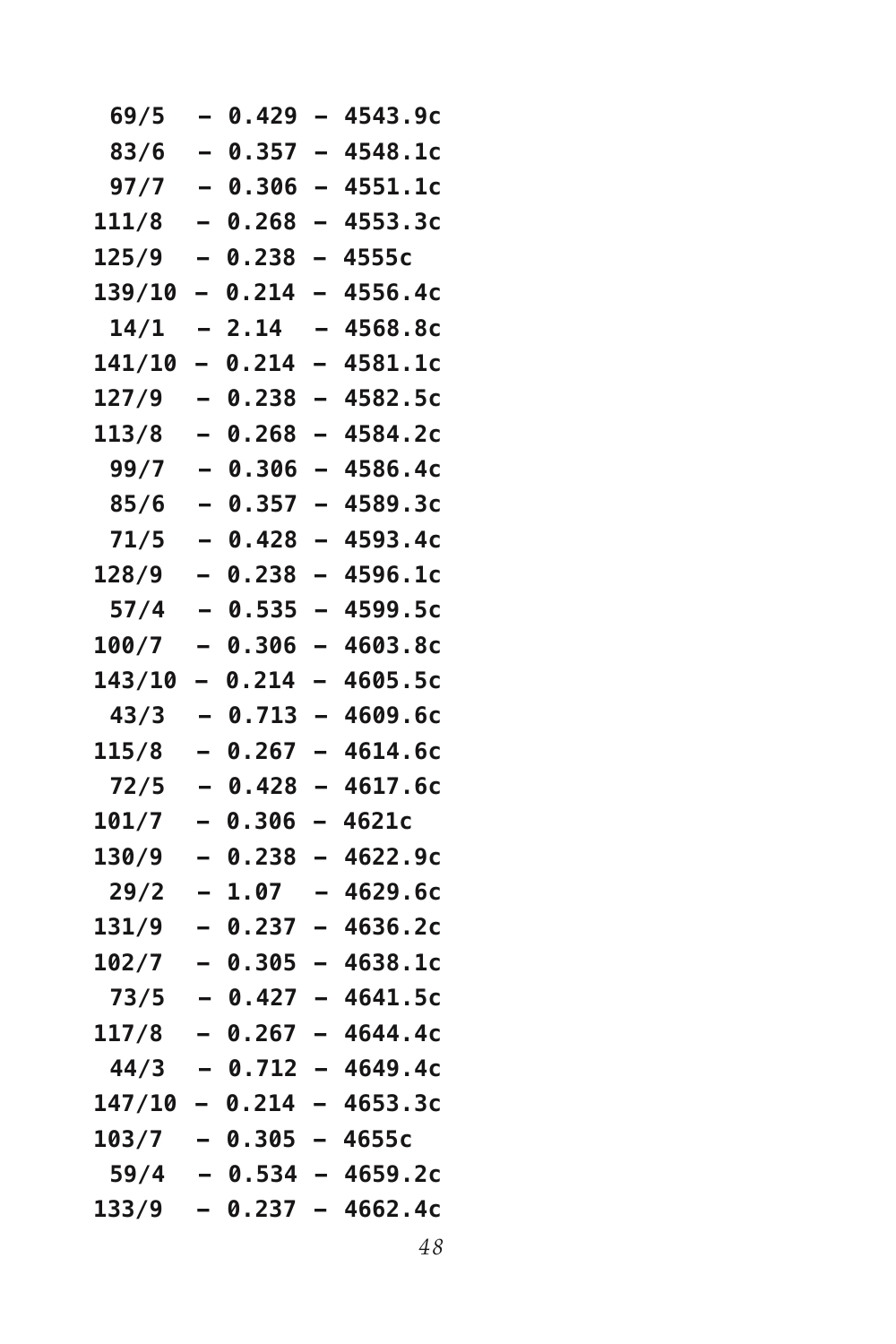| 74/5   | -                        | 0.427 | $\equiv$                 | 4665с                      |
|--------|--------------------------|-------|--------------------------|----------------------------|
| 89/6   | $\overline{\phantom{0}}$ | 0.356 | $\equiv$                 | 4668.9c                    |
| 104/7  | $\overline{\phantom{0}}$ | 0.305 | $\equiv$                 | 4671.7c                    |
| 119/8  | $\overline{\phantom{0}}$ | 0.267 | $\overline{\phantom{0}}$ | 4673.8c                    |
| 134/9  | —                        | 0.237 | -                        | 4675.4c                    |
| 149/10 | -                        | 0.213 | -                        | 4676.7c                    |
| 15/1   | -                        | 2.13  | -                        | 4688.3c                    |
| 151/10 | $\overline{\phantom{0}}$ | 0.213 | $\overline{\phantom{0}}$ | 4699.8c                    |
| 136/9  | -                        | 0.237 | $\equiv$                 | 4701c                      |
| 121/8  | -                        | 0.267 | $\overline{\phantom{0}}$ | 4702.6c                    |
| 106/7  | -                        | 0.305 | $\overline{\phantom{0}}$ | 4704.7c                    |
| 91/6   | $\overline{\phantom{0}}$ | 0.355 | $\overline{\phantom{0}}$ | 4707.4c                    |
| 76/5   | -                        | 0.426 | $\overline{\phantom{0}}$ | 4711.2c                    |
| 137/9  |                          | 0.237 | $\equiv$                 | 4713.7c                    |
| 61/4   | $\overline{\phantom{0}}$ | 0.533 | $\equiv$                 | 4716.9c                    |
| 107/7  | -                        | 0.304 | $\overline{\phantom{0}}$ | 4720.9с                    |
| 153/10 | -                        | 0.213 | -                        | 4722.6c                    |
| 46/3   | $\equiv$                 | 0.71  | -                        | 4726.3c                    |
| 123/8  | $\equiv$                 | 0.266 | -                        | 4731c                      |
| 77/5   |                          | 0.426 | $\overline{\phantom{0}}$ | 4733.8c                    |
| 108/7  | -                        | 0.304 | $\equiv$                 | 4737c                      |
| 139/9  | -                        | 0.237 | $\overline{\phantom{0}}$ | 4738.8c                    |
| 31/2   | —                        | 1.06  | -                        | 4745c                      |
| 140/9  |                          | 0.237 | $\overline{\phantom{0}}$ | 4751.2c                    |
| 109/7  | -                        | 0.304 | $\overline{\phantom{0}}$ | 4753c                      |
| 78/5   |                          | 0.426 | L,                       | 4756.2c                    |
| 125/8  |                          | 0.266 |                          | 4758.9c                    |
| 47/3   |                          |       |                          | $-$ 0.709 $-$ 4763.6c      |
|        |                          |       |                          | $157/10 - 0.213 - 4767.2c$ |
| 110/7  |                          |       |                          | $-0.304 - 4768.8c$         |
| 63/4   |                          |       |                          | – 0.532 – 4772.7c          |
| 142/9  |                          |       |                          | – 0.236 – 4775.8c          |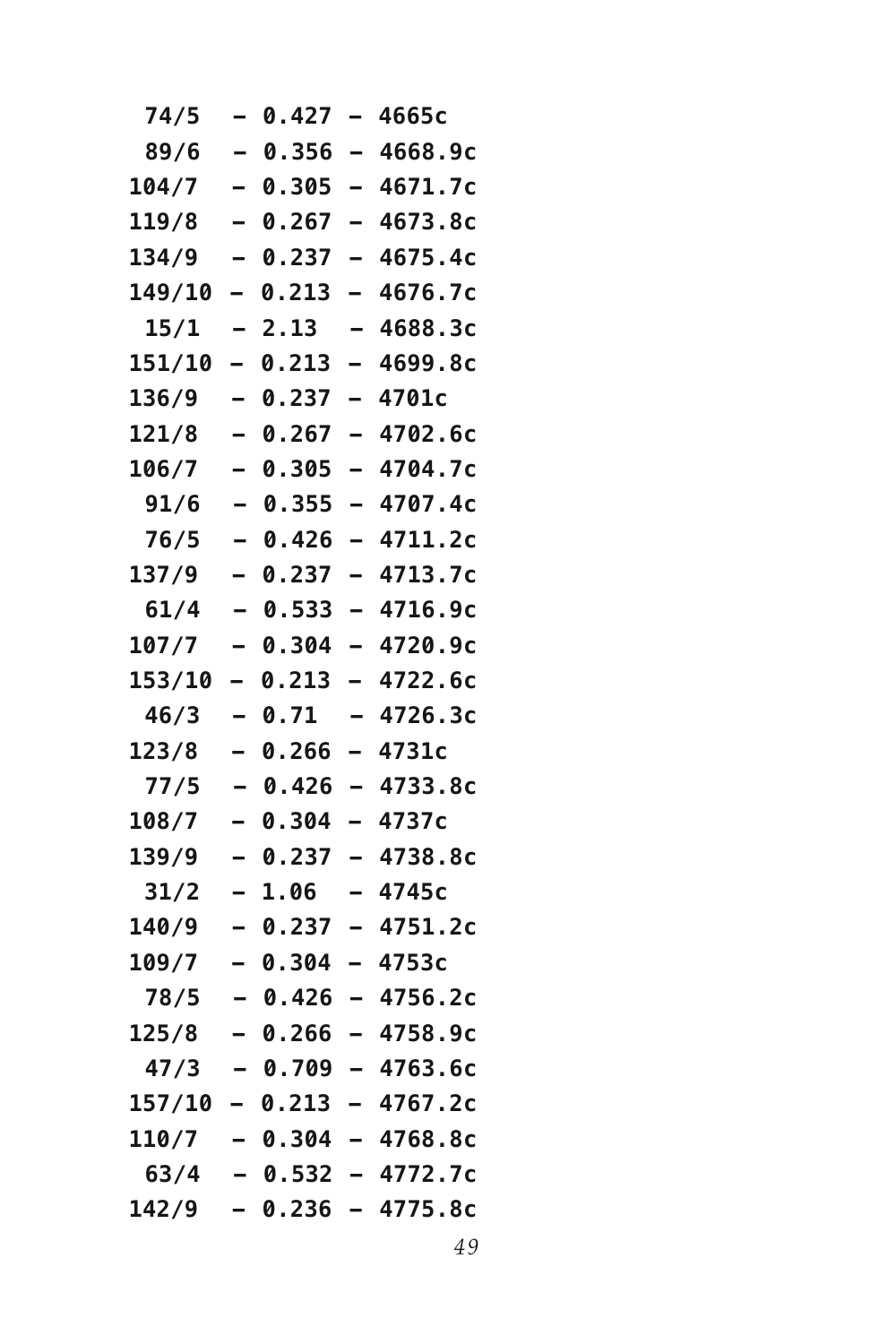| 79/5             |                          | 0.425  | $\overline{\phantom{0}}$ | 4778.2c               |
|------------------|--------------------------|--------|--------------------------|-----------------------|
| 95/6             | $\overline{a}$           | 0.354  | $\overline{\phantom{0}}$ | 4781.9c               |
| 111/7            | $\overline{\phantom{0}}$ | 0.304  | $\equiv$                 | 4784.5c               |
| 127/8            | $\equiv$                 | 0.266  | $\overline{\phantom{0}}$ | 4786.4c               |
| 143/9            | -                        | 0.236  | -                        | 4787.9c               |
| 159/10           | -                        | 0.213  | -                        | 4789.1c               |
| 16/1             |                          | 2.12   |                          | 4800с                 |
| 161/10           |                          | 0.212  |                          | 4810.8c               |
| 145/9            | $\overline{\phantom{0}}$ | 0.236  | $\overline{\phantom{0}}$ | 4812c                 |
| 129/8            |                          | 0.266  | $\overline{\phantom{0}}$ | 4813.5c               |
| 113/7            | -                        | 0.303  | $\overline{\phantom{0}}$ | 4815.4c               |
| 97/6             | $\overline{\phantom{0}}$ | 0.354  | $\overline{\phantom{0}}$ | 4817.9c               |
| 81/5             |                          | 0.425  | $\overline{a}$           | 4821.5c               |
| 146/9            |                          | 0.236  | -                        | 4823.9c               |
| 65/4             | $\overline{\phantom{0}}$ | 0.531  | -                        | 4826.8c               |
| 114/7            | -                        | 0.303  | $\overline{\phantom{0}}$ | 4830.6c               |
| 163/10           |                          | 0.212  | -                        | 4832.2c               |
| 49/3             | -                        | 0.707  | $\overline{\phantom{0}}$ | 4835.7c               |
| 131/8            |                          | 0.265  | $\overline{\phantom{0}}$ | 4840.1c               |
| 82/5             |                          | 0.424  | $\overline{\phantom{0}}$ | 4842.7c               |
| 115/7            | $\overline{\phantom{0}}$ | 0.303  | $\overline{\phantom{0}}$ | 4845.8c               |
| 148/9            |                          | 0.236  | -                        | 4847.4c               |
| 33/2             | -                        | 1.06   | -                        | 4853.3c               |
| 149/9            | $\equiv$                 | 0.236  | -                        | 4859.1c               |
| 116/7            |                          | 0.303  |                          | 4860.8c               |
| 83/5             |                          | 0.424  |                          | 4863.7c               |
| 133/8            |                          | 0.265  |                          | 4866.3c               |
| 50/3             |                          |        |                          | — 0.707 — 4870.7с     |
| $167/10 - 0.212$ |                          |        |                          | - 4874.1c             |
| 117/7            |                          |        |                          | $-$ 0.303 $-$ 4875.6c |
| 67/4             |                          | - 0.53 |                          | - 4879.3c             |
| 151/9            |                          | 0.235  | $\blacksquare$           | 4882.2c               |
|                  |                          |        |                          |                       |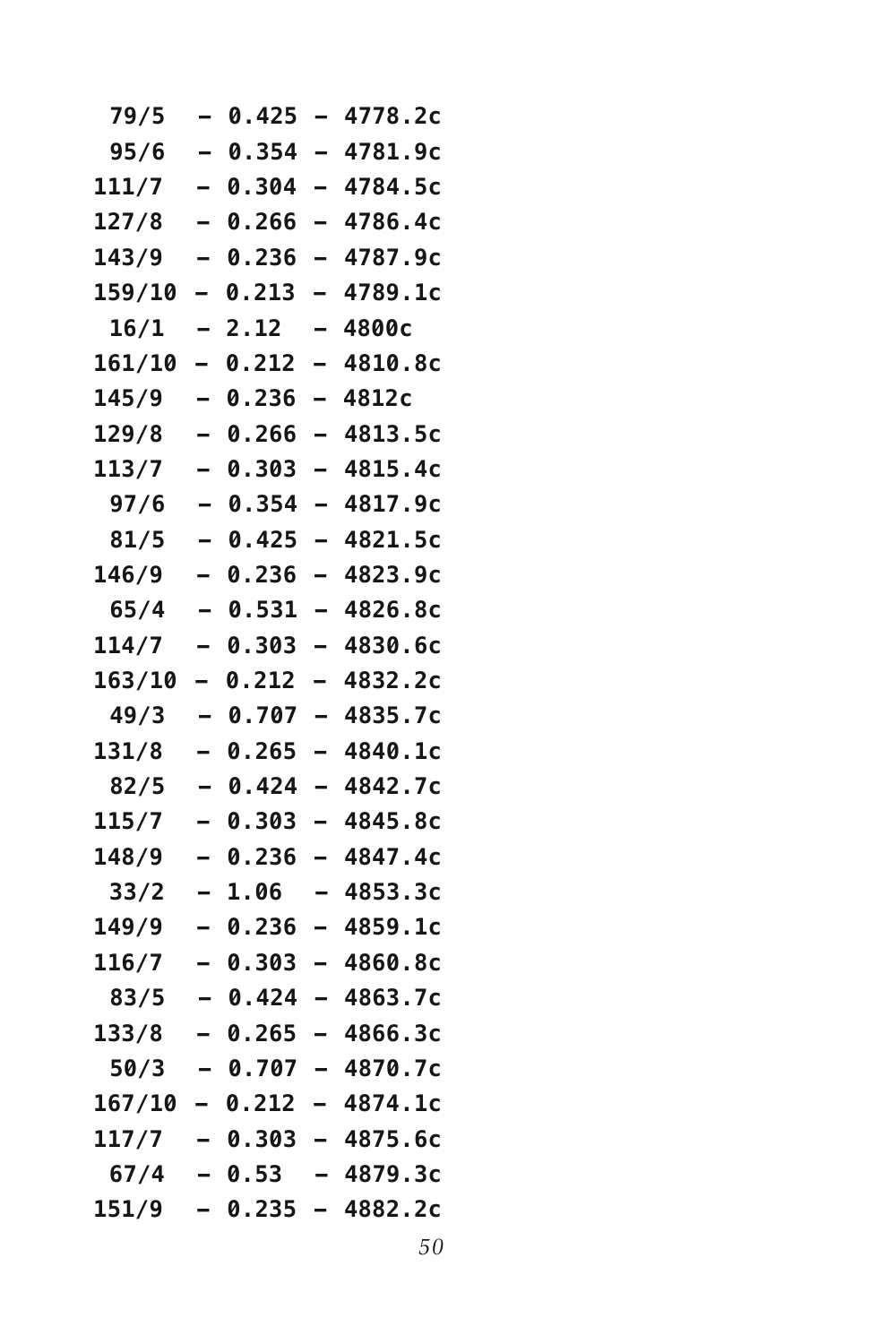| 84/5   | -                        | 0.424 | -                        | 4884.5c                    |
|--------|--------------------------|-------|--------------------------|----------------------------|
| 101/6  | $\overline{\phantom{0}}$ | 0.353 | $\overline{\phantom{0}}$ | 4887.9c                    |
| 118/7  | $\equiv$                 | 0.303 | $\overline{\phantom{0}}$ | 4890.3c                    |
| 135/8  | $\overline{\phantom{0}}$ | 0.265 | $\overline{\phantom{0}}$ | 4892.2c                    |
| 152/9  | —                        | 0.235 | —                        | 4893.6c                    |
| 169/10 | -                        | 0.212 | -                        | 4894.7c                    |
| 17/1   | -                        | 2.12  | -                        | 4905с                      |
| 171/10 | -                        | 0.212 | ▃                        | 4915.1c                    |
| 154/9  | $\equiv$                 | 0.235 | $\overline{\phantom{0}}$ | 4916.2c                    |
| 137/8  | -                        | 0.265 | $\overline{\phantom{0}}$ | 4917.6c                    |
| 120/7  | —                        | 0.302 | $\overline{\phantom{0}}$ | 4919.4c                    |
| 103/6  | —                        | 0.353 | $\overline{\phantom{0}}$ | 4921.8c                    |
| 86/5   | -                        | 0.423 | $\overline{\phantom{0}}$ | 4925.2c                    |
| 155/9  |                          | 0.235 | $\overline{\phantom{0}}$ | 4927.4c                    |
| 69/4   | $\overline{\phantom{0}}$ | 0.529 | $\overline{\phantom{0}}$ | 4930.2c                    |
| 121/7  | -                        | 0.302 | $\overline{\phantom{0}}$ | 4933.8c                    |
| 173/10 | -                        | 0.212 | —                        | 4935.2c                    |
| 52/3   | -                        | 0.705 | $\overline{\phantom{0}}$ | 4938.6c                    |
| 139/8  | $\overline{\phantom{0}}$ | 0.264 | -                        | 4942.7c                    |
| 87/5   |                          | 0.423 | -                        | 4945.2c                    |
| 122/7  | $\equiv$                 | 0.302 | $\overline{\phantom{0}}$ | 4948.1c                    |
| 157/9  | -                        | 0.235 | $\overline{\phantom{0}}$ | 4949.6c                    |
| 35/2   | -                        | 1.06  | -                        | 4955.1c                    |
| 158/9  |                          | 0.235 | -                        | 4960.6c                    |
| 123/7  | -                        | 0.302 | -                        | 4962.2c                    |
| 88/5   |                          | 0.423 |                          | 4965c                      |
| 141/8  |                          | 0.264 |                          | 4967.5c                    |
|        |                          |       |                          | $53/3 - 0.704 - 4971.5c$   |
|        |                          |       |                          | $177/10 - 0.211 - 4974.8c$ |
|        |                          |       |                          | $124/7 - 0.302 - 4976.2c$  |
|        |                          |       |                          | $71/4 - 0.528 - 4979.7c$   |
| 160/9  |                          |       |                          | $-$ 0.235 $-$ 4982.4c      |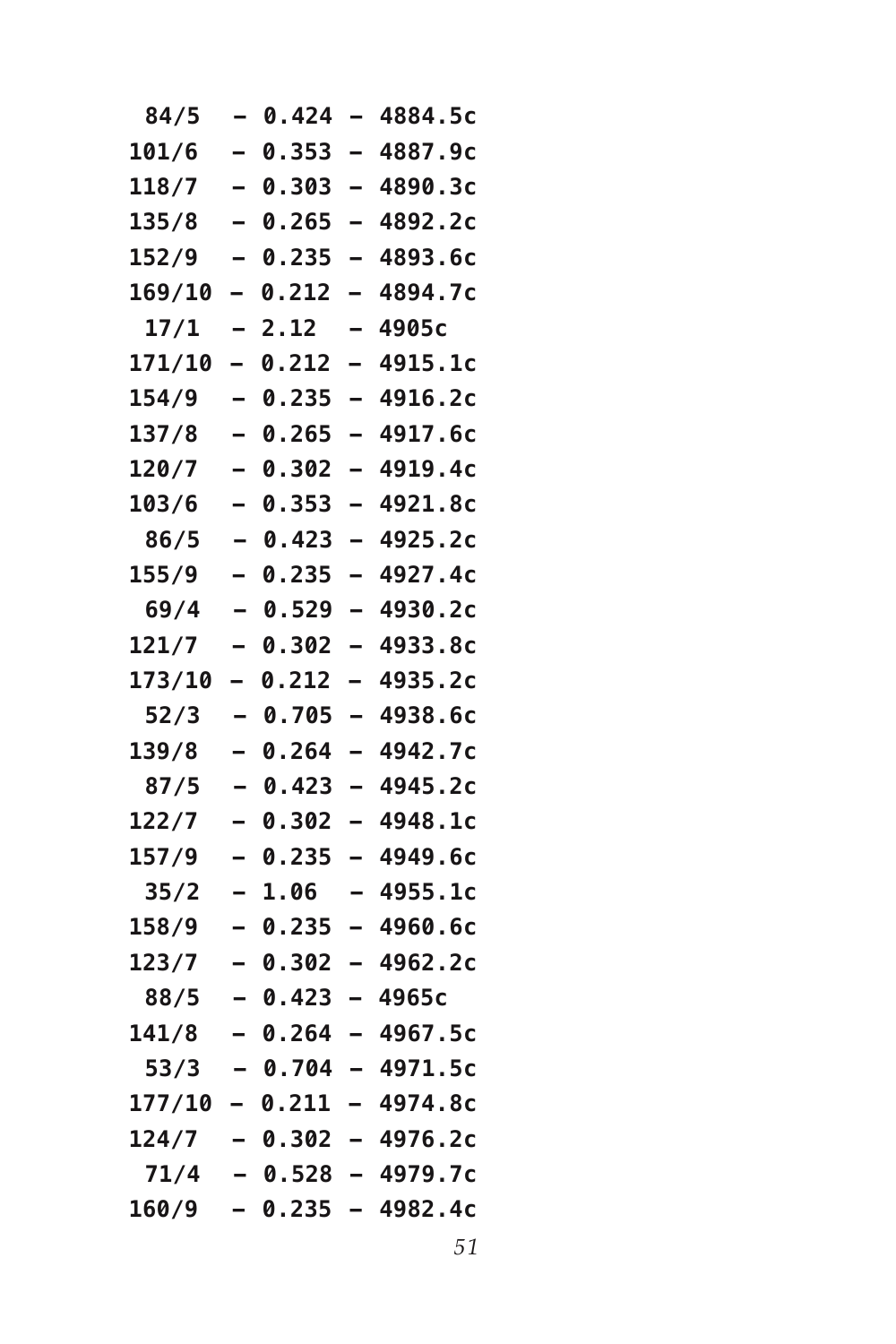| 89/5                     |                          | 0.422 | $\overline{\phantom{0}}$ | 4984.6c                   |
|--------------------------|--------------------------|-------|--------------------------|---------------------------|
| 107/6                    | $\overline{\phantom{0}}$ | 0.352 | $\overline{\phantom{0}}$ | 4987.8c                   |
| 125/7                    | $\overline{\phantom{0}}$ | 0.302 | $\overline{\phantom{0}}$ | 4990.1c                   |
| 143/8                    | $\overline{\phantom{0}}$ | 0.264 | $\equiv$                 | 4991.8c                   |
| 161/9                    | -                        | 0.235 | $\overline{\phantom{0}}$ | 4993.2c                   |
| 179/10                   | -                        | 0.211 | -                        | 4994.3c                   |
| 18/1                     |                          | 2.11  |                          | 5003.9c                   |
| 181/10                   | -                        | 0.211 | -                        | 5013.5c                   |
| 163/9                    | —                        | 0.234 | $\overline{\phantom{0}}$ | 5014.6c                   |
| 145/8                    |                          | 0.264 | $\overline{\phantom{0}}$ | 5015.9c                   |
| 127/7                    | -                        | 0.301 | -                        | 5017.6c                   |
| 109/6                    |                          | 0.352 | -                        | 5019.9c                   |
| 91/5                     |                          | 0.422 | -                        | 5023c                     |
| 164/9                    | $\overline{\phantom{0}}$ | 0.234 | $\overline{\phantom{0}}$ | 5025.2c                   |
| 73/4                     | $\overline{\phantom{0}}$ | 0.527 | $\overline{\phantom{0}}$ | 5027.8c                   |
| 128/7                    | -                        | 0.301 | $\overline{\phantom{0}}$ | 5031.2c                   |
| 183/10                   | -                        | 0.211 | -                        | 5032.5c                   |
| 55/3                     | -                        | 0.703 | -                        | 5035.7c                   |
| 147/8                    |                          | 0.264 | $\equiv$                 | 5039.6c                   |
| 92/5                     | -                        | 0.422 | $\overline{\phantom{0}}$ | 5042c                     |
| 129/7                    | -                        | 0.301 | $\overline{\phantom{0}}$ | 5044.6c                   |
| 166/9                    | $\equiv$                 | 0.234 | $\overline{\phantom{0}}$ | 5046.1c                   |
| 37/2                     | -                        | 1.05  | -                        | 5051.3c                   |
| 167/9                    |                          | 0.234 | -                        | 5056.5c                   |
| 130/7                    |                          | 0.301 | Ξ,                       | 5058c                     |
| 93/5                     |                          | 0.422 | $\overline{\phantom{0}}$ | 5060.7c                   |
| 149/8                    |                          | 0.263 |                          | 5063c                     |
|                          |                          |       |                          | $56/3 - 0.702 - 5066.9c$  |
| $187/10 - 0.211 - 5070c$ |                          |       |                          |                           |
|                          |                          |       |                          | $131/7 - 0.301 - 5071.3c$ |
|                          |                          |       |                          | $75/4 - 0.527 - 5074.6c$  |
| 169/9                    |                          |       |                          | - 0.234 - 5077.1c         |
|                          |                          |       |                          |                           |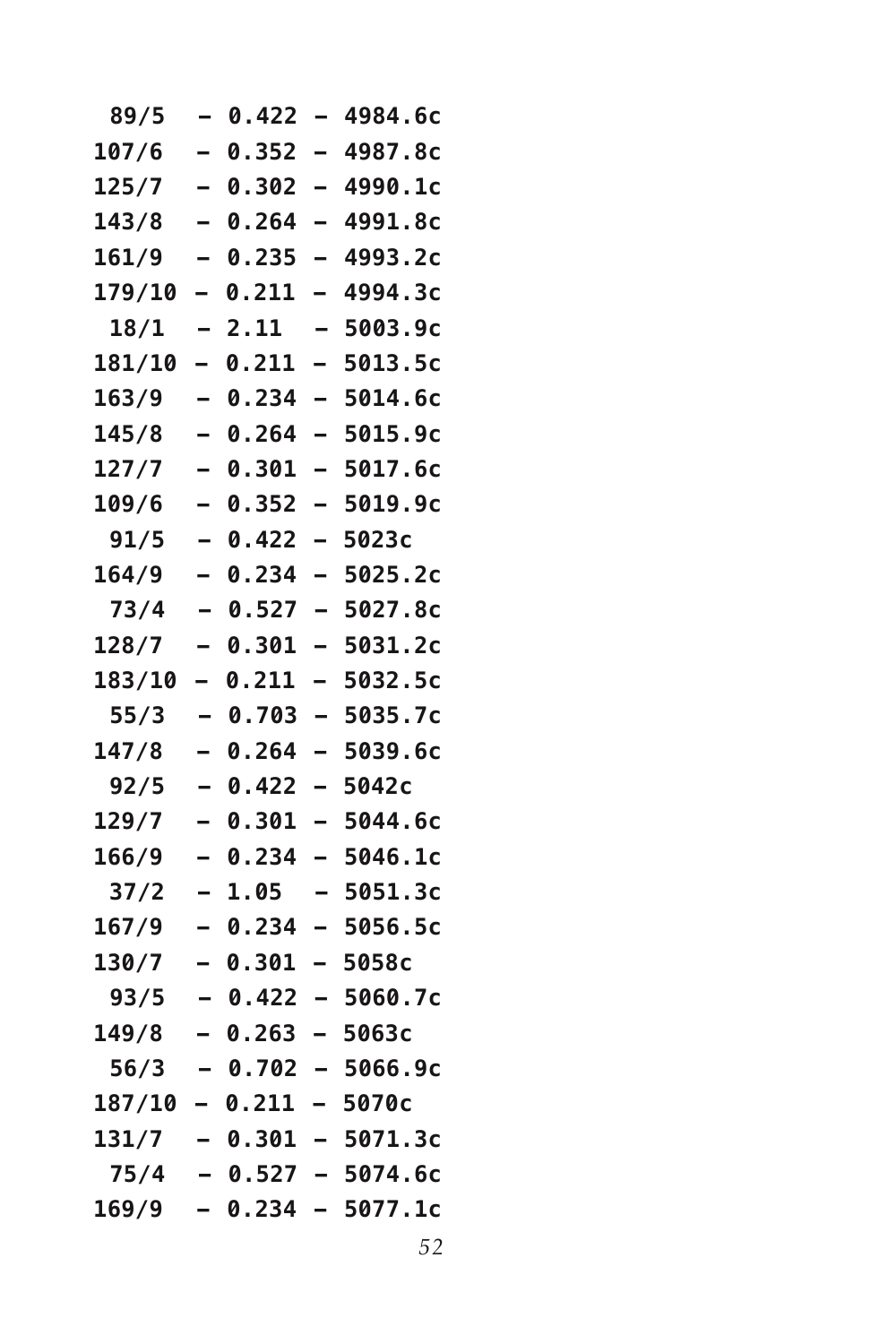| 94/5                    |                          | 0.421 |                          | 5079.2c                   |
|-------------------------|--------------------------|-------|--------------------------|---------------------------|
| 113/6                   | $\overline{\phantom{0}}$ | 0.351 | $\overline{\phantom{0}}$ | 5082.3c                   |
| 132/7                   | $\overline{\phantom{0}}$ | 0.301 | $\overline{\phantom{0}}$ | 5084.4c                   |
| 151/8                   | $\overline{\phantom{0}}$ | 0.263 | $\overline{\phantom{0}}$ | 5086.1c                   |
| 170/9                   | $\overline{\phantom{0}}$ | 0.234 | -                        | 5087.4c                   |
| 189/10                  | -                        | 0.211 | -                        | 5088.4c                   |
| 19/1                    |                          | 2.11  |                          | 5097.5c                   |
| 191/10                  | $\overline{\phantom{0}}$ | 0.21  | -                        | 5106.6c                   |
| 172/9                   | $\overline{\phantom{0}}$ | 0.234 | $\overline{\phantom{0}}$ | 5107.6c                   |
| 153/8                   | $\overline{\phantom{0}}$ | 0.263 | $\overline{\phantom{0}}$ | 5108.9c                   |
| 134/7                   | -                        | 0.301 | $\overline{\phantom{0}}$ | 5110.5c                   |
| 115/6                   | $\overline{\phantom{0}}$ | 0.351 | -                        | 5112.6c                   |
| 96/5                    | $\overline{\phantom{0}}$ | 0.421 | $\equiv$                 | 5115.6c                   |
| 173/9                   | $\overline{\phantom{0}}$ | 0.234 | -                        | 5117.6c                   |
| 77/4                    | $\overline{a}$           | 0.526 | $\overline{\phantom{0}}$ | 5120.1c                   |
| 135/7                   | $\overline{\phantom{0}}$ | 0.301 | -                        | 5123.4c                   |
| 193/10                  | -                        | 0.21  | -                        | 5124.6c                   |
| 58/3                    | -                        | 0.701 | -                        | 5127.6c                   |
| 155/8                   |                          | 0.263 | $\equiv$                 | 5131.3c                   |
| 97/5                    | $\overline{a}$           | 0.421 | $\overline{\phantom{0}}$ | 5133.6c                   |
| 136/7                   | $\overline{\phantom{0}}$ | 0.3   | $\overline{\phantom{0}}$ | 5136.1c                   |
| 175/9                   | $\overline{\phantom{0}}$ | 0.234 | -                        | 5137.5c                   |
| 39/2                    | $\overline{\phantom{0}}$ | 1.05  | -                        | 5142.5c                   |
| 176/9                   | $\overline{\phantom{0}}$ | 0.234 |                          | 5147.4c                   |
| 137/7                   |                          | 0.3   |                          | 5148.8c                   |
| 98/5                    |                          | 0.42  | $\overline{\phantom{0}}$ | 5151.3c                   |
| 157/8                   |                          | 0.263 |                          | 5153.5c                   |
|                         |                          |       |                          | $59/3 - 0.701 - 5157.2c$  |
|                         |                          |       |                          | $197/10 - 0.21 - 5160.1c$ |
| $138/7 - 0.3$           |                          |       |                          | $-5161.4c$                |
|                         |                          |       |                          | $79/4$ - 0.525 - 5164.5c  |
| $178/9$ - 0.233 - 5167c |                          |       |                          |                           |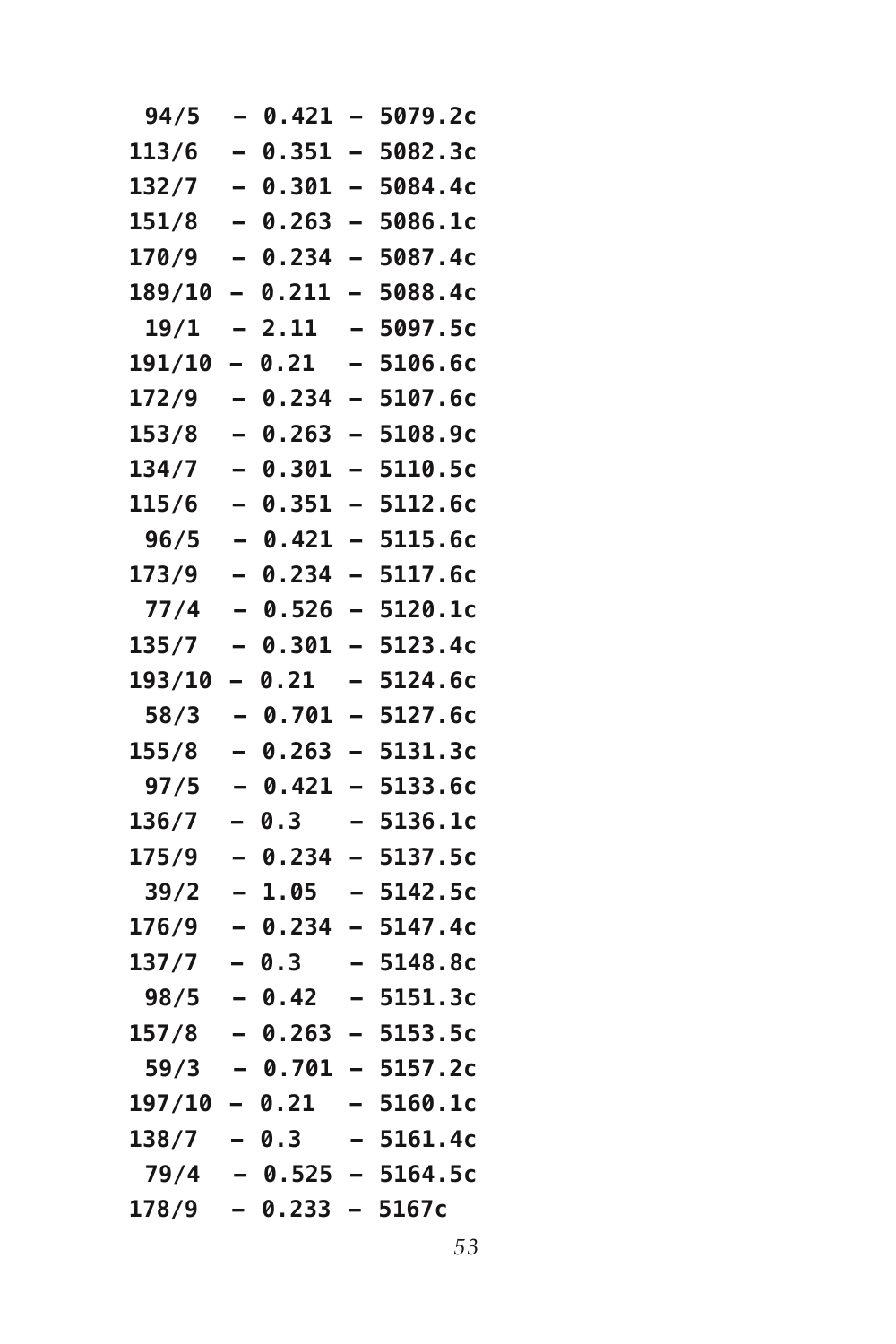| 99/5            | -                        | 0.42           | -                        | 5168.9c             |
|-----------------|--------------------------|----------------|--------------------------|---------------------|
| 119/6           | $\overline{\phantom{0}}$ | 0.35           |                          | 5171.8c             |
| 139/7           | $\overline{\phantom{0}}$ | 0.3            | $\overline{\phantom{0}}$ | 5173.9c             |
| 159/8           | $\overline{\phantom{0}}$ | 0.263          | -                        | 5175.5c             |
| 179/9           | —                        | 0.233          | -                        | 5176.7c             |
| 199/10          | -                        | 0.21           | -                        | 5177.6c             |
| 20/1            | -                        | 2.1            | -                        | 5186.3c             |
| 201/10          | -                        | 0.21           |                          | 5194.9c             |
| 181/9           | $\overline{\phantom{0}}$ | 0.233          | -                        | 5195.9c             |
| 161/8           | $\overline{\phantom{0}}$ | 0.262          | -                        | 5197.1c             |
| 141/7           | —                        | 0.3            | -                        | 5198.6c             |
| 121/6           | —                        | 0.35           | -                        | 5200.7c             |
| 101/5           | -                        | 0.42           | -                        | 5203.5c             |
| 182/9           |                          | 0.233          |                          | 5205.4c             |
| 81/4            | $\overline{\phantom{0}}$ | 0.525          | $\overline{\phantom{0}}$ | 5207.8c             |
| 142/7           | -                        | 0.3            | -                        | 5210.9c             |
| 203/10          | —                        | 0.21           |                          | 5212.1c             |
| 61/3            | -                        | 0.699          | -                        | 5214.9c             |
| 163/8           | -                        | 0.262          | -                        | 5218.5c             |
| 102/5           |                          | 0.42           |                          | 5220.6c             |
| 143/7           | $\equiv$                 | 0.3            | —                        | 5223c               |
| 184/9           | $\overline{\phantom{0}}$ | 0.233          | -                        | 5224.4c             |
| 41/2            | -                        | 1.05           |                          | 5229.1c             |
| 185/9           |                          | 0.233          | -                        | 5233.7c             |
| 144/7           | -                        | 0.3            | -                        | 5235.1c             |
| 103/5           |                          | 0.419          |                          | 5237.5c             |
| 165/8           |                          | 0.262          |                          | 5239.6c             |
| 62/3            |                          |                |                          | $-$ 0.699 - 5243.1c |
| $207/10 - 0.21$ |                          |                |                          | - 5245.9c           |
| $145/7 - 0.3$   |                          |                |                          | - 5247.1c           |
|                 |                          | $83/4 - 0.524$ |                          | $-5250c$            |
| 187/9           |                          |                |                          | $-$ 0.233 - 5252.4c |
|                 |                          |                |                          |                     |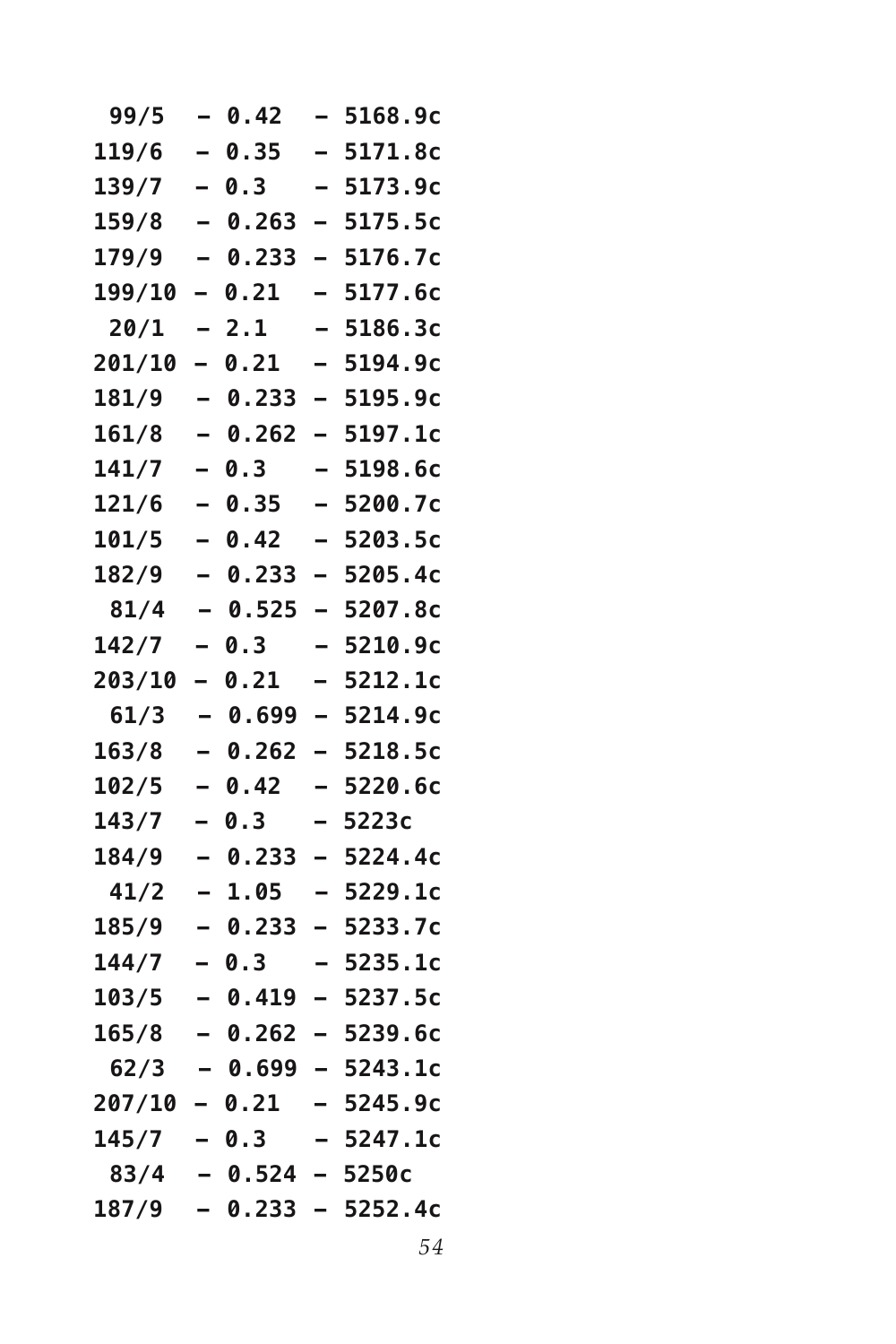| 104/5  | -                        | 0.419 | $\overline{\phantom{0}}$ | 5254.2c                    |
|--------|--------------------------|-------|--------------------------|----------------------------|
| 125/6  | $\overline{\phantom{0}}$ | 0.349 | $\overline{\phantom{0}}$ | 5257c                      |
| 146/7  | $\equiv$                 | 0.299 | $\equiv$                 | 5259c                      |
| 167/8  | $\overline{\phantom{0}}$ | 0.262 | $\overline{\phantom{0}}$ | 5260.4c                    |
| 188/9  | $\overline{\phantom{0}}$ | 0.233 | -                        | 5261.6c                    |
| 209/10 | $\overline{\phantom{0}}$ | 0.21  | $\equiv$                 | 5262.5c                    |
| 21/1   | -                        | 2.1   | -                        | 5270.8c                    |
| 211/10 | -                        | 0.209 | $\overline{\phantom{0}}$ | 5279c                      |
| 190/9  | $\overline{\phantom{0}}$ | 0.233 | $\overline{\phantom{0}}$ | 5279.9c                    |
| 169/8  | $\overline{\phantom{0}}$ | 0.262 | $\overline{\phantom{0}}$ | 5281.1c                    |
| 148/7  | $\overline{\phantom{0}}$ | 0.299 | $\overline{\phantom{0}}$ | 5282.5c                    |
| 127/6  | $\overline{\phantom{0}}$ | 0.349 | $\overline{\phantom{0}}$ | 5284.5c                    |
| 106/5  | -                        | 0.419 | $\overline{\phantom{0}}$ | 5287.2c                    |
| 191/9  | $\equiv$                 | 0.233 |                          | 5289c                      |
| 85/4   | $\overline{\phantom{0}}$ | 0.524 | $\overline{\phantom{0}}$ | 5291.3c                    |
| 149/7  | -                        | 0.299 | $\overline{\phantom{0}}$ | 5294.2c                    |
| 213/10 | -                        | 0.209 | -                        | 5295.3c                    |
| 64/3   | $\overline{\phantom{0}}$ | 0.698 | $\overline{\phantom{0}}$ | 5298c                      |
| 171/8  | $\overline{\phantom{0}}$ | 0.262 | -                        | 5301.4c                    |
| 107/5  |                          | 0.419 | $\equiv$                 | 5303.4c                    |
| 150/7  | $\overline{\phantom{0}}$ | 0.299 | $\overline{\phantom{0}}$ | 5305.8c                    |
| 193/9  | $\overline{\phantom{0}}$ | 0.233 | $\overline{\phantom{0}}$ | 5307c                      |
| 43/2   | —                        | 1.05  | -                        | 5311.5c                    |
| 194/9  | $\overline{\phantom{0}}$ | 0.233 | -                        | 5316c                      |
| 151/7  | -                        | 0.299 |                          | - 5317.3c                  |
| 108/5  |                          | 0.419 |                          | 5319.6c                    |
| 173/8  |                          | 0.262 |                          | 5321.6c                    |
|        |                          |       |                          | $65/3 - 0.697 - 5324.9c$   |
|        |                          |       |                          | $217/10 - 0.209 - 5327.5c$ |
| 152/7  |                          |       |                          | $-$ 0.299 $-$ 5328.7c      |
|        |                          |       |                          | $87/4$ - 0.523 - 5331.5c   |
| 196/9  |                          |       |                          | $-$ 0.232 $-$ 5333.7c      |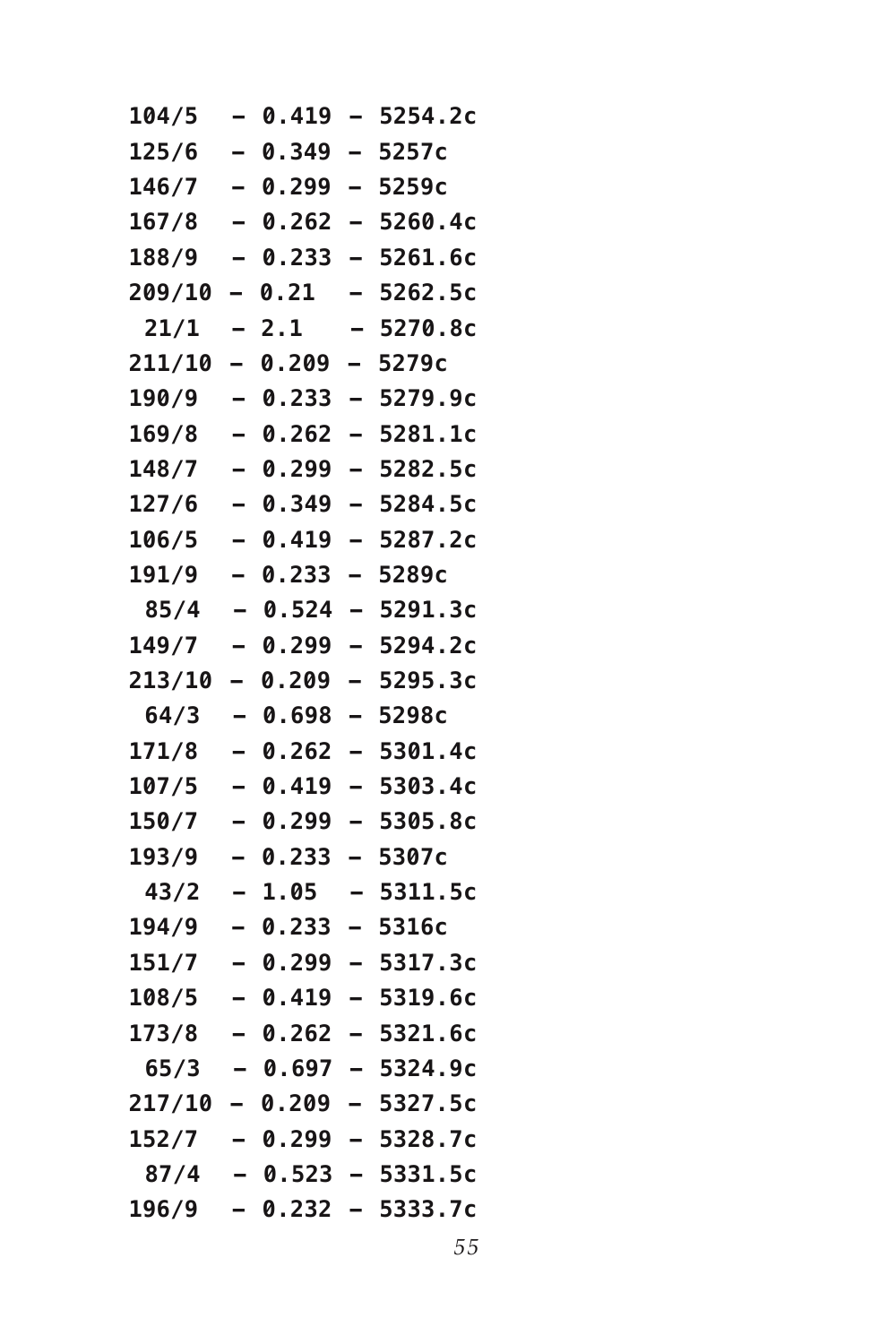| 109/5           |                          | 0.418   |                          | 5335.5c    |
|-----------------|--------------------------|---------|--------------------------|------------|
| 131/6           | $\equiv$                 | 0.349   | $\overline{\phantom{0}}$ | 5338.2c    |
| 153/7           | $\overline{\phantom{0}}$ | 0.299   | $\overline{\phantom{0}}$ | 5340с      |
| 175/8           | -                        | 0.261   | $\overline{\phantom{0}}$ | 5341.5c    |
| 197/9           | -                        | 0.232   | -                        | 5342.6c    |
| 219/10          | -                        | 0.209   | -                        | 5343.4c    |
| 22/1            |                          | 2.09    |                          | 5351.3c    |
| 221/10          | -                        | 0.209   | -                        | 5359.2c    |
| 199/9           | $\overline{\phantom{0}}$ | 0.232   | $\overline{\phantom{0}}$ | 5360с      |
| 177/8           |                          | 0.261   | $\overline{\phantom{0}}$ | 5361.1c    |
| 155/7           | —                        | 0.299   | -                        | 5362.5c    |
| 133/6           | $\overline{\phantom{0}}$ | 0.348   | $\overline{\phantom{0}}$ | 5364.4c    |
| 111/5           |                          | 0.418   | -                        | 5367c      |
| 200/9           | $\overline{\phantom{0}}$ | 0.232   | -                        | 5368.7c    |
| 89/4            | $\overline{\phantom{0}}$ | 0.522   | $\overline{\phantom{0}}$ | 5370.9c    |
| 156/7           | —                        | 0.299   | $\overline{\phantom{0}}$ | 5373.7c    |
| 223/10          | -                        | 0.209   | -                        | 5374.8c    |
| 67/3            | -                        | 0.697   | $\overline{\phantom{0}}$ | 5377.4c    |
| 179/8           |                          | 0.261   | $\overline{\phantom{0}}$ | 5380.6c    |
| 112/5           | -                        | 0.418   | $\overline{\phantom{0}}$ | 5382.5c    |
| 157/7           | $\overline{\phantom{0}}$ | 0.298   | $\overline{\phantom{0}}$ | 5384.7c    |
| 202/9           |                          | 0.232   | $\overline{\phantom{0}}$ | 5385.9c    |
| 45/2            | -                        | 1.04    | -                        | 5390.2c    |
| 203/9           | $\overline{\phantom{0}}$ | 0.232   | -                        | 5394.5c    |
| 158/7           |                          | 0.298   |                          | 5395.7c    |
| 113/5           |                          | 0.418   | $\overline{\phantom{0}}$ | 5397.9c    |
| 181/8           |                          | 0.261   |                          | 5399.8c    |
| 68/3            |                          | - 0.696 |                          | - 5403с    |
| 227/10 - 0.209  |                          |         |                          | $-5405.5c$ |
| $159/7 - 0.298$ |                          |         |                          | — 5406.6с  |
| 91/4            |                          | - 0.522 |                          | — 5409.4с  |
| 205/9           | $\overline{\phantom{0}}$ | 0.232   |                          | - 5411.5c  |
|                 |                          |         |                          |            |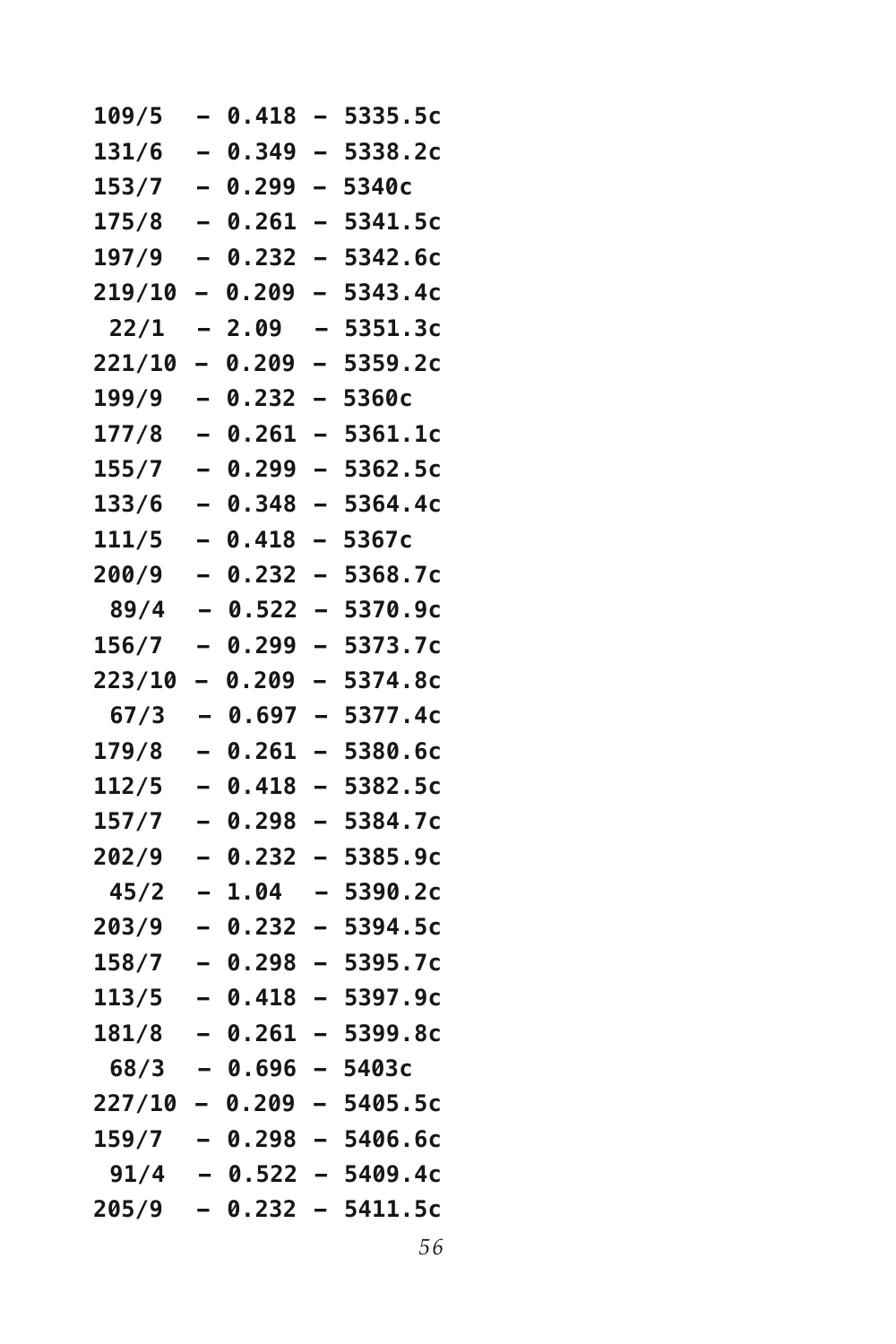| 114/5  |                          | 0.418 |                          | 5413.2c                    |
|--------|--------------------------|-------|--------------------------|----------------------------|
| 137/6  | $\overline{\phantom{0}}$ | 0.348 | $\overline{\phantom{0}}$ | 5415.7c                    |
| 160/7  |                          | 0.298 | $\overline{\phantom{0}}$ | 5417.5c                    |
| 183/8  | $\overline{\phantom{0}}$ | 0.261 | $\overline{\phantom{0}}$ | 5418.8c                    |
| 206/9  | -                        | 0.232 | $\overline{ }$           | 5419.9c                    |
| 229/10 | -                        | 0.209 | -                        | 5420.7c                    |
| 23/1   |                          | 2.09  |                          | 5428.3c                    |
| 231/10 | -                        | 0.209 | -                        | 5435.8c                    |
| 208/9  | $\overline{\phantom{0}}$ | 0.232 | $\overline{\phantom{0}}$ | 5436.6c                    |
| 185/8  |                          | 0.261 | -                        | 5437.7c                    |
| 162/7  | -                        | 0.298 | -                        | 5439c                      |
| 139/6  |                          | 0.348 | $\overline{\phantom{0}}$ | 5440.8c                    |
| 116/5  |                          | 0.417 |                          | 5443.3c                    |
| 209/9  | $\overline{\phantom{0}}$ | 0.232 | $\overline{\phantom{0}}$ | 5444.9c                    |
| 93/4   |                          | 0.522 | $\overline{ }$           | 5447c                      |
| 163/7  |                          | 0.298 | $\overline{\phantom{0}}$ | 5449.6c                    |
| 233/10 | -                        | 0.209 | -                        | 5450.7c                    |
| 70/3   | -                        | 0.695 | -                        | 5453.2c                    |
| 187/8  |                          | 0.261 |                          | 5456.3c                    |
| 117/5  | -                        | 0.417 | -                        | 5458.1c                    |
| 164/7  | $\overline{\phantom{0}}$ | 0.298 | —                        | 5460.2c                    |
| 211/9  |                          | 0.232 | -                        | 5461.4c                    |
| 47/2   | $\overline{\phantom{0}}$ | 1.04  | -                        | 5465.5c                    |
| 212/9  |                          | 0.232 |                          | 5469.6c                    |
| 165/7  |                          | 0.298 |                          | 5470.8c                    |
| 118/5  |                          | 0.417 | $\equiv$                 | 5472.9c                    |
| 189/8  |                          | 0.261 |                          | 5474.7c                    |
|        |                          |       |                          | $71/3 - 0.695 - 5477.7c$   |
|        |                          |       |                          | $237/10 - 0.208 - 5480.2c$ |
|        |                          |       |                          | $166/7 - 0.298 - 5481.2c$  |
| 95/4   |                          |       |                          | $-$ 0.521 - 5483.8c        |
| 214/9  |                          |       |                          | $-$ 0.232 - 5485.9c        |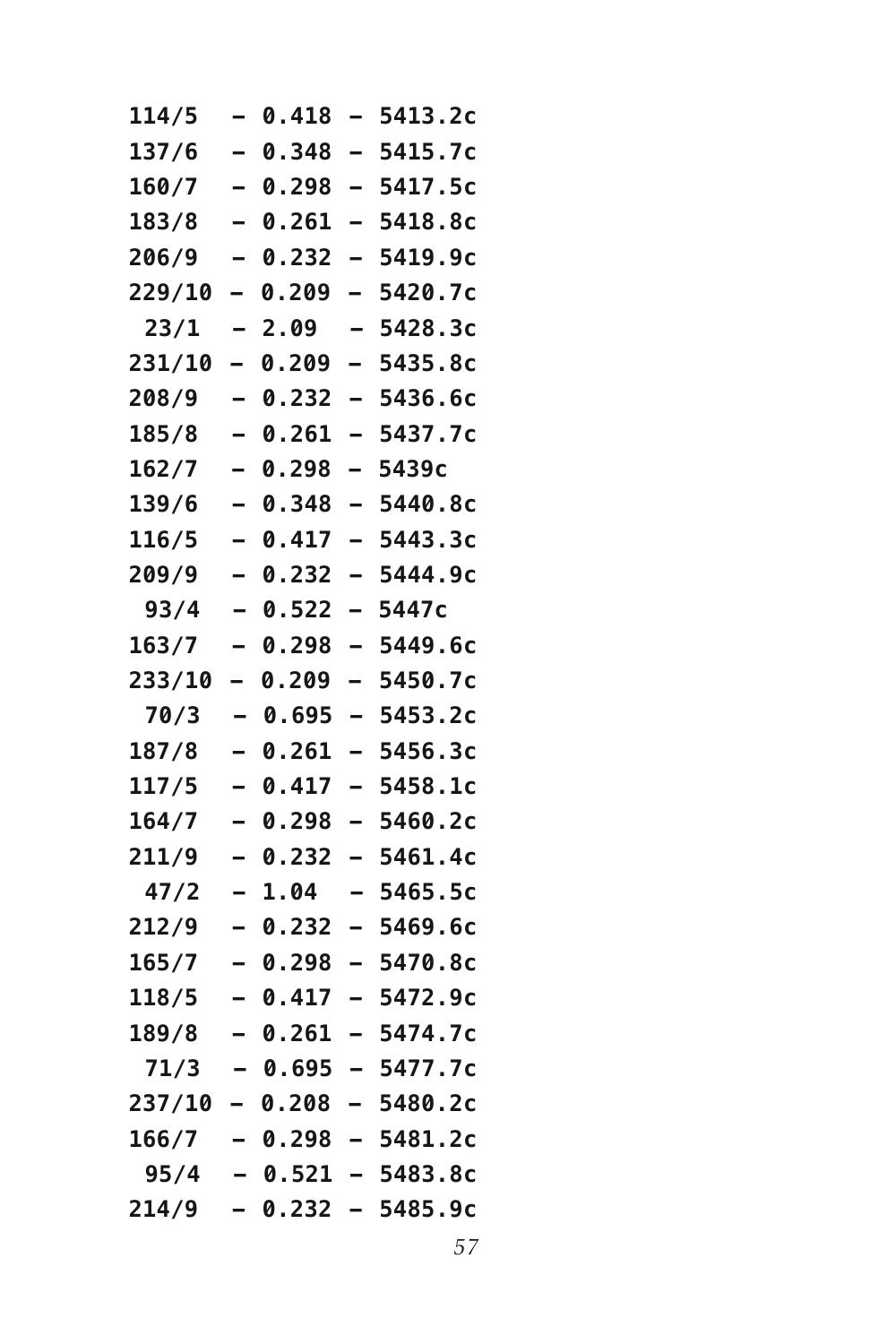| 119/5  | -                        | 0.417  | $\overline{\phantom{0}}$ | 5487.5c                    |
|--------|--------------------------|--------|--------------------------|----------------------------|
| 143/6  | $\overline{\phantom{0}}$ | 0.347  |                          | 5489.9с                    |
| 167/7  | $\equiv$                 | 0.298  | $\equiv$                 | 5491.6c                    |
| 191/8  | -                        | 0.26   | -                        | 5492.9c                    |
| 215/9  | —                        | 0.232  | -                        | 5493.9c                    |
| 239/10 | -                        | 0.208  | $\overline{\phantom{0}}$ | 5494.7c                    |
| 24/1   | -                        | 2.08   | -                        | 5502с                      |
| 241/10 | $\overline{\phantom{0}}$ | 0.208  |                          | 5509.2c                    |
| 217/9  | $\overline{\phantom{0}}$ | 0.231  | -                        | <b>5510c</b>               |
| 193/8  | -                        | 0.26   | -                        | 5510.9c                    |
| 169/7  | -                        | 0.298  | -                        | 5512.2c                    |
| 145/6  |                          | 0.347  | -                        | 5513.9c                    |
| 121/5  | -                        | 0.417  | $\overline{ }$           | 5516.3c                    |
| 218/9  |                          | 0.231  | $\overline{\phantom{0}}$ | 5517.9c                    |
| 97/4   | $\overline{\phantom{0}}$ | 0.521  | $\overline{\phantom{0}}$ | 5519.9c                    |
| 170/7  | -                        | 0.297  | $\overline{\phantom{0}}$ | 5522.4c                    |
| 243/10 | -                        | 0.208  | -                        | 5523.5c                    |
| 73/3   | -                        | 0.694  | -                        | 5525.8c                    |
| 195/8  | -                        | 0.26   | -                        | 5528.8c                    |
| 122/5  |                          | 0.416  |                          | 5530.6c                    |
| 171/7  | $\equiv$                 | 0.297  | $\overline{\phantom{0}}$ | 5532.6c                    |
| 220/9  | -                        | 0.231  | -                        | 5533.7c                    |
| 49/2   | -                        | 1.04   |                          | 5537.7c                    |
| 221/9  |                          | 0.231  | -                        | 5541.6c                    |
| 172/7  | -                        | 0.297  | -                        | 5542.7c                    |
| 123/5  |                          | 0.416  |                          | 5544.7c                    |
| 197/8  |                          | 0.26   |                          | 5546.5c                    |
| 74/3   |                          |        |                          | $-$ 0.694 - 5549.4c        |
|        |                          |        |                          | $247/10 - 0.208 - 5551.7c$ |
| 173/7  |                          |        |                          | $-$ 0.297 - 5552.7c        |
| 99/4   |                          | - 0.52 |                          | $-5555.2c$                 |
| 223/9  |                          | 0.231  |                          | – 5557.2c                  |
|        |                          |        |                          |                            |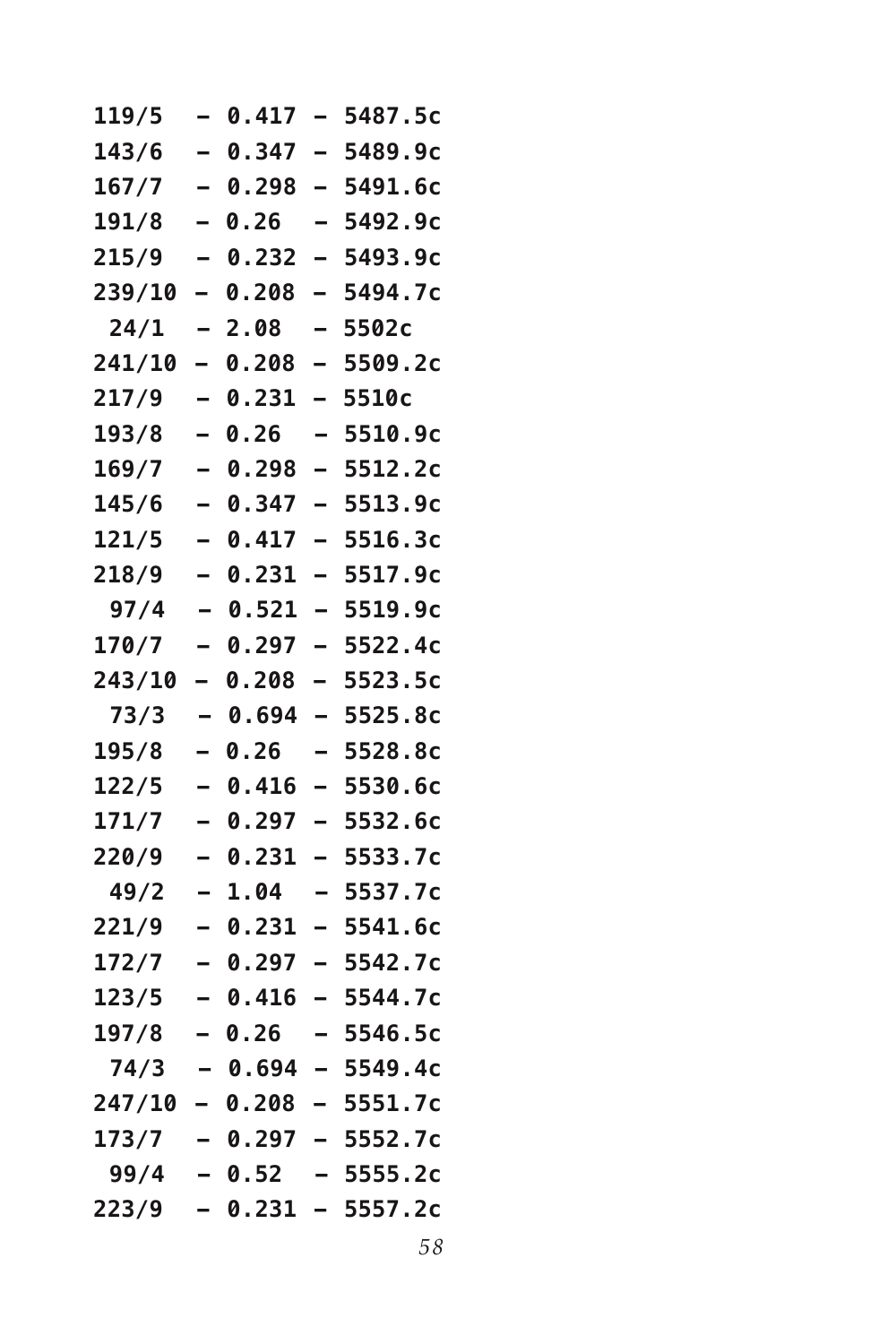| 124/5            |                          | 0.416   |                          | 5558.7c                  |
|------------------|--------------------------|---------|--------------------------|--------------------------|
| 149/6            | $\equiv$                 | 0.347   |                          | 5561c                    |
| 174/7            | $\overline{\phantom{0}}$ | 0.297   | $\equiv$                 | 5562.7c                  |
| 199/8            | $\overline{\phantom{0}}$ | 0.26    |                          | 5563.9c                  |
| 224/9            | $\overline{\phantom{0}}$ | 0.231   | -                        | 5564.9c                  |
| 249/10           | -                        | 0.208   | -                        | 5565.7c                  |
| 25/1             |                          | 2.08    |                          | 5572.6c                  |
| 251/10           | -                        | 0.208   |                          | 5579.5c                  |
| 226/9            | $\overline{\phantom{0}}$ | 0.231   | $\overline{ }$           | 5580.3c                  |
| 201/8            | $\overline{\phantom{0}}$ | 0.26    |                          | 5581.3c                  |
| 176/7            |                          | 0.297   | $\overline{\phantom{0}}$ | 5582.5c                  |
| 151/6            | $\overline{\phantom{0}}$ | 0.347   | $\overline{\phantom{0}}$ | 5584.1c                  |
| 126/5            |                          | 0.416   |                          | 5586.4c                  |
| 227/9            | $\overline{\phantom{0}}$ | 0.231   | $\overline{ }$           | 5587.9c                  |
| 101/4            | $\overline{\phantom{0}}$ | 0.52    |                          | 5589.9c                  |
| 177/7            | —                        | 0.297   | $\equiv$                 | 5592.3c                  |
| 253/10           | -                        | 0.208   | -                        | 5593.3c                  |
| 76/3             | -                        | 0.693   | -                        | 5595.6c                  |
| 203/8            | $\overline{\phantom{0}}$ | 0.26    |                          | 5598.4c                  |
| 127/5            |                          | 0.416   |                          | 5600.1c                  |
| 178/7            | $\overline{\phantom{0}}$ | 0.297   | $\overline{\phantom{0}}$ | 5602.1c                  |
| 229/9            | $\overline{\phantom{0}}$ | 0.231   | $\overline{\phantom{0}}$ | 5603.1c                  |
| 51/2             | $\overline{\phantom{0}}$ | 1.04    | -                        | 5606.9c                  |
| 230/9            | $\overline{\phantom{0}}$ | 0.231   | -                        | 5610.7c                  |
| 179/7            |                          | 0.297   |                          | 5611.8c                  |
| 128/5            |                          | 0.416   |                          | 5613.7c                  |
| 205/8            |                          | 0.26    |                          | 5615.4c                  |
| 77/3             |                          | - 0.693 |                          | $-5618.2c$               |
| $257/10 - 0.208$ |                          |         |                          | $-5620.4c$               |
| 180/7            |                          |         |                          | $-$ 0.297 - 5621.4c      |
| 103/4            |                          |         |                          | <b>- 0.519 – 5623.8c</b> |
| 232/9            |                          |         |                          | - 0.231 - 5625.7c        |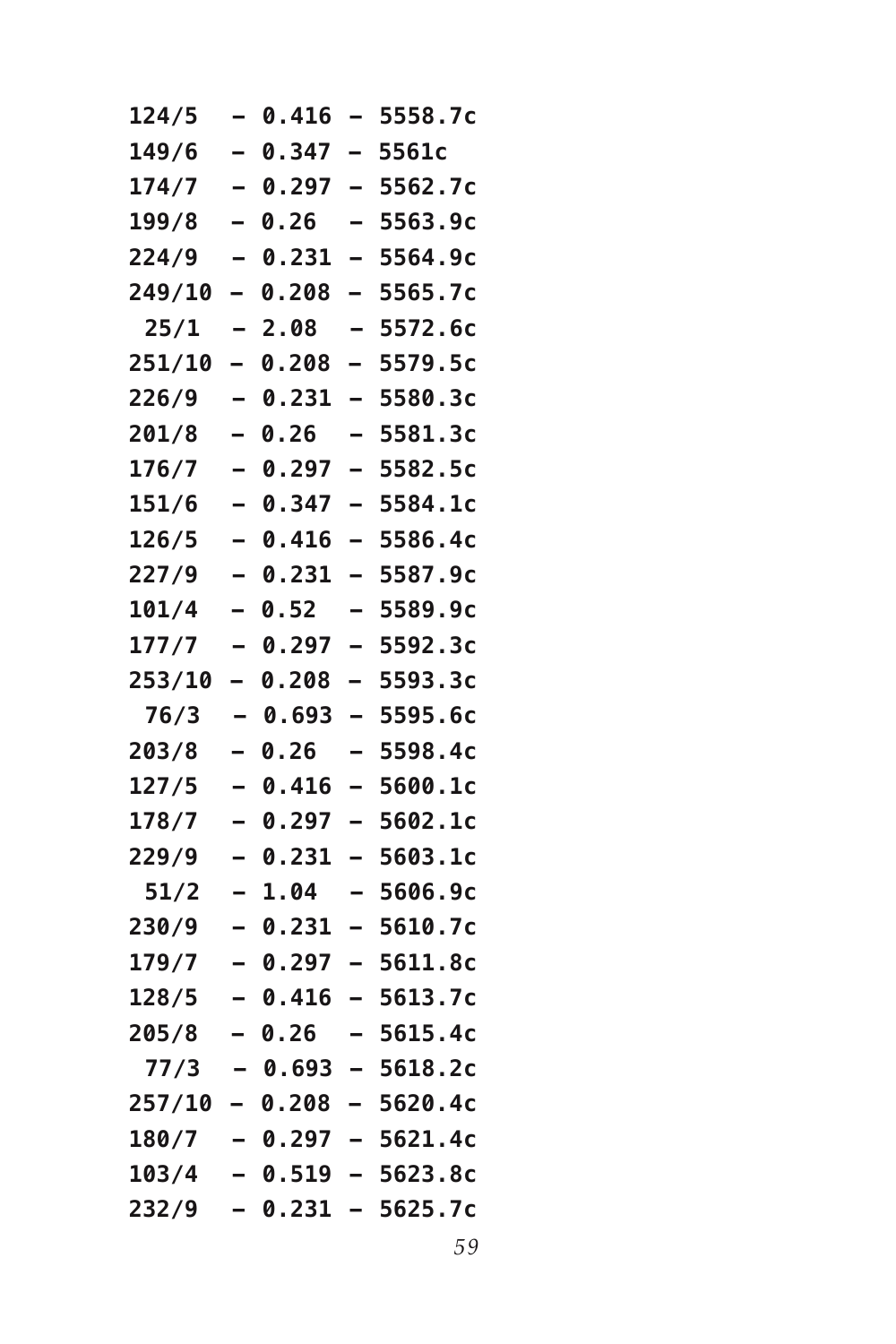| 129/5  |                          | 0.416   | $\overline{\phantom{0}}$ | 5627.2c           |
|--------|--------------------------|---------|--------------------------|-------------------|
| 155/6  | $\overline{\phantom{0}}$ | 0.346   | $\overline{\phantom{0}}$ | 5629.4c           |
| 181/7  | $\overline{\phantom{0}}$ | 0.297   | $\overline{\phantom{0}}$ | 5631c             |
| 207/8  | —                        | 0.26    | $\overline{\phantom{0}}$ | 5632.2c           |
| 233/9  | -                        | 0.231   | -                        | 5633.1c           |
| 259/10 | Ξ,                       | 0.208   |                          | 5633.9c           |
| 26/1   |                          | 2.08    | $\overline{\phantom{0}}$ | 5640.5c           |
| 261/10 | -                        | 0.208   | -                        | 5647.2c           |
| 235/9  | —                        | 0.231   | $\overline{\phantom{0}}$ | 5647.9c           |
| 209/8  |                          | 0.26    |                          | 5648.8c           |
| 183/7  | -                        | 0.297   | -                        | 5650c             |
| 157/6  |                          | 0.346   | $\overline{\phantom{0}}$ | 5651.6c           |
| 131/5  |                          | 0.415   | $\overline{\phantom{0}}$ | 5653.8c           |
| 236/9  | $\overline{\phantom{0}}$ | 0.231   | $\overline{\phantom{0}}$ | 5655.3c           |
| 105/4  | —                        | 0.519   | $\equiv$                 | 5657.1c           |
| 184/7  | —                        | 0.297   | $\overline{a}$           | 5659.4c           |
| 263/10 | -                        | 0.208   | $\overline{\phantom{0}}$ | 5660.4c           |
| 79/3   |                          | 0.692   |                          | 5662.6c           |
| 211/8  | $\overline{\phantom{0}}$ | 0.259   | $\overline{\phantom{0}}$ | 5665.3c           |
| 132/5  | $\overline{\phantom{0}}$ | 0.415   | -                        | 5667c             |
| 185/7  | $\overline{a}$           | 0.297   | -                        | 5668.8c           |
| 238/9  |                          | 0.231   | $\overline{\phantom{0}}$ | 5669.9c           |
| 53/2   | -                        | 1.04    | -                        | 5673.5c           |
| 239/9  |                          | 0.231   |                          | 5677.1c           |
| 186/7  |                          | 0.296   |                          | 5678.2c           |
| 133/5  |                          | 0.415   | $\overline{\phantom{0}}$ | 5680c             |
| 213/8  |                          | 0.259   |                          | 5681.7c           |
| 80/3   |                          |         |                          | - 0.692 - 5684.4c |
| 267/10 |                          | - 0.207 |                          | $-5686.5c$        |
| 187/7  |                          | - 0.296 |                          | $-5687.4c$        |
| 107/4  |                          |         |                          | 0.519 – 5689.8c   |
| 241/9  |                          | 0.231   |                          | - 5691.6c         |
|        |                          |         |                          |                   |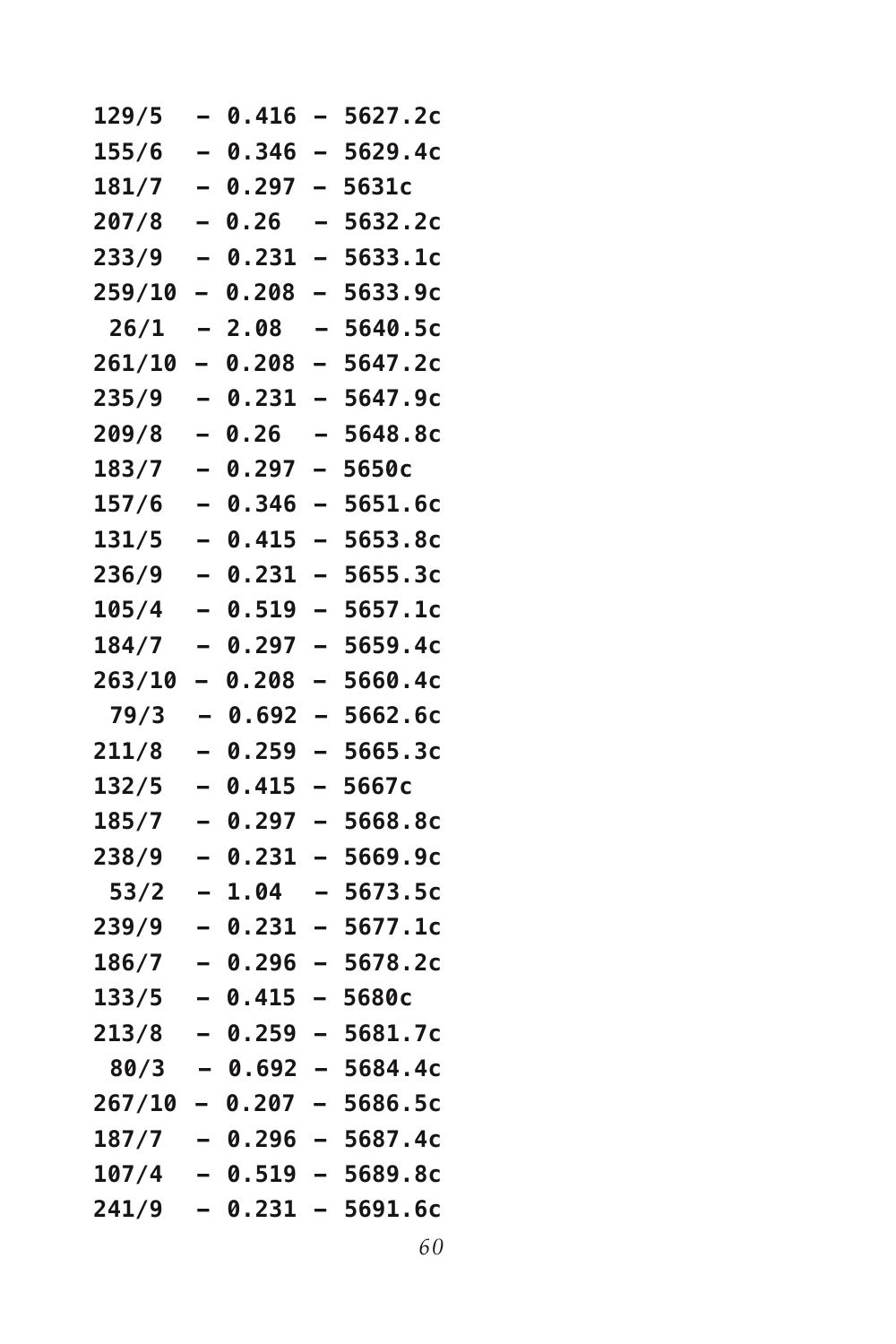| 134/5                  | -                        | 0.415 | $\qquad \qquad$          | 5693c                      |
|------------------------|--------------------------|-------|--------------------------|----------------------------|
| 161/6                  | $\overline{\phantom{0}}$ | 0.346 | $\equiv$                 | 5695.1c                    |
| 188/7                  | $\overline{\phantom{0}}$ | 0.296 | $\equiv$                 | 5696.7c                    |
| 215/8                  | $\overline{\phantom{0}}$ | 0.259 | $\overline{\phantom{0}}$ | 5697.8c                    |
| 242/9                  | -                        | 0.23  |                          | 5698.7c                    |
| 269/10                 | -                        | 0.207 | -                        | 5699.4c                    |
| 27/1                   | -                        | 2.07  | -                        | 5705.9c                    |
| 271/10                 | —                        | 0.207 |                          | 5712.3c                    |
| 244/9                  | -                        | 0.23  |                          | 5713c                      |
| 217/8                  | $\overline{\phantom{0}}$ | 0.259 | $\overline{\phantom{0}}$ | 5713.9c                    |
| 190/7                  | —                        | 0.296 | -                        | 5715c                      |
| 163/6                  | $\overline{\phantom{0}}$ | 0.346 | $\overline{\phantom{0}}$ | 5716.5c                    |
| 136/5                  | -                        | 0.415 | $\overline{\phantom{0}}$ | 5718.6c                    |
| 245/9                  | $\overline{\phantom{0}}$ | 0.23  |                          | 5720.1c                    |
| 109/4                  | $\overline{\phantom{0}}$ | 0.518 | $\equiv$                 | 5721.8c                    |
| 191/7                  | -                        | 0.296 | $\overline{\phantom{0}}$ | 5724.1c                    |
| 273/10                 | $\overline{\phantom{0}}$ | 0.207 | $\equiv$                 | 5725c                      |
| 82/3                   | -                        | 0.691 | -                        | 5727.1c                    |
| 219/8                  | $\overline{\phantom{0}}$ | 0.259 | -                        | 5729.7c                    |
| 137/5                  |                          | 0.415 |                          | 5731.3c                    |
| 192/7                  | $\overline{\phantom{0}}$ | 0.296 | $\overline{\phantom{0}}$ | 5733.1c                    |
| 247/9                  | -                        | 0.23  | -                        | 5734.1c                    |
| 55/2                   | —                        | 1.04  |                          | 5737.6c                    |
| 248/9                  |                          | 0.23  |                          | 5741.1c                    |
| 193/7                  | -                        | 0.296 | -                        | 5742.1c                    |
| 138/5                  |                          | 0.414 |                          | 5743.9c                    |
| 221/8                  |                          | 0.259 |                          | 5745.5c                    |
|                        |                          |       |                          | $83/3 - 0.691 - 5748.1c$   |
|                        |                          |       |                          | $277/10 - 0.207 - 5750.2c$ |
| 194/7                  |                          |       |                          | $-$ 0.296 - 5751.1c        |
|                        |                          |       |                          | $111/4 - 0.518 - 5753.3c$  |
| $250/9$ - 0.23 - 5755c |                          |       |                          |                            |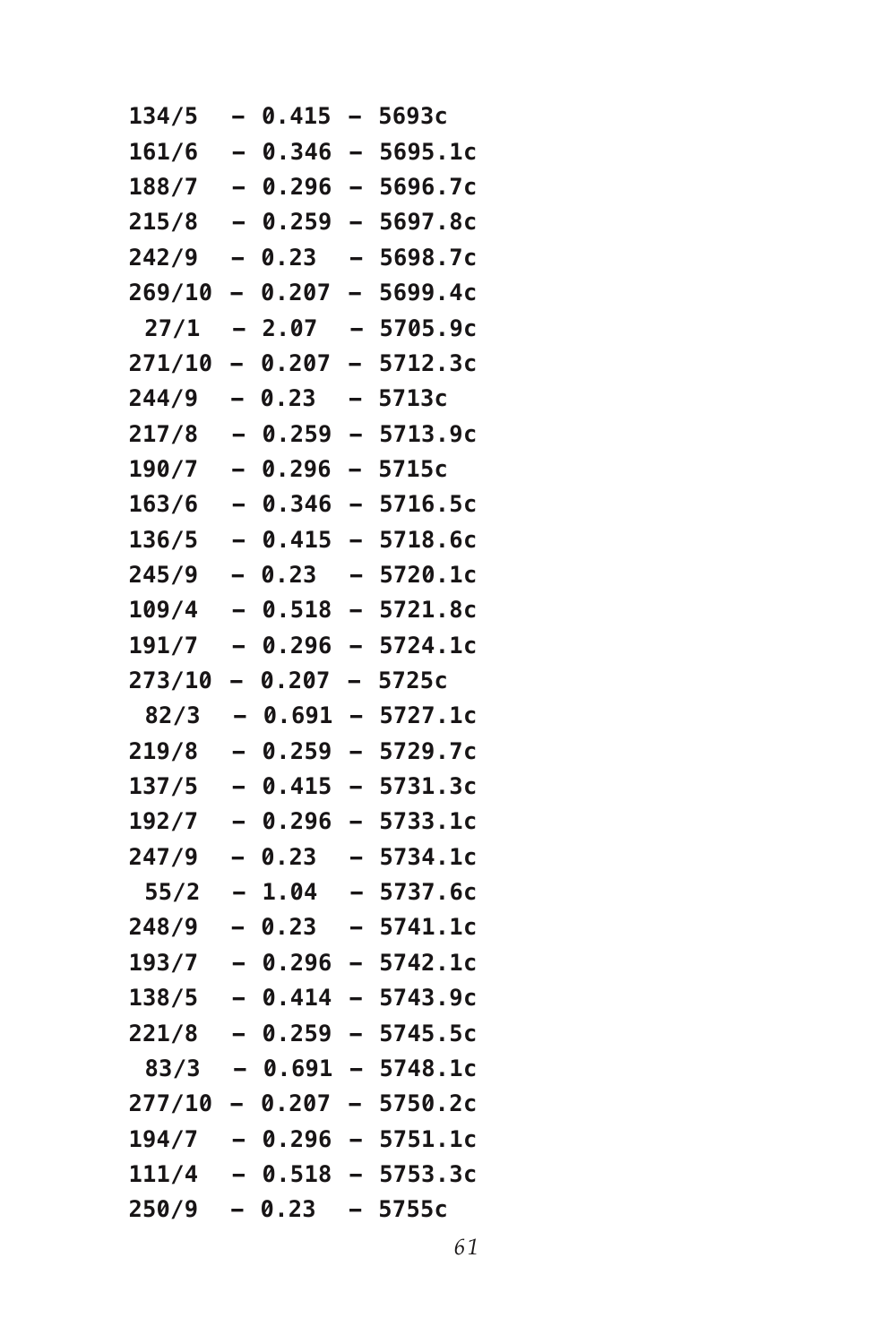| 139/5  | -                        | 0.414 | $\overline{\phantom{0}}$ | 5756.4c                  |
|--------|--------------------------|-------|--------------------------|--------------------------|
| 167/6  | $\overline{\phantom{0}}$ | 0.345 | $\overline{\phantom{0}}$ | 5758.5c                  |
| 195/7  | $\overline{\phantom{0}}$ | 0.296 | $\overline{\phantom{0}}$ | 5760c                    |
| 223/8  | —                        | 0.259 | $\overline{\phantom{0}}$ | 5761.1c                  |
| 251/9  | —                        | 0.23  |                          | 5761.9c                  |
| 279/10 | -                        | 0.207 |                          | 5762.6c                  |
| 28/1   |                          | 2.07  | $\overline{a}$           | 5768.8c                  |
| 281/10 | -                        | 0.207 | -                        | 5775c                    |
| 253/9  | —                        | 0.23  |                          | 5775.7c                  |
| 225/8  | -                        | 0.259 | -                        | 5776.5c                  |
| 197/7  |                          | 0.296 | $\overline{\phantom{0}}$ | 5777.6c                  |
| 169/6  |                          | 0.345 | $\overline{\phantom{0}}$ | 5779.1c                  |
| 141/5  |                          | 0.414 | $\equiv$                 | 5781.1c                  |
| 254/9  | $\overline{\phantom{0}}$ | 0.23  | $\overline{\phantom{0}}$ | 5782.5c                  |
| 113/4  | —                        | 0.518 | $\equiv$                 | 5784.2c                  |
| 198/7  |                          | 0.296 | $\overline{\phantom{0}}$ | 5786.4c                  |
| 283/10 | -                        | 0.207 | -                        | 5787.3c                  |
| 85/3   |                          | 0.69  |                          | 5789.3c                  |
| 227/8  | $\overline{\phantom{0}}$ | 0.259 | $\overline{\phantom{0}}$ | 5791.9c                  |
| 142/5  | $\overline{\phantom{0}}$ | 0.414 | -                        | 5793.4c                  |
| 199/7  | $\overline{\phantom{0}}$ | 0.296 | -                        | 5795.1c                  |
| 256/9  |                          | 0.23  |                          | 5796.1c                  |
| 57/2   |                          | 1.04  | -                        | 5799.5c                  |
| 257/9  |                          | 0.23  |                          | 5802.8c                  |
| 200/7  |                          | 0.296 |                          | 5803.8c                  |
| 143/5  |                          | 0.414 | -                        | 5805.5c                  |
| 229/8  |                          | 0.259 |                          | 5807с                    |
| 86/3   |                          |       |                          | – 0.69 – 5809.6c         |
|        |                          |       |                          | 287/10 - 0.207 - 5811.6c |
| 201/7  |                          |       |                          | – 0.296 – 5812.4c        |
| 115/4  |                          |       |                          | $-$ 0.517 - 5814.6c      |
| 259/9  | $\sim$                   | 0.23  |                          | - 5816.3c                |
|        |                          |       |                          |                          |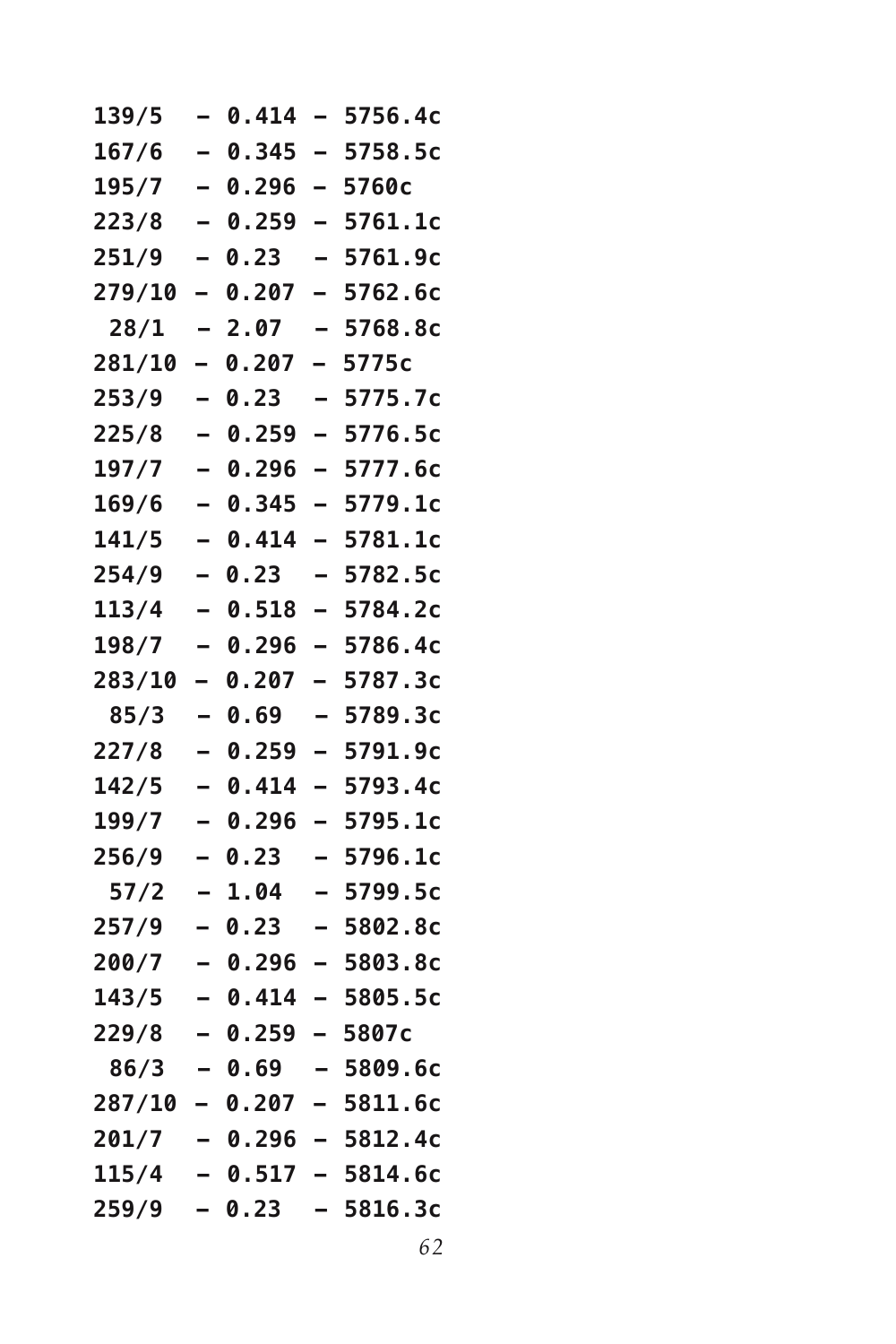| 144/5  |                          | 0.414   |                          | 5817.6c                    |
|--------|--------------------------|---------|--------------------------|----------------------------|
| 173/6  | $\overline{\phantom{0}}$ | 0.345   | $\overline{\phantom{0}}$ | 5819.6c                    |
| 202/7  | $\overline{\phantom{0}}$ | 0.296   | $\overline{\phantom{0}}$ | 5821c                      |
| 231/8  | -                        | 0.259   | -                        | 5822.1c                    |
| 260/9  | -                        | 0.23    | -                        | 5822.9c                    |
| 289/10 | -                        | 0.207   | -                        | 5823.6c                    |
| 29/1   |                          | 2.07    |                          | 5829.6c                    |
| 291/10 | -                        | 0.207   | -                        | 5835.5c                    |
| 262/9  | -                        | 0.23    | -                        | 5836.2c                    |
| 233/8  |                          | 0.259   | $\overline{\phantom{0}}$ | 5837c                      |
| 204/7  | -                        | 0.296   | -                        | 5838.1c                    |
| 175/6  | $\overline{\phantom{0}}$ | 0.345   | -                        | 5839.5c                    |
| 146/5  |                          | 0.414   |                          | 5841.5c                    |
| 263/9  | $\overline{\phantom{0}}$ | 0.23    | -                        | 5842.8c                    |
| 117/4  | $\overline{\phantom{0}}$ | 0.517   | -                        | 5844.4c                    |
| 205/7  | -                        | 0.295   | -                        | 5846.6c                    |
| 293/10 | -                        | 0.207   | -                        | 5847.4c                    |
| 88/3   | -                        | 0.689   | $\overline{ }$           | 5849.4c                    |
| 235/8  |                          | 0.259   | -                        | 5851.8c                    |
| 147/5  | -                        | 0.414   | -                        | 5853.3c                    |
| 206/7  | $\overline{\phantom{0}}$ | 0.295   | —                        | 5855c                      |
| 265/9  | $\blacksquare$           | 0.23    | -                        | 5855.9c                    |
| 59/2   | -                        | 1.03    | -                        | 5859.2c                    |
| 266/9  |                          | 0.23    | -                        | 5862.4c                    |
| 207/7  |                          | 0.295   |                          | 5863.4c                    |
| 148/5  |                          | 0.414   | $\equiv$                 | 5865c                      |
| 237/8  |                          | 0.258   |                          | 5866.5c                    |
| 89/3   |                          |         |                          | – 0.689 – 5868.9c          |
|        |                          |         |                          | $297/10 - 0.207 - 5870.9c$ |
| 208/7  |                          |         |                          | $-$ 0.295 $-$ 5871.7c      |
| 119/4  |                          |         |                          | - 0.517 - 5873.8c          |
| 268/9  |                          | $-0.23$ |                          | $-5875.4c$                 |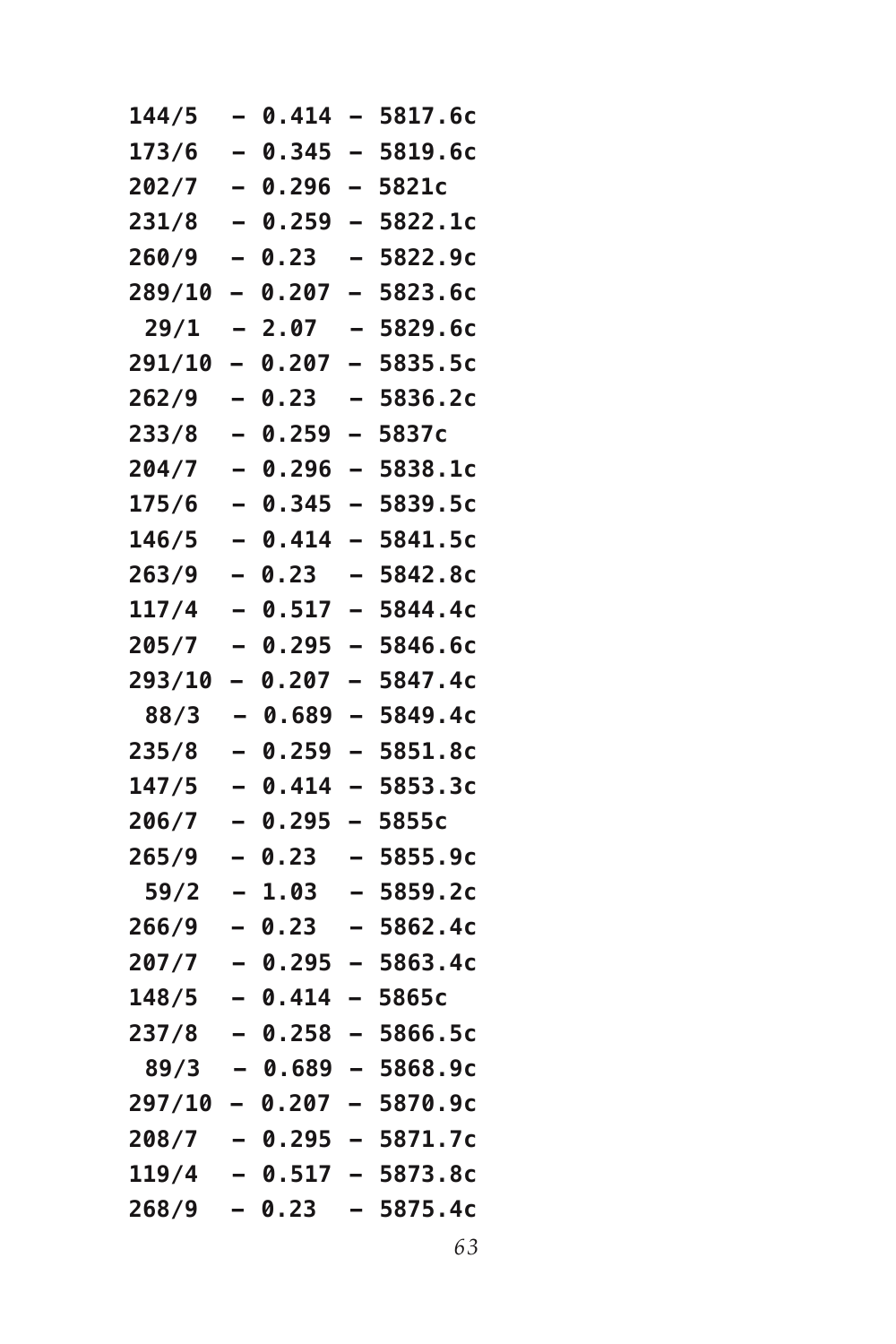| 149/5  |                          | 0.413             |                          | 5876.7c                  |
|--------|--------------------------|-------------------|--------------------------|--------------------------|
| 179/6  | $\overline{\phantom{0}}$ | 0.345             | $\overline{\phantom{0}}$ | 5878.6c                  |
| 209/7  | $\overline{\phantom{0}}$ | 0.295             | $\equiv$                 | 5880c                    |
| 239/8  | $\overline{\phantom{0}}$ | 0.258             | $\overline{\phantom{0}}$ | 5881c                    |
| 269/9  | -                        | 0.23              | -                        | 5881.8c                  |
| 299/10 | -                        | 0.207             |                          | 5882.5c                  |
| 30/1   |                          | 2.07              | $\overline{a}$           | 5888.3c                  |
| 301/10 | -                        | 0.207             | -                        | 5894c                    |
| 271/9  | —                        | 0.23              | —                        | 5894.7c                  |
| 241/8  | $\overline{\phantom{0}}$ | 0.258             | -                        | 5895.5c                  |
| 211/7  | -                        | 0.295             | $\overline{\phantom{0}}$ | 5896.5c                  |
| 181/6  |                          | 0.344             | -                        | 5897.9c                  |
| 151/5  |                          | 0.413             | $\overline{a}$           | 5899.8c                  |
| 272/9  | $\overline{\phantom{0}}$ | 0.23              | -                        | <b>5901c</b>             |
| 121/4  | $\overline{a}$           | 0.517             | -                        | 5902.6c                  |
| 212/7  | —                        | 0.295             | $\overline{a}$           | 5904.7c                  |
| 303/10 | -                        | 0.207             | $\overline{\phantom{0}}$ | 5905.5c                  |
| 91/3   |                          | 0.689             | $\overline{\phantom{0}}$ | 5907.4c                  |
| 243/8  | $\overline{\phantom{0}}$ | 0.258             | $\overline{\phantom{0}}$ | 5909.8c                  |
| 152/5  | $\overline{\phantom{0}}$ | 0.413             | $\overline{\phantom{0}}$ | 5911.2c                  |
| 213/7  | $\overline{\phantom{0}}$ | 0.295             | $\overline{\phantom{0}}$ | 5912.8c                  |
| 274/9  | —                        | 0.23              | -                        | 5913.7c                  |
| 61/2   | -                        | 1.03              | -                        | 5916.9c                  |
| 275/9  |                          | 0.229             |                          | 5920c                    |
| 214/7  |                          | 0.295             | $\overline{\phantom{0}}$ | 5920.9c                  |
| 153/5  |                          | 0.413             | $\overline{\phantom{0}}$ | 5922.6c                  |
| 245/8  |                          | 0.258             |                          | 5924с                    |
|        |                          |                   |                          | $92/3 - 0.688 - 5926.3c$ |
|        |                          |                   |                          | 307/10 - 0.207 - 5928.2c |
| 215/7  |                          | — 0.295 — 5929с   |                          |                          |
| 123/4  |                          | $-$ 0.516 - 5931c |                          |                          |
| 277/9  |                          |                   |                          | $-$ 0.229 - 5932.6c      |
|        |                          |                   |                          |                          |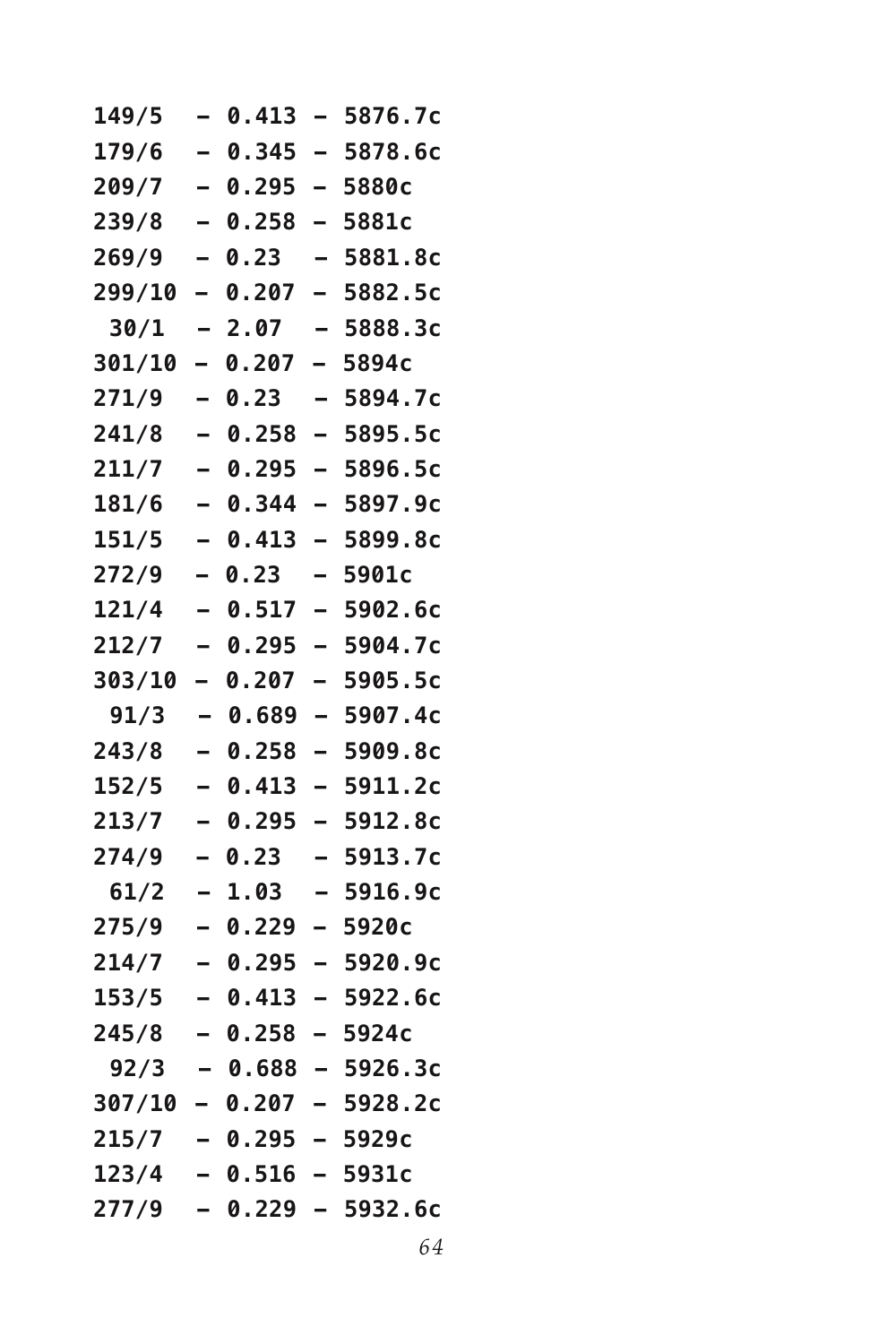| 154/5  | -                        | 0.413 | -                        | 5933.8c                    |
|--------|--------------------------|-------|--------------------------|----------------------------|
| 185/6  | $\overline{\phantom{0}}$ | 0.344 | $\overline{\phantom{0}}$ | 5935.7c                    |
| 216/7  | $\equiv$                 | 0.295 | $\equiv$                 | 5937c                      |
| 247/8  | $\overline{\phantom{0}}$ | 0.258 | $\overline{\phantom{0}}$ | 5938c                      |
| 278/9  | $\overline{\phantom{0}}$ | 0.229 | —                        | 5938.8c                    |
| 309/10 | Ξ.                       | 0.206 | $\overline{\phantom{0}}$ | 5939.4c                    |
| 31/1   | -                        | 2.06  | -                        | 5945c                      |
| 311/10 | —                        | 0.206 |                          | 5950.6c                    |
| 280/9  | $\overline{\phantom{0}}$ | 0.229 | $\overline{\phantom{0}}$ | 5951.2c                    |
| 249/8  | $\overline{\phantom{0}}$ | 0.258 | $\overline{\phantom{0}}$ | 5952c                      |
| 218/7  | —                        | 0.295 | $\overline{\phantom{0}}$ | 5953c                      |
| 187/6  | $\overline{\phantom{0}}$ | 0.344 | $\overline{\phantom{0}}$ | 5954.3c                    |
| 156/5  | -                        | 0.413 | $\overline{\phantom{0}}$ | 5956.2c                    |
| 281/9  | $\overline{\phantom{0}}$ | 0.229 |                          | 5957.4c                    |
| 125/4  | $\overline{\phantom{0}}$ | 0.516 | $\equiv$                 | 5958.9c                    |
| 219/7  | -                        | 0.295 | $\overline{\phantom{0}}$ | 5960.9c                    |
| 313/10 | -                        | 0.206 | —                        | 5961.7c                    |
| 94/3   | -                        | 0.688 | $\overline{\phantom{0}}$ | 5963.6c                    |
| 251/8  | $\overline{\phantom{0}}$ | 0.258 | $\overline{\phantom{0}}$ | 5965.9c                    |
| 157/5  |                          | 0.413 |                          | 5967.2c                    |
| 220/7  | $\overline{\phantom{0}}$ | 0.295 | $\overline{\phantom{0}}$ | 5968.8c                    |
| 283/9  | -                        | 0.229 | $\overline{\phantom{0}}$ | 5969.7c                    |
| 63/2   | —                        | 1.03  | -                        | 5972.7c                    |
| 284/9  |                          | 0.229 | -                        | 5975.8c                    |
| 221/7  | -                        | 0.295 | $\overline{\phantom{0}}$ | 5976.7c                    |
| 158/5  |                          | 0.413 |                          | 5978.2c                    |
| 253/8  |                          | 0.258 |                          | 5979.6c                    |
| 95/3   |                          |       |                          | $-$ 0.688 - 5981.9c        |
|        |                          |       |                          | $317/10 - 0.206 - 5983.7c$ |
| 222/7  |                          |       |                          | – 0.295 – 5984.5c          |
| 127/4  |                          |       |                          | <b>- 0.516 - 5986.4c</b>   |
| 286/9  |                          |       |                          | – 0.229 – 5987.9c          |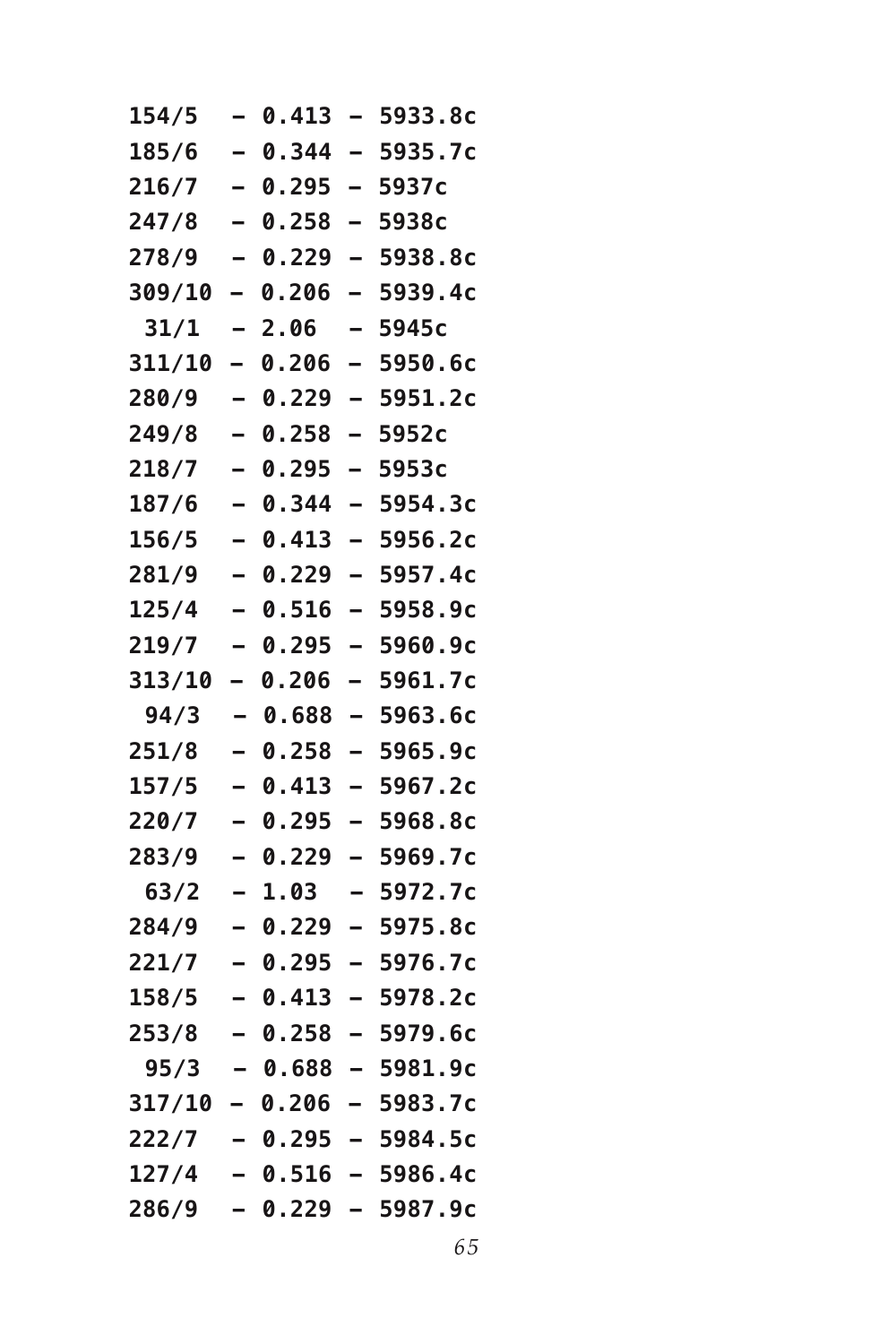| 159/5  |                          | 0.413     |                          | 5989.1c                  |
|--------|--------------------------|-----------|--------------------------|--------------------------|
| 191/6  | $\overline{\phantom{0}}$ | 0.344     | $\overline{\phantom{0}}$ | 5991c                    |
| 223/7  | $\overline{\phantom{0}}$ | 0.295     | $\overline{\phantom{0}}$ | 5992.3c                  |
| 255/8  | -                        | 0.258     | $\overline{\phantom{0}}$ | 5993.2c                  |
| 287/9  | -                        | 0.229     | -                        | 5994c                    |
| 319/10 | -                        | 0.206     | -                        | 5994.6c                  |
| 32/1   |                          | 2.06      |                          | 6000с                    |
| 321/10 | $\overline{\phantom{0}}$ | 0.206     | -                        | 6005.4c                  |
| 289/9  | -                        | 0.229     | -                        | 6006с                    |
| 257/8  | —                        | 0.258     | $\overline{\phantom{0}}$ | 6006.7c                  |
| 225/7  | -                        | 0.295     | $\overline{\phantom{0}}$ | 6007.7c                  |
| 193/6  | $\overline{\phantom{0}}$ | 0.344     | -                        | 6009с                    |
| 161/5  |                          | 0.412     |                          | 6010.8c                  |
| 290/9  | -                        | 0.229     | $\overline{\phantom{0}}$ | 6012c                    |
| 129/4  | -                        | 0.516     | -                        | 6013.5c                  |
| 226/7  | -                        | 0.295     | $\overline{\phantom{0}}$ | 6015.4c                  |
| 323/10 | $\overline{\phantom{0}}$ | 0.206     | -                        | 6016.2c                  |
| 97/3   | -                        | 0.687     | $\overline{a}$           | 6017.9c                  |
| 259/8  | $\overline{\phantom{0}}$ | 0.258     | -                        | 6020.2c                  |
| 162/5  | $\overline{\phantom{0}}$ | 0.412     | -                        | 6021.5c                  |
| 227/7  | -                        | 0.295     | -                        | 6023c                    |
| 292/9  | —                        | 0.229     | $\overline{\phantom{0}}$ | 6023.9c                  |
| 65/2   | -                        | 1.03      | -                        | 6026.8c                  |
| 293/9  | $\overline{\phantom{0}}$ | 0.229     | -                        | 6029.8c                  |
| 228/7  |                          | 0.294     |                          | 6030.6с                  |
| 163/5  |                          | 0.412     | $\overline{\phantom{0}}$ | 6032.2c                  |
| 261/8  | $\overline{\phantom{0}}$ | 0.258     | $\sim$                   | 6033.5c                  |
| 98/3   |                          |           |                          | – 0.687 – 6035.7c        |
|        |                          |           |                          | 327/10 - 0.206 - 6037.5c |
| 229/7  |                          |           |                          | $-$ 0.294 - 6038.2c      |
| 131/4  |                          |           |                          | $-$ 0.515 - 6040.1c      |
| 295/9  | $\overline{\phantom{0}}$ | $0.229 -$ |                          | 6041.6c                  |
|        |                          |           |                          |                          |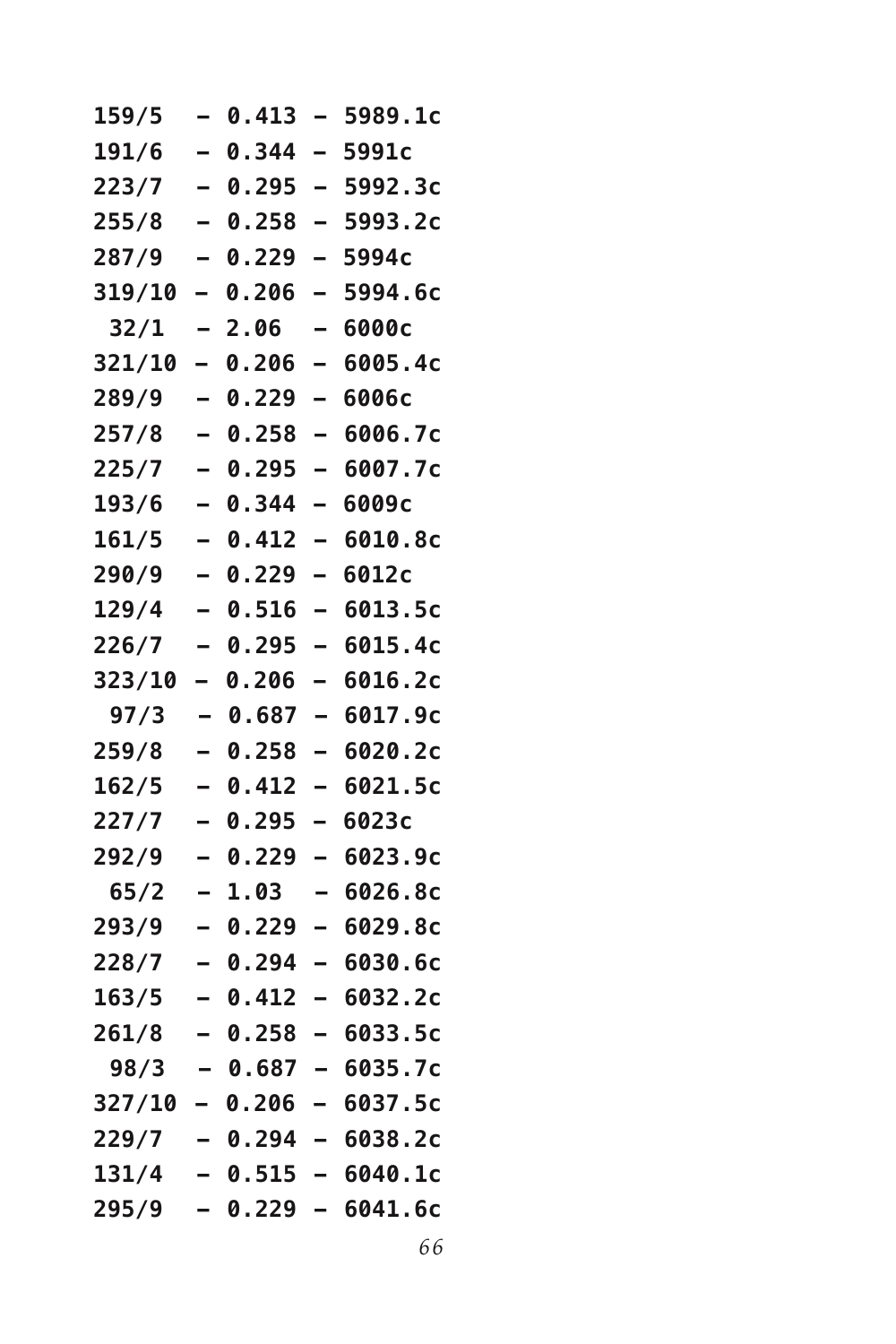| 164/5  | -                        | 0.412   | -                        | 6042.7c           |
|--------|--------------------------|---------|--------------------------|-------------------|
| 197/6  |                          | 0.343   | $\equiv$                 | 6044.5c           |
| 230/7  | $\overline{\phantom{0}}$ | 0.294   | $\overline{\phantom{0}}$ | 6045.8c           |
| 263/8  | $\overline{\phantom{0}}$ | 0.258   | $\overline{\phantom{0}}$ | 6046.7c           |
| 296/9  | -                        | 0.229   | -                        | 6047.4c           |
| 329/10 | -                        | 0.206   | -                        | 6048с             |
| 33/1   | -                        | 2.06    | -                        | 6053.3c           |
| 331/10 | -                        | 0.206   |                          | 6058.5c           |
| 298/9  | $\overline{\phantom{0}}$ | 0.229   | —                        | 6059.1c           |
| 265/8  | -                        | 0.258   | $\overline{\phantom{0}}$ | 6059.8c           |
| 232/7  | $\overline{\phantom{0}}$ | 0.294   | —                        | 6060.8c           |
| 199/6  | —                        | 0.343   | -                        | 6062c             |
| 166/5  | -                        | 0.412   | -                        | 6063.7c           |
| 299/9  |                          | 0.229   | -                        | 6064.9c           |
| 133/4  | $\overline{\phantom{0}}$ | 0.515   | $\overline{\phantom{0}}$ | 6066.3c           |
| 233/7  | -                        | 0.294   | $\overline{\phantom{0}}$ | 6068.2c           |
| 333/10 | -                        | 0.206   | -                        | 6068.9с           |
| 100/3  | -                        | 0.687   | -                        | 6070.7c           |
| 267/8  | -                        | 0.257   | -                        | 6072.8c           |
| 167/5  |                          | 0.412   |                          | 6074.1c           |
| 234/7  | $\overline{\phantom{0}}$ | 0.294   | -                        | 6075.6c           |
| 301/9  | -                        | 0.229   | $\overline{\phantom{0}}$ | 6076.4c           |
| 67/2   | —                        | 1.03    | -                        | 6079.3c           |
| 302/9  |                          | 0.229   | -                        | 6082.2c           |
| 235/7  | -                        | 0.294   | -                        | 6083с             |
| 168/5  |                          | 0.412   |                          | 6084.5c           |
| 269/8  |                          | 0.257   |                          | 6085.8c           |
| 101/3  |                          |         |                          | — 0.686 — 6087.9с |
| 337/10 |                          | - 0.206 |                          | — 6089.6с         |
| 236/7  |                          |         |                          | — 0.294 — 6090.3с |
| 135/4  |                          |         |                          | - 0.515 - 6092.2c |
| 304/9  |                          | 0.229 — |                          | 6093.6c           |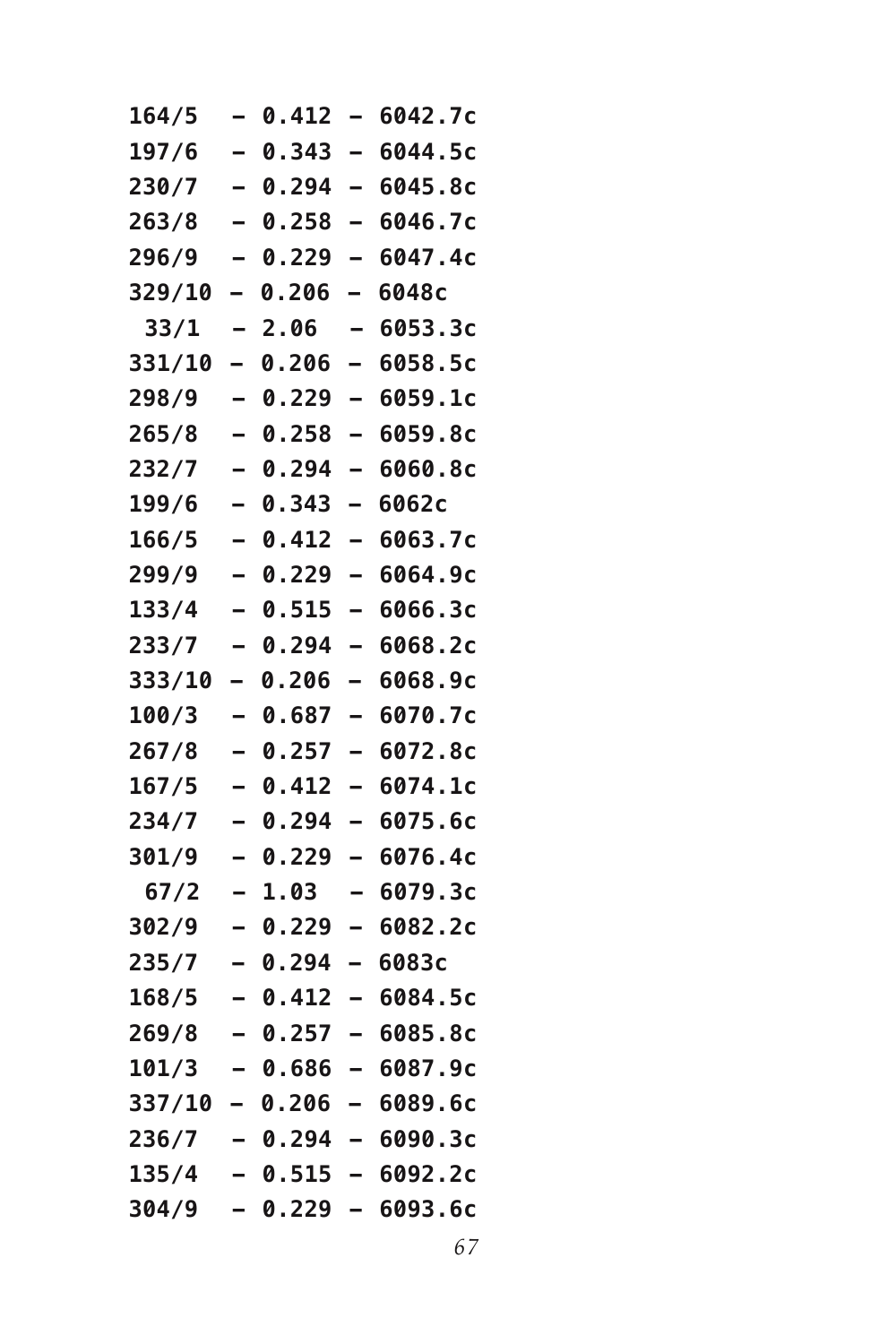| 169/5         |   | 0.412 | $\overline{\phantom{0}}$ | 6094.7c             |
|---------------|---|-------|--------------------------|---------------------|
| 203/6         | — | 0.343 | $\overline{\phantom{0}}$ | 6096.4c             |
| 237/7         |   | 0.294 | $\overline{\phantom{0}}$ | 6097.7c             |
| 271/8         | — | 0.257 | $\overline{\phantom{0}}$ | 6098.6c             |
| 305/9         |   | 0.229 | $\overline{\phantom{0}}$ | 6099.3c             |
| 339/10        | - | 0.206 |                          | 6099.9c             |
| 34/1          |   | 2.06  | -                        | 6105c               |
| <b>341/10</b> | - | 0.206 | -                        | 6110c               |
| 307/9         | — | 0.229 | $\overline{\phantom{0}}$ | 6110.6с             |
| 273/8         |   | 0.257 | $\overline{\phantom{0}}$ | 6111.3c             |
| 239/7         |   | 0.294 | $\overline{\phantom{0}}$ | 6112.2c             |
| 205/6         |   | 0.343 | $\overline{\phantom{0}}$ | 6113.4c             |
| 171/5         |   | 0.412 | $\overline{\phantom{0}}$ | 6115.1c             |
| 308/9         | — | 0.229 | $\overline{\phantom{0}}$ | 6116.2c             |
| 137/4         |   | 0.515 | $\overline{\phantom{0}}$ | 6117.6c             |
| 240/7         |   | 0.294 | $\overline{\phantom{0}}$ | 6119.4c             |
| 343/10        | - | 0.206 | $\overline{\phantom{0}}$ | 6120.2c             |
| 103/3         |   | 0.686 |                          | 6121.8c             |
| 275/8         | — | 0.257 | $\overline{\phantom{0}}$ | 6123.9c             |
| 172/5         |   | 0.412 | -                        | 6125.2c             |
| 241/7         | — | 0.294 | $\overline{\phantom{0}}$ | 6126.6c             |
| 310/9         |   | 0.229 | -                        | 6127.4c             |
| 69/2          |   | 1.03  | -                        | 6130.2c             |
| 311/9         |   | 0.229 |                          | 6133c               |
| 242/7         |   | 0.294 | $\overline{\phantom{0}}$ | 6133.8c             |
| 173/5         |   | 0.412 | -                        | 6135.2c             |
| 277/8         |   | 0.257 |                          | 6136.5c             |
| 104/3         |   |       |                          | — 0.686 — 6138.6с   |
| <b>347/10</b> |   |       |                          | $-$ 0.206 - 6140.2c |
| 243/7         |   |       |                          | — 0.294 — 6140.9с   |
| 139/4         |   |       |                          | $-$ 0.514 - 6142.7c |
| 313/9         |   | 0.229 | $\blacksquare$           | 6144.1c             |
|               |   |       |                          |                     |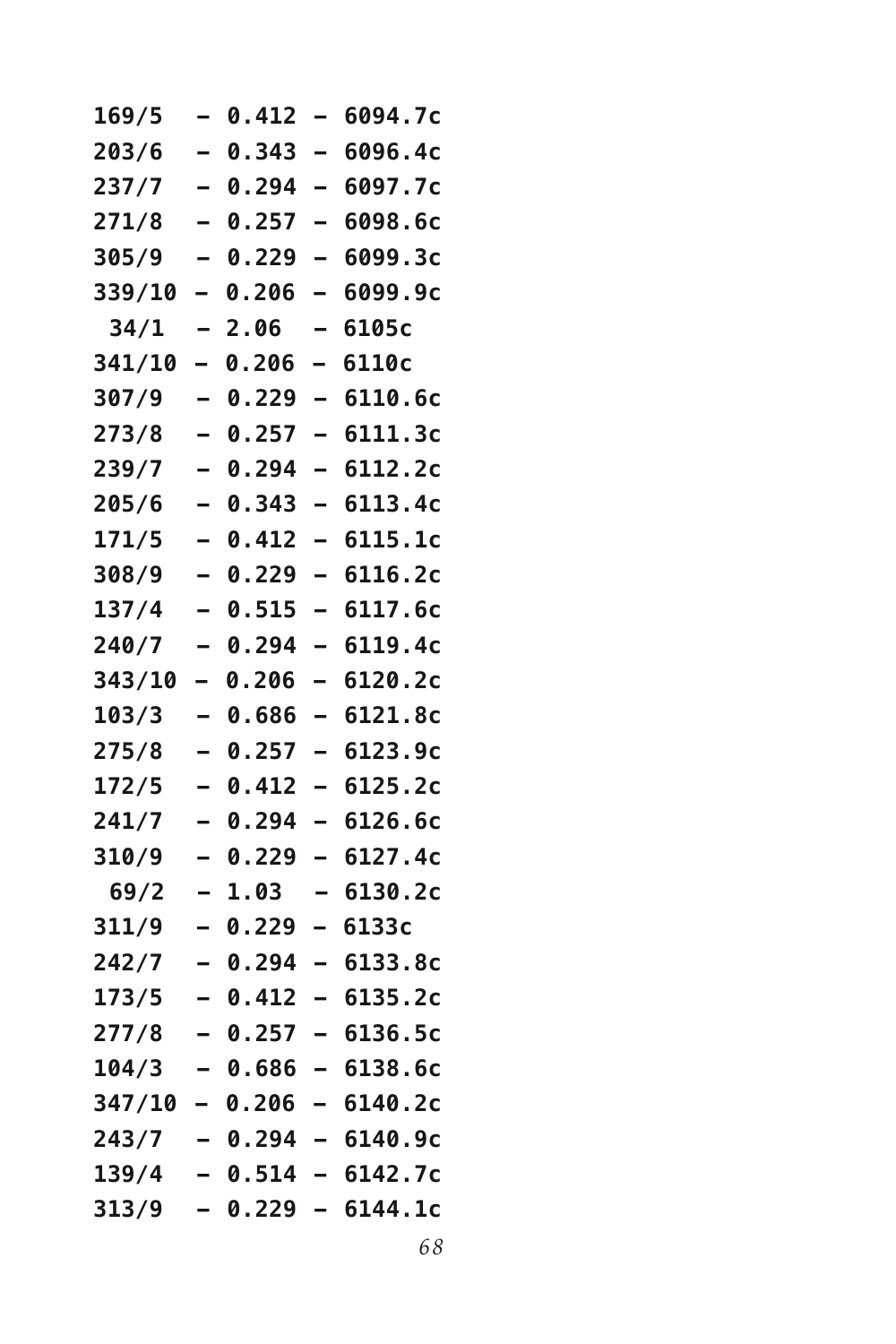| 174/5  | -                        | 0.411   | -                        | 6145.2c                    |
|--------|--------------------------|---------|--------------------------|----------------------------|
| 209/6  |                          | 0.343   | $\equiv$                 | 6146.9с                    |
| 244/7  | $\overline{\phantom{0}}$ | 0.294   | -                        | 6148.1c                    |
| 279/8  | $\overline{\phantom{0}}$ | 0.257   | —                        | 6148.9c                    |
| 314/9  | -                        | 0.229   | —                        | 6149.6c                    |
| 349/10 | -                        | 0.206   | $\overline{\phantom{0}}$ | 6150.2c                    |
| 35/1   | -                        | 2.06    | -                        | 6155.1c                    |
| 351/10 | -                        | 0.206   | -                        | 6160.1c                    |
| 316/9  | $\overline{\phantom{0}}$ | 0.229   | —                        | 6160.6c                    |
| 281/8  | -                        | 0.257   | —                        | 6161.3c                    |
| 246/7  | —                        | 0.294   | —                        | 6162.2c                    |
| 211/6  |                          | 0.343   | -                        | 6163.4c                    |
| 176/5  | -                        | 0.411   | $\overline{\phantom{0}}$ | 6165c                      |
| 317/9  | $\overline{\phantom{0}}$ | 0.229   | -                        | 6166.1c                    |
| 141/4  | $\overline{\phantom{0}}$ | 0.514   | -                        | 6167.5c                    |
| 247/7  | -                        | 0.294   | -                        | 6169.2c                    |
| 353/10 | $\overline{\phantom{0}}$ | 0.206   | —                        | 6169.9c                    |
| 106/3  | -                        | 0.686   | -                        | 6171.5c                    |
| 283/8  | -                        | 0.257   | -                        | 6173.6c                    |
| 177/5  |                          | 0.411   | $\equiv$                 | 6174.8c                    |
| 248/7  | $\overline{\phantom{0}}$ | 0.294   | —                        | 6176.2c                    |
| 319/9  | $\overline{\phantom{0}}$ | 0.228   | $\overline{\phantom{0}}$ | 6177c                      |
| 71/2   | —                        | 1.03    | -                        | 6179.7c                    |
| 320/9  |                          | 0.228   | -                        | 6182.4c                    |
| 249/7  | -                        | 0.294   | -                        | 6183.2c                    |
| 178/5  |                          | 0.411   |                          | 6184.6c                    |
| 285/8  |                          | 0.257   |                          | 6185.8c                    |
| 107/3  |                          |         |                          | - 0.685 - 6187.8c          |
|        |                          |         |                          | $357/10 - 0.206 - 6189.4c$ |
| 250/7  |                          |         |                          | <b>- 0.294 - 6190.1c</b>   |
| 143/4  |                          |         |                          | - 0.514 - 6191.8c          |
| 322/9  |                          | 0.228 — |                          | 6193.2c                    |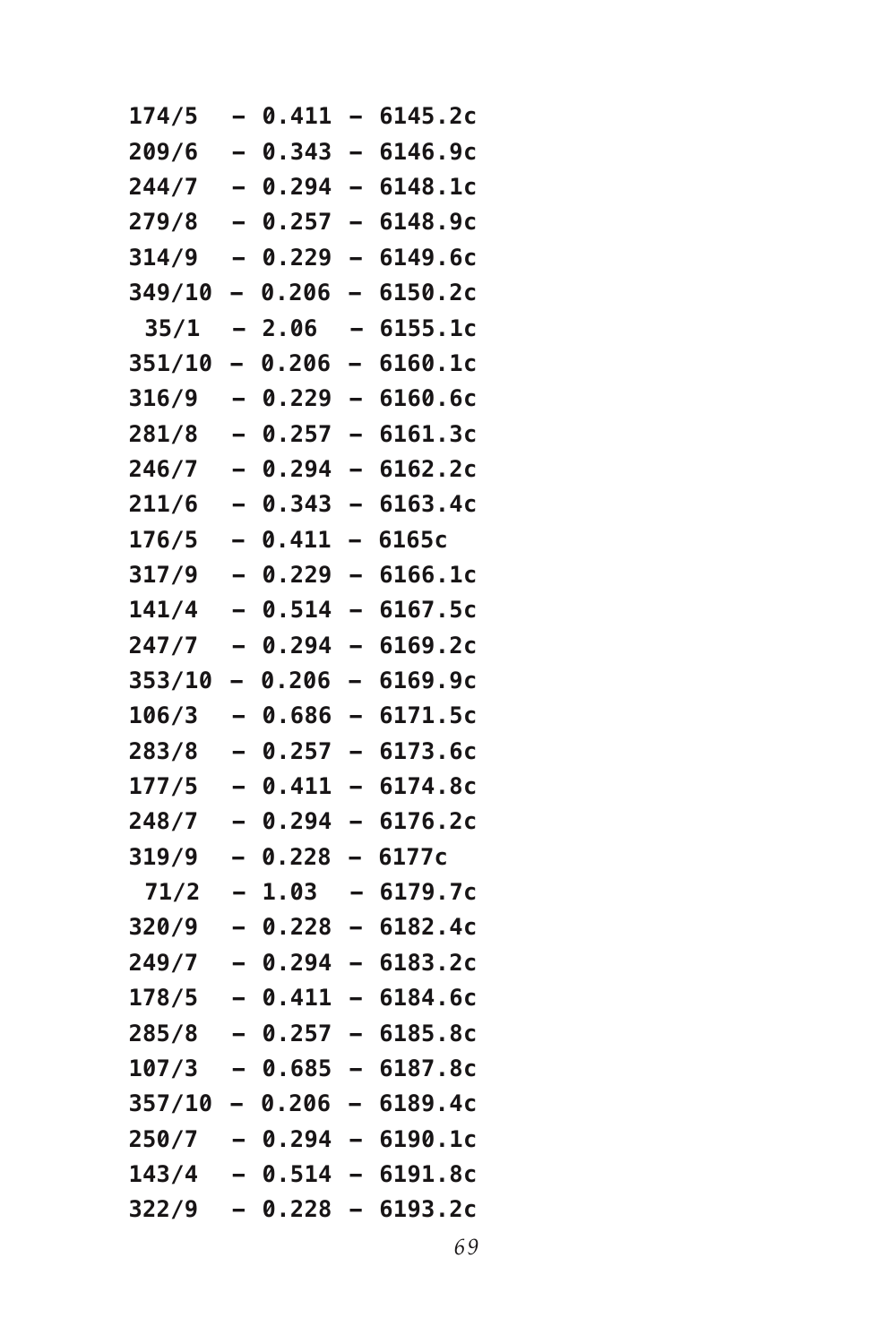| 179/5  |                          | 0.411     | -                        | 6194.3c                  |
|--------|--------------------------|-----------|--------------------------|--------------------------|
| 215/6  | $\overline{\phantom{0}}$ | 0.343     | $\overline{\phantom{0}}$ | 6195.9c                  |
| 251/7  | -                        | 0.294     | -                        | 6197с                    |
| 287/8  | -                        | 0.257     | $\overline{\phantom{0}}$ | 6197.9c                  |
| 323/9  | -                        | 0.228     | -                        | 6198.6c                  |
| 359/10 | -                        | 0.206     | -                        | 6199.1c                  |
| 36/1   |                          | 2.06      | -                        | 6203.9с                  |
| 361/10 | -                        | 0.206     | -                        | 6208.7c                  |
| 325/9  | -                        | 0.228     | -                        | 6209.2c                  |
| 289/8  | —                        | 0.257     | —                        | 6209.9c                  |
| 253/7  | -                        | 0.294     | $\overline{\phantom{0}}$ | 6210.8c                  |
| 217/6  | -                        | 0.343     | -                        | 6211.9c                  |
| 181/5  |                          | 0.411     | $\overline{\phantom{0}}$ | 6213.5c                  |
| 326/9  | $\overline{\phantom{0}}$ | 0.228     | $\overline{\phantom{0}}$ | 6214.6с                  |
| 145/4  | -                        | 0.514     | -                        | 6215.9c                  |
| 254/7  | —                        | 0.294     | $\overline{\phantom{0}}$ | 6217.6c                  |
| 363/10 | -                        | 0.206     | -                        | 6218.3c                  |
| 109/3  | -                        | 0.685     | -                        | 6219.9c                  |
| 291/8  |                          | 0.257     | -                        | 6221.9c                  |
| 182/5  | -                        | 0.411     | —                        | 6223c                    |
| 255/7  | —                        | 0.294     | -                        | 6224.4c                  |
| 328/9  |                          | 0.228     | -                        | 6225.2c                  |
| 73/2   | -                        | 1.03      | -                        | 6227.8c                  |
| 329/9  | -                        | 0.228     | -                        | 6230.4c                  |
| 256/7  |                          | 0.294     | -                        | 6231.2c                  |
| 183/5  |                          | 0.411     | -                        | 6232.5c                  |
| 293/8  | $\overline{\phantom{a}}$ | 0.257     | $\sim$                   | 6233.7c                  |
| 110/3  |                          |           |                          | $0.685 - 6235.7c$        |
|        |                          |           |                          | 367/10 – 0.205 – 6237.2c |
| 257/7  |                          |           |                          | $-$ 0.293 $-$ 6237.9c    |
| 147/4  |                          |           |                          | $-$ 0.514 - 6239.6c      |
| 331/9  |                          | $0.228 -$ |                          | 6240.9c                  |
|        |                          |           |                          |                          |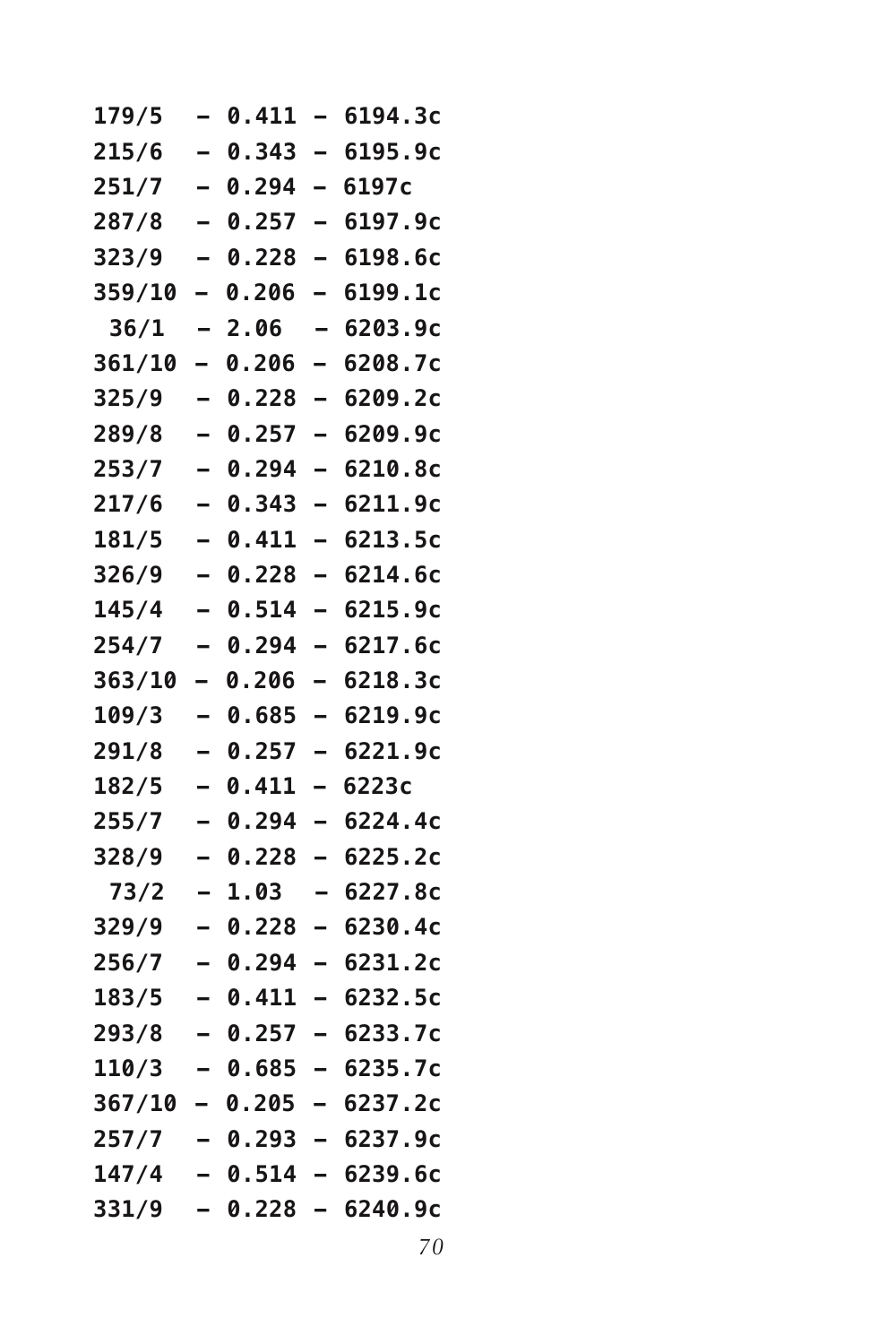| 184/5  | -                        | 0.411     | $\overline{\phantom{0}}$ | 6242c                      |
|--------|--------------------------|-----------|--------------------------|----------------------------|
| 221/6  | $\overline{\phantom{0}}$ | 0.342     | $\equiv$                 | 6243.5c                    |
| 258/7  | $\equiv$                 | 0.293     | $\equiv$                 | 6244.6c                    |
| 295/8  | -                        | 0.257     | $\overline{\phantom{0}}$ | 6245.5c                    |
| 332/9  | $\overline{\phantom{0}}$ | 0.228     | —                        | 6246.1c                    |
| 369/10 | Ξ.                       | 0.205     | —                        | 6246.7c                    |
| 37/1   | -                        | 2.05      | -                        | 6251.3c                    |
| 371/10 | -                        | 0.205     | -                        | 6256c                      |
| 334/9  | $\overline{\phantom{0}}$ | 0.228     | $\overline{\phantom{0}}$ | 6256.5c                    |
| 297/8  | -                        | 0.257     | $\overline{\phantom{0}}$ | 6257.2c                    |
| 260/7  | —                        | 0.293     | —                        | 6258c                      |
| 223/6  | $\overline{\phantom{0}}$ | 0.342     | $\overline{\phantom{0}}$ | 6259.1c                    |
| 186/5  | -                        | 0.411     | $\overline{\phantom{0}}$ | 6260.7c                    |
| 335/9  | $\overline{\phantom{0}}$ | 0.228     | -                        | 6261.7c                    |
| 149/4  | $\overline{\phantom{0}}$ | 0.513     | $\overline{\phantom{0}}$ | 6263c                      |
| 261/7  | -                        | 0.293     | $\overline{\phantom{0}}$ | 6264.7c                    |
| 373/10 | $\overline{\phantom{0}}$ | 0.205     | —                        | 6265.3c                    |
| 112/3  | -                        | 0.685     | $\overline{\phantom{0}}$ | 6266.9c                    |
| 299/8  | $\overline{\phantom{0}}$ | 0.257     | $\overline{\phantom{0}}$ | 6268.8c                    |
| 187/5  |                          | 0.411     | -                        | 6270с                      |
| 262/7  | $\overline{\phantom{0}}$ | 0.293     | -                        | 6271.3c                    |
| 337/9  | $\overline{\phantom{0}}$ | 0.228     | -                        | 6272c                      |
| 75/2   | —                        | 1.03      | -                        | 6274.6c                    |
| 338/9  |                          | 0.228     | -                        | 6277.1c                    |
| 263/7  | -                        | 0.293     | -                        | 6277.9c                    |
| 188/5  |                          | 0.411     |                          | 6279.2c                    |
| 301/8  |                          | 0.257     |                          | 6280.3c                    |
| 113/3  |                          | - 0.684   |                          | $-6282.3c$                 |
|        |                          |           |                          | $377/10 - 0.205 - 6283.8c$ |
| 264/7  |                          |           |                          | — 0.293 — 6284.4с          |
| 151/4  |                          |           |                          | <b>- 0.513 - 6286.1c</b>   |
| 340/9  |                          | $0.228 -$ |                          | 6287.4c                    |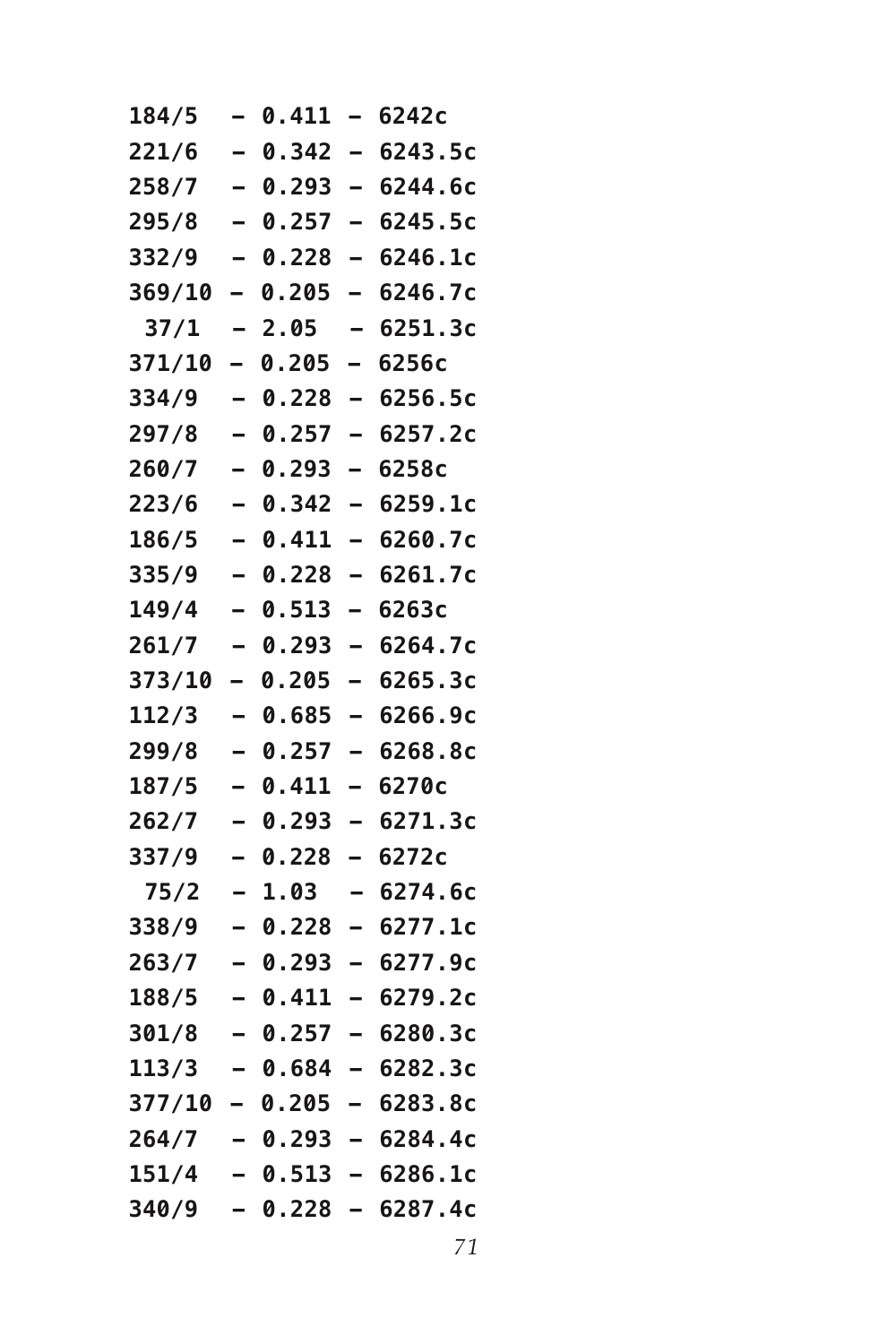| 189/5         |                          | 0.411     | $\overline{\phantom{0}}$ | 6288.4c                  |
|---------------|--------------------------|-----------|--------------------------|--------------------------|
| 227/6         | —                        | 0.342     | -                        | 6289.9c                  |
| 265/7         | —                        | 0.293     | -                        | 6291c                    |
| 303/8         | -                        | 0.257     | $\overline{ }$           | 6291.8c                  |
| 341/9         |                          | 0.228     | -                        | 6292.4c                  |
| 379/10        | Ξ,                       | 0.205     | -                        | 6293c                    |
| 38/1          |                          | 2.05      | $\overline{\phantom{0}}$ | 6297.5c                  |
| <b>381/10</b> | -                        | 0.205     | -                        | 6302.1c                  |
| 343/9         | —                        | 0.228     | $\overline{\phantom{0}}$ | 6302.6с                  |
| 305/8         |                          | 0.257     | -                        | 6303.2c                  |
| 267/7         | -                        | 0.293     | -                        | 6304с                    |
| 229/6         |                          | 0.342     | -                        | 6305.1c                  |
| 191/5         |                          | 0.41      |                          | 6306.6c                  |
| 344/9         | —                        | 0.228     | —                        | 6307.6c                  |
| 153/4         |                          | 0.513     | $\overline{\phantom{0}}$ | 6308.9c                  |
| 268/7         |                          | 0.293     | $\overline{\phantom{0}}$ | 6310.5c                  |
| 383/10        | -                        | 0.205     | $\overline{\phantom{0}}$ | 6311.1c                  |
| 115/3         |                          | 0.684     | $\equiv$                 | 6312.6c                  |
| 307/8         | —                        | 0.257     | $\overline{\phantom{0}}$ | 6314.5c                  |
| 192/5         | -                        | 0.41      | —                        | 6315.6c                  |
| 269/7         | $\overline{\phantom{0}}$ | 0.293     | -                        | 6316.9c                  |
| 346/9         |                          | 0.228     | -                        | 6317.6c                  |
| 77/2          |                          | 1.03      | -                        | 6320.1c                  |
| 347/9         |                          | 0.228     | -                        | 6322.6c                  |
| 270/7         |                          | 0.293     | $\equiv$                 | 6323.4c                  |
| 193/5         |                          | 0.41      | -                        | 6324.6c                  |
| 309/8         |                          | 0.256     |                          | 6325.8c                  |
| 116/3         |                          |           |                          | — 0.684 — 6327.6с        |
|               |                          |           |                          | 387/10 - 0.205 - 6329.1c |
| 271/7         |                          |           |                          | — 0.293 — 6329.8с        |
| 155/4         |                          |           |                          | $-$ 0.513 - 6331.3c      |
| 349/9         |                          | $0.228 -$ |                          | 6332.6c                  |
|               |                          |           |                          |                          |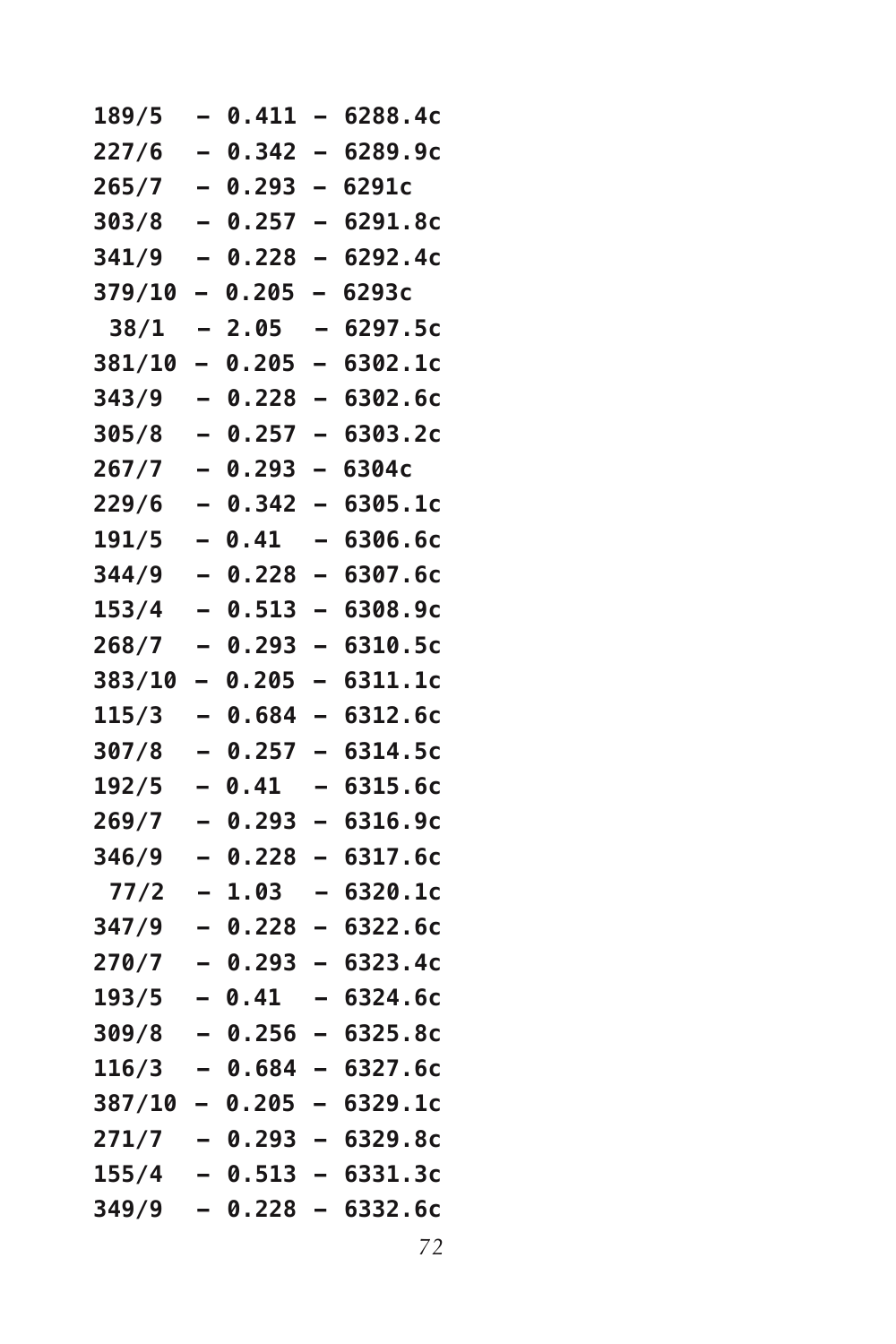| 194/5  | -                        | 0.41      | -                        | 6333.6c                    |
|--------|--------------------------|-----------|--------------------------|----------------------------|
| 233/6  | $\overline{\phantom{0}}$ | 0.342     | $\overline{\phantom{0}}$ | 6335.1c                    |
| 272/7  | $\overline{\phantom{0}}$ | 0.293     | $\overline{\phantom{0}}$ | 6336.1c                    |
| 311/8  | -                        | 0.256     | $\overline{\phantom{0}}$ | 6336.9c                    |
| 350/9  | $\overline{\phantom{0}}$ | 0.228     | —                        | 6337.5c                    |
| 389/10 | Ξ.                       | 0.205     | $\overline{\phantom{0}}$ | 6338c                      |
| 39/1   | -                        | 2.05      | -                        | 6342.5c                    |
| 391/10 | -                        | 0.205     | $\equiv$                 | 6346.9c                    |
| 352/9  | $\overline{\phantom{0}}$ | 0.228     | $\overline{\phantom{0}}$ | 6347.4c                    |
| 313/8  | $\overline{\phantom{0}}$ | 0.256     | $\overline{\phantom{0}}$ | 6348c                      |
| 274/7  | $\overline{\phantom{0}}$ | 0.293     | -                        | 6348.8c                    |
| 235/6  | $\overline{\phantom{0}}$ | 0.342     | $\overline{\phantom{0}}$ | 6349.9c                    |
| 196/5  | -                        | 0.41      | -                        | 6351.3c                    |
| 353/9  | $\overline{\phantom{0}}$ | 0.228     | $\overline{\phantom{0}}$ | 6352.3c                    |
| 157/4  | $\overline{\phantom{0}}$ | 0.513     | $\overline{\phantom{0}}$ | 6353.5c                    |
| 275/7  | -                        | 0.293     | $\overline{\phantom{0}}$ | 6355.1c                    |
| 393/10 | $\overline{\phantom{0}}$ | 0.205     | $\overline{\phantom{0}}$ | 6355.7c                    |
| 118/3  | -                        | 0.684     | $\overline{\phantom{0}}$ | 6357.2c                    |
| 315/8  | $\equiv$                 | 0.256     | -                        | 6359с                      |
| 197/5  |                          | 0.41      |                          | 6360.1c                    |
| 276/7  | $\overline{\phantom{0}}$ | 0.293     | -                        | 6361.4c                    |
| 355/9  | -                        | 0.228     | -                        | 6362.1c                    |
| 79/2   | —                        | 1.03      | -                        | 6364.5c                    |
| 356/9  |                          | 0.228     | -                        | 6367c                      |
| 277/7  | -                        | 0.293     | н.                       | 6367.7c                    |
| 198/5  |                          | 0.41      |                          | 6368.9c                    |
| 317/8  |                          | 0.256     |                          | 6370c                      |
| 119/3  |                          | - 0.683   |                          | $-6371.8c$                 |
|        |                          |           |                          | $397/10 - 0.205 - 6373.3c$ |
| 278/7  |                          |           |                          | $-$ 0.293 $-$ 6373.9c      |
| 159/4  |                          |           |                          | - 0.513 - 6375.5c          |
| 358/9  |                          | $0.228 -$ |                          | 6376.7c                    |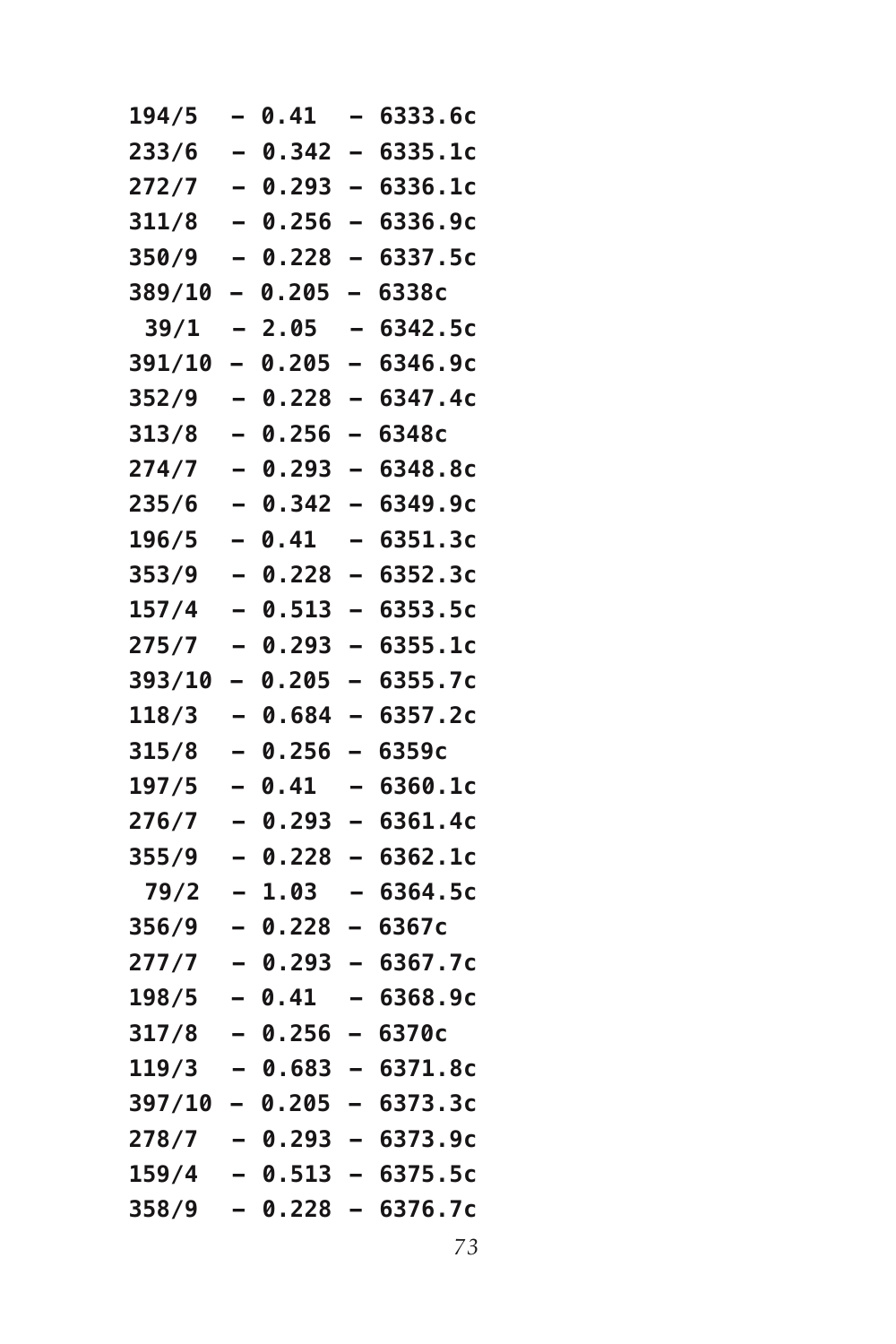| 199/5                 |                          | 0.41  |                          | 6377.6c                   |
|-----------------------|--------------------------|-------|--------------------------|---------------------------|
| 239/6                 | $\overline{\phantom{0}}$ | 0.342 | $\overline{\phantom{0}}$ | 6379.1c                   |
| 279/7                 |                          | 0.293 | -                        | 6380.1c                   |
| 319/8                 | -                        | 0.256 | $\overline{\phantom{0}}$ | 6380.9c                   |
| 359/9                 | -                        | 0.228 | -                        | 6381.5c                   |
| 399/10                | -                        | 0.205 | -                        | 6382c                     |
| 40/1                  |                          | 2.05  | -                        | 6386.3c                   |
| <b>401/10</b>         | -                        | 0.205 | -                        | 6390.6c                   |
| 361/9                 |                          | 0.228 | $\overline{\phantom{0}}$ | 6391.1c                   |
| 321/8                 |                          | 0.256 | $\overline{\phantom{0}}$ | 6391.7c                   |
| 281/7                 | -                        | 0.293 | -                        | 6392.5c                   |
| 241/6                 |                          | 0.342 | -                        | 6393.5c                   |
| 201/5                 |                          | 0.41  |                          | 6394.9c                   |
| 362/9                 | $\overline{\phantom{0}}$ | 0.228 | -                        | 6395.9c                   |
| 161/4                 |                          | 0.512 | $\overline{\phantom{0}}$ | 6397.1c                   |
| 282/7                 | -                        | 0.293 | $\overline{\phantom{0}}$ | 6398.6c                   |
| <b>403/10</b>         | -                        | 0.205 | -                        | 6399.2c                   |
| 121/3                 |                          | 0.683 | -                        | 6400.7c                   |
| 323/8                 |                          | 0.256 | $\overline{\phantom{0}}$ | 6402.5c                   |
| 202/5                 | $\overline{\phantom{0}}$ | 0.41  | -                        | 6403.5c                   |
| 283/7                 | -                        | 0.293 | —                        | 6404.8с                   |
| 364/9                 |                          | 0.228 | $\overline{\phantom{0}}$ | 6405.4c                   |
| 81/2                  | -                        | 1.02  | -                        | 6407.8c                   |
| 365/9                 |                          | 0.228 | -                        | 6410.2c                   |
| 284/7                 |                          | 0.293 | <u>.</u>                 | 6410.9с                   |
| 203/5                 |                          | 0.41  | -                        | 6412.1c                   |
| 325/8                 |                          | 0.256 |                          | 6413.2c                   |
|                       |                          |       |                          | $122/3 - 0.683 - 6414.9c$ |
|                       |                          |       |                          | 407/10 - 0.205 - 6416.3c  |
| 285/7 – 0.293 – 6417c |                          |       |                          |                           |
|                       |                          |       |                          | $163/4$ - 0.512 - 6418.5c |
| 367/9                 |                          |       |                          | $-$ 0.228 - 6419.7c       |
|                       |                          |       |                          |                           |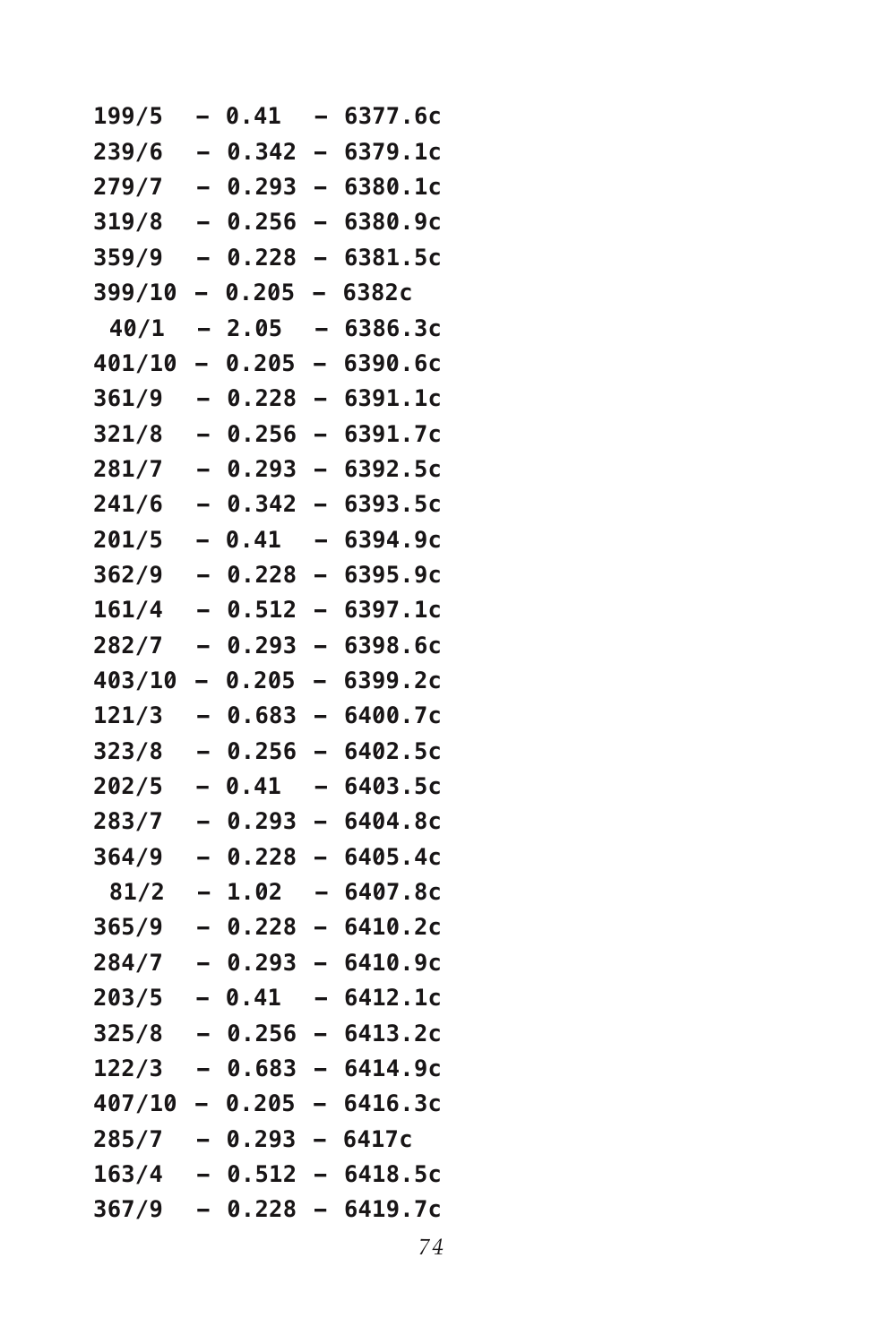| 204/5  |                          | 0.41             |                          | 6420.6c                  |
|--------|--------------------------|------------------|--------------------------|--------------------------|
| 245/6  | $\equiv$                 | 0.341            | $\overline{\phantom{0}}$ | 6422c                    |
| 286/7  | $\overline{\phantom{0}}$ | 0.293            | -                        | 6423c                    |
| 327/8  | $\overline{\phantom{0}}$ | 0.256            | $\overline{\phantom{0}}$ | 6423.8c                  |
| 368/9  |                          | 0.228            | -                        | 6424.4c                  |
| 409/10 | -                        | 0.205            | -                        | 6424.8c                  |
| 41/1   |                          | 2.05             |                          | 6429.1c                  |
| 411/10 | -                        | 0.205            | -                        | 6433.3c                  |
| 370/9  | -                        | 0.228            | $\overline{\phantom{0}}$ | 6433.7c                  |
| 329/8  |                          | 0.256            | -                        | 6434.3c                  |
| 288/7  |                          | 0.293            | -                        | 6435.1c                  |
| 247/6  | -                        | 0.341            | $\overline{ }$           | 6436.1c                  |
| 206/5  |                          | 0.41             |                          | 6437.5c                  |
| 371/9  | $\overline{\phantom{0}}$ | 0.228            | $\overline{\phantom{0}}$ | 6438.4c                  |
| 165/4  | $\overline{\phantom{0}}$ | 0.512            | -                        | 6439.6c                  |
| 289/7  | —                        | 0.293            | -                        | 6441.1c                  |
| 413/10 | -                        | 0.205            | -                        | 6441.7c                  |
| 124/3  | -                        | 0.683            | -                        | 6443.1c                  |
| 331/8  |                          | 0.256            | -                        | 6444.8c                  |
| 207/5  |                          | 0.41             |                          | 6445.9c                  |
| 290/7  | $\overline{\phantom{0}}$ | 0.293            | -                        | 6447.1c                  |
| 373/9  |                          | 0.228            | $\equiv$                 | 6447.7c                  |
| 83/2   |                          | 1.02             | -                        | 6450с                    |
| 374/9  | -                        | 0.228            | -                        | 6452.4c                  |
| 291/7  |                          | 0.293            | -                        | 6453c                    |
| 208/5  |                          | 0.41             |                          | 6454.2c                  |
| 333/8  |                          | 0.256            |                          | 6455.3c                  |
| 125/3  |                          | - 0.683          | $\overline{\phantom{0}}$ | 6457c                    |
| 417/10 |                          |                  |                          | $-$ 0.205 - 6458.4c      |
| 292/7  |                          | $-0.293 - 6459c$ |                          |                          |
| 167/4  |                          |                  |                          | <b>- 0.512 – 6460.4c</b> |
| 376/9  |                          | $0.228 -$        |                          | 6461.6c                  |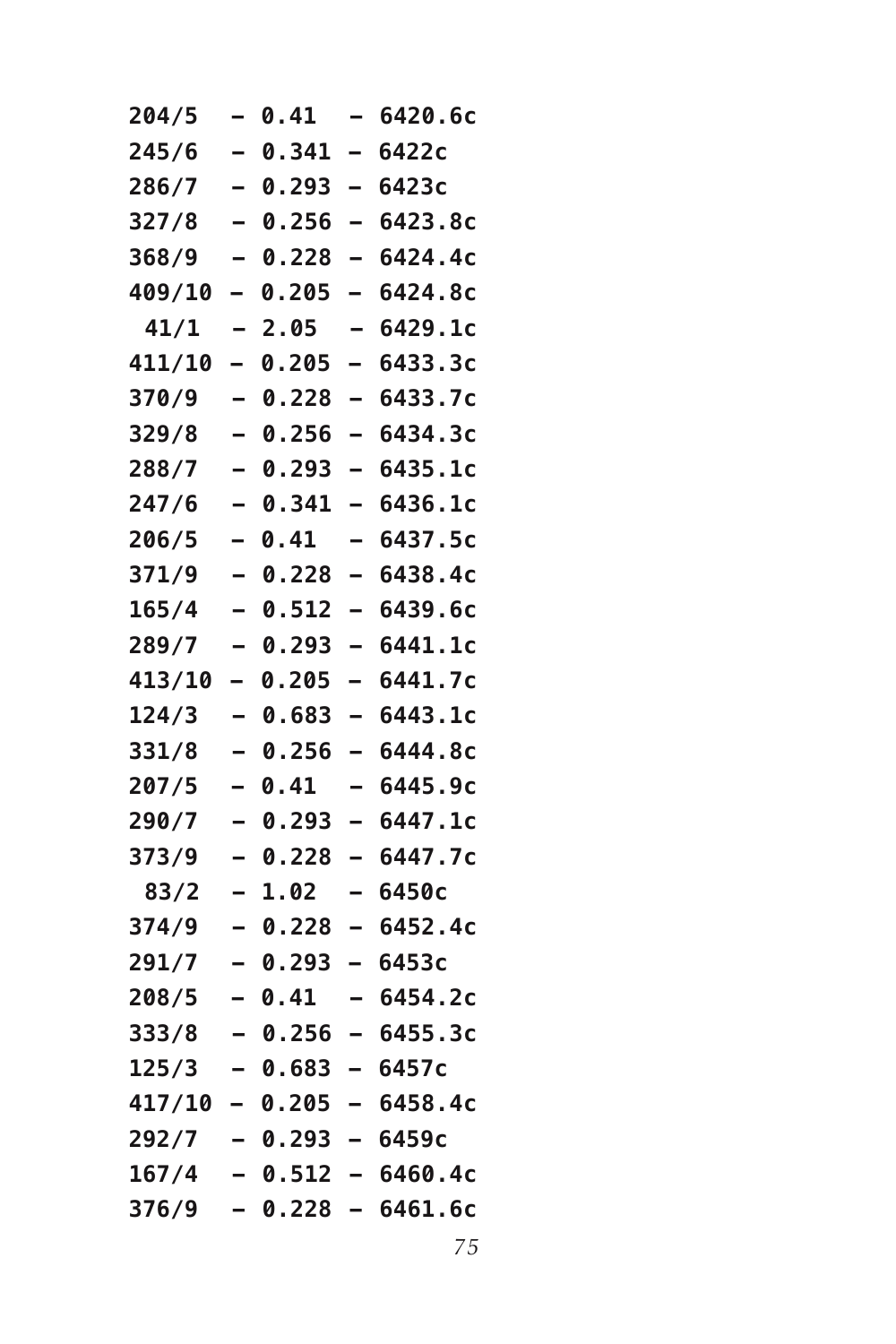| 209/5                   |                          | 0.41  | -                        | 6462.5c                   |
|-------------------------|--------------------------|-------|--------------------------|---------------------------|
| 251/6                   | $\overline{\phantom{0}}$ | 0.341 | $\overline{\phantom{0}}$ | 6463.9c                   |
| 293/7                   |                          | 0.293 | -                        | 6464.9c                   |
| 335/8                   | $\equiv$                 | 0.256 | $\overline{\phantom{0}}$ | 6465.6c                   |
| 377/9                   | -                        | 0.228 | -                        | 6466.2c                   |
| 419/10                  | -                        | 0.205 | -                        | 6466.7c                   |
| 42/1                    |                          | 2.05  | -                        | 6470.8c                   |
| <b>421/10</b>           | -                        | 0.205 | -                        | 6474.9c                   |
| 379/9                   |                          | 0.227 | $\overline{\phantom{0}}$ | 6475.4c                   |
| 337/8                   |                          | 0.256 | -                        | 6475.9c                   |
| 295/7                   | -                        | 0.292 | -                        | 6476.7c                   |
| 253/6                   |                          | 0.341 | -                        | 6477.6c                   |
| 211/5                   |                          | 0.409 | <u>.</u>                 | 6479с                     |
| 380/9                   | $\overline{\phantom{0}}$ | 0.227 | -                        | 6479.9c                   |
| 169/4                   |                          | 0.512 | $\overline{\phantom{0}}$ | 6481.1c                   |
| 296/7                   | -                        | 0.292 | -                        | 6482.5c                   |
| 423/10                  | -                        | 0.205 | -                        | 6483.1c                   |
| 127/3                   |                          | 0.682 | -                        | 6484.5c                   |
| 339/8                   |                          | 0.256 | $\overline{\phantom{0}}$ | 6486.2c                   |
| 212/5                   | -                        | 0.409 | -                        | 6487.2c                   |
| 297/7                   | -                        | 0.292 | -                        | 6488.4c                   |
| 382/9                   |                          | 0.227 | $\overline{\phantom{0}}$ | 6489с                     |
| 85/2                    | -                        | 1.02  | -                        | 6491.3c                   |
| 383/9                   |                          | 0.227 | -                        | 6493.5c                   |
| 298/7                   |                          | 0.292 |                          | 6494.2c                   |
| 213/5                   |                          | 0.409 | -                        | 6495.3c                   |
| 341/8                   |                          | 0.256 |                          | 6496.4c                   |
| $128/3 - 0.682 - 6498c$ |                          |       |                          |                           |
|                         |                          |       |                          | 427/10 - 0.205 - 6499.4c  |
| $299/7 - 0.292 - 6500c$ |                          |       |                          |                           |
|                         |                          |       |                          | $171/4 - 0.512 - 6501.4c$ |
| 385/9                   |                          |       |                          | $-$ 0.227 - 6502.5c       |
|                         |                          |       |                          |                           |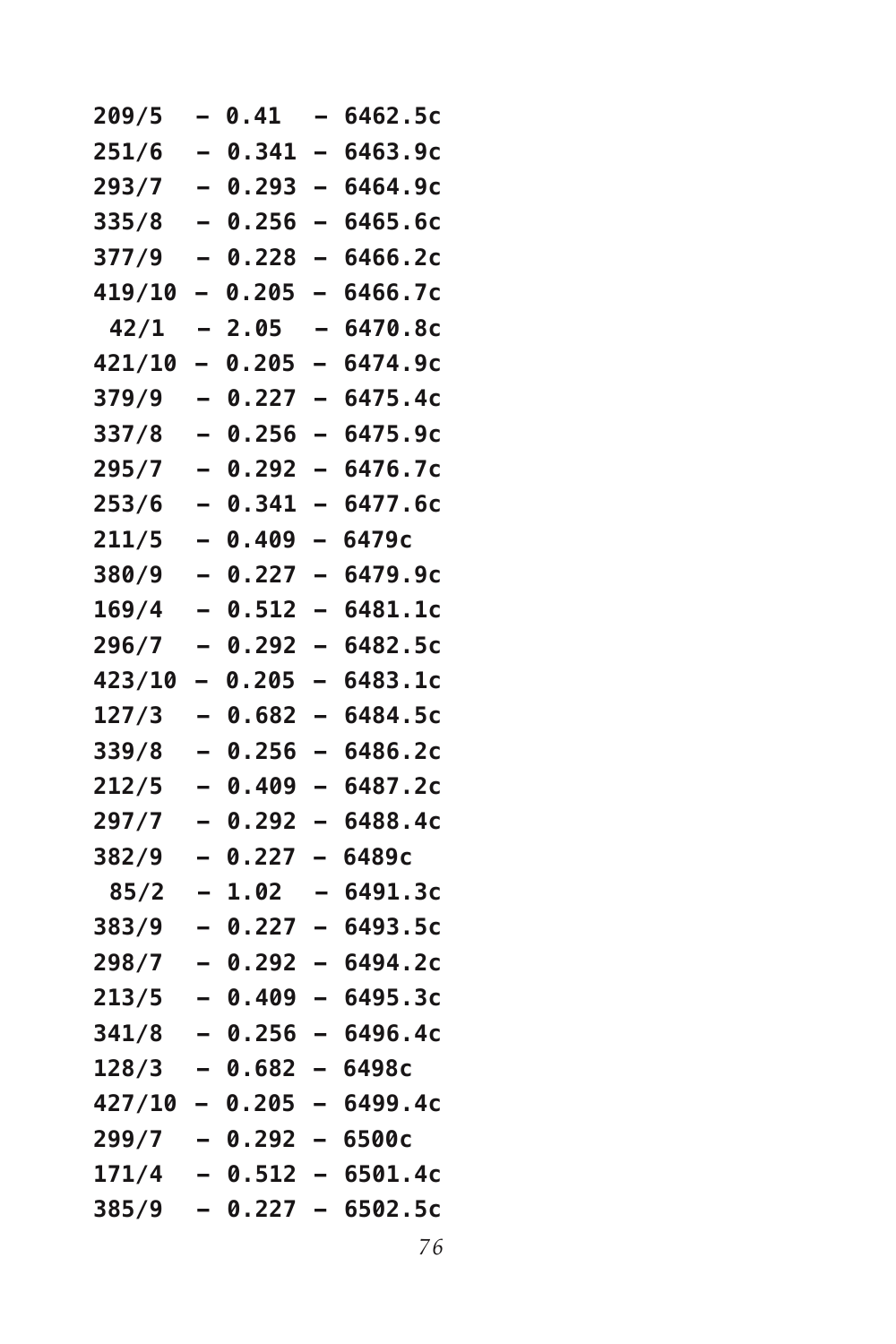| 214/5  | -                        | 0.409               | $\overline{\phantom{0}}$ | 6503.4c                    |
|--------|--------------------------|---------------------|--------------------------|----------------------------|
| 257/6  |                          | 0.341               | $\equiv$                 | 6504.8c                    |
| 300/7  | $\overline{\phantom{0}}$ | 0.292               | $\equiv$                 | 6505.8c                    |
| 343/8  | -                        | 0.256               | $\overline{\phantom{0}}$ | 6506.5c                    |
| 386/9  | —                        | 0.227               | -                        | 6507с                      |
| 429/10 | -                        | 0.205               | -                        | 6507.5c                    |
| 43/1   | -                        | 2.05                | -                        | 6511.5c                    |
| 431/10 | -                        | 0.205               |                          | 6515.5c                    |
| 388/9  | —                        | 0.227               | -                        | 6516c                      |
| 345/8  | -                        | 0.256               | $\overline{\phantom{0}}$ | 6516.5c                    |
| 302/7  |                          | 0.292               | -                        | 6517.3c                    |
| 259/6  |                          | 0.341               | $\overline{\phantom{0}}$ | 6518.2c                    |
| 216/5  | -                        | 0.409               | -                        | 6519.6c                    |
| 389/9  | $\equiv$                 | 0.227               | -                        | 6520.4c                    |
| 173/4  | $\overline{\phantom{0}}$ | 0.512               | $\overline{\phantom{0}}$ | 6521.6c                    |
| 303/7  | -                        | 0.292               | $\overline{\phantom{0}}$ | 6523c                      |
| 433/10 | -                        | 0.205               | —                        | 6523.6c                    |
| 130/3  | -                        | 0.682               | $\overline{\phantom{0}}$ | 6524.9c                    |
| 347/8  | -                        | 0.256               | -                        | 6526.6c                    |
| 217/5  |                          | 0.409               |                          | 6527.5c                    |
| 304/7  | $\overline{\phantom{0}}$ | 0.292               | -                        | 6528.7c                    |
| 391/9  | -                        | 0.227               | $\overline{\phantom{0}}$ | 6529.3c                    |
| 87/2   | —                        | 1.02                | -                        | 6531.5c                    |
| 392/9  |                          | 0.227               | -                        | 6533.7c                    |
| 305/7  | -                        | 0.292               | -                        | 6534.4c                    |
| 218/5  |                          | 0.409               |                          | 6535.5c                    |
| 349/8  |                          | 0.256               |                          | 6536.5c                    |
| 131/3  |                          |                     |                          | $-$ 0.682 $-$ 6538.2c      |
|        |                          |                     |                          | $437/10 - 0.205 - 6539.5c$ |
| 306/7  |                          | $-$ 0.292 $-$ 6540c |                          |                            |
| 175/4  |                          |                     |                          | <b>- 0.511 - 6541.5c</b>   |
| 394/9  |                          |                     |                          | $0.227 - 6542.6c$          |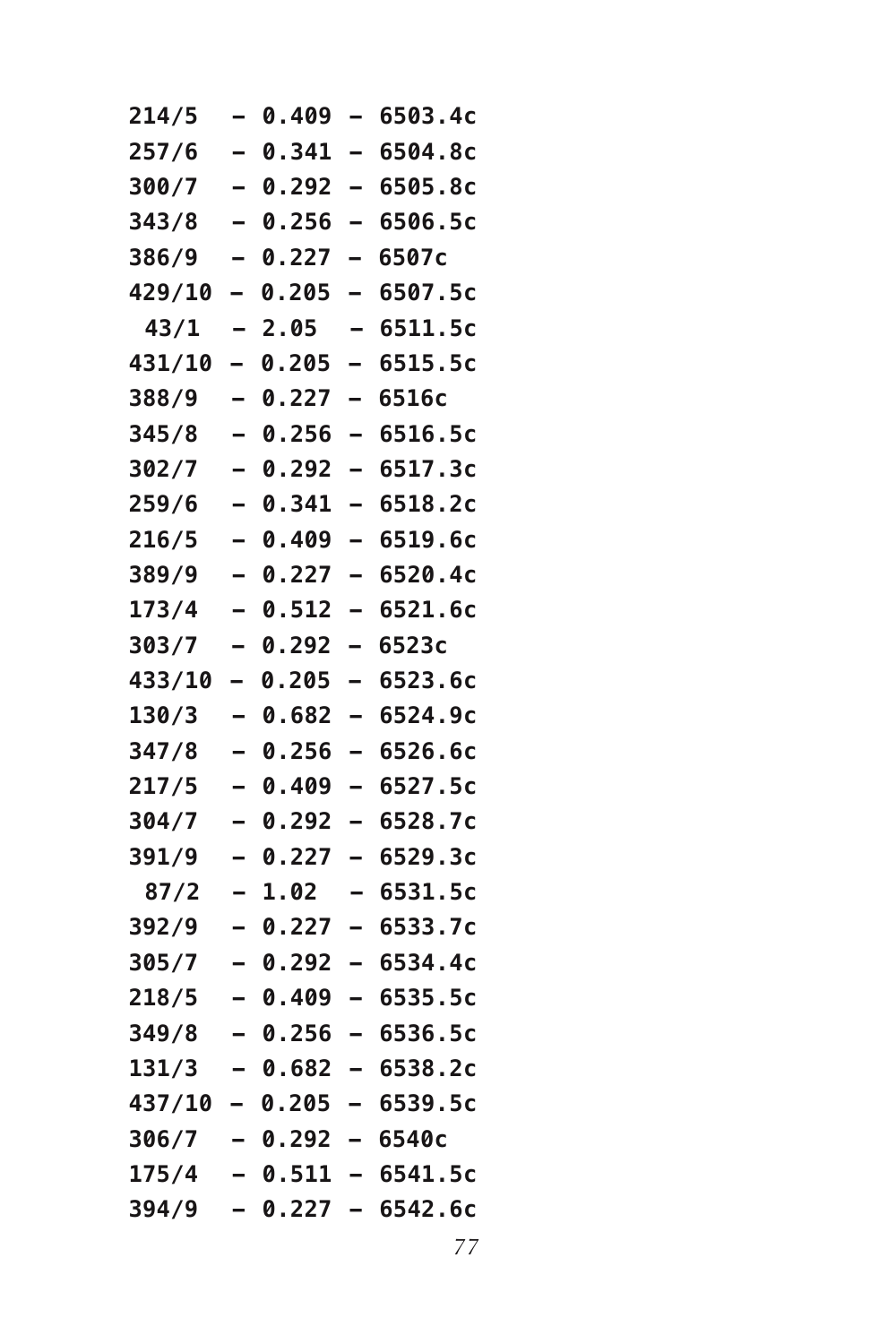| 219/5         |                          | 0.409     |                          | 6543.4c                  |
|---------------|--------------------------|-----------|--------------------------|--------------------------|
| 263/6         | -                        | 0.341     | -                        | 6544.7c                  |
| 307/7         |                          | 0.292     | $\overline{ }$           | 6545.7c                  |
| 351/8         | —                        | 0.256     | $\overline{\phantom{0}}$ | 6546.4c                  |
| 395/9         |                          | 0.227     | -                        | 6546.9c                  |
| 439/10        | -                        | 0.205     | <u>.</u>                 | 6547.4c                  |
| 44/1          |                          | 2.05      | $\overline{\phantom{0}}$ | 6551.3c                  |
| <b>441/10</b> | -                        | 0.205     | $\overline{\phantom{0}}$ | 6555.2c                  |
| 397/9         | —                        | 0.227     | -                        | 6555.7c                  |
| 353/8         |                          | 0.256     | $\overline{\phantom{0}}$ | 6556.2c                  |
| 309/7         |                          | 0.292     | -                        | 6556.9c                  |
| 265/6         |                          | 0.341     | -                        | 6557.9c                  |
| 221/5         |                          | 0.409     | $\overline{\phantom{0}}$ | 6559.2c                  |
| 398/9         | $\overline{\phantom{0}}$ | 0.227     | —                        | 6560с                    |
| 177/4         |                          | 0.511     | $\overline{a}$           | 6561.1c                  |
| 310/7         |                          | 0.292     | $\overline{\phantom{0}}$ | 6562.5c                  |
| 443/10        | -                        | 0.205     | $\overline{\phantom{0}}$ | 6563.1c                  |
| 133/3         |                          | 0.682     |                          | 6564.4c                  |
| 355/8         | $\overline{\phantom{0}}$ | 0.256     | -                        | 6566c                    |
| 222/5         |                          | 0.409     | -                        | 6567c                    |
| 311/7         | —                        | 0.292     | $\overline{\phantom{0}}$ | 6568.1c                  |
| 400/9         |                          | 0.227     | -                        | 6568.7c                  |
| 89/2          |                          | 1.02      | -                        | 6570.9c                  |
| 401/9         |                          | 0.227     |                          | 6573c                    |
| 312/7         |                          | 0.292     | $\equiv$                 | 6573.7c                  |
| 223/5         |                          | 0.409     | -                        | 6574.8c                  |
| 357/8         |                          | 0.256     |                          | 6575.7c                  |
| 134/3         |                          |           |                          | - 0.682 - 6577.4c        |
|               |                          |           |                          | 447/10 - 0.204 - 6578.6c |
| 313/7         |                          |           |                          | – 0.292 – 6579.2c        |
| 179/4         |                          |           |                          | $-$ 0.511 - 6580.6c      |
| 403/9         |                          | $0.227 -$ |                          | 6581.7c                  |
|               |                          |           |                          |                          |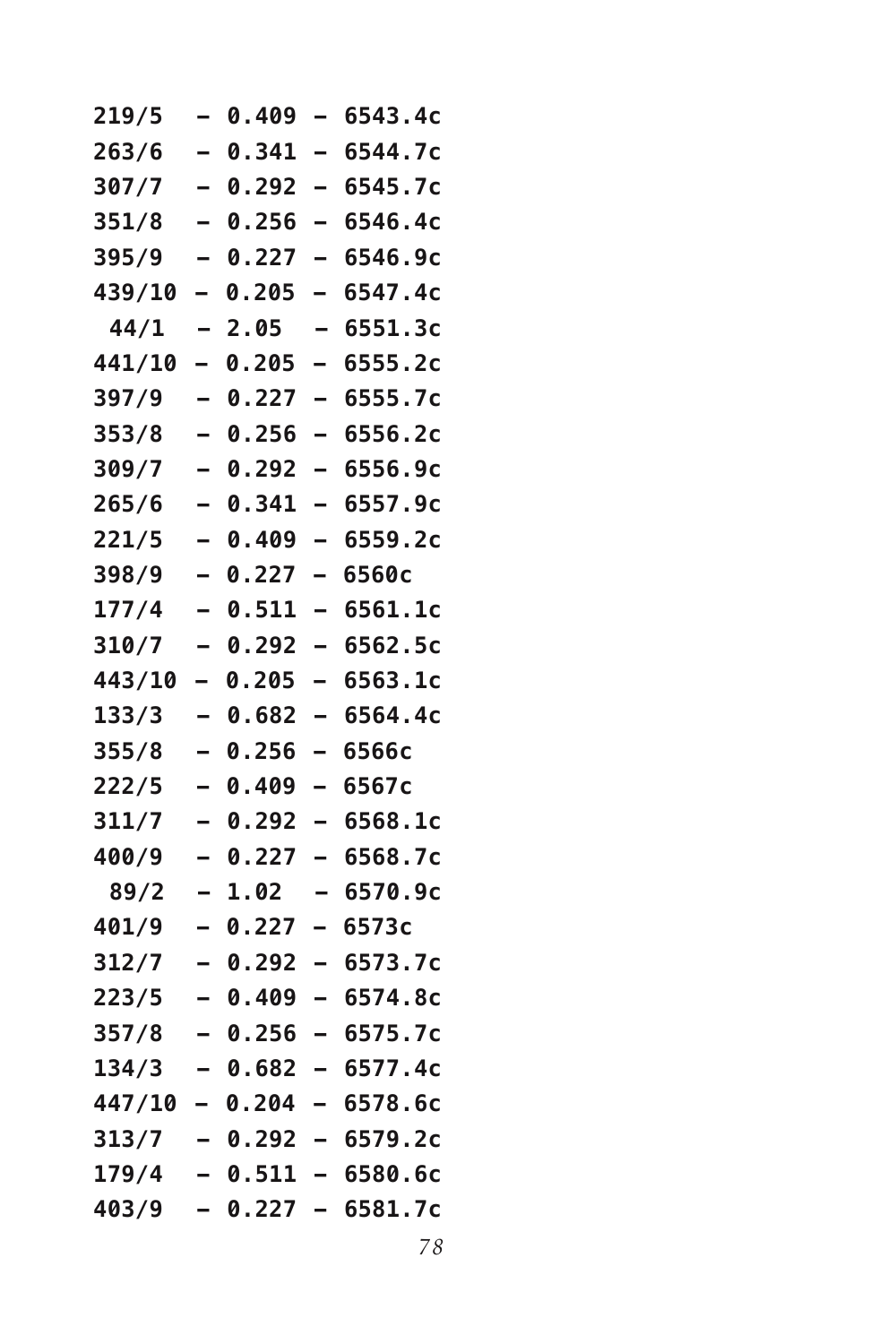| 224/5  | -                        | 0.409     | -                        | 6582.5c                  |
|--------|--------------------------|-----------|--------------------------|--------------------------|
| 269/6  |                          | 0.341     | $\equiv$                 | 6583.8c                  |
| 314/7  | $\overline{\phantom{0}}$ | 0.292     | -                        | 6584.7c                  |
| 359/8  | -                        | 0.256     | $\overline{\phantom{0}}$ | 6585.4c                  |
| 404/9  | -                        | 0.227     | -                        | 6585.9c                  |
| 449/10 | -                        | 0.204     | -                        | 6586.4c                  |
| 45/1   | -                        | 2.04      | -                        | 6590.2c                  |
| 451/10 | -                        | 0.204     | -                        | 6594.1c                  |
| 406/9  | $\overline{\phantom{0}}$ | 0.227     | $\overline{\phantom{0}}$ | 6594.5c                  |
| 361/8  | -                        | 0.256     | -                        | 6595c                    |
| 316/7  | $\overline{\phantom{0}}$ | 0.292     | —                        | 6595.7c                  |
| 271/6  |                          | 0.341     | $\overline{\phantom{0}}$ | 6596.6c                  |
| 226/5  | -                        | 0.409     | $\overline{\phantom{0}}$ | 6597.9c                  |
| 407/9  |                          | 0.227     | -                        | 6598.8c                  |
| 181/4  | $\overline{\phantom{0}}$ | 0.511     | $\overline{\phantom{0}}$ | 6599.8c                  |
| 317/7  | -                        | 0.292     | $\overline{\phantom{0}}$ | 6601.2c                  |
| 453/10 | $\overline{\phantom{0}}$ | 0.204     | -                        | 6601.7c                  |
| 136/3  | -                        | 0.681     | -                        | 6603c                    |
| 363/8  | -                        | 0.256     | -                        | 6604.6c                  |
| 227/5  |                          | 0.409     |                          | 6605.5c                  |
| 318/7  | $\overline{\phantom{0}}$ | 0.292     | —                        | 6606.6c                  |
| 409/9  | -                        | 0.227     | $\overline{\phantom{0}}$ | 6607.2c                  |
| 91/2   | —                        | 1.02      | -                        | 6609.4c                  |
| 410/9  |                          | 0.227     | -                        | 6611.5c                  |
| 319/7  | -                        | 0.292     | -                        | 6612.1c                  |
| 228/5  |                          | 0.409     |                          | 6613.2c                  |
| 365/8  |                          | 0.255     |                          | 6614.1c                  |
| 137/3  |                          |           |                          | $-$ 0.681 $-$ 6615.7c    |
| 457/10 |                          | $-0.204$  |                          | $-6616.9c$               |
| 320/7  |                          |           |                          | $-$ 0.292 $-$ 6617.5c    |
| 183/4  |                          |           |                          | <b>- 0.511 - 6618.8c</b> |
| 412/9  |                          | $0.227 -$ |                          | 6619.9c                  |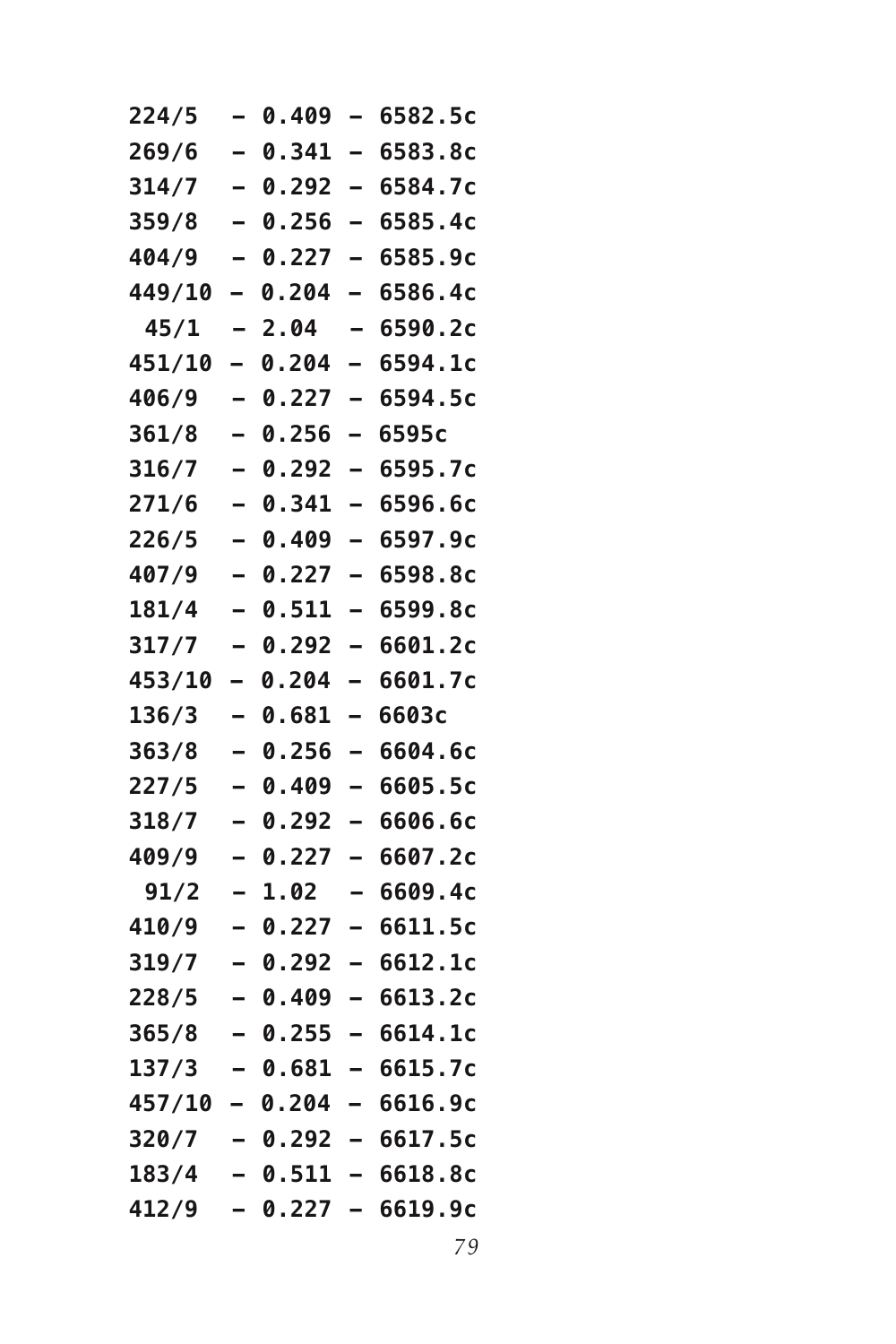| 229/5                 |                          | 0.409 | $\overline{\phantom{0}}$ | 6620.7c                  |
|-----------------------|--------------------------|-------|--------------------------|--------------------------|
| 275/6                 | $\overline{\phantom{0}}$ | 0.341 | $\overline{\phantom{0}}$ | 6622c                    |
| 321/7                 | $\overline{\phantom{0}}$ | 0.292 | -                        | 6622.9c                  |
| 367/8                 | -                        | 0.255 | $\overline{\phantom{0}}$ | 6623.6c                  |
| 413/9                 | -                        | 0.227 | $\overline{\phantom{0}}$ | 6624.1c                  |
| 459/10                | Ξ.                       | 0.204 | -                        | 6624.5c                  |
| 46/1                  |                          | 2.04  | -                        | 6628.3c                  |
| 461/10                | $\overline{\phantom{0}}$ | 0.204 | $\overline{\phantom{0}}$ | 6632c                    |
| 415/9                 | $\overline{\phantom{0}}$ | 0.227 | $\overline{\phantom{0}}$ | 6632.5c                  |
| 369/8                 | -                        | 0.255 | —                        | 6633c                    |
| 323/7                 | -                        | 0.292 | -                        | 6633.6c                  |
| 277/6                 | $\overline{\phantom{0}}$ | 0.341 | -                        | 6634.5c                  |
| 231/5                 |                          | 0.409 | $\overline{\phantom{0}}$ | 6635.8c                  |
| 416/9                 | $\overline{\phantom{0}}$ | 0.227 | -                        | 6636.6c                  |
| 185/4                 | -                        | 0.511 | $\overline{\phantom{0}}$ | 6637.7c                  |
| 324/7                 | -                        | 0.292 | -                        | 6639c                    |
| 463/10                | -                        | 0.204 | $\overline{\phantom{0}}$ | 6639.5c                  |
| 139/3                 | $\overline{\phantom{0}}$ | 0.681 | -                        | 6640.8c                  |
| 371/8                 |                          | 0.255 | $\overline{\phantom{0}}$ | 6642.3c                  |
| 232/5                 | $\overline{\phantom{0}}$ | 0.409 | $\overline{\phantom{0}}$ | 6643.3c                  |
| 325/7                 | -                        | 0.292 | -                        | 6644.3c                  |
| 418/9                 |                          | 0.227 | $\overline{\phantom{0}}$ | 6644.9c                  |
| 93/2                  | -                        | 1.02  | -                        | 6647c                    |
| 419/9                 | -                        | 0.227 | -                        | 6649.1c                  |
| 326/7                 |                          | 0.292 |                          | 6649.6c                  |
| 233/5                 |                          | 0.409 | -                        | 6650.7c                  |
| 373/8                 | $\overline{\phantom{0}}$ | 0.255 | $\sim$                   | 6651.6c                  |
| 140/3                 |                          |       |                          | – 0.681 – 6653.2c        |
|                       |                          |       |                          | 467/10 - 0.204 - 6654.4c |
| 327/7 – 0.292 – 6655c |                          |       |                          |                          |
| 187/4                 |                          |       |                          | $-$ 0.511 - 6656.3c      |
| 421/9                 |                          |       |                          | $-$ 0.227 - 6657.3c      |
|                       |                          |       |                          |                          |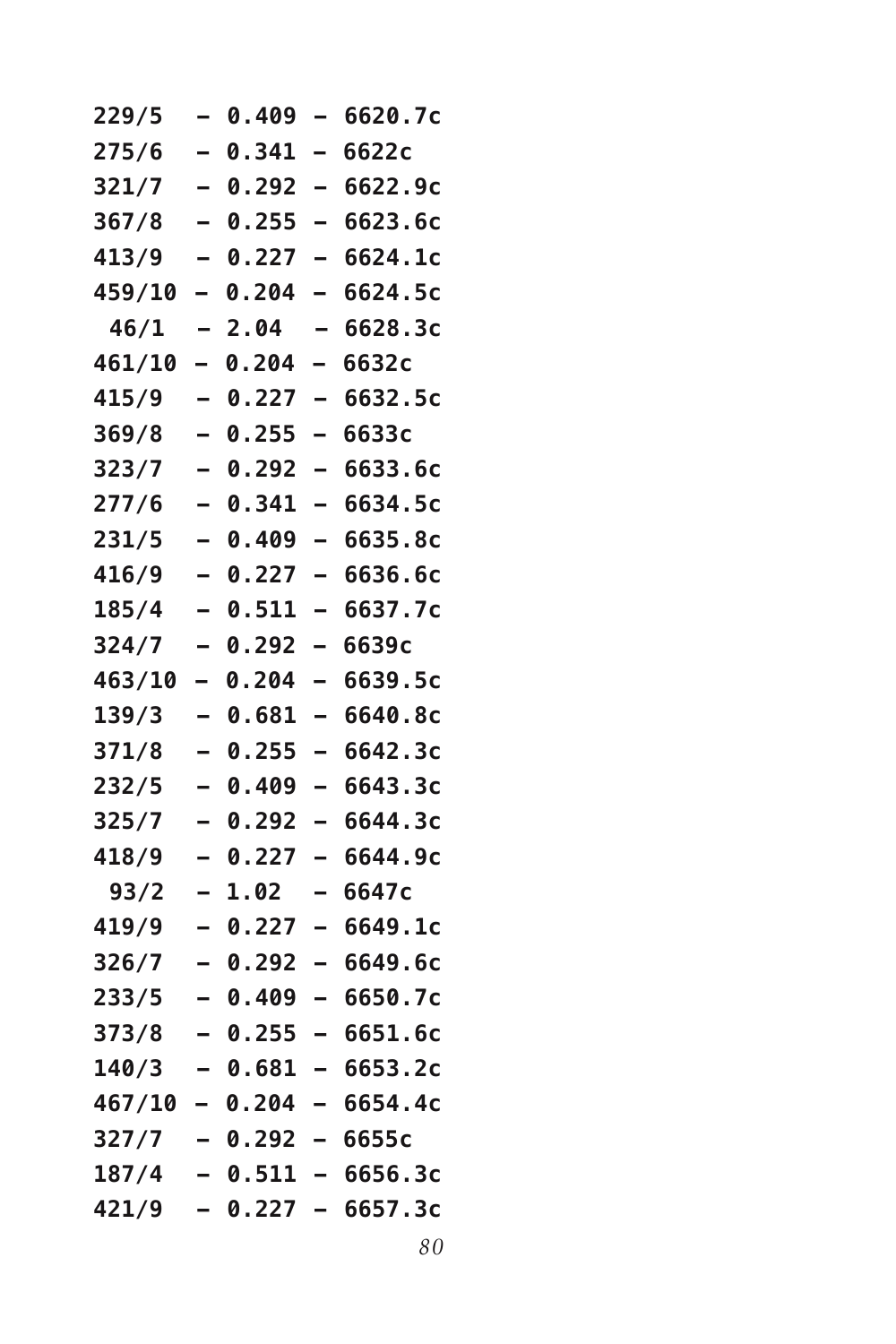| 234/5  |                          | 0.409  | $\equiv$                 | 6658.1c                    |
|--------|--------------------------|--------|--------------------------|----------------------------|
| 281/6  | $\overline{\phantom{0}}$ | 0.34   | -                        | 6659.4c                    |
| 328/7  | -                        | 0.292  | -                        | 6660.2c                    |
| 375/8  | -                        | 0.255  | -                        | 6660.9c                    |
| 422/9  | -                        | 0.227  | -                        | 6661.4c                    |
| 469/10 | -                        | 0.204  | $\overline{\phantom{0}}$ | 6661.8c                    |
| 47/1   |                          | 2.04   | —                        | 6665.5c                    |
| 471/10 | -                        | 0.204  | -                        | 6669.2c                    |
| 424/9  | $\overline{\phantom{0}}$ | 0.227  | —                        | 6669.6c                    |
| 377/8  |                          | 0.255  | -                        | 6670.1c                    |
| 330/7  | -                        | 0.292  | -                        | 6670.8c                    |
| 283/6  |                          | 0.34   | -                        | 6671.6c                    |
| 236/5  |                          | 0.408  | -                        | 6672.9c                    |
| 425/9  | $\overline{a}$           | 0.227  | -                        | 6673.7c                    |
| 189/4  | $\overline{\phantom{0}}$ | 0.511  | —                        | 6674.7c                    |
| 331/7  | -                        | 0.292  | $\overline{\phantom{0}}$ | 6676с                      |
| 473/10 | -                        | 0.204  | $\overline{\phantom{0}}$ | 6676.5c                    |
| 142/3  | -                        | 0.681  | -                        | 6677.7c                    |
| 379/8  |                          | 0.255  | -                        | 6679.3c                    |
| 237/5  | -                        | 0.408  | -                        | 6680.2c                    |
| 332/7  | $\overline{\phantom{0}}$ | 0.292  | -                        | 6681.2c                    |
| 427/9  |                          | 0.227  | -                        | 6681.8c                    |
| 95/2   | -                        | 1.02   | -                        | 6683.8c                    |
| 428/9  |                          | 0.227  | -                        | 6685.9c                    |
| 333/7  |                          | 0.292  | <u>.</u>                 | 6686.4c                    |
| 238/5  |                          | 0.408  | $\equiv$                 | 6687.5c                    |
| 381/8  |                          | 0.255  |                          | 6688.4c                    |
| 143/3  |                          |        |                          | $-$ 0.681 $-$ 6689.9c      |
|        |                          |        |                          | $477/10 - 0.204 - 6691.1c$ |
| 334/7  |                          |        |                          | $-$ 0.292 - 6691.6c        |
| 191/4  |                          | - 0.51 |                          | $-6692.9c$                 |
| 430/9  |                          |        |                          | - 0.227 - 6693.9c          |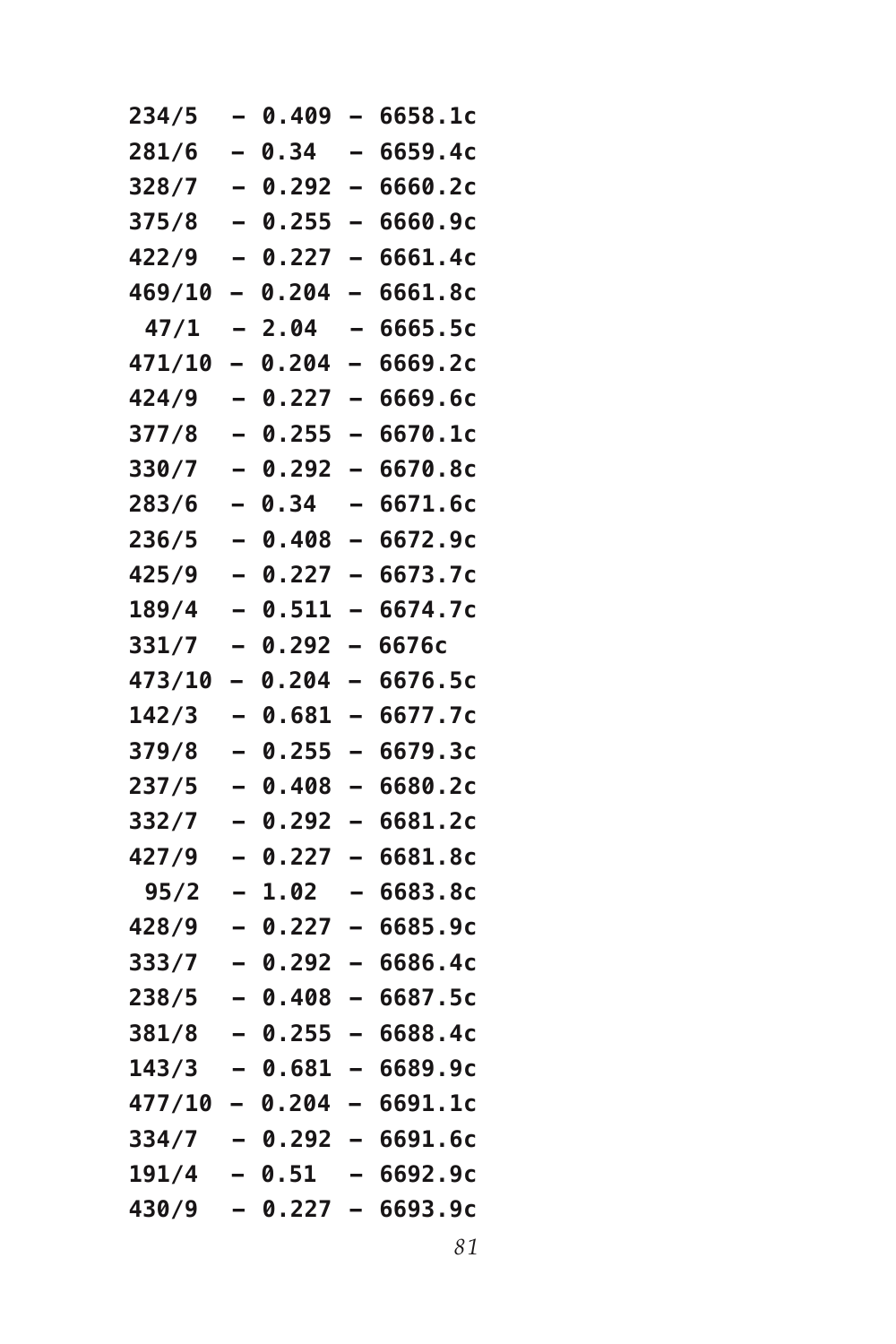| 239/5          |                          | 0.408   | $\overline{\phantom{0}}$ | 6694.7c              |
|----------------|--------------------------|---------|--------------------------|----------------------|
| 287/6          | —                        | 0.34    | -                        | 6695.9c              |
| 335/7          |                          | 0.292   | -                        | 6696.8c              |
| 383/8          | -                        | 0.255   | $\overline{\phantom{0}}$ | 6697.4c              |
| 431/9          | -                        | 0.227   | $\overline{\phantom{0}}$ | 6697.9c              |
| 479/10         | -                        | 0.204   | $\overline{\phantom{0}}$ | 6698.3c              |
| 48/1           |                          | 2.04    | $\overline{\phantom{0}}$ | 6702c                |
| <b>481/10</b>  | -                        | 0.204   | -                        | 6705.6c              |
| 433/9          | -                        | 0.227   | $\overline{\phantom{0}}$ | 6706с                |
| 385/8          |                          | 0.255   | $\overline{\phantom{0}}$ | 6706.5c              |
| 337/7          | -                        | 0.292   | -                        | 6707.1c              |
| 289/6          |                          | 0.34    |                          | 6708с                |
| 241/5          |                          | 0.408   | $\equiv$                 | 6709.2c              |
| 434/9          | $\overline{\phantom{0}}$ | 0.227   | -                        | 6710c                |
| 193/4          | —                        | 0.51    | -                        | 6710.9с              |
| 338/7          |                          | 0.292   | —                        | 6712.2c              |
| 483/10         | -                        | 0.204   | -                        | 6712.7c              |
| 145/3          |                          | 0.68    |                          | 6713.9c              |
| 387/8          | —                        | 0.255   | $\overline{\phantom{0}}$ | 6715.4c              |
| 242/5          |                          | 0.408   | -                        | 6716.3c              |
| 339/7          | $\overline{a}$           | 0.292   | —                        | 6717.3c              |
| 436/9          |                          | 0.227   | -                        | 6717.9c              |
| 97/2           |                          | 1.02    | —                        | 6719.9c              |
| 437/9          |                          | 0.227   |                          | 6721.9c              |
| 340/7          |                          | 0.292   | $\equiv$                 | 6722.4c              |
| 243/5          |                          | 0.408   | -                        | 6723.5c              |
| 389/8          |                          | 0.255   |                          | 6724.4c              |
| 146/3          |                          |         |                          | $-$ 0.68 $-$ 6725.8c |
| 487/10 - 0.204 |                          |         |                          | $-6727c$             |
| 341/7          |                          |         |                          | – 0.292 – 6727.5c    |
| 195/4          |                          | $-0.51$ |                          | $-6728.8c$           |
| 439/9          |                          |         |                          | $-$ 0.227 - 6729.8c  |
|                |                          |         |                          |                      |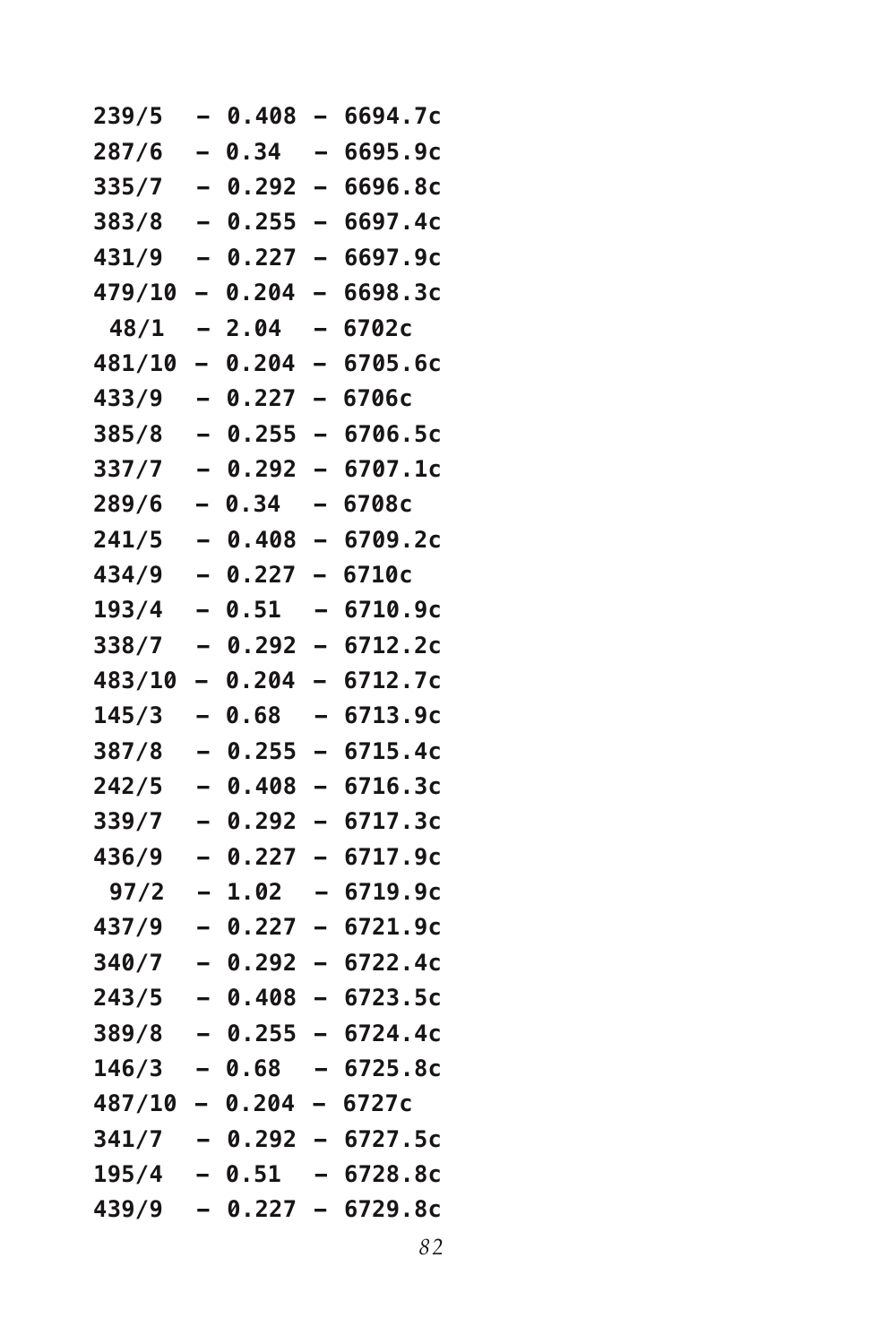|                          | 0.408 |          | 6730.6c                                                              |
|--------------------------|-------|----------|----------------------------------------------------------------------|
| $\overline{\phantom{0}}$ | 0.34  | -        | 6731.8c                                                              |
| $\overline{\phantom{0}}$ | 0.292 | -        | 6732.6c                                                              |
| -                        | 0.255 | -        | 6733.2c                                                              |
| -                        | 0.227 | -        | 6733.7c                                                              |
| -                        | 0.204 | -        | 6734.1c                                                              |
|                          | 2.04  | -        | 6737.7c                                                              |
| -                        | 0.204 | -        | 6741.2c                                                              |
| $\overline{\phantom{0}}$ | 0.227 | —        | 6741.6c                                                              |
|                          | 0.255 | -        | 6742.1c                                                              |
| -                        | 0.292 | -        | 6742.7c                                                              |
|                          | 0.34  | -        | 6743.5c                                                              |
|                          | 0.408 | $\equiv$ | 6744.7c                                                              |
| $\overline{\phantom{0}}$ | 0.227 | -        | 6745.5c                                                              |
| $\overline{\phantom{0}}$ | 0.51  | -        | 6746.5c                                                              |
|                          | 0.292 | -        | 6747.7c                                                              |
| -                        | 0.204 | -        | 6748.2c                                                              |
|                          | 0.68  | -        | 6749.4c                                                              |
|                          | 0.255 | -        | 6750.9с                                                              |
| -                        | 0.408 | -        | 6751.7c                                                              |
| $\overline{\phantom{0}}$ | 0.291 | -        | 6752.7c                                                              |
|                          | 0.227 | -        | 6753.3c                                                              |
| -                        | 1.02  | -        | 6755.2c                                                              |
|                          | 0.227 | -        | 6757.2c                                                              |
|                          | 0.291 |          | 6757.7c                                                              |
|                          | 0.408 | -        | 6758.7c                                                              |
|                          | 0.255 |          | 6759.6c                                                              |
|                          |       |          | $-6761c$                                                             |
|                          |       |          | $-6762.2c$                                                           |
|                          |       |          |                                                                      |
|                          |       |          | - 6763.9c                                                            |
|                          |       |          |                                                                      |
|                          |       | - 0.68   | $497/10 - 0.204$<br>- 0.291 - 6762.7c<br>- 0.51<br>- 0.227 - 6764.9c |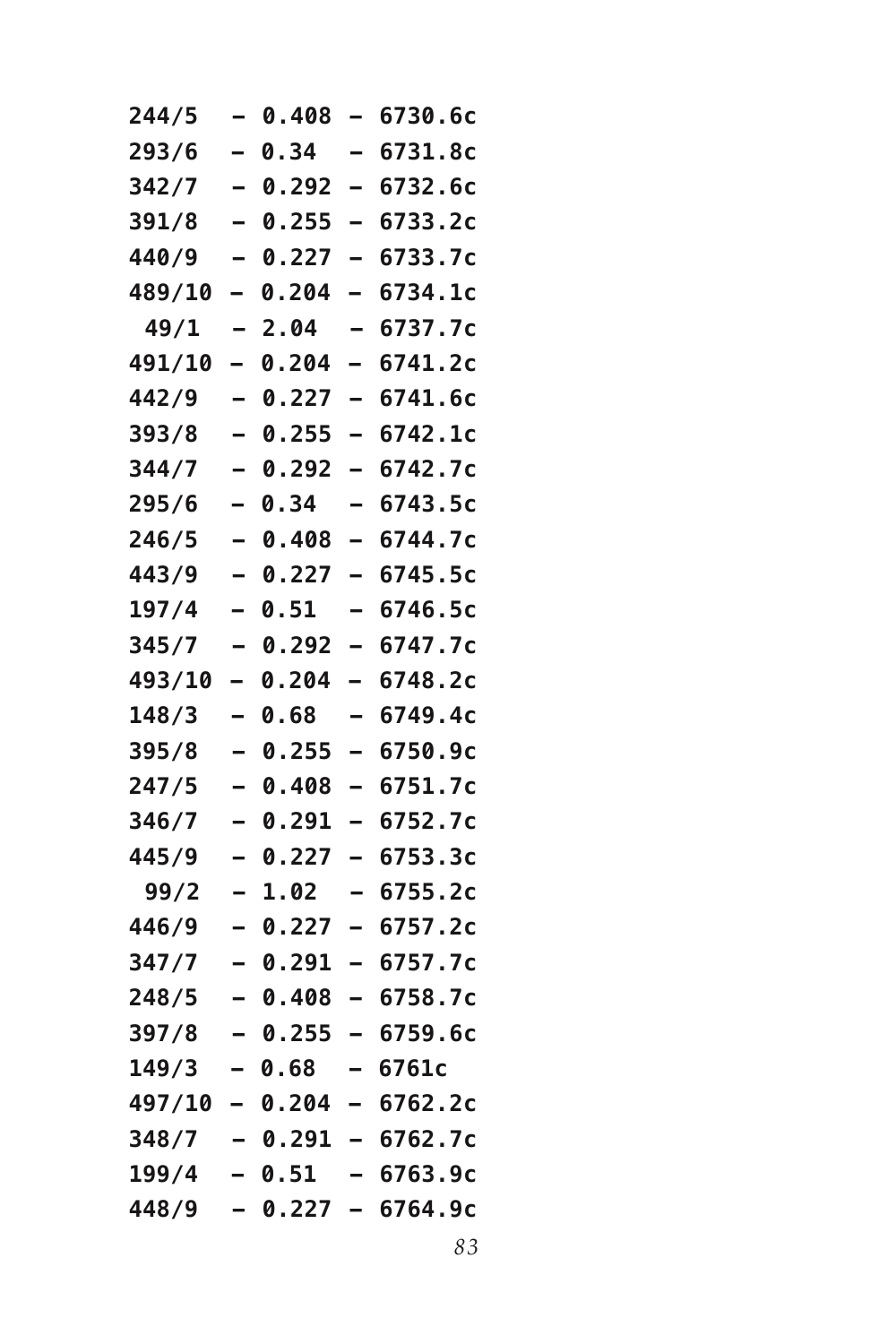| 249/5          |   | 0.408     | $\equiv$                 | 6765.7c           |
|----------------|---|-----------|--------------------------|-------------------|
| 299/6          | - | 0.34      | —                        | 6766.8c           |
| 349/7          |   | 0.291     | <u>.</u>                 | 6767.7c           |
| 399/8          | — | 0.255     | $\overline{\phantom{0}}$ | 6768.3c           |
| 449/9          |   | 0.227     | $\overline{\phantom{0}}$ | 6768.8c           |
| 499/10         | - | 0.204     | $\equiv$                 | 6769.2c           |
| 50/1           |   | 2.04      | $\overline{\phantom{0}}$ | 6772.6c           |
| 501/10         | - | 0.204     | -                        | 6776.1c           |
| 451/9          | — | 0.227     | -                        | 6776.5c           |
| 401/8          | - | 0.255     | $\overline{\phantom{0}}$ | 6777c             |
| 351/7          |   | 0.291     | -                        | 6777.6c           |
| 301/6          |   | 0.34      |                          | 6778.4c           |
| 251/5          |   | 0.408     | -                        | 6779.5c           |
| 452/9          | — | 0.227     | -                        | 6780.3c           |
| 201/4          | - | 0.51      |                          | 6781.3c           |
| 352/7          |   | 0.291     | —                        | 6782.5c           |
| 503/10         | - | 0.204     | -                        | 6783c             |
| 151/3          |   | 0.68      |                          | 6784.1c           |
| 403/8          | — | 0.255     | $\overline{\phantom{0}}$ | 6785.6c           |
| 252/5          |   | 0.408     | -                        | 6786.4c           |
| 353/7          | — | 0.291     | —                        | 6787.4c           |
| 454/9          |   | 0.227     | -                        | 6787.9c           |
| 101/2          | - | 1.02      | -                        | 6789.9c           |
| 455/9          |   | 0.227     |                          | 6791.8c           |
| 354/7          |   | 0.291     | $\overline{\phantom{0}}$ | 6792.3c           |
| 253/5          |   | 0.408     | Ξ,                       | 6793.3c           |
| 405/8          |   | 0.255     |                          | 6794.1c           |
| 152/3          |   |           |                          | - 0.68 - 6795.6c  |
| 507/10 - 0.204 |   |           |                          | – 6796.7c         |
| 355/7          |   |           |                          | – 0.291 – 6797.2c |
| 203/4          |   | - 0.51    |                          | $-6798.4c$        |
| 457/9          |   | $0.227 -$ |                          | 6799.4c           |
|                |   |           |                          |                   |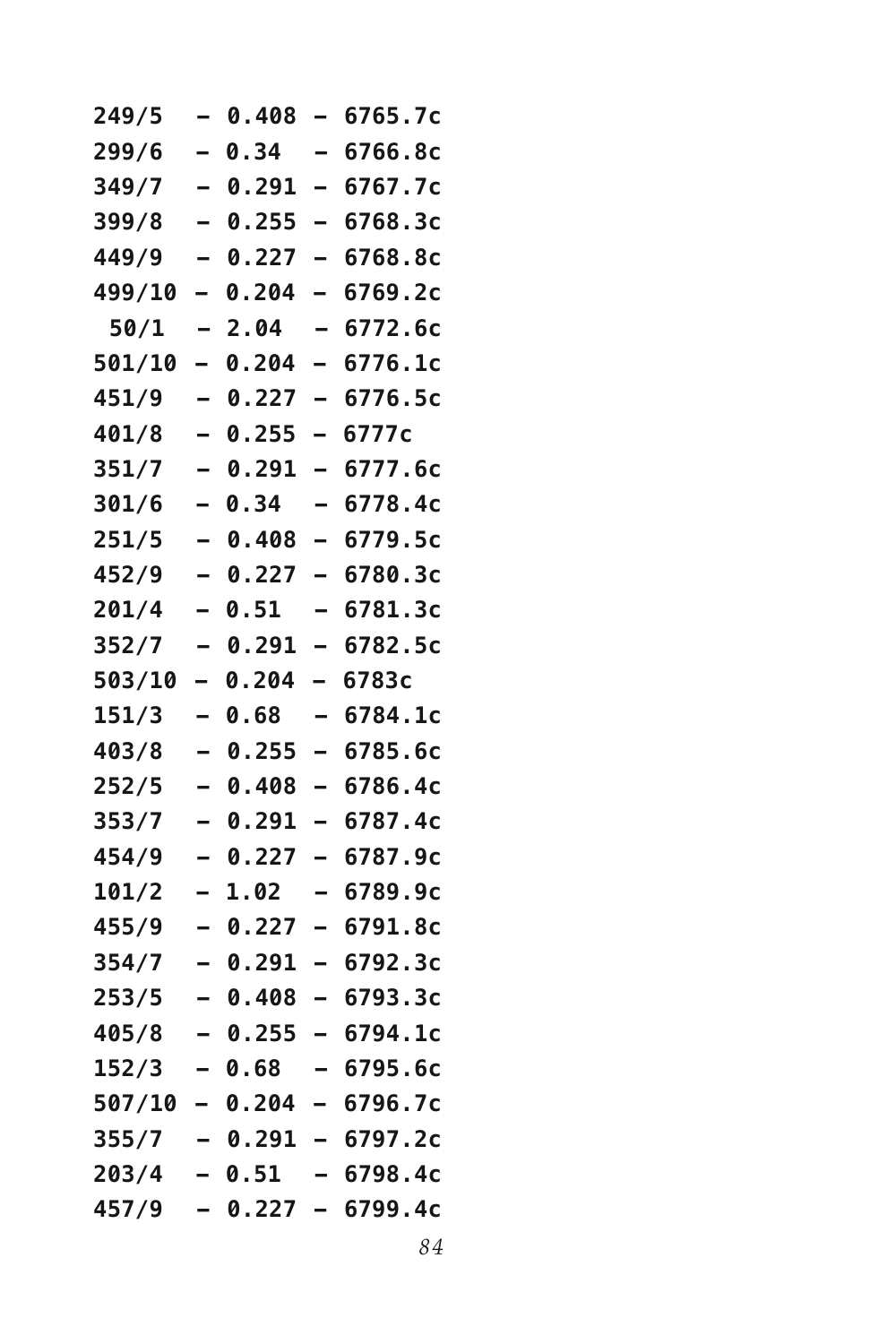| 254/5  |                          | 0.408                  |                          | 6800.1c                    |
|--------|--------------------------|------------------------|--------------------------|----------------------------|
| 305/6  | $\overline{\phantom{0}}$ | 0.34                   | -                        | 6801.2c                    |
| 356/7  | -                        | 0.291                  | -                        | 6802.1c                    |
| 407/8  | $\overline{\phantom{0}}$ | 0.255                  | -                        | 6802.7c                    |
| 458/9  | -                        | 0.227                  | —                        | 6803.1c                    |
| 509/10 | -                        | 0.204                  | -                        | 6803.5c                    |
| 51/1   |                          | 2.04                   | -                        | 6806.9c                    |
| 511/10 | -                        | 0.204                  | -                        | 6810.3c                    |
| 460/9  | -                        | 0.227                  | —                        | 6810.7c                    |
| 409/8  |                          | 0.255                  | -                        | 6811.1c                    |
| 358/7  | -                        | 0.291                  | -                        | 6811.8c                    |
| 307/6  |                          | 0.34                   | -                        | 6812.6c                    |
| 256/5  |                          | 0.408                  | -                        | 6813.7c                    |
| 461/9  | $\overline{\phantom{0}}$ | 0.227                  | $\overline{\phantom{0}}$ | 6814.4c                    |
| 205/4  | $\overline{\phantom{0}}$ | 0.51                   | -                        | 6815.4c                    |
| 359/7  | -                        | 0.291                  | -                        | 6816.6c                    |
| 513/10 | -                        | 0.204                  | -                        | 6817.1c                    |
| 154/3  | -                        | 0.68                   | -                        | 6818.2c                    |
| 411/8  |                          | 0.255                  | -                        | 6819.6c                    |
| 257/5  | -                        | 0.408                  | $\overline{\phantom{0}}$ | 6820.4c                    |
| 360/7  | $\overline{\phantom{0}}$ | 0.291                  | -                        | 6821.4c                    |
| 463/9  |                          | 0.227                  | -                        | 6821.9c                    |
| 103/2  | -                        | 1.02                   | -                        | 6823.8c                    |
| 464/9  |                          | 0.227                  | -                        | 6825.7c                    |
| 361/7  |                          | 0.291                  | Ξ,                       | 6826.2c                    |
| 258/5  |                          | 0.408                  | $\overline{\phantom{0}}$ | 6827.2c                    |
| 413/8  |                          | 0.255                  |                          | 6828c                      |
| 155/3  |                          |                        |                          | $-0.68 - 6829.4c$          |
|        |                          |                        |                          | $517/10 - 0.204 - 6830.5c$ |
| 362/7  |                          | <b>- 0.291 - 6831c</b> |                          |                            |
| 207/4  |                          | - 0.51                 |                          | $-6832.2c$                 |
| 466/9  |                          |                        |                          | - 0.227 - 6833.1c          |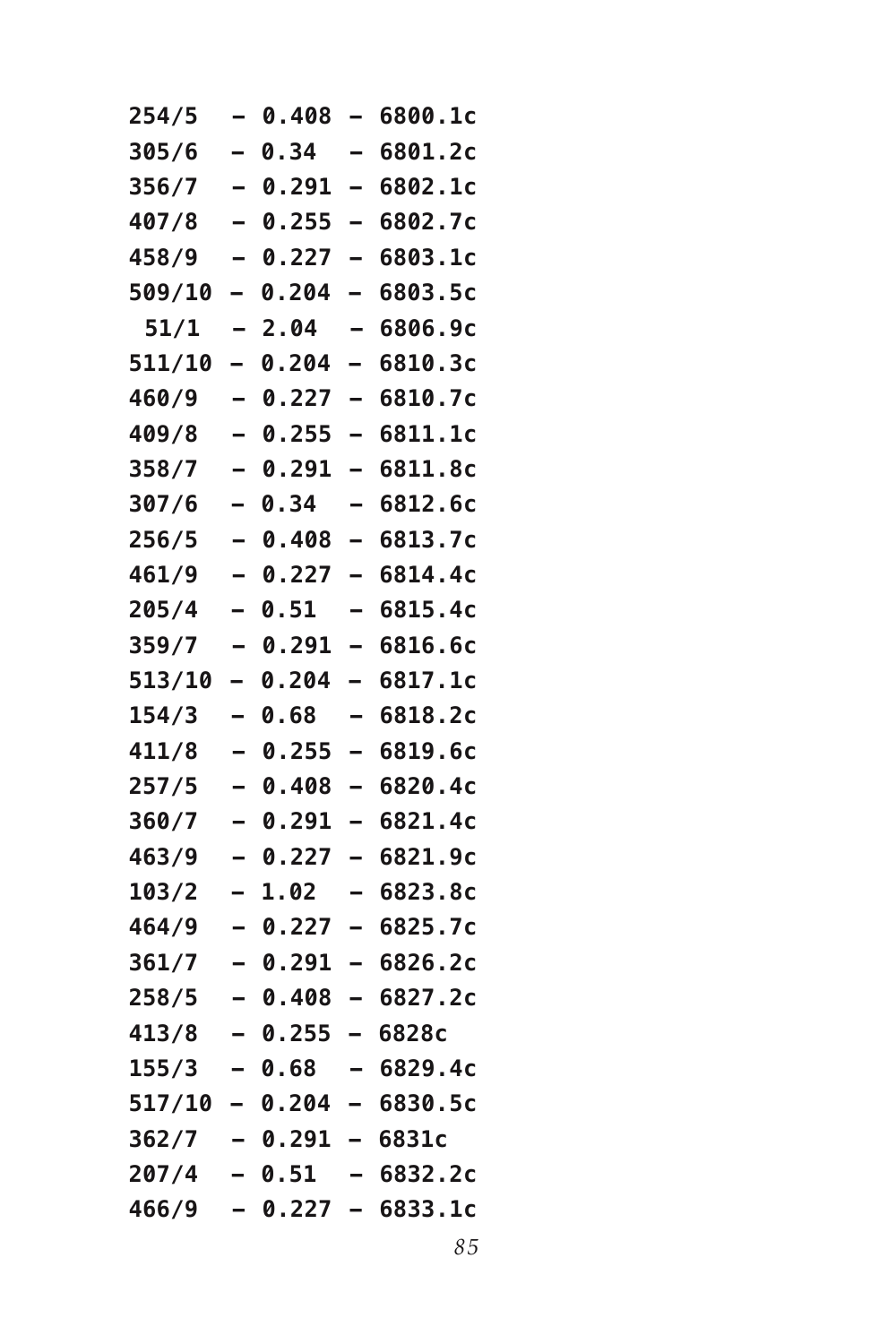| 259/5  |                          | 0.408     | $\overline{\phantom{0}}$ | 6833.9c                  |
|--------|--------------------------|-----------|--------------------------|--------------------------|
| 311/6  | $\overline{\phantom{0}}$ | 0.34      | -                        | 6835c                    |
| 363/7  | -                        | 0.291     | $\overline{\phantom{0}}$ | 6835.8c                  |
| 415/8  | -                        | 0.255     | $\overline{\phantom{0}}$ | 6836.4c                  |
| 467/9  |                          | 0.227     | -                        | 6836.8c                  |
| 519/10 | -                        | 0.204     | -                        | 6837.2c                  |
| 52/1   |                          | 2.04      | -                        | 6840.5c                  |
| 521/10 | -                        | 0.204     | -                        | 6843.9с                  |
| 469/9  | -                        | 0.226     | -                        | 6844.2c                  |
| 417/8  | —                        | 0.255     | -                        | 6844.7c                  |
| 365/7  | -                        | 0.291     | -                        | 6845.3c                  |
| 313/6  | -                        | 0.34      | -                        | 6846.1c                  |
| 261/5  |                          | 0.408     | -                        | 6847.2c                  |
| 470/9  | $\overline{\phantom{0}}$ | 0.226     | -                        | 6847.9c                  |
| 209/4  | -                        | 0.51      | -                        | 6848.8c                  |
| 366/7  | -                        | 0.291     | —                        | 6850c                    |
| 523/10 | -                        | 0.204     | —                        | 6850.5c                  |
| 157/3  | -                        | 0.679     | -                        | 6851.6c                  |
| 419/8  |                          | 0.255     | -                        | 6853c                    |
| 262/5  |                          | 0.408     | $\overline{\phantom{0}}$ | 6853.8c                  |
| 367/7  | -                        | 0.291     | -                        | 6854.7c                  |
| 472/9  |                          | 0.226     | -                        | 6855.3c                  |
| 105/2  | -                        | 1.02      | -                        | 6857.1c                  |
| 473/9  | -                        | 0.226     | -                        | 6858.9c                  |
| 368/7  |                          | 0.291     | -                        | 6859.4c                  |
| 263/5  |                          | 0.408     | -                        | 6860.4c                  |
| 421/8  |                          | 0.255     | $\overline{\phantom{0}}$ | 6861.2c                  |
| 158/3  |                          | $0.679 -$ |                          | 6862.6c                  |
| 527/10 |                          |           |                          | $-$ 0.204 - 6863.7c      |
| 369/7  |                          |           |                          | <b>- 0.291 - 6864.1c</b> |
| 211/4  |                          |           |                          | $-$ 0.509 - 6865.3c      |
| 475/9  |                          | $0.226 -$ |                          | 6866.2c                  |
|        |                          |           |                          |                          |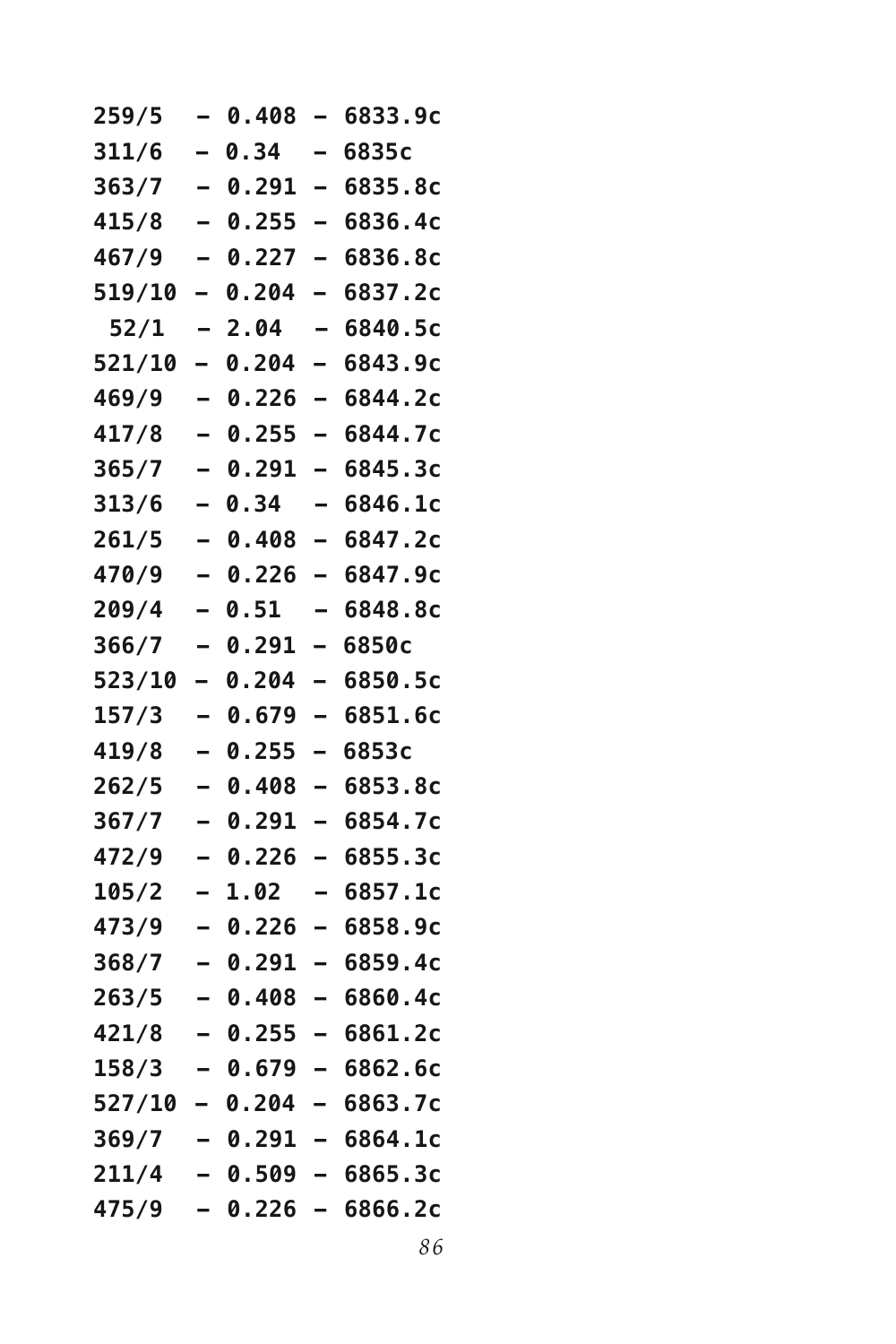|                          | 0.408 | -                        | 6867c                                         |
|--------------------------|-------|--------------------------|-----------------------------------------------|
| $\overline{\phantom{0}}$ | 0.34  | $\overline{\phantom{0}}$ | 6868.1c                                       |
| $\overline{\phantom{0}}$ | 0.291 | -                        | 6868.8c                                       |
| $\overline{\phantom{0}}$ | 0.255 | $\overline{\phantom{0}}$ | 6869.4c                                       |
| $\overline{\phantom{0}}$ | 0.226 | -                        | 6869.9c                                       |
| -                        | 0.204 | -                        | 6870.2c                                       |
|                          | 2.04  |                          | 6873.5c                                       |
| -                        | 0.204 | -                        | 6876.8c                                       |
| $\overline{\phantom{0}}$ | 0.226 | -                        | 6877.1c                                       |
| $\overline{\phantom{0}}$ | 0.255 | —                        | 6877.6c                                       |
| $\overline{\phantom{0}}$ | 0.291 | -                        | 6878.2c                                       |
| -                        | 0.34  | -                        | 6878.9c                                       |
|                          | 0.408 | $\overline{\phantom{0}}$ | 6880с                                         |
| $\overline{\phantom{0}}$ | 0.226 | $\overline{\phantom{0}}$ | 6880.7c                                       |
| $\overline{\phantom{0}}$ | 0.509 | $\overline{\phantom{0}}$ | 6881.7c                                       |
| —                        | 0.291 | -                        | 6882.8c                                       |
| -                        | 0.204 | —                        | 6883.3c                                       |
| -                        | 0.679 | $\overline{\phantom{0}}$ | 6884.4c                                       |
|                          | 0.255 | -                        | 6885.7c                                       |
|                          | 0.407 | $\overline{\phantom{0}}$ | 6886.5c                                       |
| $\overline{\phantom{0}}$ | 0.291 | —                        | 6887.4c                                       |
| -                        | 0.226 | $\overline{\phantom{0}}$ | 6888c                                         |
|                          | 1.02  | -                        | 6889.8c                                       |
| -                        | 0.226 | -                        | 6891.6c                                       |
|                          | 0.291 |                          | 6892.1c                                       |
|                          | 0.407 |                          | 6893c                                         |
|                          | 0.255 |                          | 6893.8c                                       |
| -                        |       | $\blacksquare$           | 6895.1c                                       |
| 537/10                   |       |                          | - 6896.2c                                     |
|                          |       | $\overline{\phantom{0}}$ | 6896.7c                                       |
|                          |       |                          | — 6897.8с                                     |
|                          |       | $\overline{\phantom{0}}$ | 6898.7c                                       |
|                          |       |                          | 0.679<br>- 0.204<br>- 0.291<br>0.509<br>0.226 |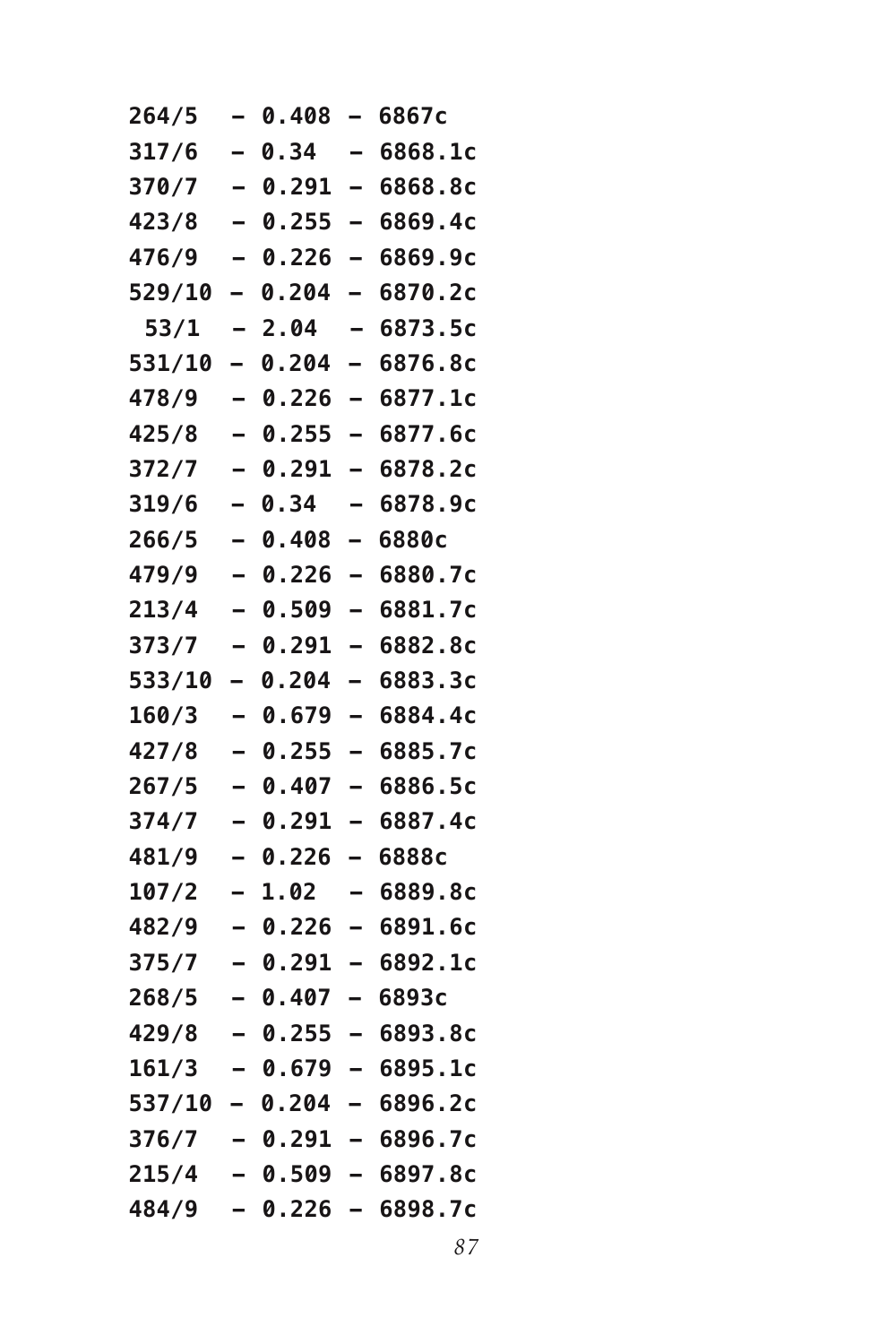| 269/5         |                          | 0.407     | $\overline{\phantom{0}}$ | 6899.4c             |
|---------------|--------------------------|-----------|--------------------------|---------------------|
| 323/6         | —                        | 0.34      | -                        | 6900.5c             |
| 377/7         |                          | 0.291     | -                        | 6901.3c             |
| 431/8         | -                        | 0.255     | $\overline{\phantom{0}}$ | 6901.9c             |
| 485/9         |                          | 0.226     | -                        | 6902.3c             |
| 539/10        | -                        | 0.204     |                          | 6902.7c             |
| 54/1          |                          | 2.04      | $\overline{\phantom{0}}$ | 6905.9c             |
| <b>541/10</b> | -                        | 0.204     | -                        | 6909.1c             |
| 487/9         | —                        | 0.226     | $\overline{\phantom{0}}$ | 6909.4c             |
| 433/8         |                          | 0.255     | $\overline{\phantom{0}}$ | 6909.9с             |
| 379/7         | -                        | 0.291     | -                        | 6910.4с             |
| 325/6         |                          | 0.339     | $\overline{\phantom{0}}$ | 6911.2c             |
| 271/5         |                          | 0.407     | $\overline{\phantom{0}}$ | 6912.3c             |
| 488/9         | $\overline{\phantom{0}}$ | 0.226     | $\overline{\phantom{0}}$ | 6913с               |
| 217/4         |                          | 0.509     | $\overline{\phantom{0}}$ | 6913.9c             |
| 380/7         |                          | 0.291     | —                        | 6915c               |
| 543/10        | -                        | 0.204     | $\overline{\phantom{0}}$ | 6915.5c             |
| 163/3         |                          | 0.679     | $\equiv$                 | 6916.5c             |
| 435/8         | —                        | 0.255     | $\overline{\phantom{0}}$ | 6917.8c             |
| 272/5         |                          | 0.407     | $\overline{ }$           | 6918.6c             |
| 381/7         | $\overline{a}$           | 0.291     | $\overline{\phantom{0}}$ | 6919.6с             |
| 490/9         |                          | 0.226     | -                        | 6920.1c             |
| 109/2         | -                        | 1.02      | -                        | 6921.8c             |
| 491/9         |                          | 0.226     |                          | 6923.6c             |
| 382/7         |                          | 0.291     | -                        | 6924.1c             |
| 273/5         |                          | 0.407     |                          | 6925с               |
| 437/8         |                          | 0.255     |                          | 6925.8c             |
| 164/3         |                          |           |                          | - 0.679 - 6927.1c   |
| 547/10        |                          |           |                          | $-$ 0.204 - 6928.2c |
| 383/7         |                          |           |                          | — 0.291 — 6928.6с   |
| 219/4         |                          |           |                          | $-$ 0.509 - 6929.7c |
| 493/9         |                          | $0.226 -$ |                          | 6930.6c             |
|               |                          |           |                          |                     |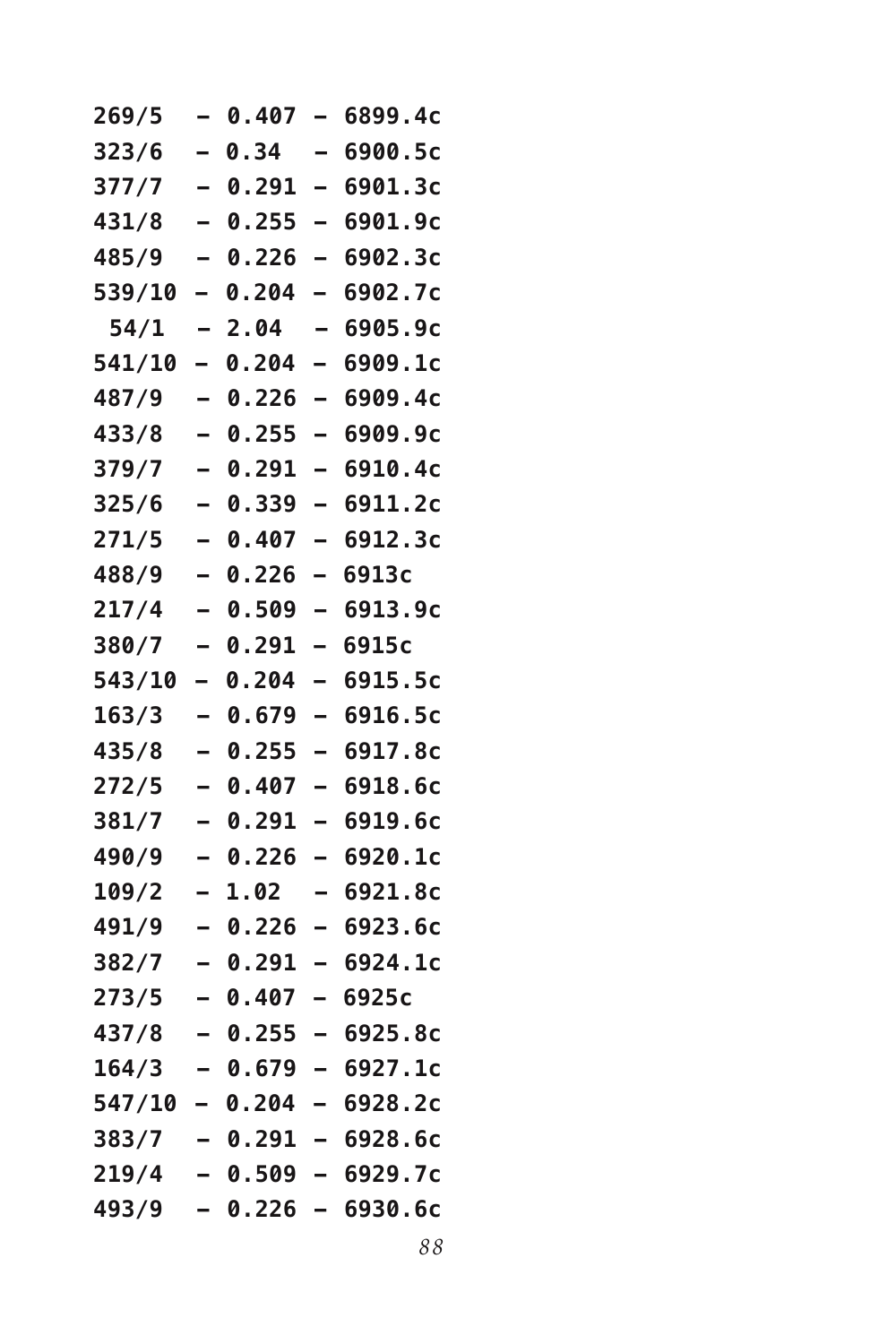| 274/5  | -                        | 0.407           | $\qquad \qquad =$        | 6931.3c                    |
|--------|--------------------------|-----------------|--------------------------|----------------------------|
| 329/6  |                          | 0.339           | $\equiv$                 | 6932.4c                    |
| 384/7  | $\overline{\phantom{0}}$ | 0.291           | $\overline{\phantom{0}}$ | 6933.1c                    |
| 439/8  | $\overline{\phantom{0}}$ | 0.255           | $\overline{\phantom{0}}$ | 6933.7c                    |
| 494/9  | —                        | 0.226           | —                        | 6934.1c                    |
| 549/10 | -                        | 0.204           | -                        | 6934.5c                    |
| 55/1   | -                        | 2.04            | -                        | 6937.6c                    |
| 551/10 | -                        | 0.204           |                          | 6940.8с                    |
| 496/9  | $\overline{\phantom{0}}$ | 0.226           | $\overline{\phantom{0}}$ | 6941.1c                    |
| 441/8  | -                        | 0.255           | $\overline{\phantom{0}}$ | 6941.6c                    |
| 386/7  | $\overline{\phantom{0}}$ | 0.291           | $\overline{\phantom{0}}$ | 6942.1c                    |
| 331/6  |                          | 0.339           | $\overline{\phantom{0}}$ | 6942.9c                    |
| 276/5  | -                        | 0.407           | -                        | 6943.9c                    |
| 497/9  |                          | 0.226           |                          | 6944.6с                    |
| 221/4  | $\overline{\phantom{0}}$ | 0.509           | $\overline{\phantom{0}}$ | 6945.5c                    |
| 387/7  | -                        | 0.291           | $\overline{\phantom{0}}$ | 6946.6c                    |
| 553/10 | $\overline{\phantom{0}}$ | 0.204           | -                        | 6947c                      |
| 166/3  | $\overline{\phantom{0}}$ | 0.679           | -                        | 6948.1c                    |
| 443/8  | -                        | 0.255           | -                        | 6949.4c                    |
| 277/5  |                          | 0.407           |                          | 6950.2c                    |
| 388/7  | $\overline{\phantom{0}}$ | 0.291           | -                        | 6951.1c                    |
| 499/9  | -                        | 0.226           | $\overline{\phantom{0}}$ | 6951.6c                    |
| 111/2  | -                        | 1.02            | -                        | 6953.3c                    |
| 500/9  |                          | 0.226           | -                        | 6955c                      |
| 389/7  | -                        | 0.291           | -                        | 6955.5c                    |
| 278/5  |                          | 0.407           |                          | 6956.4c                    |
| 445/8  |                          | 0.254           |                          | 6957.2c                    |
| 167/3  |                          |                 |                          | - 0.679 - 6958.5c          |
|        |                          |                 |                          | $557/10 - 0.204 - 6959.5c$ |
| 390/7  |                          | — 0.291 — 6960с |                          |                            |
| 223/4  |                          |                 |                          | $-$ 0.509 - 6961.1c        |
| 502/9  |                          | - 0.226 -       |                          | 6961.9c                    |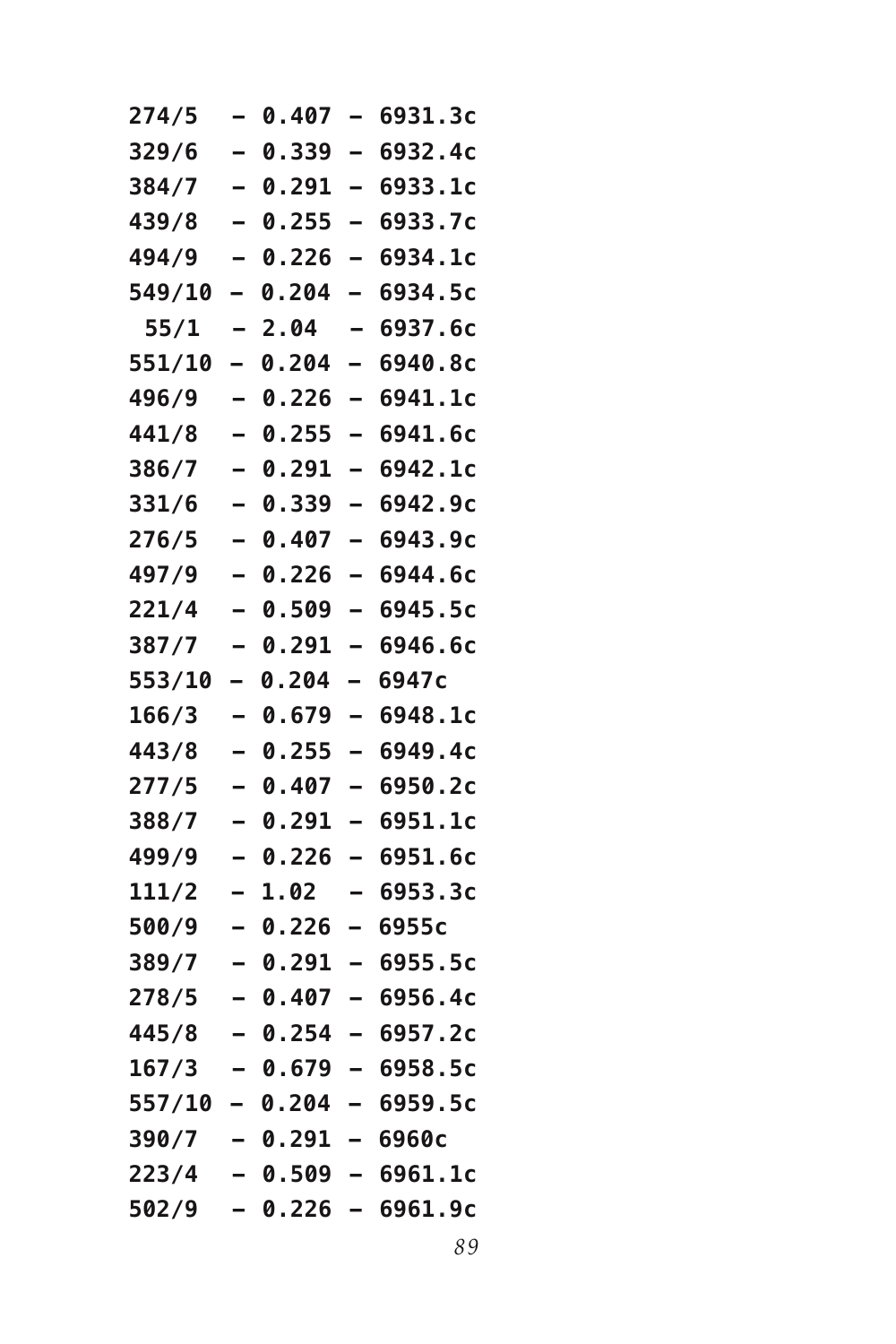| 279/5  |                          | 0.407      | $\overline{\phantom{0}}$ | 6962.6c                  |
|--------|--------------------------|------------|--------------------------|--------------------------|
| 335/6  | —                        | 0.339      | $\overline{\phantom{0}}$ | 6963.7c                  |
| 391/7  | $\overline{\phantom{0}}$ | 0.291      | $\overline{\phantom{0}}$ | 6964.4c                  |
| 447/8  | —                        | 0.254      | —                        | 6965c                    |
| 503/9  |                          | 0.226      | -                        | 6965.4c                  |
| 559/10 | -                        | 0.204      | $\overline{\phantom{0}}$ | 6965.7c                  |
| 56/1   |                          | 2.04       | $\overline{\phantom{0}}$ | 6968.8c                  |
| 561/10 | —                        | 0.204      | -                        | 6971.9c                  |
| 505/9  | —                        | 0.226      | $\overline{\phantom{0}}$ | 6972.3c                  |
| 449/8  |                          | 0.254      | $\overline{a}$           | 6972.7c                  |
| 393/7  | -                        | 0.291      | -                        | 6973.2c                  |
| 337/6  |                          | 0.339      | -                        | 6974c                    |
| 281/5  |                          | 0.407      | $\overline{\phantom{0}}$ | 6975c                    |
| 506/9  | —                        | 0.226      | —                        | 6975.7c                  |
| 225/4  |                          | 0.509      | $\overline{\phantom{0}}$ | 6976.5c                  |
| 394/7  |                          | 0.291      | $\overline{\phantom{0}}$ | 6977.6c                  |
| 563/10 | -                        | 0.204      | $\overline{\phantom{0}}$ | 6978.1c                  |
| 169/3  |                          | 0.679      | $\overline{a}$           | 6979.1c                  |
| 451/8  | —                        | 0.254      | $\overline{ }$           | 6980.4c                  |
| 282/5  |                          | 0.407      | -                        | 6981.1c                  |
| 395/7  | -                        | 0.291      | -                        | 6982c                    |
| 508/9  |                          | 0.226      | $\overline{\phantom{0}}$ | 6982.5c                  |
| 113/2  | -                        | 1.02       | -                        | 6984.2c                  |
| 509/9  |                          | 0.226      | -                        | 6985.9c                  |
| 396/7  |                          | 0.291      | -                        | 6986.4c                  |
| 283/5  |                          | 0.407      | -                        | 6987.3c                  |
| 453/8  |                          | 0.254      |                          | 6988c                    |
| 170/3  |                          |            |                          | — 0.678 — 6989.3с        |
|        |                          |            |                          | 567/10 – 0.204 – 6990.3c |
| 397/7  |                          |            |                          | — 0.291 — 6990.8с        |
| 227/4  |                          |            |                          | $-$ 0.509 - 6991.9c      |
| 511/9  |                          | $-0.226 -$ |                          | 6992.7c                  |
|        |                          |            |                          |                          |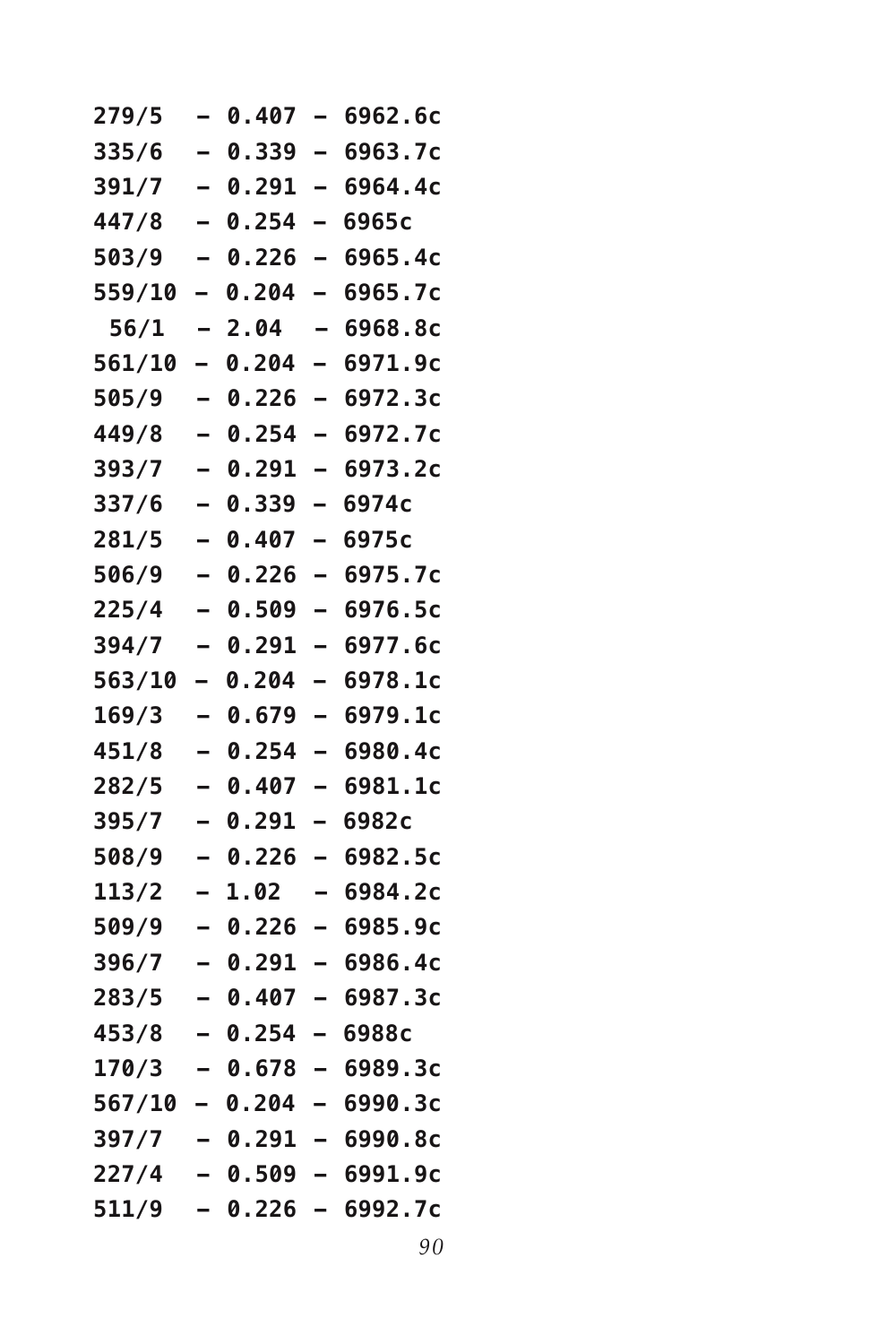| 284/5            | -                        | 0.407            | $\qquad \qquad =$        | 6993.4c             |
|------------------|--------------------------|------------------|--------------------------|---------------------|
| 341/6            | $\overline{\phantom{0}}$ | 0.339            | $\equiv$                 | 6994.4c             |
| 398/7            | $\overline{\phantom{0}}$ | 0.291            | $\overline{\phantom{0}}$ | 6995.1c             |
| 455/8            | $\overline{\phantom{0}}$ | 0.254            | $\overline{\phantom{0}}$ | 6995.7c             |
| 512/9            | -                        | 0.226            | —                        | 6996.1c             |
| 569/10           | -                        | 0.204            | -                        | 6996.4c             |
| 57/1             | -                        | 2.04             | -                        | 6999.5c             |
| 571/10           | -                        | 0.204            |                          | 7002.5c             |
| 514/9            | $\overline{\phantom{0}}$ | 0.226            | $\overline{\phantom{0}}$ | 7002.8c             |
| 457/8            | -                        | 0.254            | $\overline{\phantom{0}}$ | 7003.3c             |
| 400/7            | $\overline{\phantom{0}}$ | 0.291            | $\overline{\phantom{0}}$ | 7003.8c             |
| 343/6            |                          | 0.339            | $\overline{\phantom{0}}$ | 7004.5c             |
| 286/5            | -                        | 0.407            | $\equiv$                 | 7005.5c             |
| 515/9            | $\overline{\phantom{0}}$ | 0.226            | -                        | 7006.2c             |
| 229/4            | -                        | 0.509            | $\equiv$                 | 7007c               |
| 401/7            | -                        | 0.291            | $\overline{\phantom{0}}$ | 7008.1c             |
| 573/10           | $\overline{\phantom{0}}$ | 0.203            | —                        | 7008.6c             |
| 172/3            | $\overline{\phantom{0}}$ | 0.678            | $\overline{\phantom{0}}$ | 7009.6c             |
| 459/8            | -                        | 0.254            | $\equiv$                 | 7010.8c             |
| 287/5            |                          | 0.407            |                          | 7011.6c             |
| 402/7            | $\overline{\phantom{0}}$ | 0.291            | —                        | 7012.4c             |
| 517/9            | -                        | 0.226            | $\overline{\phantom{0}}$ | 7012.9c             |
| 115/2            | —                        | 1.02             | -                        | 7014.6c             |
| 518/9            |                          | 0.226            |                          | 7016.3c             |
| 403/7            | -                        | 0.291            |                          | 7016.7c             |
| 288/5            |                          | 0.407            |                          | 7017.6c             |
| 461/8            |                          | 0.254            |                          | 7018.3c             |
| 173/3            |                          |                  |                          | - 0.678 - 7019.6c   |
| $577/10 - 0.203$ |                          |                  |                          | — 7020.6с           |
| 404/7            |                          | $-0.291 - 7021c$ |                          |                     |
| 231/4            |                          |                  |                          | $-$ 0.509 - 7022.1c |
| 520/9            |                          |                  |                          | $0.226 - 7022.9c$   |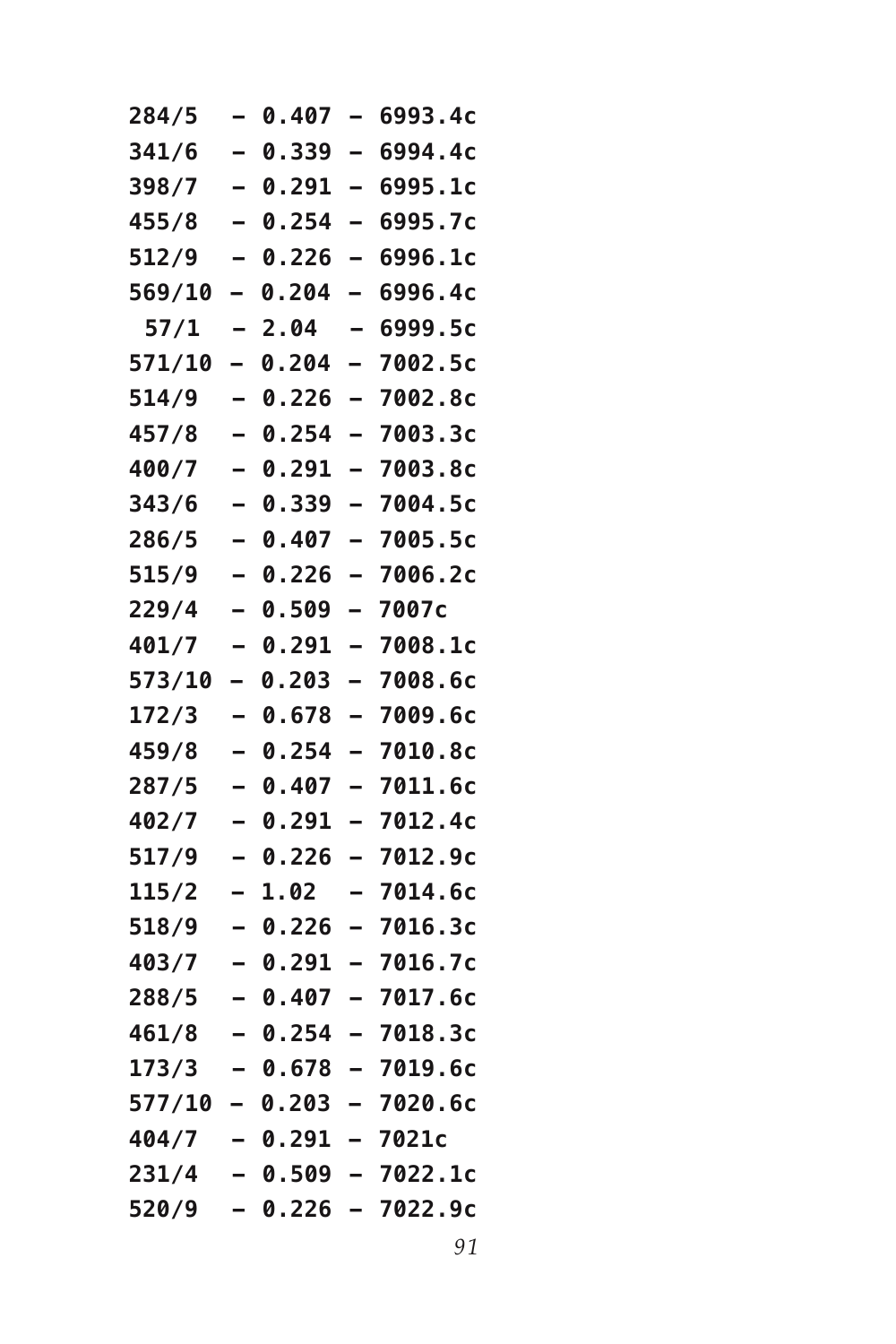| 289/5  |                          | 0.407 |                          | 7023.6c                   |
|--------|--------------------------|-------|--------------------------|---------------------------|
| 347/6  | $\overline{\phantom{0}}$ | 0.339 | $\overline{\phantom{0}}$ | 7024.6c                   |
| 405/7  |                          | 0.291 | $\overline{\phantom{0}}$ | 7025.3c                   |
| 463/8  | —                        | 0.254 | $\overline{\phantom{0}}$ | 7025.8c                   |
| 521/9  | -                        | 0.226 | -                        | 7026.3c                   |
| 579/10 | -                        | 0.203 | $\overline{\phantom{0}}$ | 7026.6c                   |
| 58/1   |                          | 2.03  |                          | 7029.6c                   |
| 581/10 | -                        | 0.203 | -                        | 7032.6c                   |
| 523/9  | -                        | 0.226 | $\overline{\phantom{0}}$ | 7032.9c                   |
| 465/8  |                          | 0.254 | $\overline{\phantom{0}}$ | 7033.3c                   |
| 407/7  | -                        | 0.291 | -                        | 7033.8c                   |
| 349/6  |                          | 0.339 | $\overline{\phantom{0}}$ | 7034.5c                   |
| 291/5  |                          | 0.407 |                          | 7035.5c                   |
| 524/9  | $\overline{\phantom{0}}$ | 0.226 | $\overline{\phantom{0}}$ | 7036.2c                   |
| 233/4  | $\overline{\phantom{0}}$ | 0.509 | $\overline{\phantom{0}}$ | 7037c                     |
| 408/7  | -                        | 0.291 | $\overline{\phantom{0}}$ | 7038.1c                   |
| 583/10 | -                        | 0.203 | -                        | 7038.5c                   |
| 175/3  |                          | 0.678 |                          | 7039.5c                   |
| 467/8  | $\equiv$                 | 0.254 | —                        | 7040.7c                   |
| 292/5  | -                        | 0.407 | $\overline{\phantom{0}}$ | 7041.5c                   |
| 409/7  |                          | 0.291 | $\overline{\phantom{0}}$ | 7042.3c                   |
| 526/9  |                          | 0.226 | $\overline{\phantom{0}}$ | 7042.8c                   |
| 117/2  | -                        | 1.02  | -                        | 7044.4с                   |
| 527/9  |                          | 0.226 |                          | 7046.1c                   |
| 410/7  |                          | 0.291 |                          | 7046.6c                   |
| 293/5  |                          | 0.407 | $\overline{\phantom{0}}$ | 7047.4c                   |
| 469/8  |                          | 0.254 |                          | 7048.1c                   |
|        |                          |       |                          | $176/3 - 0.678 - 7049.4c$ |
|        |                          |       |                          | 587/10 – 0.203 – 7050.3c  |
|        |                          |       |                          | 411/7 – 0.291 – 7050.8c   |
| 235/4  |                          |       |                          | $-$ 0.509 - 7051.8c       |
| 529/9  |                          |       |                          | $-$ 0.226 - 7052.6c       |
|        |                          |       |                          |                           |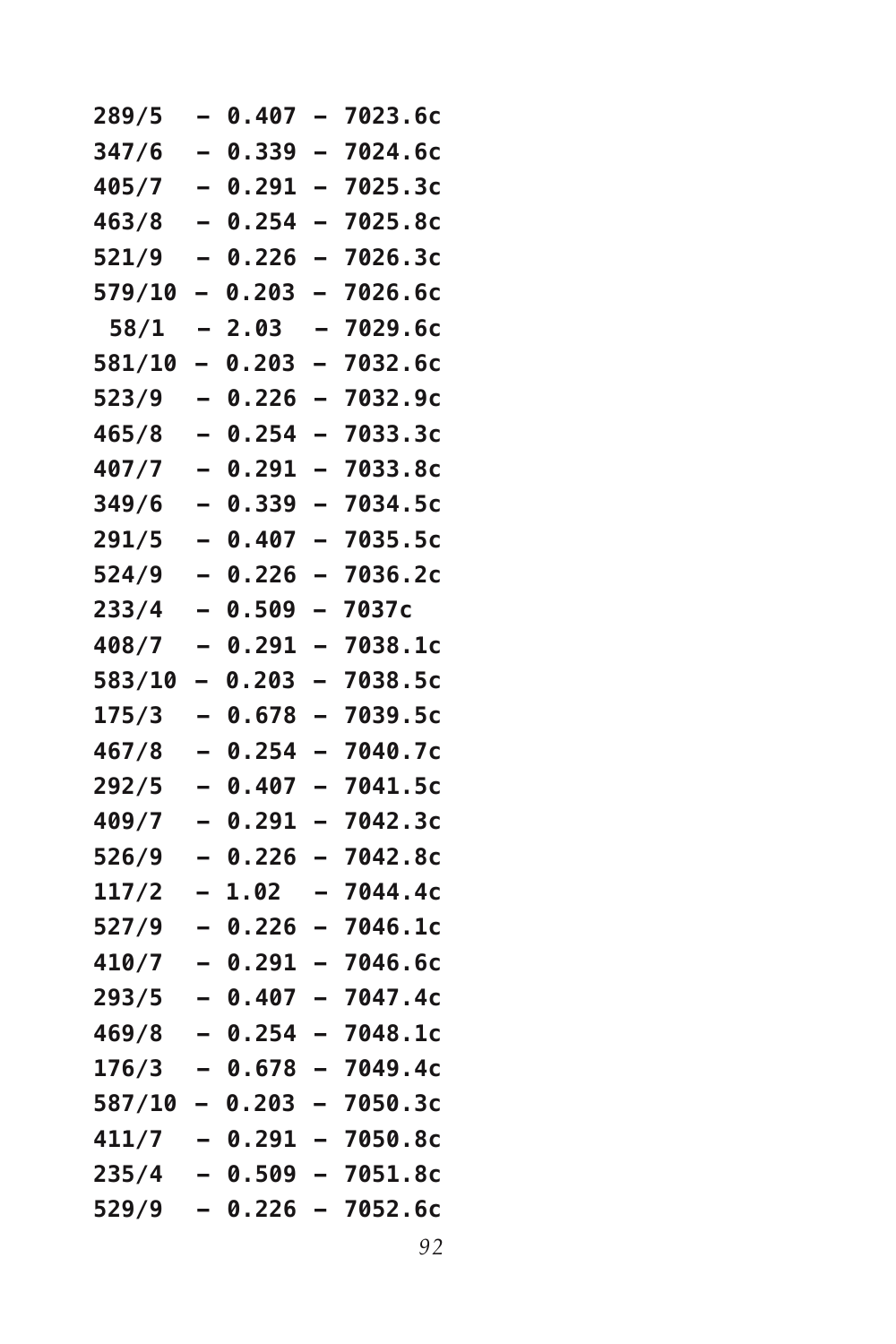| 294/5                   | -                        | 0.407  | $\equiv$                 | 7053.3c                    |
|-------------------------|--------------------------|--------|--------------------------|----------------------------|
| 353/6                   | $\overline{a}$           | 0.339  | $\overline{a}$           | 7054.3c                    |
| 412/7                   | $\equiv$                 | 0.291  | $\overline{\phantom{0}}$ | 7055c                      |
| 471/8                   | $\overline{\phantom{0}}$ | 0.254  | $\overline{\phantom{0}}$ | 7055.5c                    |
| 530/9                   | $\overline{\phantom{0}}$ | 0.226  | $\overline{\phantom{0}}$ | 7055.9c                    |
| 589/10                  | -                        | 0.203  | -                        | 7056.2c                    |
| 59/1                    | -                        | 2.03   | -                        | 7059.2c                    |
| 591/10                  | $\overline{\phantom{0}}$ | 0.203  |                          | 7062.1c                    |
| 532/9                   | $\overline{\phantom{0}}$ | 0.226  | $\overline{a}$           | 7062.4c                    |
| 473/8                   | -                        | 0.254  | $\overline{\phantom{0}}$ | 7062.8c                    |
| 414/7                   | $\overline{\phantom{0}}$ | 0.291  | $\overline{\phantom{0}}$ | 7063.4c                    |
| 355/6                   | $\overline{\phantom{0}}$ | 0.339  | $\overline{\phantom{0}}$ | 7064.1c                    |
| 296/5                   | -                        | 0.407  | $\equiv$                 | 7065c                      |
| 533/9                   | $\equiv$                 | 0.226  | $\equiv$                 | 7065.7c                    |
| 237/4                   | $\equiv$                 | 0.508  | $\equiv$                 | 7066.5c                    |
| 415/7                   | -                        | 0.291  | $\overline{\phantom{0}}$ | 7067.5c                    |
| 593/10                  | $\overline{\phantom{0}}$ | 0.203  | —                        | 7068c                      |
| 178/3                   | $\overline{\phantom{0}}$ | 0.678  | $\overline{\phantom{0}}$ | 7068.9c                    |
| 475/8                   | $\overline{\phantom{0}}$ | 0.254  | $\equiv$                 | 7070.1c                    |
| 297/5                   |                          | 0.407  | $\overline{\phantom{0}}$ | 7070.9c                    |
| 416/7                   | $\equiv$                 | 0.291  | —                        | 7071.7c                    |
| 535/9                   | -                        | 0.226  | $\overline{\phantom{0}}$ | 7072.2c                    |
| 119/2                   | —                        | 1.02   |                          | 7073.8c                    |
| 536/9                   |                          | 0.226  |                          | 7075.4c                    |
| 417/7                   | -                        | 0.291  |                          | 7075.9c                    |
| 298/5                   |                          | 0.407  |                          | 7076.7c                    |
| 477/8                   |                          | 0.254  |                          | 7077.4c                    |
| 179/3                   |                          |        |                          | $-$ 0.678 - 7078.6c        |
|                         |                          |        |                          | $597/10 - 0.203 - 7079.6c$ |
| 418/7                   |                          | - 0.29 |                          | — 7080с                    |
| $239/4 - 0.508 - 7081c$ |                          |        |                          |                            |
|                         |                          |        |                          |                            |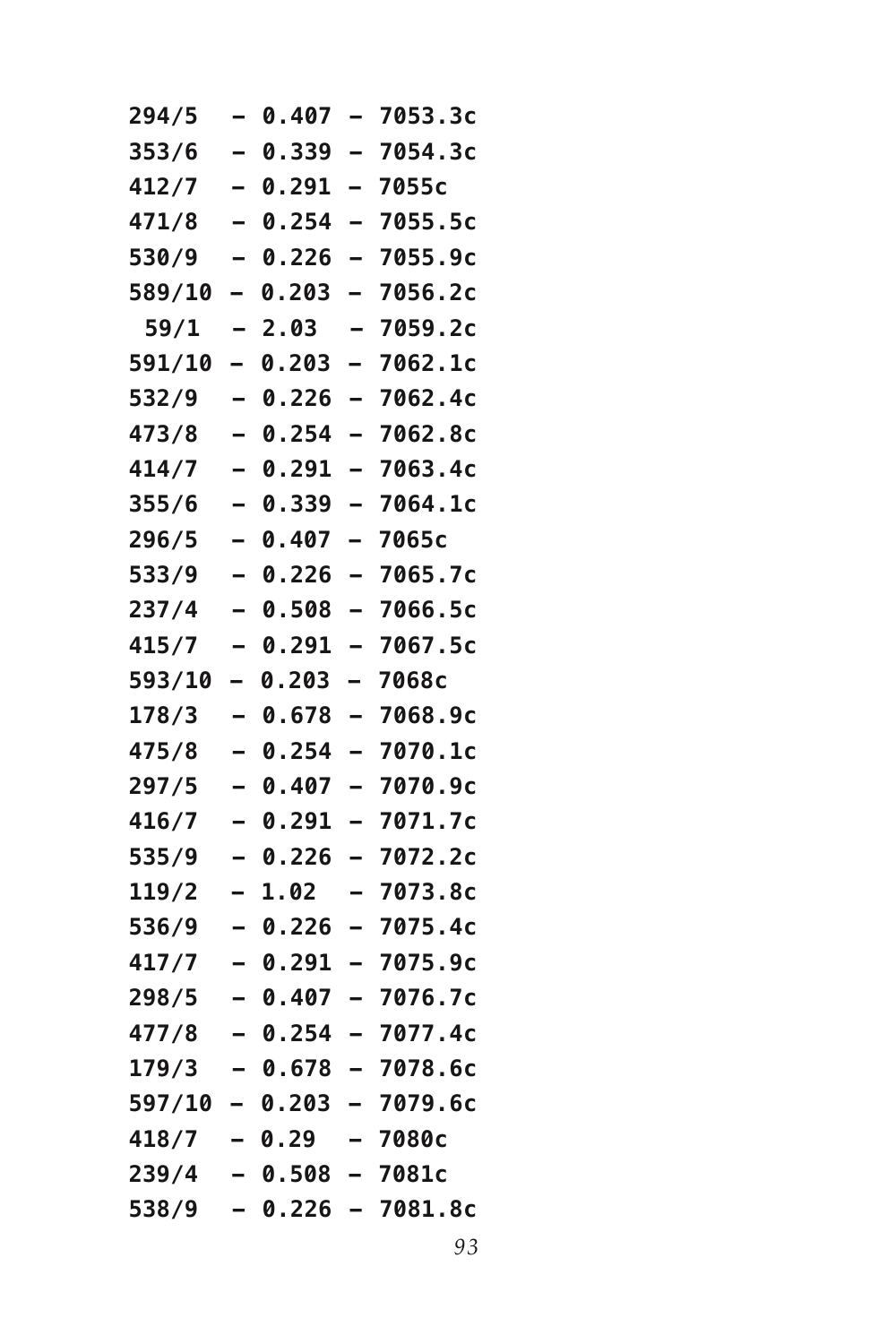| 299/5          |                          | 0.407   |                          | 7082.5c                   |
|----------------|--------------------------|---------|--------------------------|---------------------------|
| 359/6          | $\equiv$                 | 0.339   | $\overline{\phantom{0}}$ | 7083.5c                   |
| 419/7          | -                        | 0.29    |                          | 7084.1c                   |
| 479/8          | —                        | 0.254   | $\overline{\phantom{0}}$ | 7084.7c                   |
| 539/9          | -                        | 0.226   | $\overline{\phantom{0}}$ | 7085.1c                   |
| 599/10         | -                        | 0.203   | $\overline{\phantom{0}}$ | 7085.4c                   |
| 60/1           |                          | 2.03    |                          | 7088.3c                   |
| <b>601/10</b>  | $\overline{\phantom{0}}$ | 0.203   | -                        | 7091.2c                   |
| 541/9          | —                        | 0.226   | $\overline{\phantom{0}}$ | 7091.5c                   |
| 481/8          |                          | 0.254   | $\overline{\phantom{0}}$ | 7091.9с                   |
| 421/7          | -                        | 0.29    | -                        | 7092.4c                   |
| 361/6          |                          | 0.339   |                          | 7093.1c                   |
| 301/5          |                          | 0.407   |                          | 7094c                     |
| 542/9          | $\overline{\phantom{0}}$ | 0.226   | -                        | 7094.7c                   |
| 241/4          | $\overline{\phantom{0}}$ | 0.508   | $\overline{\phantom{0}}$ | 7095.5c                   |
| 422/7          |                          | 0.29    |                          | 7096.5c                   |
| 603/10         | -                        | 0.203   | -                        | 7096.9c                   |
| 181/3          |                          | 0.678   |                          | 7097.9c                   |
| 483/8          | $\overline{\phantom{0}}$ | 0.254   | —                        | 7099.1c                   |
| 302/5          | -                        | 0.407   | $\overline{\phantom{0}}$ | 7099.8c                   |
| 423/7          | —                        | 0.29    | -                        | 7100.6с                   |
| 544/9          |                          | 0.226   | -                        | 7101c                     |
| 121/2          | -                        | 1.02    | -                        | 7102.6c                   |
| 545/9          |                          | 0.226   |                          | 7104.2c                   |
| 424/7          |                          | 0.29    |                          | 7104.7c                   |
| 303/5          |                          | 0.407   |                          | 7105.5c                   |
| 485/8          |                          | 0.254   |                          | 7106.2c                   |
|                |                          |         |                          | $182/3 - 0.678 - 7107.4c$ |
| 607/10 - 0.203 |                          |         |                          | $-7108.3c$                |
| 425/7 – 0.29   |                          |         |                          | $-7108.8c$                |
| 243/4          |                          | - 0.508 |                          | — 7109.8с                 |
| 547/9          |                          |         |                          | $-$ 0.226 - 7110.6c       |
|                |                          |         |                          |                           |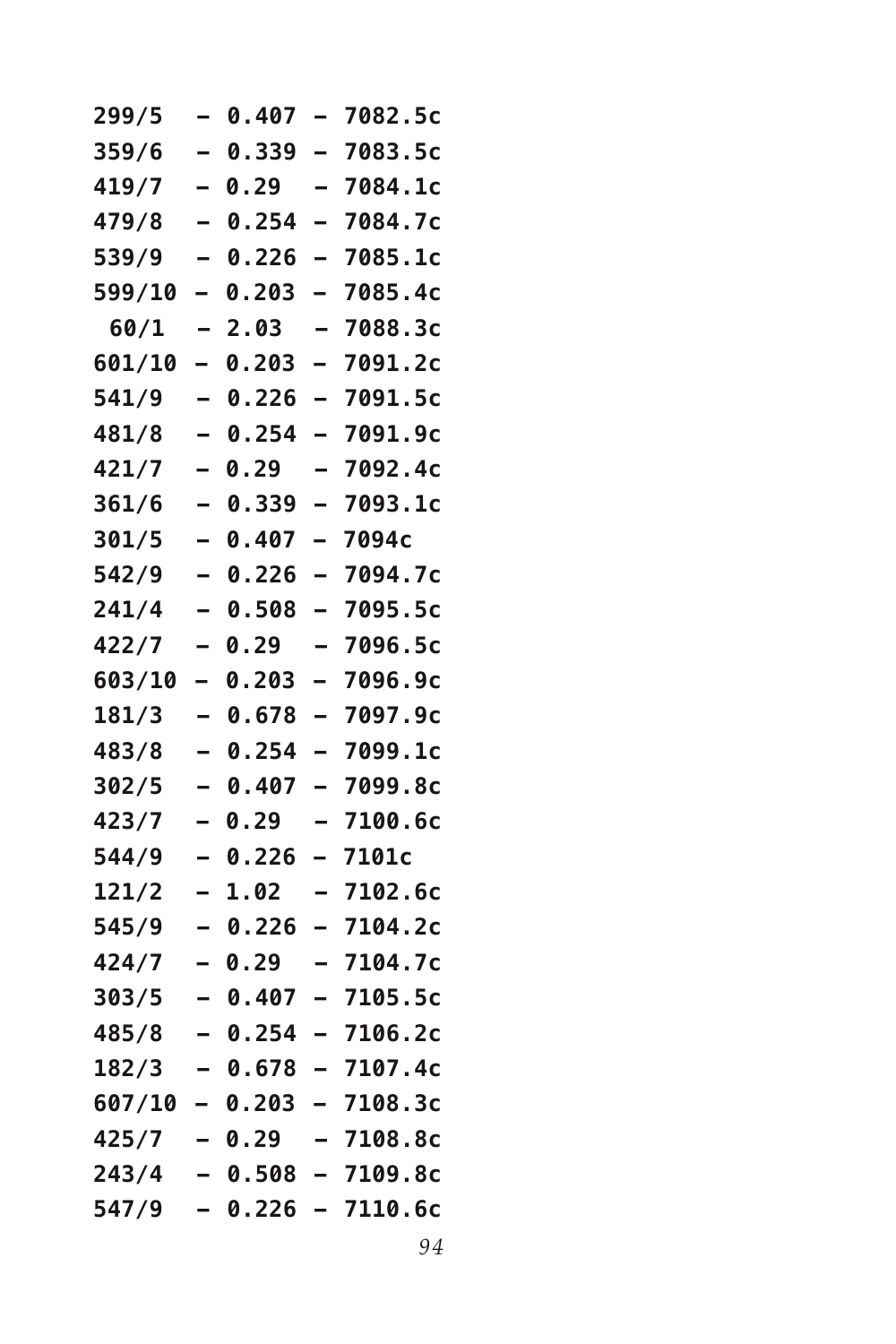| 304/5                   | -                        | 0.407 | $\overline{\phantom{0}}$ | 7111.2c                    |
|-------------------------|--------------------------|-------|--------------------------|----------------------------|
| 365/6                   | $\overline{a}$           | 0.339 | $\overline{a}$           | 7112.1c                    |
| 426/7                   | $\equiv$                 | 0.29  | $\overline{\phantom{0}}$ | 7112.8c                    |
| 487/8                   | $\overline{\phantom{0}}$ | 0.254 | $\blacksquare$           | 7113.3c                    |
| 548/9                   | —                        | 0.226 | $\overline{\phantom{0}}$ | 7113.7c                    |
| 609/10                  | $\overline{\phantom{0}}$ | 0.203 | Ξ.                       | 7114c                      |
| 61/1                    | -                        | 2.03  | -                        | 7116.9c                    |
| 611/10                  | Ξ.                       | 0.203 | $\overline{a}$           | 7119.7c                    |
| 550/9                   | —                        | 0.226 | $\equiv$                 | 7120c                      |
| 489/8                   | $\overline{\phantom{0}}$ | 0.254 | $\overline{\phantom{0}}$ | 7120.4c                    |
| 428/7                   | $\overline{\phantom{0}}$ | 0.29  |                          | 7120.9c                    |
| 367/6                   | $\overline{\phantom{0}}$ | 0.339 | $\equiv$                 | 7121.6c                    |
| 306/5                   | -                        | 0.407 | $\overline{\phantom{0}}$ | 7122.6c                    |
| 551/9                   | $\overline{a}$           | 0.226 | $\equiv$                 | 7123.2c                    |
| 245/4                   | $\equiv$                 | 0.508 | $\overline{a}$           | 7124c                      |
| 429/7                   | -                        | 0.29  | -                        | 7125c                      |
| 613/10                  | $\overline{\phantom{0}}$ | 0.203 | $\overline{\phantom{0}}$ | 7125.4c                    |
| 184/3                   | -                        | 0.678 | $\overline{\phantom{0}}$ | 7126.3c                    |
| 491/8                   | $\overline{\phantom{0}}$ | 0.254 | $\equiv$                 | 7127.5c                    |
| 307/5                   |                          | 0.407 | $\equiv$                 | 7128.2c                    |
| 430/7                   | $\equiv$                 | 0.29  | $\overline{\phantom{0}}$ | 7129c                      |
| 553/9                   | $\overline{a}$           | 0.226 | $\overline{\phantom{0}}$ | 7129.5c                    |
| 123/2                   | $\blacksquare$           | 1.02  |                          | 7131c                      |
| 554/9                   | -                        | 0.226 | $\overline{\phantom{0}}$ | 7132.6c                    |
| 431/7                   | Ξ.                       | 0.29  |                          | 7133c                      |
| 308/5                   |                          | 0.406 |                          | 7133.8c                    |
| 493/8                   |                          | 0.254 |                          | 7134.5c                    |
|                         |                          |       |                          | $185/3 - 0.677 - 7135.7c$  |
|                         |                          |       |                          | $617/10 - 0.203 - 7136.6c$ |
| 432/7 – 0.29            |                          |       |                          | $-7137c$                   |
| $247/4 - 0.508 - 7138c$ |                          |       |                          |                            |
| 556/9                   |                          |       |                          | $-$ 0.226 - 7138.8c        |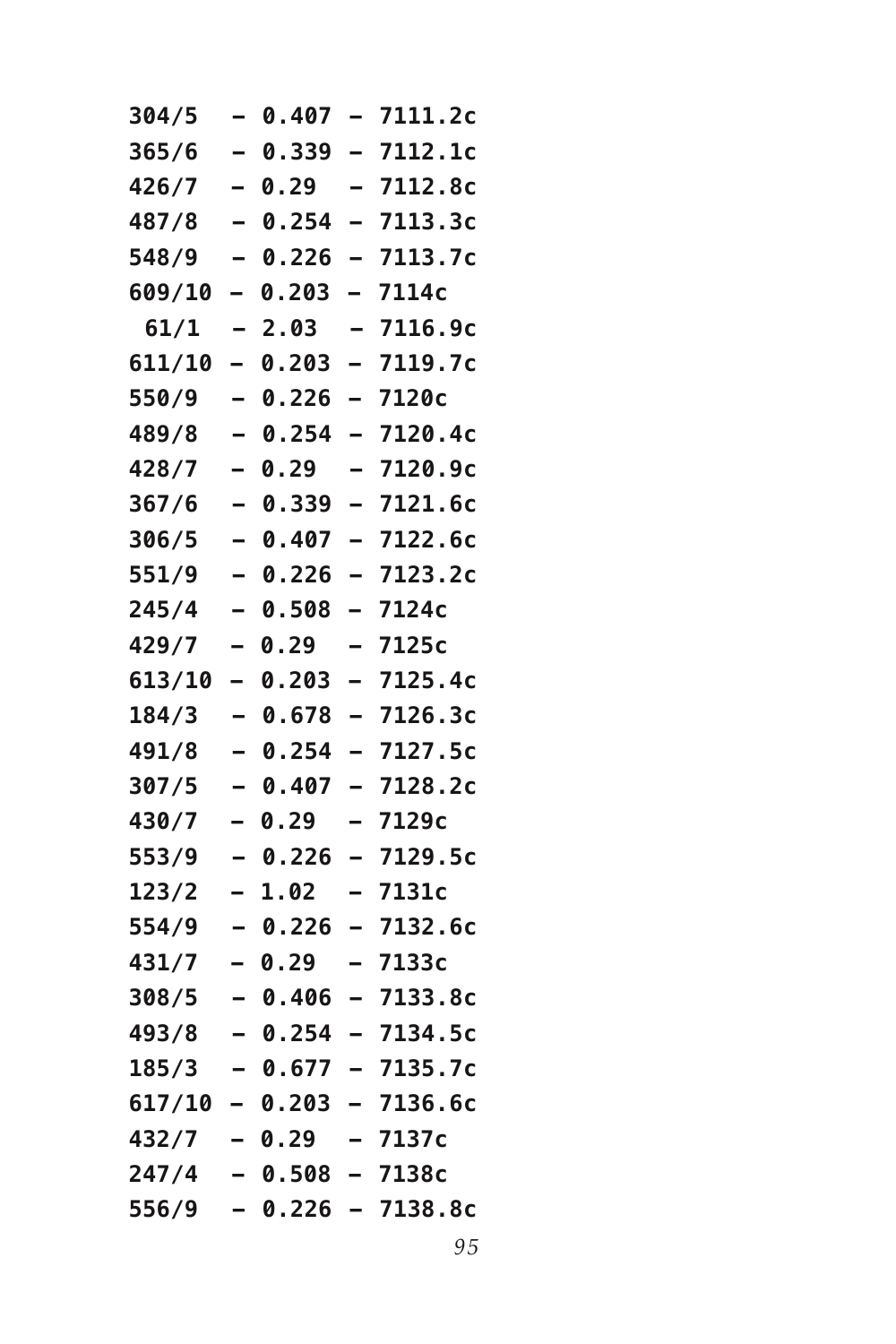| 309/5  |                          | 0.406     |                          | 7139.4c             |
|--------|--------------------------|-----------|--------------------------|---------------------|
| 371/6  | $\overline{a}$           | 0.339     | $\overline{\phantom{0}}$ | 7140.4c             |
| 433/7  | -                        | 0.29      |                          | 7141c               |
| 495/8  | $\overline{\phantom{0}}$ | 0.254     | $\overline{\phantom{0}}$ | 7141.5c             |
| 557/9  | -                        | 0.226     | $\overline{ }$           | 7141.9c             |
| 619/10 | -                        | 0.203     |                          | 7142.2c             |
| 62/1   |                          | 2.03      |                          | 7145c               |
| 621/10 | —                        | 0.203     | $\overline{\phantom{0}}$ | 7147.8c             |
| 559/9  | —                        | 0.226     | -                        | 7148.1c             |
| 497/8  | $\overline{\phantom{0}}$ | 0.254     | $\overline{\phantom{0}}$ | 7148.5c             |
| 435/7  | -                        | 0.29      | -                        | 7149c               |
| 373/6  |                          | 0.339     | $\overline{a}$           | 7149.7c             |
| 311/5  |                          | 0.406     |                          | 7150.6c             |
| 560/9  | $\overline{\phantom{0}}$ | 0.226     | $\overline{\phantom{0}}$ | 7151.2c             |
| 249/4  | $\overline{\phantom{0}}$ | 0.508     | $\equiv$                 | 7152c               |
| 436/7  | -                        | 0.29      | -                        | 7153c               |
| 623/10 | -                        | 0.203     | $\equiv$                 | 7153.4c             |
| 187/3  |                          | 0.677     |                          | 7154.3c             |
| 499/8  | $\equiv$                 | 0.254     | $\overline{a}$           | 7155.5c             |
| 312/5  | $\overline{\phantom{0}}$ | 0.406     | $\overline{\phantom{0}}$ | 7156.2c             |
| 437/7  | -                        | 0.29      |                          | 7157c               |
| 562/9  | $\overline{\phantom{0}}$ | 0.226     | -                        | 7157.4c             |
| 125/2  | -                        | 1.02      | -                        | 7158.9c             |
| 563/9  |                          | 0.226     |                          | 7160.5c             |
| 438/7  |                          | 0.29      |                          | 7160.9c             |
| 313/5  |                          | 0.406     | -                        | 7161.7c             |
| 501/8  |                          | 0.254     |                          | 7162.4c             |
| 188/3  |                          |           |                          | $-$ 0.677 - 7163.6c |
| 627/10 |                          | - 0.203   |                          | $-7164.5c$          |
| 439/7  |                          | - 0.29    |                          | — 7164.9с           |
| 251/4  |                          | - 0.508   |                          | - 7165.9c           |
| 565/9  |                          | $0.226 -$ |                          | 7166.6c             |
|        |                          |           |                          |                     |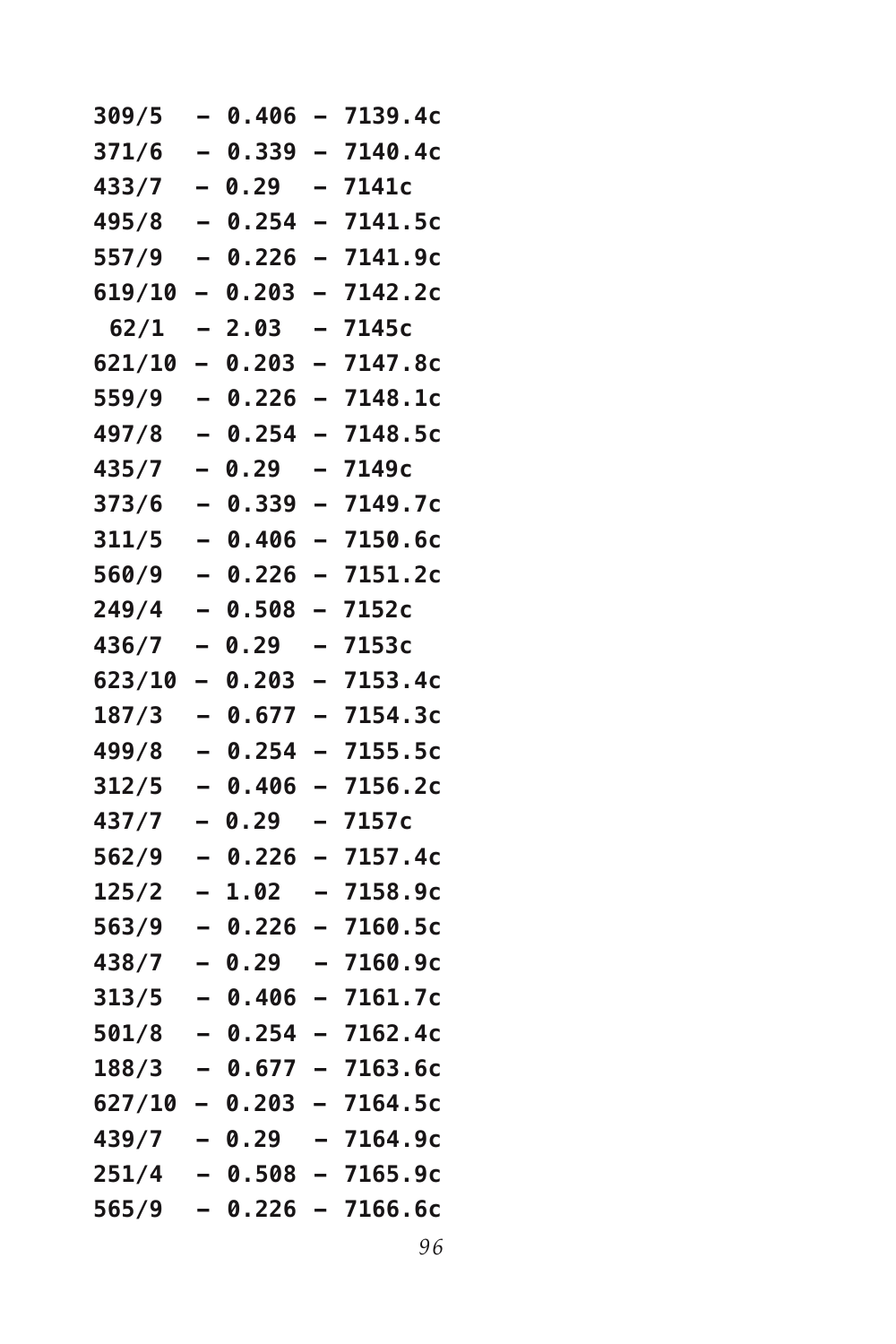| 314/5  | -                        | 0.406             | $\overline{\phantom{0}}$ | 7167.2c                    |
|--------|--------------------------|-------------------|--------------------------|----------------------------|
| 377/6  | $\overline{\phantom{0}}$ | 0.339             | $\overline{\phantom{0}}$ | 7168.1c                    |
| 440/7  | $\overline{\phantom{0}}$ | 0.29              |                          | 7168.8c                    |
| 503/8  | $\overline{\phantom{0}}$ | 0.254             | $\equiv$                 | 7169.3c                    |
| 566/9  | $\overline{\phantom{0}}$ | 0.226             | $\overline{\phantom{0}}$ | 7169.7c                    |
| 629/10 | Ξ.                       | 0.203             | -                        | 7170c                      |
| 63/1   | -                        | 2.03              | -                        | 7172.7c                    |
| 631/10 | $\overline{\phantom{0}}$ | 0.203             |                          | 7175.5c                    |
| 568/9  | $\overline{\phantom{0}}$ | 0.226             | $\overline{\phantom{0}}$ | 7175.8c                    |
| 505/8  | -                        | 0.254             | $\overline{\phantom{0}}$ | 7176.2c                    |
| 442/7  | —                        | 0.29              |                          | 7176.7c                    |
| 379/6  | $\overline{\phantom{0}}$ | 0.339             | $\overline{\phantom{0}}$ | 7177.3c                    |
| 316/5  | -                        | 0.406             | $\equiv$                 | 7178.2c                    |
| 569/9  | $\overline{\phantom{0}}$ | 0.226             |                          | 7178.8c                    |
| 253/4  | $\overline{\phantom{0}}$ | 0.508             | $\equiv$                 | 7179.6c                    |
| 443/7  | -                        | 0.29              | -                        | 7180.6c                    |
| 633/10 | -                        | 0.203             | -                        | 7181c                      |
| 190/3  | -                        | 0.677             | $\equiv$                 | 7181.9c                    |
| 507/8  | $\equiv$                 | 0.254             | $\overline{\phantom{0}}$ | 7183c                      |
| 317/5  |                          | 0.406             |                          | 7183.7c                    |
| 444/7  | $\overline{\phantom{0}}$ | 0.29              |                          | 7184.5c                    |
| 571/9  | -                        | 0.226             | $\overline{\phantom{0}}$ | 7184.9c                    |
| 127/2  | -                        | 1.02              |                          | 7186.4c                    |
| 572/9  |                          | 0.226             | $\overline{\phantom{0}}$ | 7187.9c                    |
| 445/7  | -                        | 0.29              |                          | 7188.4c                    |
| 318/5  |                          | 0.406             |                          | 7189.1c                    |
| 509/8  |                          | 0.254             |                          | 7189.8c                    |
| 191/3  |                          | $-$ 0.677 - 7191c |                          |                            |
|        |                          |                   |                          | $637/10 - 0.203 - 7191.9c$ |
| 446/7  |                          | - 0.29            |                          | - 7192.3c                  |
| 255/4  |                          | - 0.508           |                          | - 7193.2c                  |
| 574/9  |                          | 0.226 -           |                          | 7194c                      |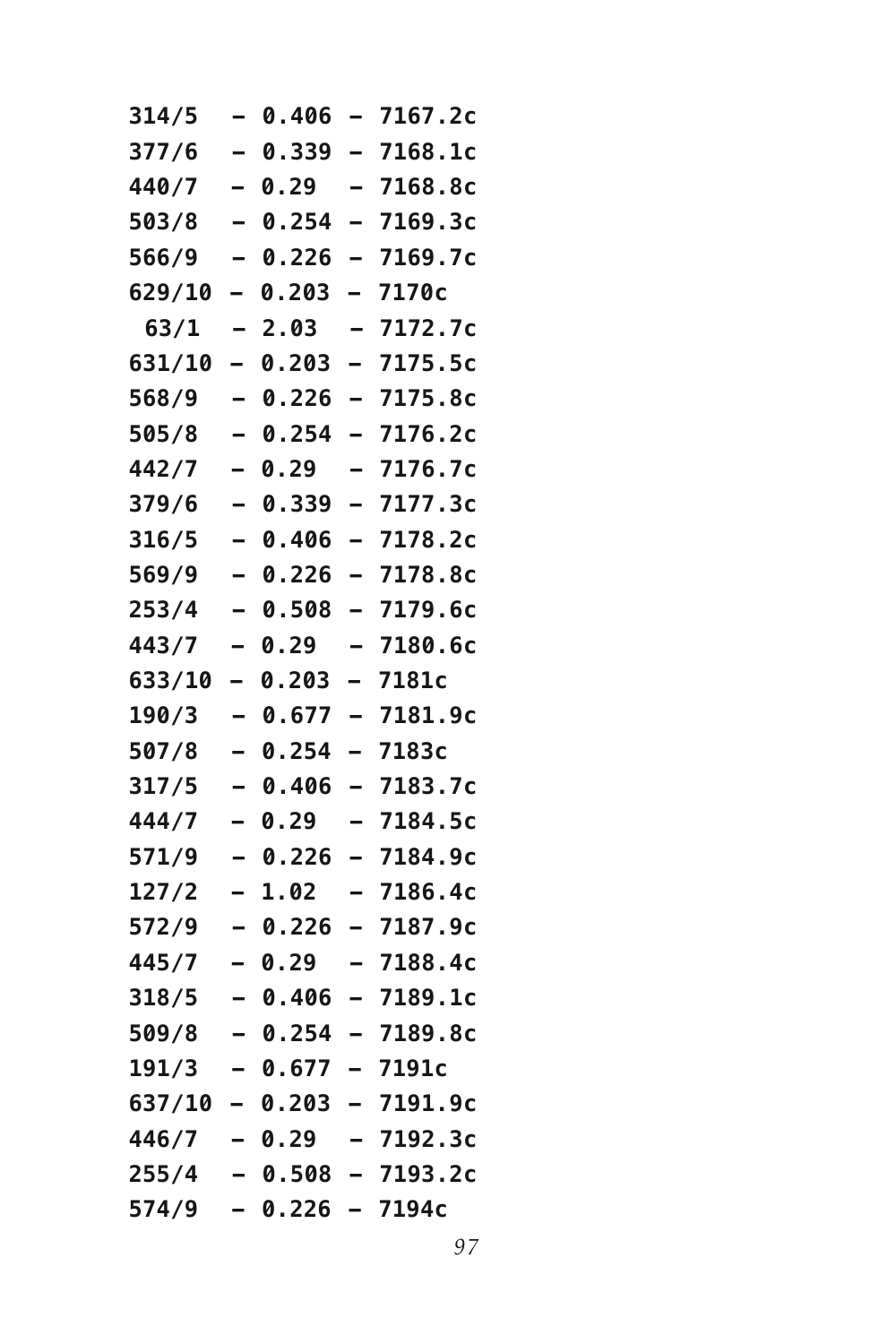| 319/5         |                          | 0.406 |                          | 7194.6c |
|---------------|--------------------------|-------|--------------------------|---------|
| 383/6         |                          | 0.339 |                          | 7195.5c |
| 447/7         |                          | 0.29  |                          | 7196.1c |
| 511/8         | $\overline{\phantom{0}}$ | 0.254 | $\overline{\phantom{0}}$ | 7196.6c |
| 575/9         | $\overline{\phantom{0}}$ | 0.226 | $\overline{\phantom{0}}$ | 7197с   |
| 639/10        | <u>.</u>                 | 0.203 | $\overline{a}$           | 7197.3c |
| 64/1          |                          | 2.03  | $\overline{\phantom{0}}$ | 7200c   |
| 641/10        | -                        | 0.203 | $\overline{\phantom{0}}$ | 7202.7c |
| 577/9         |                          | 0.226 | $\equiv$                 | 7203c   |
| 513/8         |                          | 0.254 | $\overline{\phantom{0}}$ | 7203.4c |
| 449/7         |                          | 0.29  |                          | 7203.9с |
| 385/6         | $\overline{\phantom{0}}$ | 0.339 | $\equiv$                 | 7204.5c |
| 321/5         | $\overline{\phantom{0}}$ | 0.406 | $\overline{\phantom{0}}$ | 7205.4c |
| 578/9         | $\overline{\phantom{0}}$ | 0.226 | $\equiv$                 | 7206с   |
| 257/4         | $\overline{\phantom{0}}$ | 0.508 | $\overline{a}$           | 7206.7c |
| 450/7         |                          | 0.29  | —                        | 7207.7c |
| <b>643/10</b> | $\overline{\phantom{0}}$ | 0.203 | $\overline{\phantom{0}}$ | 7208.1c |
| 193/3         |                          | 0.677 |                          | 7209с   |
| 515/8         |                          | 0.254 |                          | 7210.1c |
| 322/5         |                          | 0.406 |                          | 7210.8c |

**Count = 2196 intervals.**

**It seems to me that any interval wider than 7,200 cents should be within 8.474 cents of a good harmony or melody interval which means that any harmony or melody interval wider than 7,200 should be good.**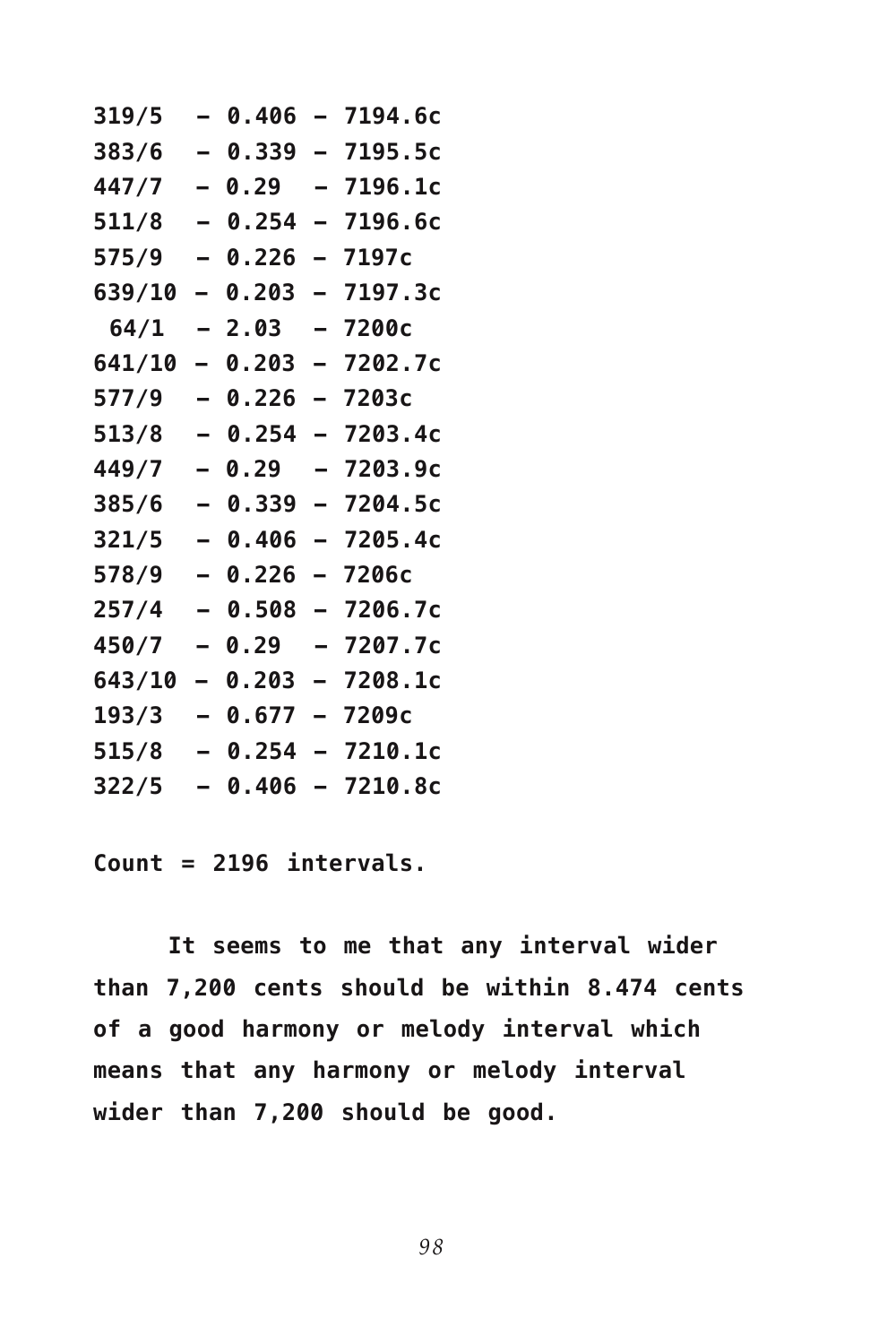## Afterword

The high point of my tuning career was finding my Eagle 53 tuning in 2016. I play guitar and Eagle was designed for that instrument. Having looked at Eagle from several different angles over the last four years I think that for my intents and purposes it is unbeatable. By coincidence it has twelve notes per octave (same as 12TET) which makes it easy to play on regular keyboards that can be retuned.

After 21 years of searching for my "ultimate" tuning (Eagle 53) I have since then found that working with only one tuning is a very different experience. I made new discoveries that I would never have made if I was still searching for my ultimate tuning.

The rules in this book are the icing on the cake. Some people might find them too restrictive but I don't. Once you eliminate a few sour notes at the start there are plenty of good melodies and chords available.

Hopefully some people reading this will compose some JRM and I look forward to hearing it. Here are my other books…

Eagle 53 My Ultimate Musical Tuning (Third Edition)

The Eagle 53 Guitarist Lush Chords

The Eagle 53 Guitarist Jazz Chords

The Eagle 53 Pianist

Eagle 53 Jazz Chords (a sequel to the Pianist book)

The Arabian Scale in Eagle 53